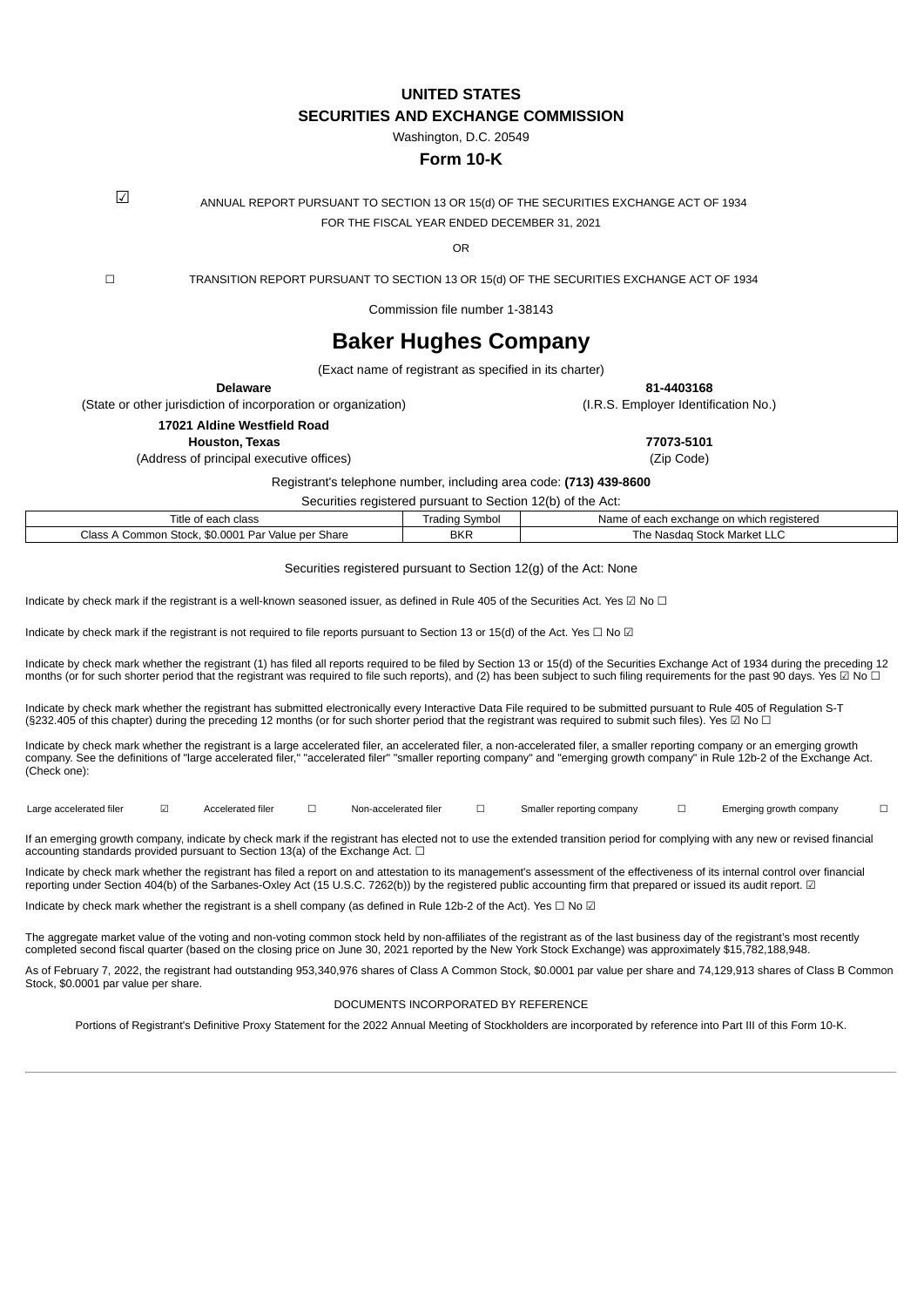## **Baker Hughes Company Table of Contents**

## **[Part](#page-1-0) I**

| Item 1.  | <b>Business</b>                  |         |    |
|----------|----------------------------------|---------|----|
| Item 1A. | <b>Risk Factors</b>              |         | 14 |
| Item 1B. | <b>Unresolved Staff Comments</b> |         | 23 |
| Item 2.  | <b>Properties</b>                |         | 24 |
| Item 3.  | <b>Legal Proceedings</b>         |         | 24 |
| Item 4.  | <b>Mine Safety Disclosures</b>   |         | 24 |
|          |                                  |         |    |
|          |                                  | Part II |    |
|          |                                  |         |    |

| Item 5.  | Market for Registrant's Common Equity, Related Stockholder Matters and Issuer Purchases of Equity Securities | 25        |
|----------|--------------------------------------------------------------------------------------------------------------|-----------|
| Item 6.  | [Reserved]                                                                                                   | 27        |
| Item 7.  | Management's Discussion and Analysis of Financial Condition and Results of Operations                        | 28        |
| Item 7A. | <b>Ouantitative and Qualitative Disclosures About Market Risk</b>                                            | 43        |
| Item 8.  | <b>Financial Statements and Supplementary Data</b>                                                           | 45        |
|          | Management's Report on Internal Control Over Financial Reporting                                             | 45        |
|          | Report of Independent Registered Public Accounting Firm                                                      | 46        |
|          | <b>Consolidated Statements of Income (Loss)</b>                                                              | <u>49</u> |
|          | <b>Consolidated Statements of Comprehensive Income (Loss)</b>                                                | 50        |
|          | <b>Consolidated Statements of Financial Position</b>                                                         | 51        |
|          | <b>Consolidated Statements of Changes in Equity</b>                                                          | 52        |
|          | <b>Consolidated Statements of Cash Flows</b>                                                                 | 53        |
|          | <b>Notes to Consolidated Financial Statements</b>                                                            | 54        |
| Item 9.  | Changes in and Disagreements With Accountants on Accounting and Financial Disclosure                         | 92        |
| Item 9A. | <b>Controls and Procedures</b>                                                                               | 93        |
| Item 9B. | <b>Other Information</b>                                                                                     | 93        |
| Item 9C. | Disclosure Regarding Foreign Jurisdictions that Prevent Inspections                                          | 93        |

#### **[Part](#page-94-2) III**

| Item $10$ . | Directors, Executive Officers and Corporate Governance                                         | 94        |
|-------------|------------------------------------------------------------------------------------------------|-----------|
| Item $11$ . | <b>Executive Compensation</b>                                                                  | 94        |
| Item $12$ . | Security Ownership of Certain Beneficial Owners and Management and Related Stockholder Matters | <u>94</u> |
| Item $13.$  | Certain Relationships and Related Transactions, and Director Independence                      | 95        |
| Item $14$ . | <b>Principal Accounting Fees and Services</b>                                                  | 95        |
|             |                                                                                                |           |

## **[Part](#page-96-1) IV**

<span id="page-1-0"></span>

| Item $15$ . | <b>Exhibits and Financial Statement Schedules</b> | 96  |
|-------------|---------------------------------------------------|-----|
| Item $16.$  | Form 10-K Summary                                 | 100 |
|             | <b>Signatures</b>                                 | 101 |

Baker Hughes Company 2021 Form 10-K | i

**Page No.**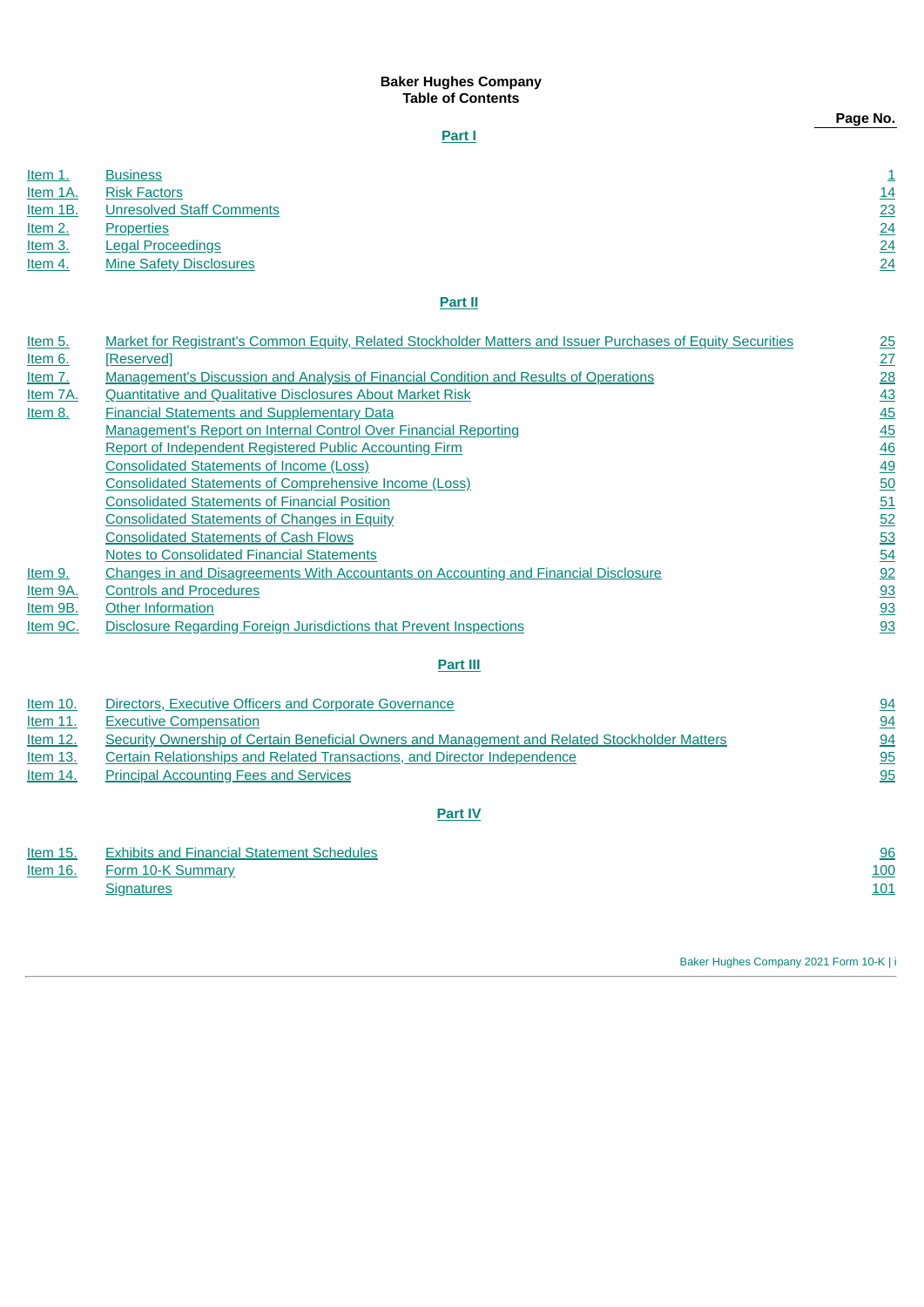#### **PART I**

#### <span id="page-2-0"></span>**ITEM 1. BUSINESS**

Baker Hughes Company ("Baker Hughes", "the Company", "we", "us", or "our") is an energy technology company with a diversified portfolio of technologies and services that span the energy and industrial value chain. We conduct business in more than 120 countries. The Company was formed in July 2017 as the result of a combination between Baker Hughes Incorporated ("BHI") and the oil and gas business ("GE O&G") of General Electric Company ("GE") ("the Transactions"). As a result of the Transactions, substantially all of the business of GE O&G and of BHI was transferred to a subsidiary of the Company, Baker Hughes Holdings LLC ("BHH LLC"). In 2020, GE launched a program to fully divest of its ownership in Baker Hughes over approximately three years. As of December 31, 2021, GE's economic interest in BHH LLC was 11.4%. On December 7, 2021, the Company transferred the listing of its Class A common stock from the New York Stock Exchange to the Nasdaq Stock Market LLC.

#### **OUR VISION & STRATEGY**

With the breadth of our portfolio, leading technology, and unique partnership models, we are positioned to deliver outcome-based solutions across the industry. By integrating health, safety & environment ("HSE") into everything we do, we protect our people, our customers, and the environment.

The oil and gas macroeconomic environment continues to be dynamic. We believe the world's reliance on hydrocarbons will not disappear, and oil and gas will continue to remain relevant in meeting global energy demand. At the same time, the transition to new energy sources is accelerating. We believe the industry is going through a transformation that requires a change in how we work. Irrespective of commodity prices, our customers are focused on reducing both capital and operating expenditures. Our customers expect new models and solutions to deliver sustainable productivity improvements and leverage economies of scale, with a lower carbon footprint. That is why our strategy is focused on improving our core competitiveness and delivering higher-productivity solutions today, while positioning for the energy transition.

Our strategy is based on three key pillars:

- **Transform the core**: We are transforming our current business to improve margins and cash flow, which we are achieving through portfolio rationalization, cost improvements, and new business models.
- **Invest for growth:** We are driving organic and inorganic growth in high potential segments where we have a strong position, including industrial power and processes, industrial asset management, non-metallics, and chemicals.
- **Position for new energy frontiers:** We are making strategic investments to drive lower carbon emissions in the energy and industrial sectors, including hydrogen, geothermal, carbon capture, utilization and storage ("CCUS"), and energy storage.

We expect to benefit from our strategy in the following ways:

- *• Scope and scale:* We have global presence and a broad, diversified portfolio. Our products, services, and expertise serve the upstream, midstream/liquefied natural gas ("LNG") and downstream sectors of the oil and gas industry, as well as broader chemical and industrial segments. We deliver through our four product companies (also referred to as "operating segments"): Oilfield Services; Oilfield Equipment; Turbomachinery & Process Solutions; and Digital Solutions as discussed below under "Products and Services," and each are among the top four providers for the majority of the product lines in the markets they serve.
- *Technology:* Our culture is built on a heritage of innovation and invention in research and development, with complementary capabilities. Technology remains a differentiator for us, and a key enabler to drive the efficiency and productivity gains our customers need. We also have a range of technologies that support our customers' efforts to reduce their carbon footprint. We remain committed to investing in our products and services to maintain our leadership position across our offerings, including \$492 million research and development spend and being granted more than 2,500 patents worldwide in 2021.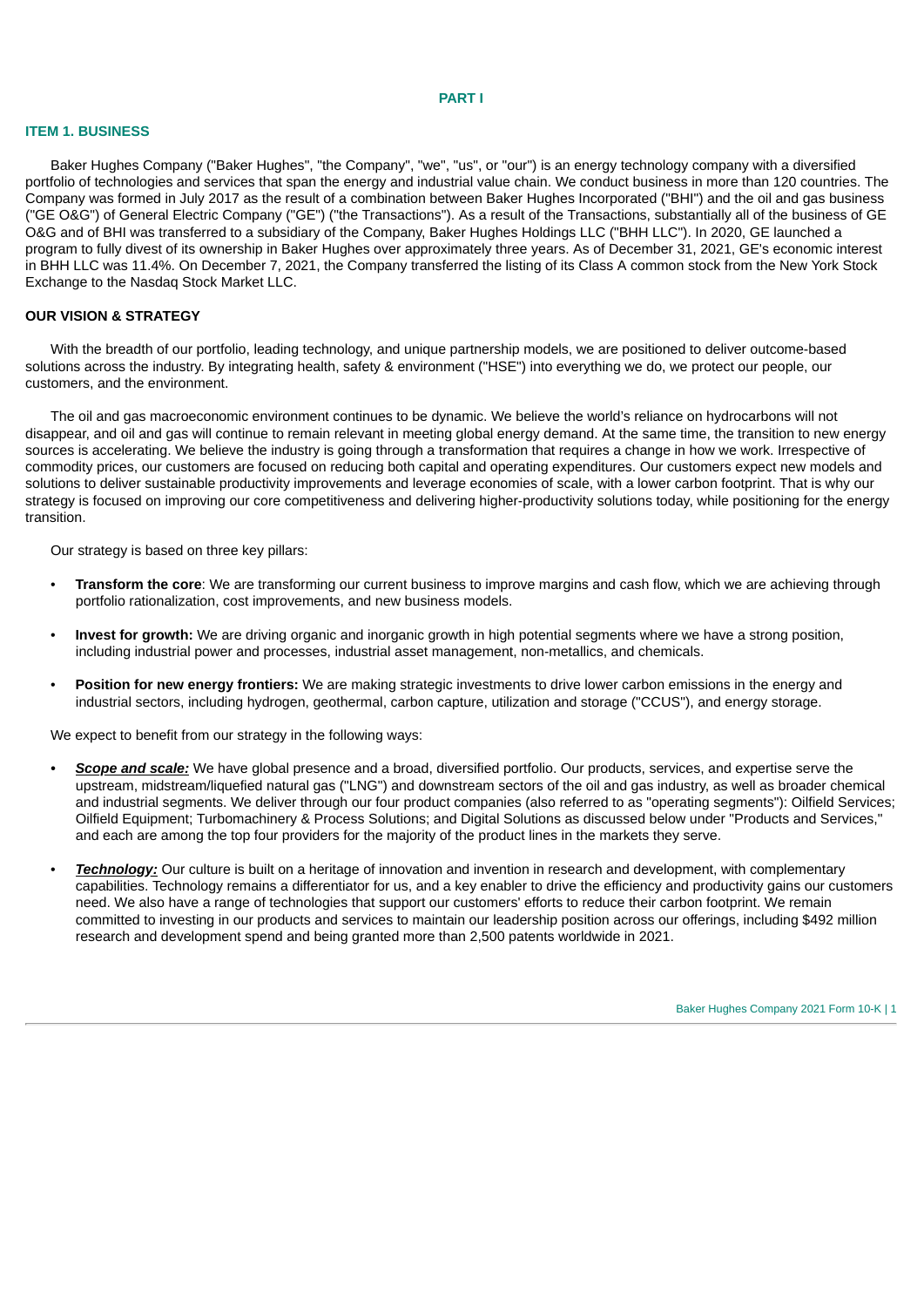- *Digital capabilities:* We expect to benefit from the emerging demand for artificial intelligence ("AI") based solutions as part of our customers' digital transformation initiatives. Launched in 2019, our partnership with C3.ai, Inc. ("C3 AI") is enabling us to deliver AI that is faster, easier, and more scalable to drive outcomes for our customers. We are delivering existing technology to oil and gas customers and collaborating on new AI applications specific for oil and gas outcomes. We are also deploying C3 AI applications internally to improve operational efficiencies, specifically for inventory optimization. In addition, we have continued to invest in our industrial asset management capabilities, including the acquisition of ARMS Reliability and an investment in Augury, a machine health technology company, to support our customers' digital transformation programs across industrial end markets.
- *Energy transition solutions:* We are positioned to support our customers' efforts to reduce their carbon footprint with a range of emissions-reduction products and services. This includes more efficient power generation and compression technology that reduces carbon emissions, including CCUS, as well as hydrogen technologies. We also have a range of inspection and sensor technologies that can monitor and help reduce flaring and emissions. In 2021, we made strategic investments in emerging energy technologies to advance CCUS and hydrogen with companies such as Ekona Power, Electrochaea, and the Hy24 Hydrogen Fund; and entered into new partnerships with Shell, Air Products, and Bloom Energy, among others. We also continue to expand our emissions management capabilities, helping customers to detect and quantify emissions more efficiently and accurately, and complementing our existing methane detection and quantification solutions available today.

In 2021, we took additional steps to accelerate our strategy and to view our Company in two broad business areas: Oilfield Services & Equipment and Industrial Energy Technology. This approach aims to better position Baker Hughes for today and in the coming years. We believe that focusing on two major business areas with close alignment will enhance our flexibility, improve commercial and operational execution, and provide long-term optionality as the energy markets evolve.

On the Oilfield Services & Equipment ("OFSE") side of the Company, we have a technology-leading global enterprise with core strengths in drilling services, high-end completion tools, flexible pipe, artificial lift, and production and downstream chemicals. OFSE is poised to benefit from cyclical growth in the coming years as we believe that we are in the early stages of a broad based, multi-year recovery that will be characterized by longer term investments into the core OPEC+ countries.

The Industrial Energy Technology ("IET") encompasses a more closely integrated Turbomachinery & Process Solutions and Digital Solutions. Both businesses have compelling portfolios that are beginning to see significant secular growth opportunities, particularly in areas such as hydrogen and CCUS. With core competencies across a number of offerings like power generation, compression, and condition monitoring, as well as a growing presence in flow control and industrial asset management, we have a strong foundation on which to build an even more comprehensive presence in the broad industrial energy technology markets.

More recently, we created the Climate Technology Solutions ("CTS") and the Industrial Asset Management ("IAM") groups to further support the strategy of the Company. CTS will include CCUS, hydrogen, emissions management, and clean and integrated power solutions. IAM will bring together key digital capabilities, software, and hardware from across the Company to help customers increase efficiencies, improve performance, and reduce emissions for their energy and industrial assets. We believe the creation of these two groups will help accelerate the speed of commercial development for solutions-based business models across our new energy and industrial asset management offerings. These actions, including the steps taken to view our Company in two broad areas, OFSE and IET, will not change our current segment reporting structure.

#### **CORPORATE RESPONSIBILITY**

We believe we have an important role to play in society as an industry leader and partner. We view environmental, social, and governance ("ESG") as a key lever to transform the performance of our Company and our industry. In January 2019, we made a commitment to reduce Scope 1 and 2 carbon emissions from our operations by 50% by 2030, achieving net zero emissions by 2050. In 2020, we reset our carbon emissions reduction base year from 2012 to 2019 to account for corporate changes, new acquisitions, divestitures, and to reflect changes in methodology in accordance with the Greenhouse Gas Protocol. We are investing in our portfolio of advanced technologies to assist customers with reducing their carbon footprint.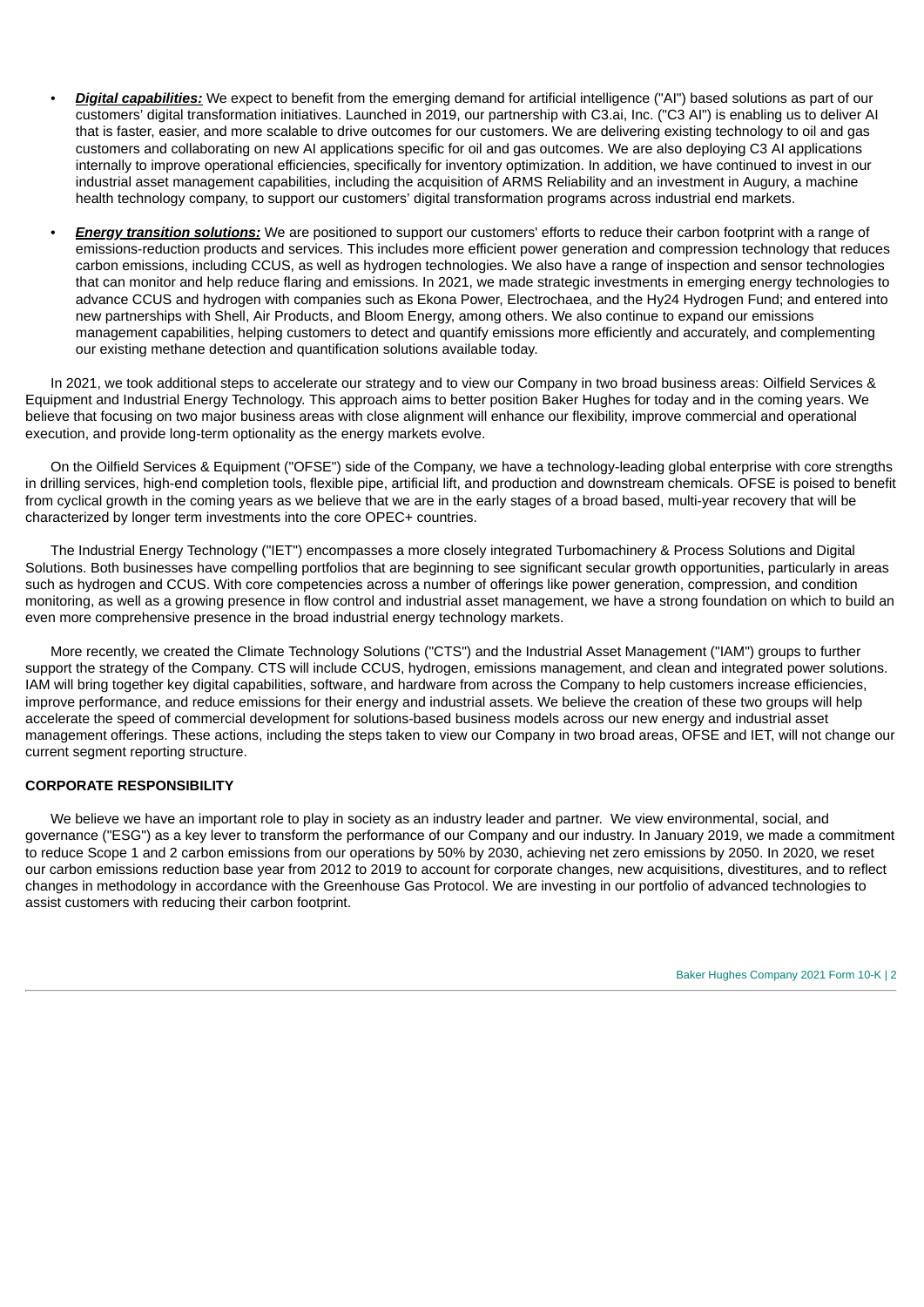We continue to make progress on emissions reductions. We reported in our 2020 Corporate Responsibility report a 15% reduction in operating greenhouse gas emissions over the prior year. This reduction was partially due to lower activity during the COVID-19 pandemic, but also due to efficiency and emissions reduction efforts across our global business, including facility energy efficiency and operational energy efficiency, uptake of renewable and zero-carbon energy, and emissions reduction in our vehicle fleets. We will continue to employ a broad range of emissions reduction initiatives across manufacturing, supply chain, logistics, energy sourcing and generation.

## **PRODUCTS AND SERVICES**

Our four product companies, or operating segments, are organized based on the nature of our markets and customers and consist of similar products and services. We sell to our customers through direct and indirect channels. Our primary sales channel is through our direct sales force, which has a strong regional focus with local teams close to the customer, who are able to draw support from centers of excellence in each of our major product lines. Our products and services are sold in highly competitive markets and the competitive environment varies by product line. See discussion below by segment.

## **Oilfield Services**

The Oilfield Services ("OFS") segment designs and manufactures products and provides services for onshore and offshore oil and gas operations across the lifecycle of a well, including exploration, drilling, evaluation, completion, production, intervention, and abandonment.

OFS products and services include drill bits, drilling services including directional drilling, measurement-while-drilling, and logging-whiledrilling, drilling fluids, wireline services, completions including tools, systems, and fluids, pressure pumping, well intervention, artificial lift systems, oilfield and industrial chemicals, and integrated well services. These offerings are enabled and enhanced by reservoir technical services and digital technologies that include modeling, remote capabilities, and automation.

OFS evaluation capabilities and drilling technologies provide greater understanding of the subsurface to enable smoother, faster drilling and precise wellbore placement, leading to improved recovery and project economics. With broad completions portfolio, drawing from a wide range of artificial lift technologies, production chemicals, and production optimization software, OFS can help maximize production while simultaneously lowering production costs. OFS also provides integrated well services to plan and execute projects ranging from well construction and production through well abandonment.

OFS customers include the large integrated major and super-major oil and natural gas companies, U.S. and international independent oil and natural gas companies, and the national or state-owned oil companies as well as oilfield service companies.

OFS believes that its principal competitive factors in the industries and markets it serves are product and service quality, efficiency, reliability and availability, HSE standards, technical proficiency, and price. OFS products and services are sold in highly competitive markets, and revenue and earnings are affected by changes in commodity prices, fluctuations in levels of drilling, workover and completion activity in major markets, general economic conditions, foreign currency exchange fluctuations, and governmental regulations. While OFS may have contracts that include multiple well projects and that may extend over a period of time ranging from two to four years, its services and products are generally provided on a well-by-well basis. Most contracts cover pricing of the products and services but do not necessarily establish an obligation to use OFS products and services. OFS competitors include Schlumberger, Halliburton, and ChampionX.

#### **Oilfield Equipment**

The Oilfield Equipment ("OFE") segment provides a broad portfolio of mission critical products and services that serve as the last line of defense during drilling and over the life of a field. These products and services are required to facilitate the safe and reliable control and flow of hydrocarbons from the wellhead to the production facilities. The OFE portfolio has solutions for the subsea, offshore surface and onshore operating environments. OFE designs and manufactures subsea and surface production systems and provides a full range of services related to onshore and offshore production operations.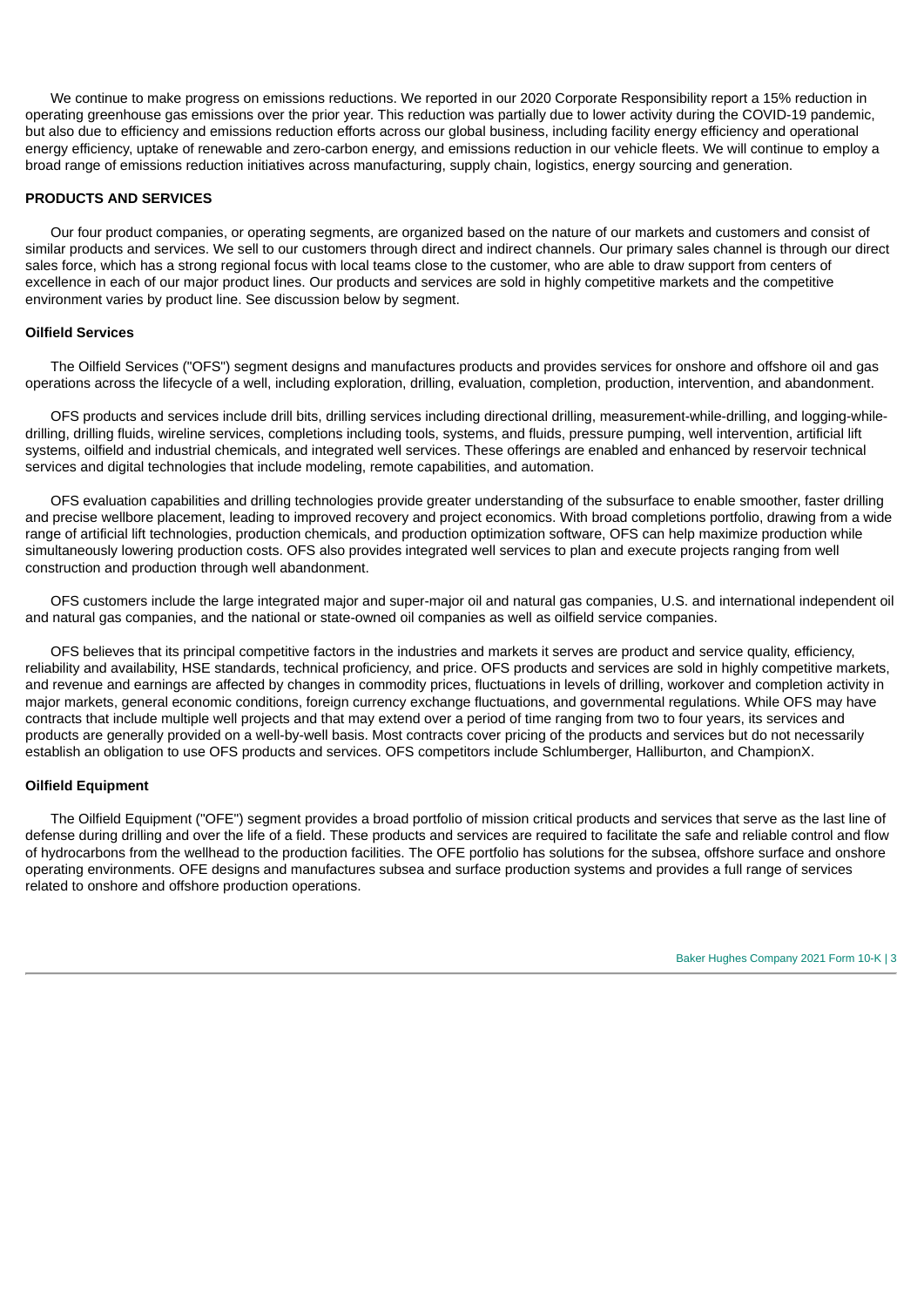OFE products and services include subsea production systems ("SPS"), flexible pipe systems for subsea flowlines, risers and onshore pipes, surface and subsea wellheads, surface pressure control solutions, subsea well intervention solutions, and related service solutions. OFE's subsea portfolio includes subsea trees, control systems, manifolds, connection systems, wellheads, specialty connectors and pipes for all environments, installation and decommissioning solutions, and related services for life-of-field solutions and well intervention. OFE also provides advanced offshore flexible pipe products including risers, flowlines, fluid transfer lines and subsea jumpers, for floating production facilities across a range of operating environments. In addition, OFE offers a full range of onshore and offshore wellhead products, flowcontrol equipment, valves, actuators, and related services. OFE also offers a range of comprehensive, worldwide services for installation, technical support, well access through subsea intervention systems, operating resources and tools, offshore products, and brownfield asset integrity solutions.

OFE customers are oil and gas operators and engineering, procurement, and construction ("EPC") contractors seeking to undertake subsea and surface projects, mid-life upgrades and maintenance, well interventions and workover campaigns. OFE strives for a leadership position within the large-bore gas fields, deepwater and ultra-deepwater oil and gas fields, and fields with long tieback distances. Additionally, through Subsea Connect, OFE offers integrated solutions to our customers.

OFE believes that the principal competitive factors in the industries and markets it serves are product and service quality, reliability and on time delivery, HSE standards, technical proficiency, availability of spare parts, and price. In the SPS product line, the primary competitors of OFE include Schlumberger, TechnipFMC, Aker Solutions ASA, and Dril-Quip Inc. In the offshore flexible pipe product line, main competitors include TechnipFMC and NOV Inc.

#### **Turbomachinery & Process Solutions**

The Turbomachinery & Process Solutions ("TPS") segment provides equipment and related services for mechanical-drive, compression, and power-generation applications across the energy and industrial market, including the on-and-offshore, LNG, pipeline and gas storage, refining, petrochemical, distributed gas, flow and process control, and industrial segments such as nuclear, marine, food and beverage, and utilities. TPS is a leader in designing, manufacturing, maintaining, and upgrading rotating equipment across the entire energy value chain.

TPS products and services include drivers, driven equipment, flow control, and turnkey solutions. Drivers are comprised of aeroderivative gas turbines, heavy-duty gas turbines, small- to medium-sized industrial gas turbines, steam turbines, and hot gas and turbo expanders. TPS' driven equipment consists of generators and reciprocating, centrifugal, zero emission, and subsea compressors. TPS' flow portfolio includes pumps, valves, regulators, control systems, and other flow and process control technologies. As part of its turnkey solutions, TPS offers power generation and gas compression modules, waste heat/energy/pressure recovery, energy storage, modularized small and large liquefaction plants, carbon capture, and storage/use solutions. TPS also offers genuine spare parts, system upgrades, conversion solutions, digital advanced services and turnkey solutions to refurbish, rejuvenate, and improve the output from a single machine up to an entire plant.

TPS' value proposition is founded on its turbomachinery and flow control technology, a unique competence to integrate gas turbines and compressors in the most critical natural gas applications, best-in-class manufacturing and testing capabilities, reliable maintenance and service operations, and innovative real-time diagnostics and control systems, enabling condition-based maintenance and increasing overall productivity, availability, efficiency, and reliability for oil and gas and industrial assets. TPS differentiates itself from competitors with its expertise in technology and project management, local presence and partnerships, as well as the deep industry know-how of its teams to provide fully integrated equipment and services solutions with state-of-art technology from design and manufacture through to operations.

TPS' solutions enable customers to increase upstream oil and gas production, liquefy natural gas, compress gas for transport via pipelines, generate electricity, store gas and energy, refine oil and gas, and produce petrochemicals, while minimizing both operational and environmental risks in the most extreme service conditions and enhancing overall efficiency. TPS products are also used in new energy applications, including hydrogen, CCUS, and blended fuels. TPS' customers are upstream, midstream and downstream, onshore and offshore, and small to large scale. Midstream and downstream customers include LNG plants, pipelines, storage facilities, refineries, and a wide range of industrial and EPC companies. As a supplier of turbomachinery equipment and solutions, TPS uses technology to help customers reduce their environmental impact by making their operations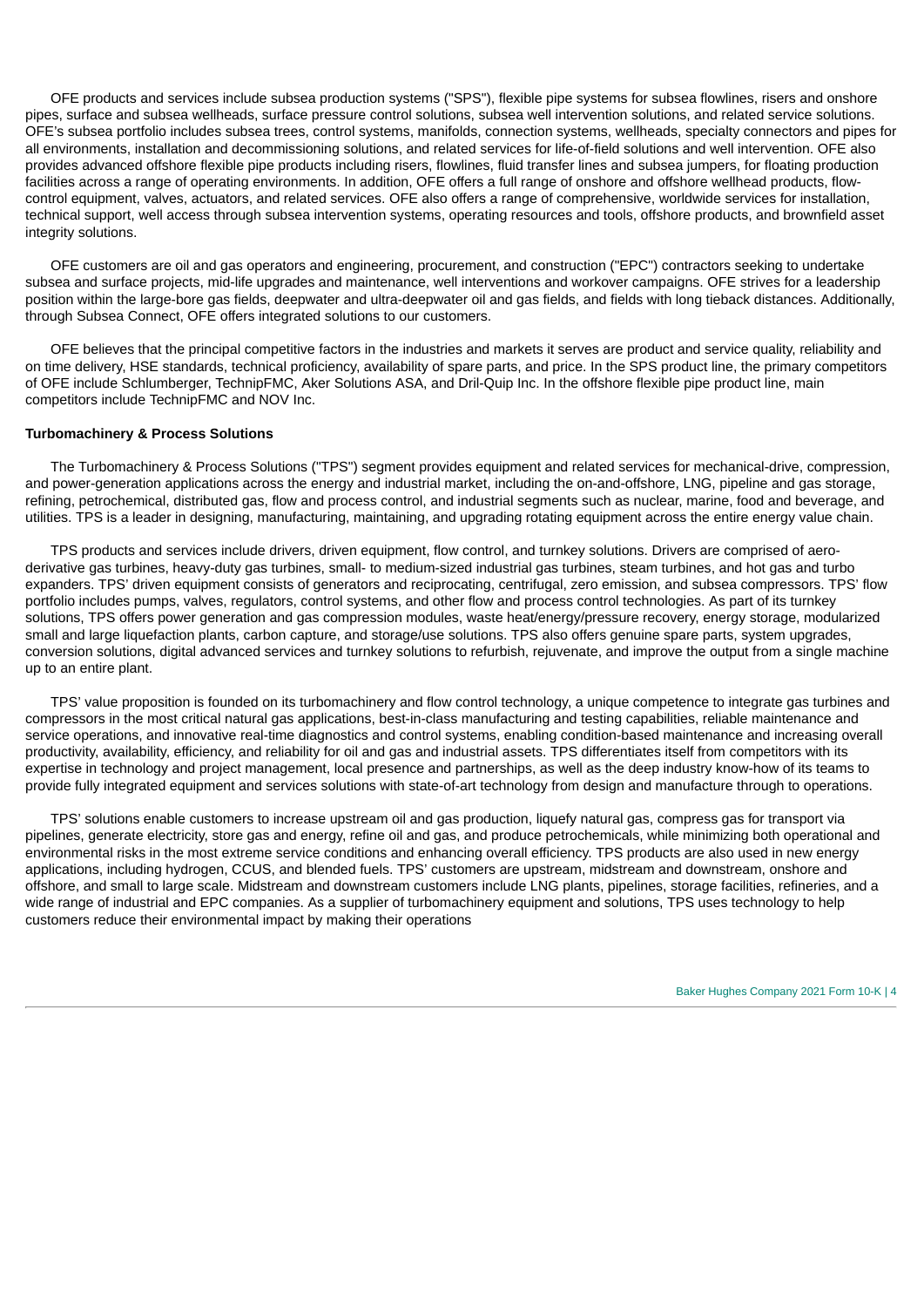more efficient and enhancing their productivity, reducing emissions through flaring, venting and fuel combustion, and introducing new technologies that improve their ability to reduce unwanted fugitive emissions.

TPS believes that the principal competitive factors in the industries and markets it serves are product range (or power range measured in megawatts) coverage, efficiency, product reliability and availability, project execution and service capabilities, references, emissions, and price. Our primary equipment competitors include Siemens Energy, Solar (a Caterpillar company), MAN Energy Solutions, Mitsubishi Heavy Industries, and Elliot Group (an Ebara company). In the valves and pumps product line, competitors include Emerson, Flowserve, Metso:Outotec, Sulzer, and IMI. Our aftermarket equipment product line competes with independent service providers such as Masaood John Brown, EthosEnergy, Sulzer, MTU, Chromalloy, and Siemens Energy.

## **Digital Solutions**

The Digital Solutions segment combines sophisticated hardware technologies with enterprise-class software products and analytics to connect industrial assets, providing customers with the data, safety and security needed to reliably and efficiently improve operations.

DS products and services include condition monitoring, industrial controls, non-destructive technologies, measurement, sensing, and pipeline solutions. Condition monitoring technologies include the Bently Nevada® and System 1® brands, providing rack-based vibration monitoring equipment and sensors primarily for power generation and oil and gas operations. The DS Waygate Technologies product line includes non-destructive testing technology, software, and services, including industrial radiography, ultrasonic sensors, testing machines and gauges, NDT film, and remote visual inspection. Through its acquisition of ARMS reliability and its investment and alliance with Augury, DS also provides integrated asset performance management offerings.

The DS Process and Pipeline Services product line ("PPS") provides pre-commissioning and maintenance services to improve throughput and asset integrity for process facilities and pipelines while achieving the highest returns possible. The PPS product line also provides inline inspection solutions to support pipeline integrity and includes nitrogen, bolting, torqueing and leak detection services, as well as the world's largest fleet of air compressors to dry pipelines after hydrotesting. The DS Panametrics, Druck, and Reuter-Stokes product lines provide instrumentation and sensor-based technologies to better detect and analyze pressure, flow, gas, moisture, radiation, and related conditions. The DS Nexus Controls product line provides comprehensive, scalable industrial controls systems, safety systems, hardware, software cybersecurity solutions and services.

DS helps companies monitor and optimize industrial assets while mitigating risk and boosting safety, by providing performance management, and condition and asset health monitoring. It also provides customers the technical capabilities to drive enterprise wide digital transformation of business processes and to focus on better production outcomes along the entire oil and gas value chain and adjacent industries, using sensors, services, and inspections to connect industrial assets to the industrial internet. Products and services are sold in a diversified, fragmented arena to a broad range of customers.

DS believes that the principal competitive factors in the industries and markets it serves are product technology, service, quality, and reliability. DS competes across a wide range of industries, including oil and gas, power generation, aerospace, and light and heavy industrials. Although no single company competes directly with DS across all its product lines, various companies compete in one or more products. Competitors include Emerson, Honeywell Process Solutions, Olympus, Schneider Electric, Siemens, and ABB.

#### **CONTRACTS**

We conduct our business under various types of contracts in the upstream, midstream, and downstream segments, including fixed-fee or turnkey contracts, transactional agreements for products and services, and long-term aftermarket service agreements.

We enjoy stable relationships with many of our customers based on long-term project contracts and master service agreements. Several of those contracts require us to commit to a fixed price based on the customer's technical specifications with little or no relief available due to changes in circumstances. In some cases, failure to deliver products or perform services within contractual commitments may lead to liquidated damages claims. We seek to mitigate these exposures through close collaboration with our customers.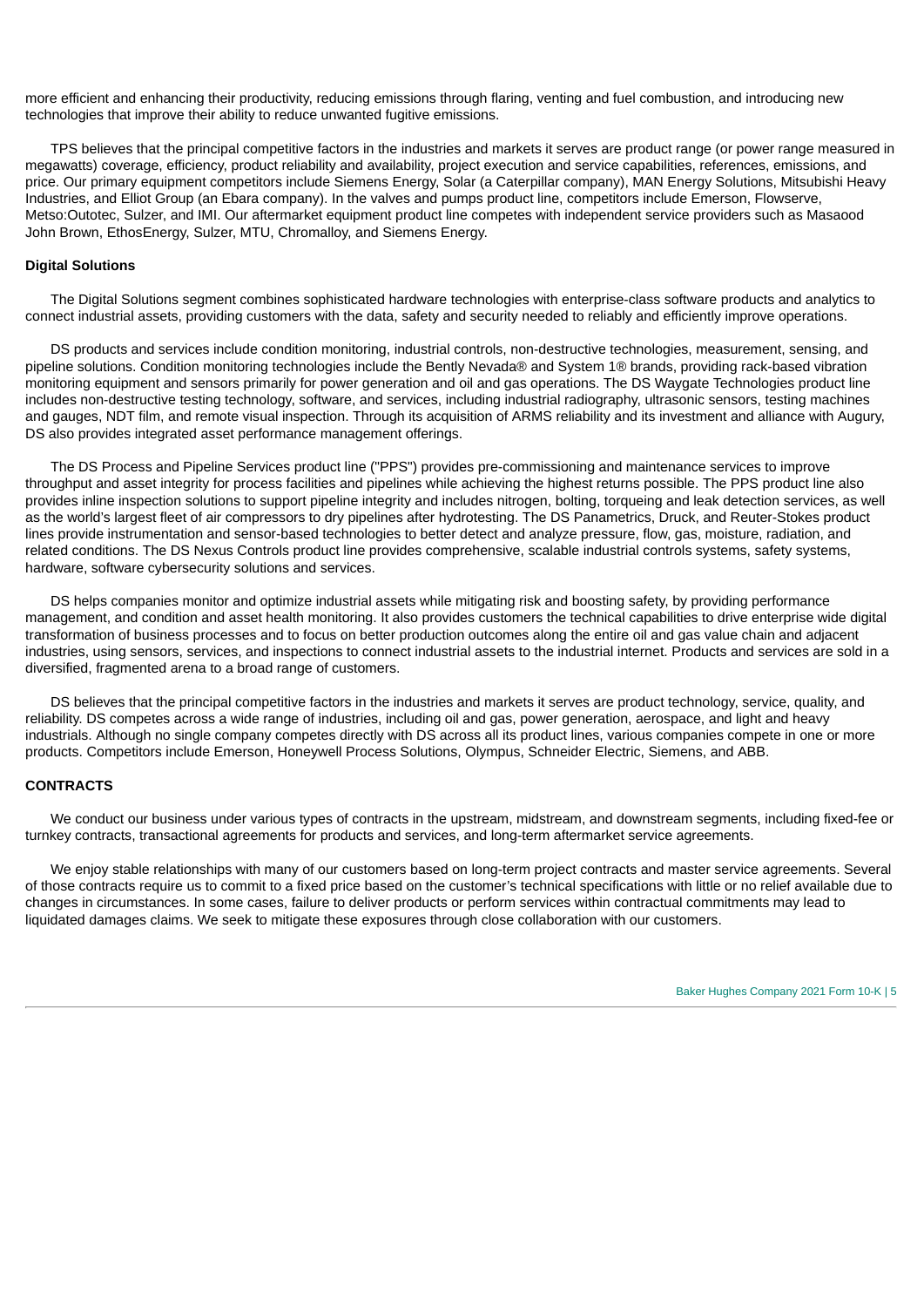We strive to negotiate the terms of our customer contracts consistent with what we consider to be industry best practices. Our customers typically indemnify us for certain claims arising from: the injury or death of their employees and often their contractors; the loss of or damage to their facility and equipment, and often that of their contractors; pollution originating from their equipment or facility; and all liabilities related to the well and subsurface operations, including loss or damage to the well or reservoir, loss of well control, fire, explosion, or any uncontrolled flow of oil or gas. Conversely, we typically indemnify our customers for certain claims arising from: the injury or death of our employees and often that of our subcontractors; the loss of or damage to our equipment; and surface pollution originating from our equipment while under our control. Where the above indemnities do not apply or are not consistent with industry best practices, we typically provide a capped indemnity for damages caused to the customer by our negligence, and include an overall limitation of liability clause. It is also our general practice to include a limitation of liability for consequential loss, including loss of profits and loss of revenue, in all customer contracts.

Our indemnity structure may not protect us in every case. Certain U.S. states have enacted oil and natural gas specific anti-indemnity statutes that can void the allocation of liability agreed to in a contract. Applicable law or the negotiated terms of a customer contract may also limit indemnity obligations in the event of gross negligence or willful misconduct. We sometimes contract with customers that are not the end user of our products. It is our practice to seek to obtain an indemnity from our customer for any end-user claims, but this is not always possible. Similarly, government agencies and other third parties may make claims in respect of which we are not indemnified and for which responsibility is assessed proportionate to fault. We have an established process to review any risk deviations from our standard contracting practices.

The Company maintains a commercial general liability insurance policy program that covers against certain operating hazards, including product liability claims and personal injury claims, as well as certain limited environmental pollution claims for damage to a third party or its property arising out of contact with pollution for which the Company is liable; however, clean up and well control costs are not covered by such program. All of the insurance policies purchased by the Company are subject to deductible and/or self-insured retention amounts for which we are responsible for payment, specific terms, conditions, limitations, and exclusions. There can be no assurance that the nature and amount of Company insurance will be sufficient to fully indemnify us against liabilities related to our business.

## **ORDERS AND REMAINING PERFORMANCE OBLIGATIONS**

Remaining performance obligations, a defined term under U.S. generally accepted accounting principles ("GAAP"), are unfilled customer orders for products and product services excluding any purchase order that provides the customer with the ability to cancel or terminate without incurring a substantive penalty, even if the likelihood of cancellation is remote based on historical experience. For product services, an amount is included for the expected life of the contract.

We recognized orders of \$21.7 billion, \$20.7 billion and \$27.0 billion in 2021, 2020 and 2019, respectively. As of December 31, 2021, 2020 and 2019, the remaining performance obligations totaled \$23.6 billion, \$23.4 billion and \$22.9 billion, respectively.

#### **RESEARCH AND DEVELOPMENT**

We engage in research and development activities directed primarily toward the development of new products, services, technology, and other solutions, as well as the improvement of existing products, services and the design of specialized products to meet specific customer needs. We continue to invest across all operating segments in products to enhance safety, develop capability, improve performance, and reduce costs aligned with our operational strategy. Through our Enterprise Technology Centers we also invest heavily in fundamental technologies such as materials, additive manufacturing, artificial intelligence/machine learning and other digital technologies such as computer vision, data science, and edge computing.

In OFS, we continue to invest in a range of formation evaluation capabilities as well as drilling, completions, and production hardware. In OFE, the recent focus has been to expand capability into deeper water, longer offsets and at higher pressures as well as modular designs that allow for simpler and more digitally integrated subsea systems. In TPS, we continue to invest in the energy transition with our latest generation of gas turbines for energy efficiency and reduced carbon footprint such as our LM9000™ and Nova LT™ products, as well as CCUS, and hydrogen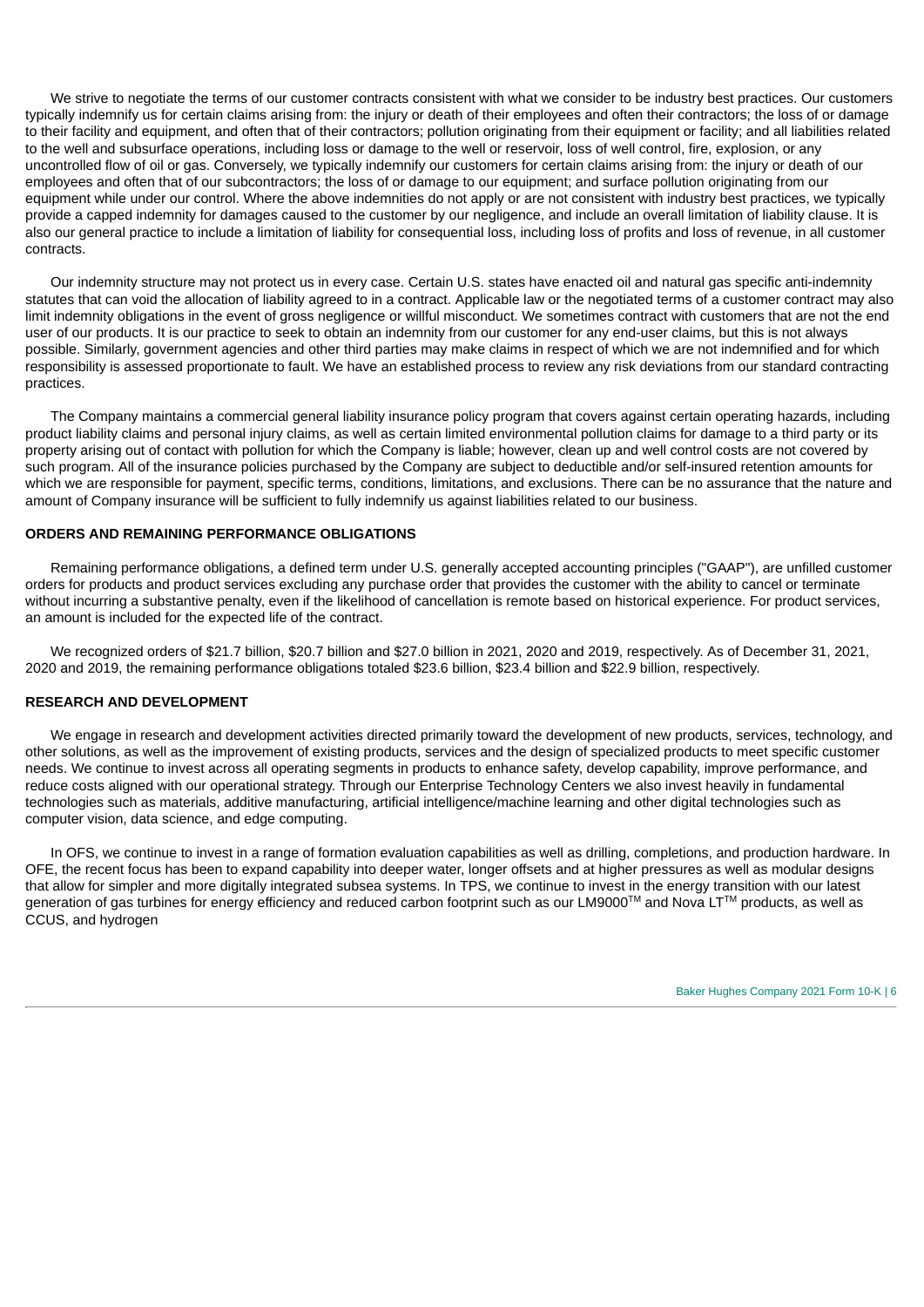technologies. TPS also invests in its process and safety valve business bringing new digital applications including analytics to our customers. DS continues to invest in advanced digital solutions designed to improve the efficiency, reliability, and safety of oil and gas, aerospace, energy, and broader industrial production and operations. This includes our new Orbit 60 Bently Nevada product for critical asset monitoring in turbine systems, including wind, hydro, and gas turbines. DS also invests in technologies to measure, monitor, and minimize carbon emissions.

## **INTELLECTUAL PROPERTY**

Our technology, brands and other intellectual property ("IP") rights are important elements of our business. We rely on patent, trademark, copyright, and trade secret laws, as well as non-disclosure and employee invention assignment agreements to protect our intellectual property rights. Many patents and patent applications comprise the Baker Hughes portfolio and are owned by us. Other patents and patent applications applicable to our products and services are licensed to us by GE and, in some cases, third parties. We do not consider any individual patent to be material to our business operations.

BHH LLC and GE have an IP cross-license agreement ("the IP Cross-License Agreement") where GE agreed to perpetually license to BHH LLC the right to use certain intellectual property owned or controlled by GE pursuant to the terms of the IP Cross-License Agreement. BHH LLC in return, also agreed to perpetually license to GE the right to use certain intellectual property rights owned or controlled by BHH LLC pursuant to the terms of the IP Cross-License Agreement. This IP Cross-License Agreement allows both parties to have continued and permanent rights to commercially utilize certain intellectual property of the other pursuant to the terms of the agreement. The IP crosslicenses remain in place irrespective of GE's ownership level in BHH LLC.

We follow a policy of seeking patent and trademark protection in numerous countries and regions throughout the world for products and methods that appear to have commercial significance. We believe that maintenance, protection and enforcement of our patents, trademarks, and related intellectual property rights is central to the conduct of our business, and aggressively pursue protection of our intellectual property rights against infringement, misappropriation, or other violation worldwide as may be necessary to protect our business. Additionally, we consider the quality and timely delivery of our products, the service we provide to our customers, and the technical knowledge and skills of our personnel to be other important components of the portfolio of capabilities and assets supporting our ability to compete.

#### **SEASONALITY**

Our operations can be affected by seasonal events, which can temporarily affect the delivery and performance of our products and services, and our customers' budgetary cycles. Examples of seasonal events that can impact our business are set forth below:

- Adverse weather conditions, such as hurricanes in the Gulf of Mexico, may interrupt or curtail our coastal and offshore drilling, or our customers' operations, cause supply disruptions and result in a loss of revenue and damage to our equipment and facilities, which may or may not be insured. Other adverse weather conditions could include extreme heat in the Middle East during the summer months which may impact our operations or our customers' operations.
- The severity and duration of both the summer and the winter in North America can have a significant impact on activity levels. In Canada, the timing and duration of the spring thaw directly affects activity levels, which reach seasonal lows during the second quarter and build through the third and fourth quarters to a seasonal high in the first quarter.
- Severe weather during the winter months normally results in reduced activity levels in the North Sea and Russia generally in the first quarter and may interrupt or curtail our operations, or our customers' operations, in those areas and result in a loss of revenue.
- Many of our international oilfield customers may increase activity for certain products and services in the fourth quarter as they seek to fully utilize their annual budgets.
- Our process & pipeline business in the DS segment typically experiences lower sales during the first and fourth quarters of the year due to the Northern Hemisphere winter.
- Our broader DS and TPS businesses typically experience higher customer activity as a result of spending patterns in the second half of the year.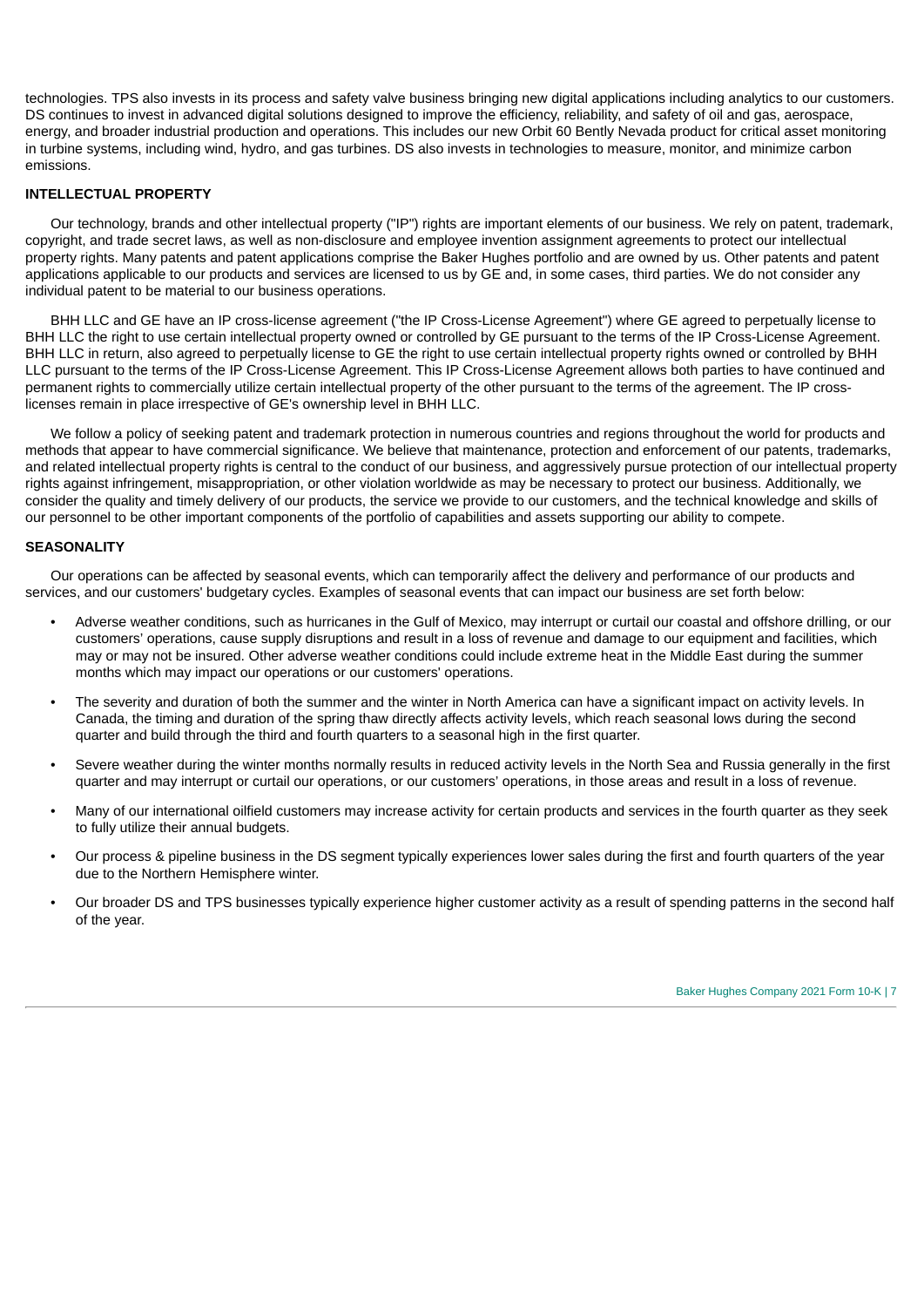#### **RAW MATERIALS**

We purchase various raw materials and component parts for use in manufacturing our products and delivering our services. The principal raw materials we use include steel alloys, chromium, nickel, titanium, barite, beryllium, copper, lead, tungsten carbide, synthetic and natural diamonds, gels, sand and other proppants, printed circuit boards and other electronic components, and hydrocarbon-based chemical feed stocks. Raw materials that are essential to our business are normally readily available from multiple sources, but may be subject to price volatility. Due to COVID-19 and other macro-economic factors, the availability of electronic components has resulted in additional expediting activities, fulfillment challenges, and in some cases price increases. We have also seen price increases for ferrous and nonferrous metals and other raw materials. Our procurement teams utilize advanced planning and may enter into strategic agreements with our global suppliers to minimize price impacts and other availability challenges. We anticipate some pricing and fulfillment volatility for certain raw materials and components to continue through 2022.

In addition to raw materials and component parts, we also use the products and services of metal fabricators, machine shops, foundries, forge shops, assembly operations, contract manufacturers, logistics providers, packagers, indirect material providers, and others in order to produce and deliver products to customers. These materials and services are generally available from multiple sources.

#### **HUMAN CAPITAL**

At Baker Hughes, our people are central contributors to our purpose of taking energy forward. As an energy technology company with operations around the world, we believe that a diverse workforce is critical to our success, and we aim to attract the best and most diverse talent to support the energy transition. We strive to be an inclusive and safe workplace, with opportunities for our employees to grow and develop in their careers, supported by learning and development opportunities, competitive compensation, benefits, health and wellness programs, and by programs that build connections between our employees and their communities.

As of December 31, 2021, we had approximately 54,000 employees. More than 42,000 of our employees work outside the U.S. in over 85 different countries with more than 150 nationalities represented. This diversity of global perspectives makes our Company stronger, more resilient, and more responsive to our global customers.

## **Diversity, Equity, and Inclusion ("DEI")**

We believe unique ideas and perspectives fuel innovation and our differences make us stronger. We value difference in gender, race, ethnicity, age, gender identity, sexual orientation, ability, cultural background, religion, veteran status, experience, and thought across the globe. We celebrate the diversity and uniqueness of each employee and believe that everyone has the right to be treated with fairness, dignity, and respect. In addition, we continue to focus on the hiring, retention and advancement of our global talent.

As we continue to prioritize DEI, we focused on diversifying our workforce, with a particular emphasis on increasing gender representation. In 2021, the percentage of people who identify as women in our workforce, senior leadership positions, and Board of Directors, is 19%, 18%, and 33%, respectively. Specific to the U.S., 36% of Baker Hughes employees identify as people of color.

To ensure we have access to and support diverse pipelines of talent across the globe while prioritizing development and retention, we have ongoing DEI annual plan meetings with our executive leadership team. These annual meetings hold leadership accountable for integrating DEI in their respective parts of the business. We have corporate memberships with respected nonprofits, such as Ally Energy, Catalyst, Disability:IN, and the Women's Energy Network, who provide partnership and guidance as we continue our efforts in fostering a diverse, equitable, and inclusive culture. Our talent acquisition efforts as well as our eight global employee resource groups support the engagement and retention of diverse talent.

**Talent Acquisition:** We have enacted a number of initiatives to support our global goal of increasing the number of diverse employees. We have conducted training on unconscious bias and launched pilot projects on blind resumes and debiasing job descriptions, interview templates, and assessments as well as expanded our talent acquisition focus to include executive search services.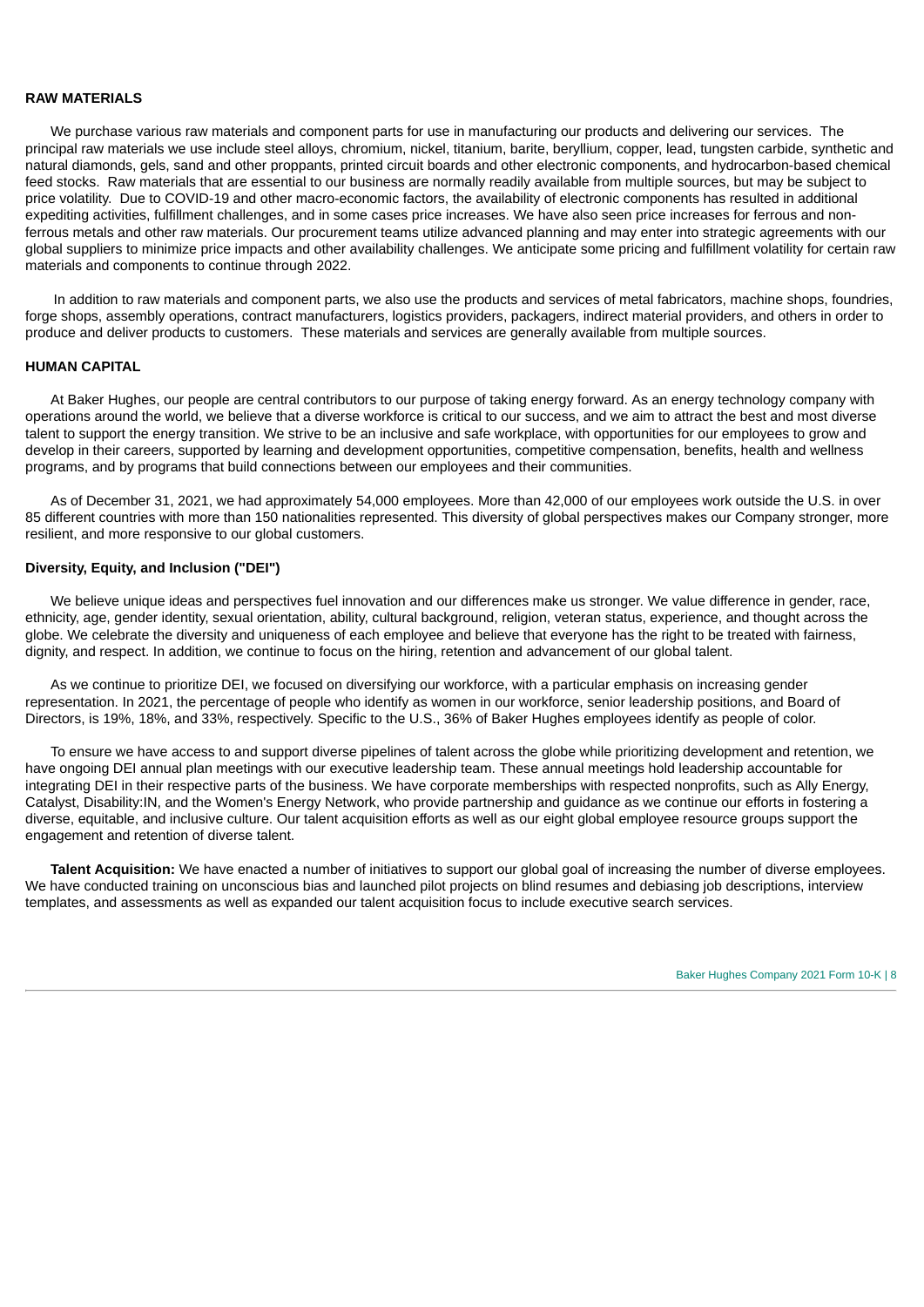**Employee Resource Groups ("ERG"):** ERGs consist of employees who have joined together based on shared interests, characteristics, or life experiences. These groups can have a powerful influence on driving change by elevating the conversation and awareness around key issues, and engaging with the communities where we operate. This effort has helped our DEI focus and fostered closer connections between employees in communities around the world.

**Inclusive Culture:** We have several programs and initiatives that cultivate a culture and environment where everyone feels they belong and can thrive and contribute. The Baker Hughes Global DEI Council is comprised of executives representing our businesses, functions and regions, supports the success of our DEI mission and meets quarterly to review progress and discuss ways in which to continue to advance our efforts. The DEI Community of Practice provides a forum in which leaders and HR professionals come together to collaborate, share best practices, and learn from one another. Our DEI education goals aim to provide our workforce with tools, resources, and learning opportunities focused on raising awareness, fostering inclusive behaviors, and building cultural competence. We also continue to assess and provide programs and policies that support our employees including flexible work arrangements.

#### **Compensation and Benefits**

We are committed to paying for performance and supporting our employees' wellbeing, as well as the wellbeing of their families, by offering flexible and competitive benefits. We regularly assess our total compensation and benefits programs through benchmarking with industry peers and local markets. A majority of our benefits are tailored by location to meet the specific needs of our people, their families, and their communities. Healthcare plans and life insurance are a core benefit of the Company and are provided in most locations. Baker Hughes offers various leaves of absence for certain quality-of-life needs, including family care and personal leaves. To assist and support new parents with balancing work and family matters, in many countries in which Baker Hughes operates, the Company provides paid maternity leaves and parental leaves, inclusive of paternity and adoption of a child.

## **Learning and Development**

At Baker Hughes, allowing our employees to be the architect of their own learning is key to our success. We empower our employees to follow their passion for personal knowledge, job related skills, development, and the domain expertise needed for professional and personal growth. In alignment with this, in 2021, we launched a new pilot for our leader development community, CORE, which is a curated learning space centered around our Baker Hughes Values: Grow, Care, Collaborate & Lead, and the behaviors associated with each value. CORE involves e-learning, virtual workshops, and allows participants to lead their own sessions.

Continuous learning and development is a key priority at Baker Hughes. Our leadership development programs provide learning and growth opportunities for talent to broaden leadership capability with women, new hires, and mid-level employees, and to support our work increasing female representation across the globe. As an example, Aspire is a two-year rotational leadership program for recent graduates and early-career employees to grow functional and leadership skills through challenging assignments, learning plans, and global crossfunctional projects.

#### **Health, Safety, and Wellness**

Health and safety is at the core of our culture as we are committed to doing the right thing to protect our employees, customers, the communities where we live and work, and the environment. We take a risk-based approach with proactive and preventive programs to deliver safe, secure, and sustainable operations. We have established a stringent set of standards which meet or exceed global regulatory requirements.

Our commitment to HSE starts at the highest levels of our company and is embedded throughout all layers of the organization. We encourage and empower all employees to take an active role in "owning" HSE by stopping work when conditions are unsafe and reporting observations, near misses, and stop-work events through open reporting channels. Our ambition is to make every day a Perfect HSE Day one without injuries, accidents, or harm to the environment. In 2021, we achieved 204 Perfect HSE Days, up 2% versus 2020.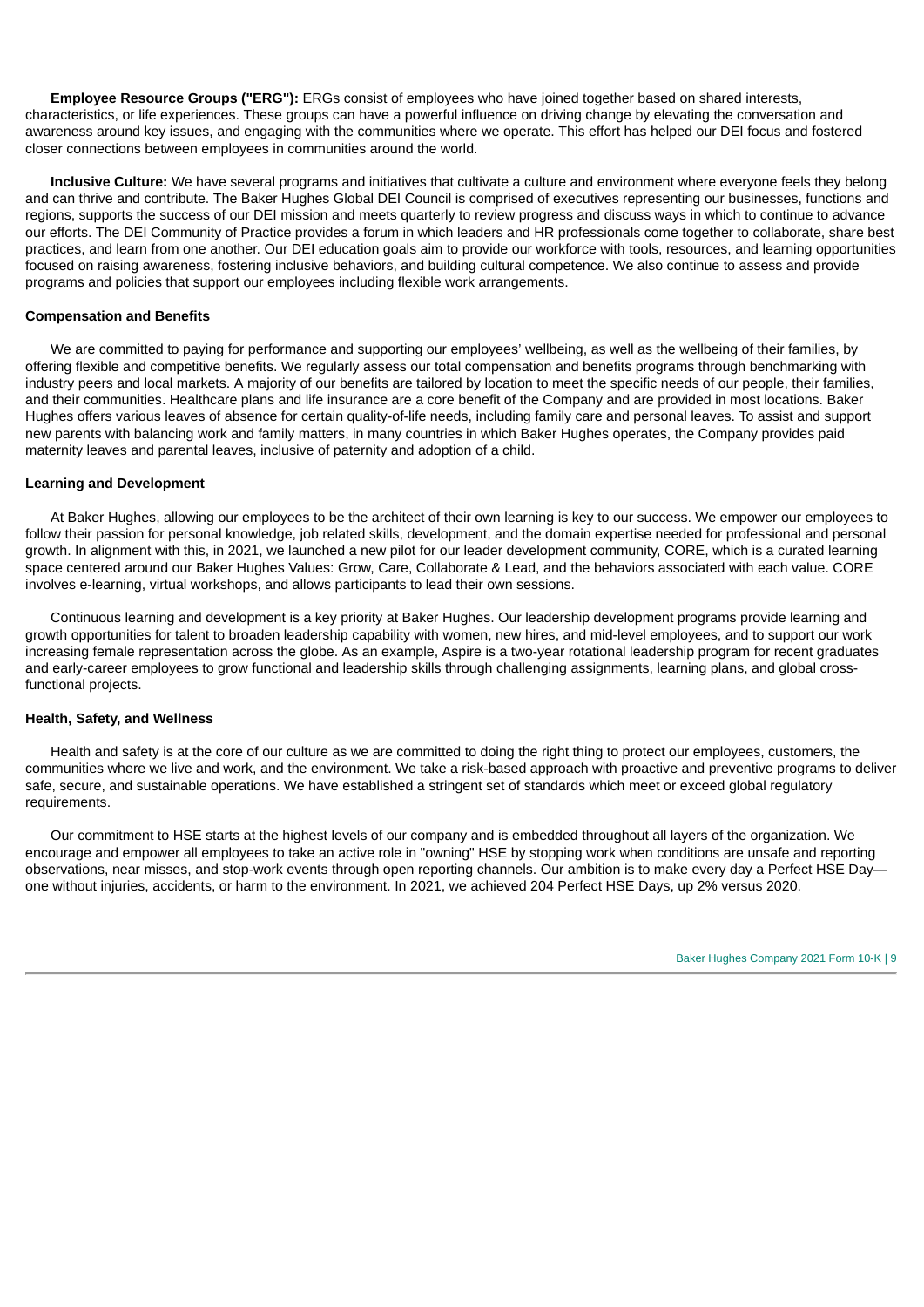Our teams are required to complete recurring training. We offer more than 250 unique HSE courses including foundational training required for all employees, workplace and job-specific training, and human-performance leadership training for managers.

Our commitment to HSE goes beyond safety alone. Occupational health and wellness is a key competency managed within our HSE center of excellence. The importance of physical health, ergonomics, preventative health care, and mental wellness cannot be overstated in promoting a healthy, engaged, and productive workplace. We work with our health benefit providers and internal teams to offer employees health and wellness programs, telemedicine access, health screenings, immunizations, fitness reimbursements, and virtual wellness tools.

In 2021, the mental health and emotional well-being of our employees continued to be a critical priority. We hosted numerous events with Baker Hughes leaders and external experts, further embedded mental well-being into leadership engagements, and provided resources and tools to employees. Our Employee Assistance Program ("EAP") helps employees navigate daily life to manage remote work, cope with major life events or deal with a global pandemic. The EAP gives employees and their family members direct access to professional coaches for inthe-moment counseling or referrals to community experts and extended care providers.

#### **Leading through COVID-19**

We continue to monitor and respond to the evolving COVID-19 pandemic and developing vaccine landscape. Since the start of the pandemic, we have taken prudent steps as a company to reduce the risk and spread of the virus. Our top priorities have remained: protecting our employees, maintaining operations, and supporting customers and communities globally.

Since March 2020, our global crisis management structure has been activated to manage a coordinated pandemic response. We continue to evolve our approach in alignment with global health and safety standards and government requirements across our operations. In addition, travel has remained limited, and we continue to enhance our site safety measures, including screenings, social distancing, vaccination requirements, and face coverings. In addition, vaccine access, including onsite clinics, and education for our employees and communities has remained a critical priority. Many of our office-based employees continue to work remotely. As conditions improved in certain places, we started bringing more employees back to offices and worksites and enabled opportunities for more in-person engagements where it was safe to do so. We continue to closely monitor the situation and will adapt our protocols as needed to protect our employees and deliver for our customers, in alignment with all associated requirements.

## **Community Involvement**

Baker Hughes seeks to make a positive impact in the communities where we operate around the world. Consistent with our purpose and values, we work to advance environmental quality, educational opportunities, health, and wellness. We benefit our communities through financial contributions, in-kind donations of goods and services, and volunteer projects. The Baker Hughes Foundation makes strategic philanthropic contributions, matches Baker Hughes employee charitable contributions, and awards volunteer recognition grants for outstanding employee community service.

#### **Board Oversight of Human Capital Management**

Our Board of Directors plays an active role in overseeing the Company's human capital management efforts. Our Human Capital and Compensation Committee provides oversight of our policies, programs, and initiatives focusing on DEI as well as pay equity, culture, talent management, succession planning, and executive compensation and benefits. Our Governance & Corporate Responsibility Committee provides oversight of employee safety, health, and wellness matters.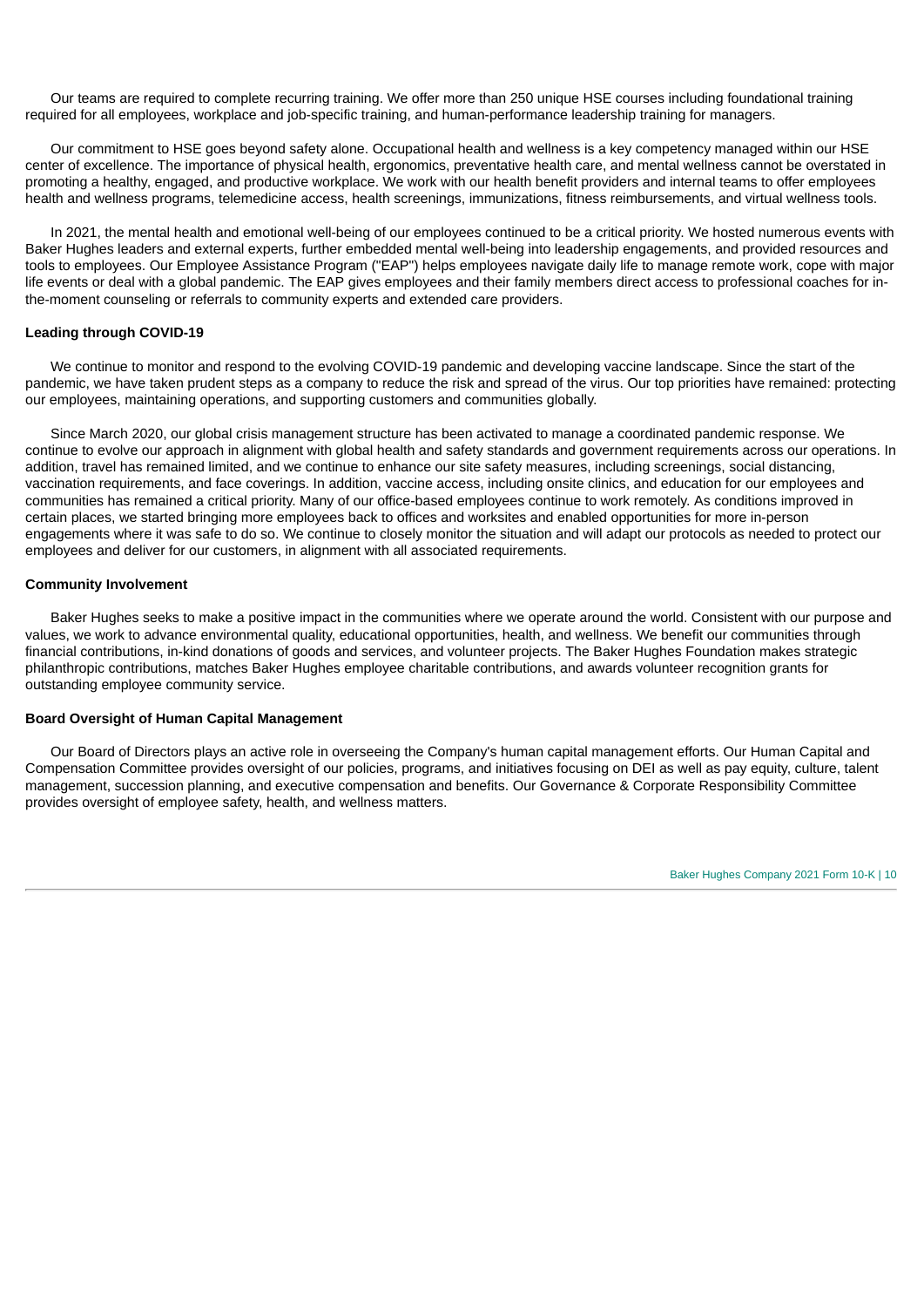#### **GOVERNMENTAL REGULATION**

#### **Environmental Matters**

We are committed to the health and safety of people, protection of the environment and compliance with environmental laws, regulations and our policies. Our past and present operations include activities that are subject to extensive domestic (including U.S. federal, state and local) and international regulations concerning, among other things, air and water quality, waste management, and land protection. Environmental regulations continue to evolve, and changes in standards of enforcement of existing regulations, as well as the enactment of new legislation, may require us and our customers to modify, supplement or replace equipment or facilities or to change or discontinue present methods of operation. Our environmental compliance expenditures and our capital costs for environmental control equipment may change accordingly.

We recognize that climate change warrants meaningful action. In 2019, we announced our commitment to reduce our carbon equivalent emissions 50% by 2030 and achieve carbon equivalent net zero emissions by 2050. This goal encompasses emissions from our direct operations ("Scope 1 and 2 emissions") in alignment with the Paris Accord and the specific recommendations of the United Nations ("UN") Intergovernmental Panel on Climate Change's Special Report on Global Warming of 1.5°C. In 2020, we reset our carbon emissions reduction base year for this goal from 2012 to 2019 to account for corporate changes, new acquisitions, divestitures, and to reflect changes in methodology in accordance with the Greenhouse Gas Protocol. We have proactively worked to reduce our Scope 1 and 2 greenhouse gas emissions over the last decade through the implementation of energy-efficiency programs, operational improvements, and increased usage of renewable energy. We also continue efforts to reduce our overall environmental footprint by using materials wisely and preserving land, water, and air quality. Our sustainability commitments include our formal participation in the UN Global Compact and our commitment to the Ten Principles human rights, labor, environment, and anti-corruption. The environmental principles include a precautionary approach to environmental challenges, initiatives to promote a greater sense of environmental responsibility and the development of environmentally friendly technologies. We have annually renewed our commitment to the UN Global Compact since joining in 2019.

While we seek to embed and verify sound environmental practices throughout our business, we are, and may in the future be, involved in voluntary remediation projects at current and former properties, typically related to historical operations. On rare occasions, our remediation activities are conducted as specified by a government agency-issued consent decree or agreed order. Remediation costs at these properties are accrued using currently available facts, existing environmental permits, technology and presently enacted laws and regulations. For sites where we are primarily responsible for the remediation, our cost estimates are developed based on internal evaluations and are not discounted. We record accruals when it is probable that we will be obligated to pay amounts for environmental site evaluation, remediation or related activities, and such amounts can be reasonably estimated. Accruals are recorded even if significant uncertainties exist over the ultimate cost of the remediation. Ongoing environmental compliance costs, such as obtaining environmental permits, installation and maintenance of pollution control equipment and waste disposal, are expensed as incurred.

The U.S. Comprehensive Environmental Response, Compensation and Liability Act (known as "Superfund") imposes liability for the release of a "hazardous substance" into the environment. Superfund liability is imposed without regard to fault, even if the waste disposal was in compliance with laws and regulations. We have been identified as a potentially responsible party ("PRP") at various Superfund sites, and we accrue our share, if known, of the estimated remediation costs for the site. PRPs in Superfund actions have joint and several liability and may be required to pay more than their proportional share of such costs.

In some cases, it is not possible to quantify our ultimate exposure because the projects are either in the investigative or early remediation stage, or superfund allocation information is not yet available. Based upon current information, we believe that our overall compliance with environmental regulations, including remediation obligations, environmental compliance costs and capital expenditures for environmental control equipment, will not have a material adverse effect on our capital expenditures, earnings or competitive position because we have either established adequate reserves or our compliance cost, based on available information, is not expected to be material to our consolidated financial statements. Our total accrual for environmental remediation was \$67 million and \$78 million at December 31, 2021 and 2020, respectively. We continue to focus on reducing future environmental liabilities by maintaining appropriate Company standards and by improving our environmental assurance programs.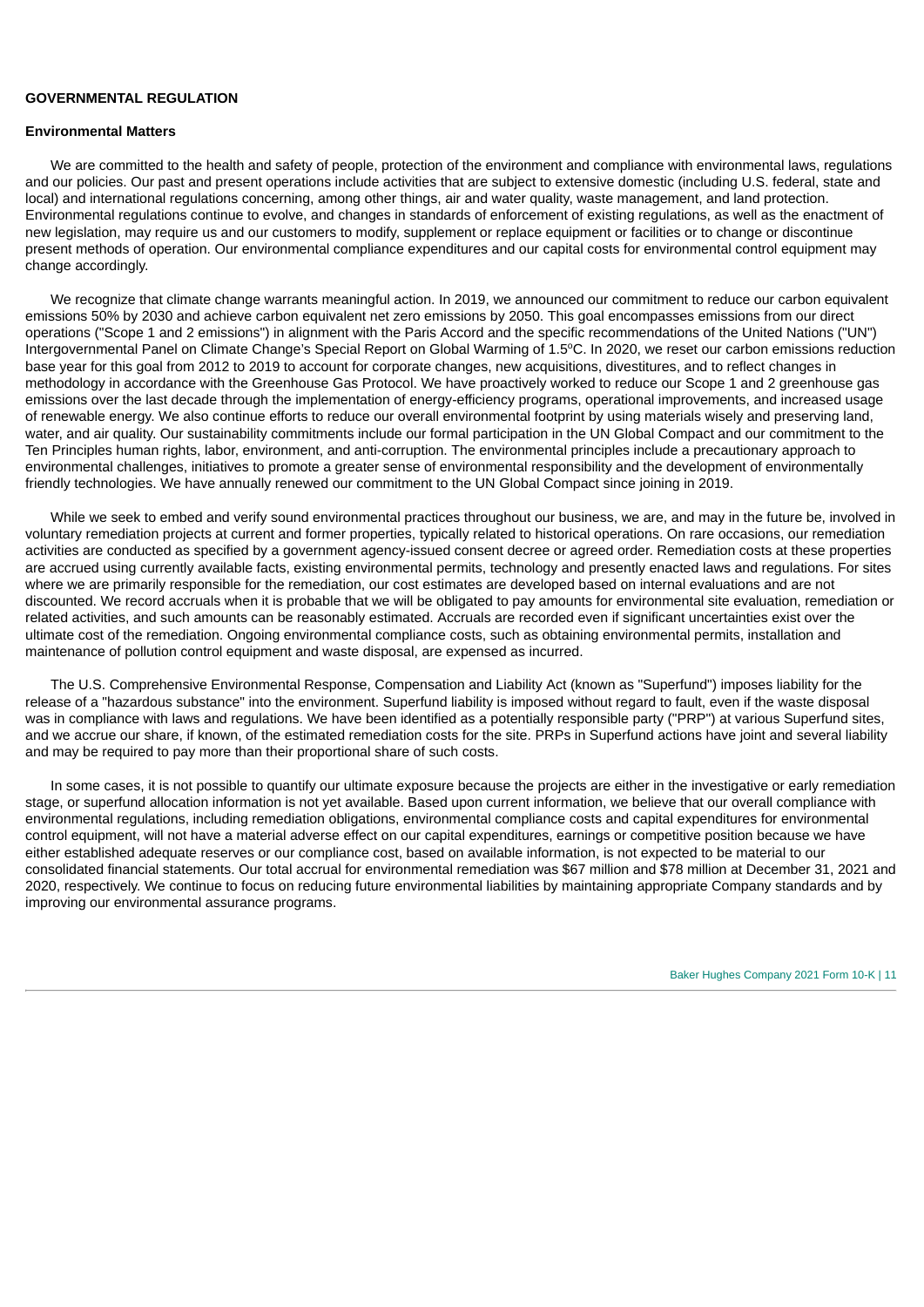#### **Other Regulatory Matters**

We are subject to regulation by various U.S. federal regulatory agencies and by the applicable regulatory authorities in countries in which our products are manufactured or sold. Such regulations principally relate to the ingredients, classification, labeling, manufacturing, packaging, transportation, advertising and marketing of our products. Additionally, as a U.S. entity operating through subsidiaries in non-U.S. jurisdictions, we are subject to foreign exchange control, transfer pricing and customs laws that regulate the import and export of goods as well as the flow of funds between us and our subsidiaries. In particular, the shipment of goods, services and technology across international borders subjects us to extensive trade laws and regulations. Our import activities are governed by the unique customs laws and regulations in each of the countries where we operate. Pursuant to their laws and regulations, governments may impose economic sanctions against certain countries, persons and entities that may restrict or prohibit transactions involving such countries, persons and entities, which may limit or prevent our conduct of business in certain jurisdictions. We are also required to be in compliance with transfer pricing, securities laws and other statutes and regulations, such as the U.S. Foreign Corrupt Practices Act (the "FCPA") and other countries' anti-corruption and antibribery regimes.

In addition, we are subject to laws relating to data privacy and security and consumer credit, protection and fraud. An increasing number of governments worldwide have established laws and regulations, and industry groups also have promoted various standards, regarding data privacy and security, including with respect to the protection and processing of personal data. The legal and regulatory environment related to data privacy and security is increasingly rigorous, with new and constantly changing requirements applicable to our business, and enforcement practices are likely to remain uncertain for the foreseeable future. We are also subject to labor and employment laws, including regulations established by the U.S. Department of Labor and other local regulatory agencies, which sets laws governing working conditions, paid leave, workplace safety, wage and hour standards, and hiring and employment practices.

While there are no current regulatory matters that we expect to be material to our results of operations, financial position, or cash flows, there can be no assurances that existing or future environmental laws and other laws, regulations and standards applicable to our operations or products will not lead to a material adverse impact on our results of operations, financial position or cash flows.

## **AVAILABILITY OF INFORMATION FOR STOCKHOLDERS**

Our annual reports on Form 10-K, quarterly reports on Form 10-Q, current reports on Form 8-K and amendments to those reports filed or furnished pursuant to Section 13(a) or 15(d) of the Securities Exchange Act of 1934, as amended ("Exchange Act"), are made available free of charge on our internet website at www.bakerhughes.com as soon as reasonably practicable after these reports have been electronically filed with, or furnished to, the SEC. In addition, our Corporate Responsibility reports are available on the Company section of our website at www.bakerhughes.com. Information contained on or connected to our website is not incorporated by reference into this annual report on Form 10-K and should not be considered part of this annual report or any other filing we make with the SEC.

We have a Code of Conduct to provide quidance to our directors, officers, and employees on matters of business conduct and ethics, including compliance standards and procedures. We also require our principal executive officer, principal financial officer and principal accounting officer to sign a Code of Ethical Conduct Certification annually.

The Code of Conduct, referred to as Our Way: The Baker Hughes Code of Conduct, and the Code of Ethical Conduct Certifications are available on the Investor section of our website at www.bakerhughes.com. We will disclose on a current report on Form 8-K or on our website information about any amendment or waiver of these codes for our executive officers and directors. Waiver information disclosed on our website will remain on the website for at least 12 months after the initial disclosure of a waiver. Our Governance Principles and the charters of our Audit Committee, Human Capital and Compensation Committee, Conflicts Committee and Governance and Corporate Responsibility Committee of our Board of Directors are also available on the Investor section of our website at www.bakerhughes.com. In addition, a copy of the Code of Conduct, Code of Ethical Conduct Certifications, Governance Principles, and the charters of the committees referenced above are available in print at no cost to any shareholder who requests them.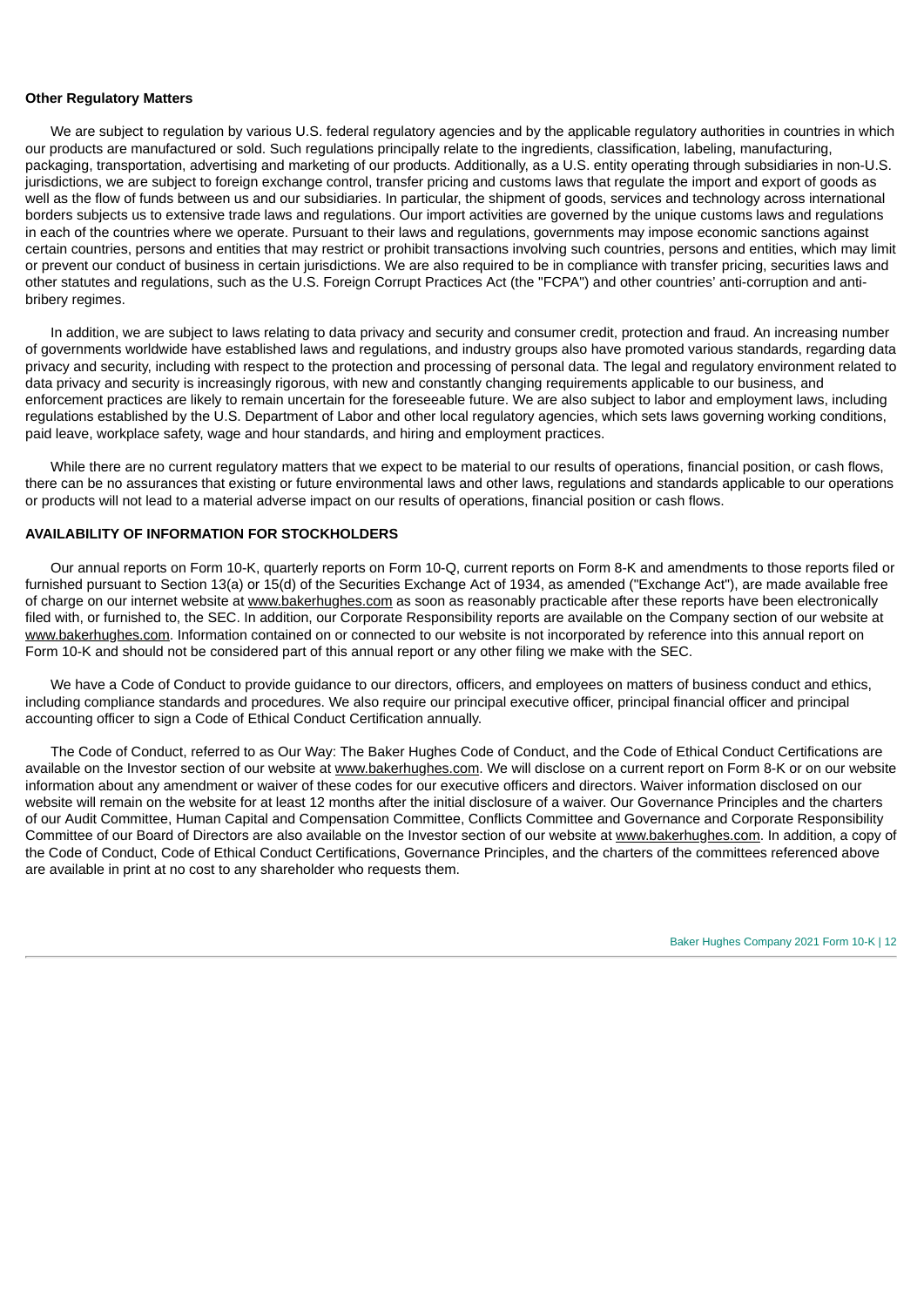## **EXECUTIVE OFFICERS OF BAKER HUGHES COMPANY**

The following table shows, as of February 11, 2022, the name of each of our executive officers, together with his or her age and office presently or previously held. There are no family relationships among our executive officers.

| <b>Name</b>              | Age | <b>Position and Background</b>                                                                                                                                                                                                                                                                                                                                                                                                                                                                                                                                                                                                                                                         |
|--------------------------|-----|----------------------------------------------------------------------------------------------------------------------------------------------------------------------------------------------------------------------------------------------------------------------------------------------------------------------------------------------------------------------------------------------------------------------------------------------------------------------------------------------------------------------------------------------------------------------------------------------------------------------------------------------------------------------------------------|
| Lorenzo Simonelli        | 48  | <b>Chairman, President and Chief Executive Officer</b><br>Lorenzo Simonelli has been the Chairman of the Board of Directors of the Company since October<br>2017, and a Director, President and Chief Executive Officer of the Company since July 2017. Prior to<br>joining the Company in July 2017, Mr. Simonelli was Senior Vice President, GE and President and<br>Chief Executive Officer, GE Oil & Gas from October 2013 to July 2017. Before joining GE Oil & Gas, he<br>was the President and Chief Executive Officer of GE Transportation from July 2008 to October 2013.<br>Mr. Simonelli joined GE in 1994 and held various finance and leadership roles from 1994 to 2008. |
| <b>Brian Worrell</b>     | 51  | <b>Chief Financial Officer</b><br>Brian Worrell is the Chief Financial Officer of the Company. Prior to joining the Company in July 2017,<br>he served as Vice President and Chief Financial Officer of GE Oil & Gas from January 2014 to July<br>2017. He previously held the position of Vice President, Financial Planning & Analysis for GE from 2010<br>to January 2014 and Vice President Corporate Audit Staff for GE from 2006 to 2010.                                                                                                                                                                                                                                        |
| Maria Claudia Borras     | 53  | <b>Executive Vice President, Oilfield Services</b><br>Maria Claudia Borras is the Executive Vice President, Oilfield Services of the Company. Prior to joining<br>the Company in July 2017, she served as the Chief Commercial Officer of GE Oil & Gas from January<br>2015 to July 2017. Prior to joining GE Oil & Gas, she held various leadership positions at Baker Hughes<br>Incorporated including President, Latin America from October 2013 to December 2014, President,<br>Europe Region from August 2011 to October 2013, Vice President, Global Marketing from May 2009 to<br>July 2011 and other leadership roles at Baker Hughes Incorporated from 1994 to April 2009.    |
| Kurt Camilleri           | 47  | Senior Vice President, Controller and Chief Accounting Officer<br>Kurt Camilleri is the Senior Vice President, Controller and Chief Accounting Officer of the Company.<br>Prior to joining the Company in July 2017, he served as the Global Controller for GE Oil & Gas from<br>July 2013 to July 2017. Mr. Camilleri served as the Global Controller for GE Transportation from<br>January 2013 to June 2013 and the Controller for Europe and Eastern and African Growth Markets for<br>GE Healthcare from 2010 to January 2013. He began his career in 1996 with Pricewaterhouse in<br>London, which subsequently became PricewaterhouseCoopers.                                   |
| <b>Roderick Christie</b> | 59  | <b>Executive Vice President, Turbomachinery and Process Solutions</b><br>Rod Christie is the Executive Vice President, Turbomachinery & Process Solutions of the Company.<br>Prior to joining the Company in July 2017, he served as the Chief Executive Officer of Turbomachinery<br>& Process Solutions at GE Oil & Gas from January 2016 to July 2017. He served as the Chief<br>Executive Officer of GE Oil & Gas' Subsea Systems & Drilling Business from August 2011 to 2016 and<br>held various other leadership positions within GE between 1999 to 2011.                                                                                                                      |
| Michele Fiorentino       | 54  | <b>Executive Vice President, Strategy &amp; Business Development</b><br>Michele Fiorentino is the Executive Vice President, Strategy & Business Development of the Company.<br>Prior to joining the Company, he served as Chief Investment Officer and Strategy Leader at ADNOC<br>from April 2017 to May 2020. Prior to that, he held senior corporate strategy, finance, and sales roles at<br>BP from September 1996 to March 2017.                                                                                                                                                                                                                                                 |
| Regina Jones             | 51  | <b>Chief Legal Officer</b><br>Regina Jones is the Chief Legal Officer of the Company. Prior to joining the Company, she served as<br>Executive Vice President, General Counsel and Corporate Secretary for Delek U.S. Holdings, Inc and<br>Delek Logistics Partners LP from May 2018 to April 2020. Prior to that, she worked at Schlumberger as<br>General Counsel for the Land Rigs product line from June 2016 to May 2018 and in various<br>international legal roles in France, Malaysia and the United States from 2005 to 2018.                                                                                                                                                 |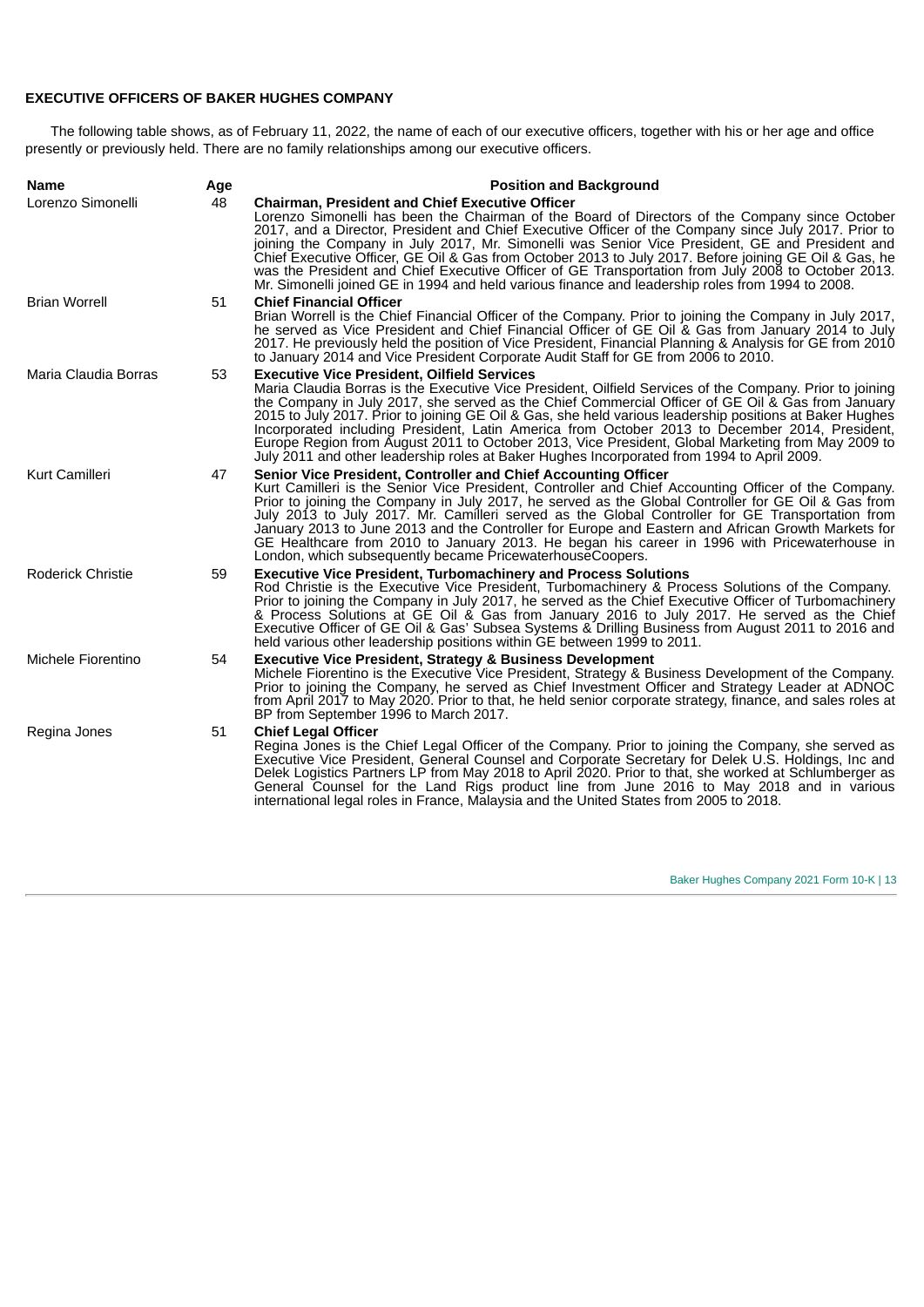| Name<br>Rami Oasem   | Age<br>54 | <b>Position and Background</b><br><b>Executive Vice President, Digital Solutions</b><br>Rami Oasem is the Executive Vice President, Digital Solutions of the Company. Prior to this role, he<br>served as President of the Middle East, North Africa, Turkey and India ("MENATI") region for the<br>Company from July 2017 through January 2019. Prior to joining the Company, he served as President<br>of the MÉNATI region for GE Oil & Gas from 2011 to 2017 and various other leadership roles within GE<br>from 1997 to 2011. |
|----------------------|-----------|-------------------------------------------------------------------------------------------------------------------------------------------------------------------------------------------------------------------------------------------------------------------------------------------------------------------------------------------------------------------------------------------------------------------------------------------------------------------------------------------------------------------------------------|
| <b>Neil Saunders</b> | 52        | <b>Executive Vice President, Oilfield Equipment</b><br>Neil Saunders is the Executive Vice President, Oilfield Equipment of the Company. Prior to joining the<br>Company in July 2017, he served as the President and Chief Executive Officer of the Subsea Systems<br>& Drilling business at GE Oil & Gas from July 2016 to July 2017 and the Senior Vice President for<br>Subsea Production Systems from August 2011 to July 2016. He served in various leadership roles<br>within GE Oil & Gas from 2007 to August 2011.         |

#### <span id="page-15-0"></span>**ITEM 1A. RISK FACTORS**

An investment in our common stock involves various risks. When considering an investment in the Company, one should carefully consider all of the risk factors described below, as well as other information included and incorporated by reference in this annual report. There may be additional risks, uncertainties and matters not listed below, that we are unaware of, or that we currently consider immaterial. Any of these may adversely affect our business, financial condition, results of operations and cash flows and, thus, the value of an investment in the Company.

## **OPERATIONAL RISKS**

## *We operate in a highly competitive environment, which may adversely affect our ability to succeed.*

We operate in a highly competitive environment for marketing oilfield products and services and securing equipment. Our ability to continually provide competitive products and services can impact our ability to defend, maintain or increase prices for our products and services, maintain market share, and negotiate acceptable contract terms with our customers. In order to be competitive, we must provide new and differentiating technologies, reliable products and services that perform as expected and that create value for our customers.

In addition, our investments in new technologies, equipment, and facilities may not provide competitive returns. Our ability to defend, maintain or increase prices for our products and services is in part dependent on the industry's capacity relative to customer demand, and on our ability to differentiate the value delivered by our products and services from our competitors' products and services. Managing development of competitive technology and new product introductions on a forecasted schedule and at a forecasted cost can impact our financial results. If we are unable to continue to develop and produce competitive technology or deliver it to our clients in a timely and costcompetitive manner in various markets in which we operate, or if competing technology accelerates the obsolescence of any of our products or services, any competitive advantage that we may hold, and in turn, our business, financial condition and results of operations could be materially and adversely affected.

## Our business could be adversely affected by the widespread outbreak of a disease or virus. The current global spread of the COVID-19 virus has and may continue to materially and adversely affect our results of operations, cash flows, and financial *condition for an indeterminate amount of time.*

The markets have experienced volatility in oil demand due to the economic impacts of the COVID-19 pandemic. If demand for our products and services declines, the utilization of our assets and the prices we are able to charge our customers for our products and services could decline. The continued spread of COVID-19 or a similar pandemic could result in further instability in the markets and decreases in commodity prices resulting in further adverse impacts on our results of operations, cash flows, and financial condition.

In addition, the continued spread of the COVID-19 virus, or similar pandemics, and the continuation of the measures to try to contain the virus or similar viruses, such as vaccine mandates, travel bans and restrictions, quarantines, shelter in place orders, and shutdowns, may further impact our workforce and operations, the operations of our customers, and those of our vendors and suppliers. Also, if a significant number of our employees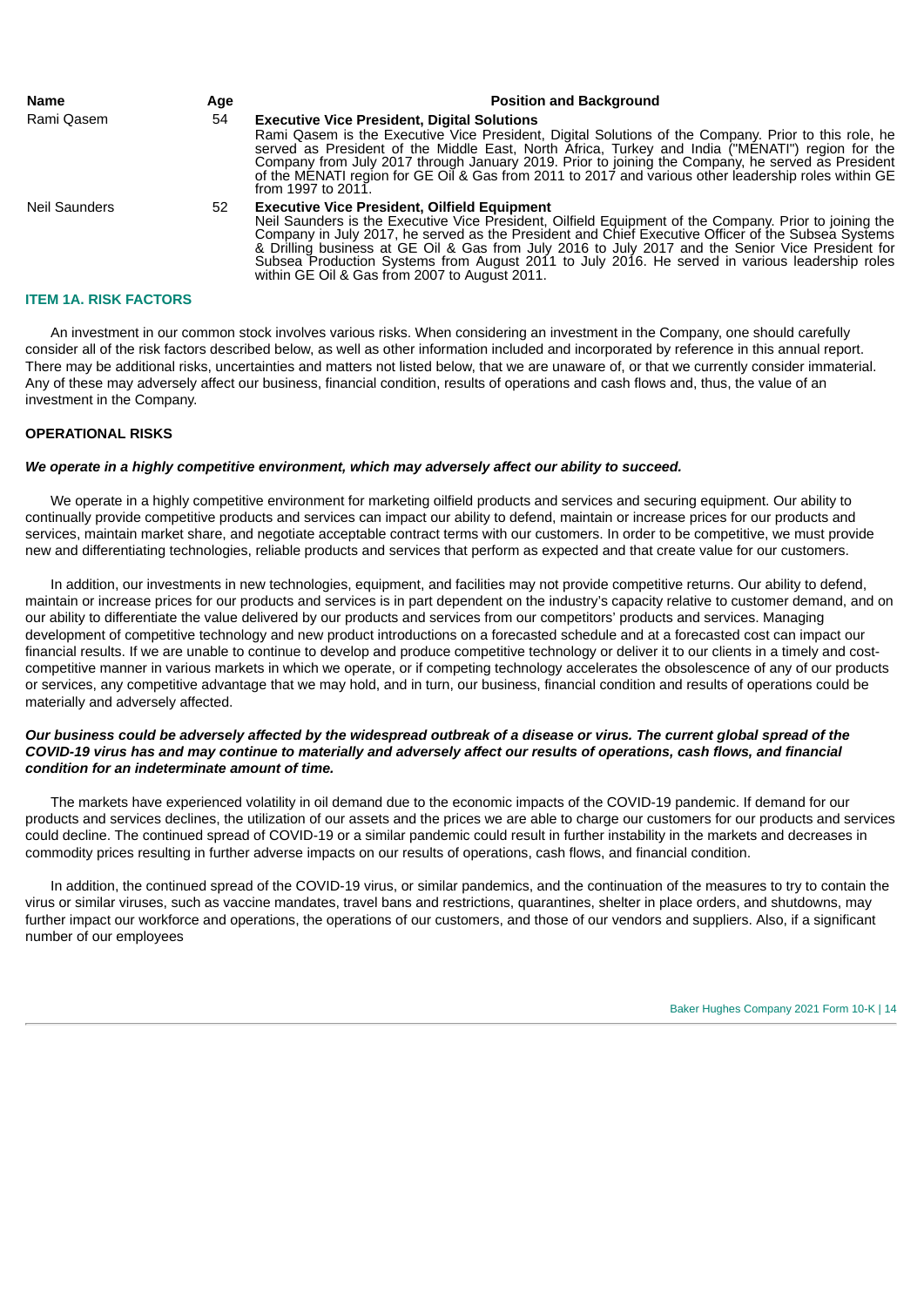were to contract the virus or be quarantined, we may not be able to complete key or critical tasks, not limited to, but including key financial, reporting, and operational controls. There is considerable uncertainty regarding such measures and potential future measures which may result in labor disruptions, employee attrition, and could negatively impact our ability to attract and retain qualified employees, all of which could have a material adverse effect on our results of operations, cash flows, and financial condition.

#### Failure to effectively and timely execute our energy transition strategy could have an adverse effect on the demand for our *technologies and services.*

Our future success may depend upon our ability to effectively execute on our energy transition strategy. Our strategy depends on our ability to develop additional technologies and work with our customers and partners to advance new energy solutions such as carbon capture utilization and storage, hydrogen energy, geothermal, and other integrated solutions. If the energy transition landscape changes faster than anticipated or faster than we can transition or if we fail to execute our energy transition strategy as planned, demand for our technologies and services could be adversely affected.

## Disruptions in our supply chain, the high cost or unavailability of raw materials, equipment, and supplies essential to our business *could adversely affect our ability to execute our operations on a timely basis.*

Our manufacturing operations are dependent on having sufficient raw materials, component parts and manufacturing capacity, including labor, available to meet our manufacturing plans on a timely basis, at a reasonable cost while minimizing inventories. Disruptions within our supply chain has had and may continue to have an impact on our business and reputation, including our ability to meet our manufacturing plans and revenue goals, control costs, and avoid shortages or over-supply of raw materials and component parts.

## If we are unable to attract and retain qualified personnel, we may not be able to execute our business strategy effectively and our *operations could be adversely affected.*

Our operations and future success depend on our ability to recruit, train, and retain qualified personnel. People are a key resource to developing, manufacturing, and delivering our products and providing technical services to our customers around the world. A competent, well-trained, highly skilled, motivated, and diverse workforce has a positive impact on our ability to attract and retain business. Periods of rapid growth present a challenge to us and our industry to recruit, train, and retain our employees, while also managing the impact of wage inflation and the limited available qualified labor in the markets where we operate.

## Our business could be impacted by both geopolitical and terrorism threats in countries where we or our customers do business *and our business operations may be impacted by civil unrest and/or government expropriations.*

Geopolitical and terrorism threats continue to grow in a number of key countries where we currently or may in the future do business. Geopolitical and terrorism threats, including armed conflict among countries, could lead to, among other things, a loss of our investment in the country, adverse impact to our employees, and impairment of our or our customers' ability to conduct operations.

In addition to other geopolitical and terrorism risks, civil unrest continues to grow in several countries where we do business. Our ability to conduct business operations may be impacted by that civil unrest and our assets in these countries may also be subject to expropriation by governments or other parties involved in civil unrest.

#### Control of oil and natural gas reserves by national oil companies may impact the demand for our services and products and create *additional risks in our operations.*

Much of the world's oil and natural gas reserves are controlled by national oil companies. National oil companies may require their contractors to meet local content requirements or other local standards, such as conducting our operations through joint ventures with local partners that could be difficult or undesirable for us to meet. The failure to meet the local content requirements and other local standards may adversely impact our operations in those countries. In addition, our ability to work with national oil companies is subject to our ability to negotiate and agree upon acceptable contract terms.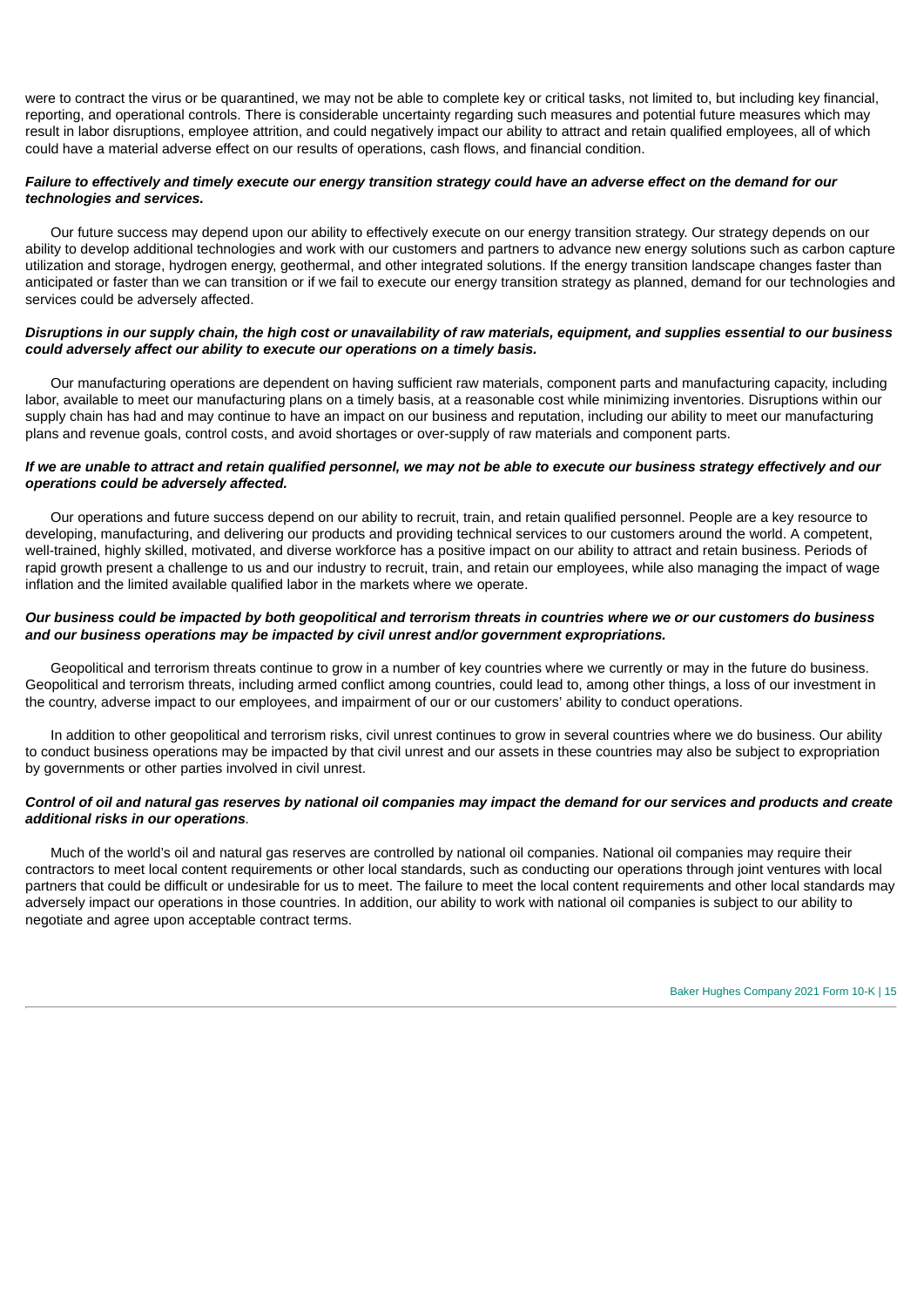## *Our operations involve a variety of operating hazards and risks that could cause losses.*

The products that we manufacture and the services that we provide are complex, and the failure of our equipment to operate properly or to meet specifications may greatly increase our customers' costs. In addition, many of these products are used in inherently hazardous industries, such as the offshore oilfield business. These hazards include blowouts, explosions, nuclear-related events, fires, collisions, capsizings, and severe weather conditions. We may incur substantial liabilities or losses as a result of these hazards. Our insurance and contractual indemnity protection may not be sufficient or effective to protect us under all circumstances or against all risks. The occurrence of a significant event, against which we were not fully insured or indemnified or the failure of a customer to meet its indemnification obligations to us, could materially and adversely affect our results of operations and financial condition.

## *Seasonal and weather conditions could adversely affect demand for our services and operations.*

Variation from normal weather patterns, such as cooler or warmer summers and winters, can have a significant impact on demand for our services and operations. Adverse weather conditions, such as hurricanes in the Gulf of Mexico, may interrupt or curtail our operations, or our customers' operations, cause supply disruptions and result in a loss of revenue and damage to our equipment and facilities, which may or may not be insured. For example, extreme winter conditions in Canada, Russia, or the North Sea may interrupt or curtail our operations, or our customers' operations, in those areas and result in a loss of revenue.

#### *We are subject to risks related to our relationship with GE.*

We are partially dependent on GE through, among other things, our reliance on the long-term agreements between the Company and GE. We are also a party to a number of licenses with GE that give us rights to intellectual property that is necessary or useful to our business. Failure of GE to comply with these agreements could have an adverse impact on our business operations.

## **CREDIT AND CUSTOMER CONTRACTING RISKS**

#### Providing services on an integrated, turnkey, or fixed price basis could require us to assume additional risks.

We may choose to enter into integrated or turnkey contracts with our customers that require us to provide services and equipment outside of our core business. Providing services on an integrated or turnkey basis may also subject us to additional risks, such as costs associated with unexpected delays or difficulties in drilling operations, project management interface risk, and risks associated with subcontracting and consortium arrangements. These integrated or turnkey contracts may be fixed price contracts that do not allow us to recover for cost over-runs unless they are directly caused by the customer.

## We may not be able to satisfy technical requirements, testing requirements or other specifications required under our service *contracts and equipment purchase agreements.*

Our products are used in deepwater, and other harsh environments, and severe service applications. Our contracts with customers and customer requests for bids typically set forth detailed specifications or technical requirements for our products and services, which may also include extensive testing requirements. In addition, scrutiny of the offshore drilling industry has resulted in more stringent technical specifications for our products and more comprehensive testing requirements for our products to ensure compliance with such specifications. We cannot provide assurance that our products, including products supplied through joint ventures, will be able to satisfy the specifications or that we will be able to perform the full-scale testing necessary to prove that the product specifications are satisfied in future contract bids or under existing contracts, or that the costs of modifications to our products to satisfy the specifications and testing will not adversely affect our results of operations.

## We sometimes enter into consortium or similar arrangements for certain projects, which could impose additional costs and *obligations on us.*

We sometimes enter into consortium or similar arrangements for certain projects. Under such arrangements, each party is responsible for performing a certain scope of work within the total scope of the contracted work, and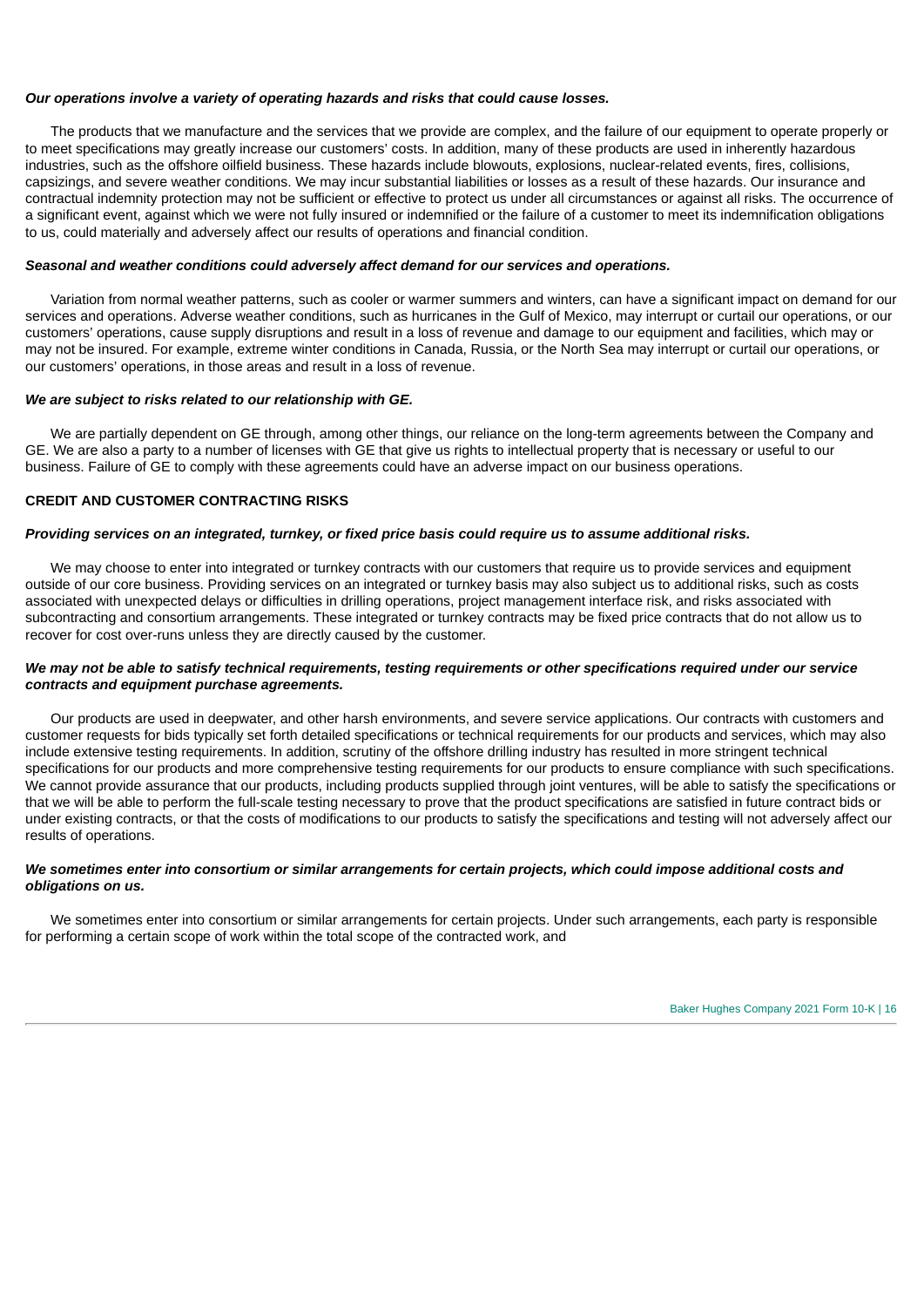the obligations expire when all contractual obligations are completed. The failure or inability, financially or otherwise, of any of the parties to perform their obligations could impose additional costs and obligations on us. These factors could result in unanticipated costs to complete the project, liquidated damages or contract disputes.

#### *Our contracts may be terminated early in certain circumstances.*

Our contracts with customers generally may be terminated by the customer for convenience, default, or extended force majeure (which could include inability to perform due to COVID-19). Termination for convenience may require the payment of an early termination fee by the customer, but the early termination fee may not fully compensate us for the loss of the contract. Termination by the customer for default or extended force majeure due to events outside of our control generally will not require the customer to pay an early termination fee.

Our financial position, results of operations, or cash flows could be materially adversely affected if our customers terminate some of our contracts and we are unable to secure new contracts on a timely basis and on substantially similar terms, if payments due under our contracts are suspended for an extended period of time, or if a number of our contracts are renegotiated. Our remaining performance obligation ("RPO") is comprised of unfilled customer orders for products and product services (expected life of contract sales for product services). The actual amount and timing of revenues earned may be substantially different than the reported RPO. The total dollar amount of the Company's RPO as of December 31, 2021 was \$23.6 billion.

#### *The credit risks of having a concentrated customer base in the energy industry could result in losses.*

Having a concentration of customers in the energy industry may impact our overall exposure to credit risk as our customers may be similarly affected by prolonged changes in economic and industry conditions. Some of our customers may experience extreme financial distress as a result of falling commodity prices and may be forced to seek protection under applicable bankruptcy laws, which may affect our ability to recover any amounts due from such customers. Furthermore, countries that rely heavily upon income from hydrocarbon exports have been and may in the future be negatively and significantly affected by a drop in oil prices, which could affect our ability to collect from our customers in these countries, particularly national oil companies. Laws in some jurisdictions in which we will operate could make collection difficult or time consuming. We perform ongoing credit evaluations of our customers and do not expect to require collateral in support of our trade receivables. While we maintain reserves for potential credit losses, we cannot assure such reserves will be sufficient to meet write-offs of uncollectible receivables or that our losses from such receivables will be consistent with our expectations. Additionally, in the event of a bankruptcy of any of our customers, we may be treated as an unsecured creditor and may collect substantially less, or none, of the amounts owed to us by such customer.

#### Our customers' activity levels and spending for our products and services and ability to pay amounts owed us could be impacted by the reduction of their cash flow and the ability of our customers to access equity or credit markets.

Our customers' access to capital is dependent on their ability to access the funds necessary to develop economically attractive projects based upon their expectations of future energy prices, required investments and resulting returns. Limited access to external sources of funding has caused and may continue to cause customers to reduce their capital spending plans to levels supported by internally generated cash flow. In addition, a reduction of cash flow resulting from declines in commodity prices, a reduction in borrowing bases under reservebased credit facilities or the lack of available debt or equity financing may impact the ability of our customers to pay amounts owed to us and could cause us to increase our reserve for credit losses.

## **LEGAL AND REGULATORY RISKS**

#### Compliance with and changes in laws could be costly and could affect operating results. In addition, government disruptions could *negatively impact our ability to conduct our business.*

We conduct business in more than 120 countries that can be impacted by expected and unexpected changes in the legal and business environments in which we operate. In particular, the shipment of goods, services and technology across international borders subjects us to extensive trade laws and regulations. Our import activities are governed by the unique customs laws and regulations in each of the countries where we operate. Pursuant to their laws and regulations, governments may impose economic sanctions against certain countries, persons and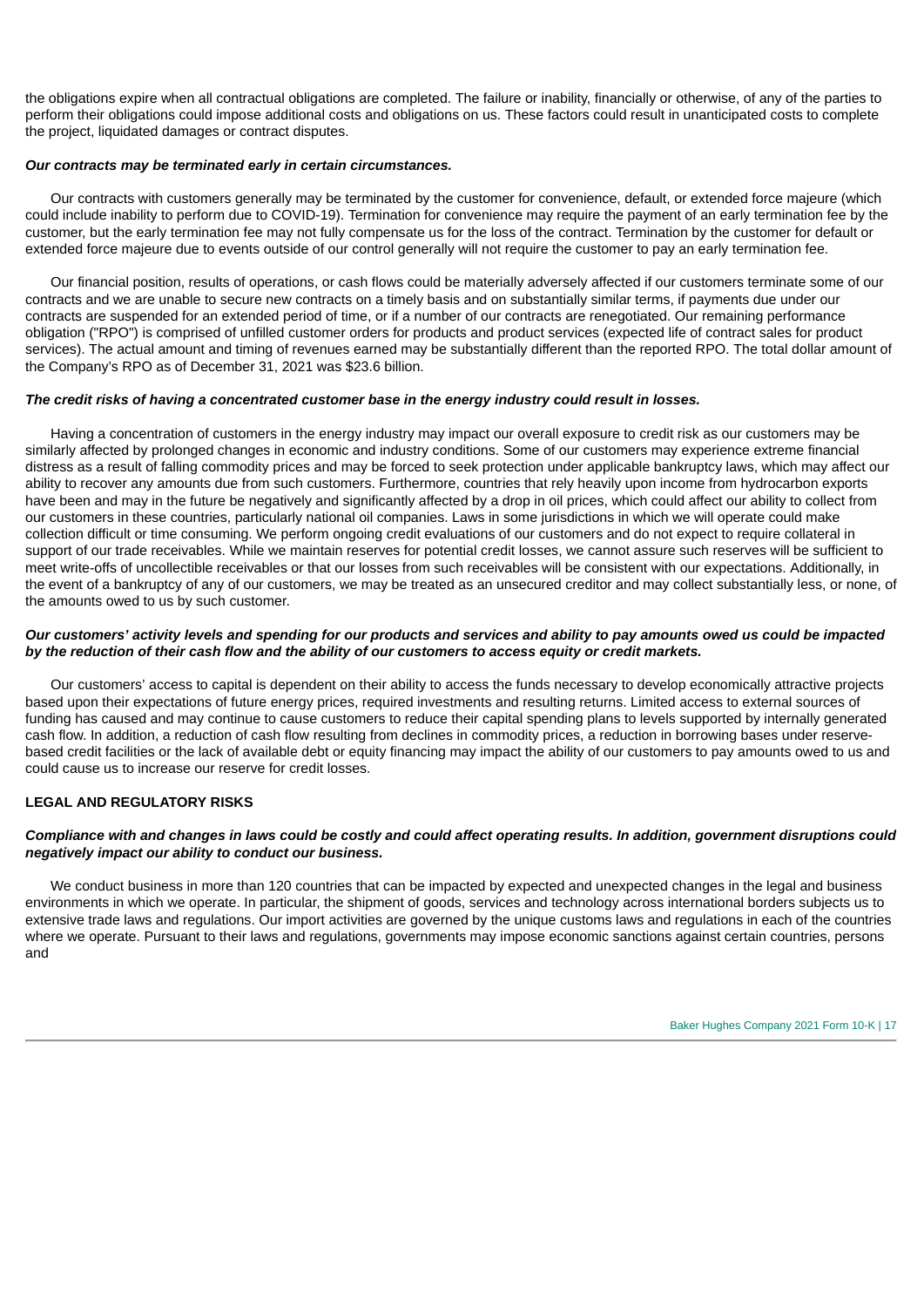entities that may restrict or prohibit transactions involving such countries, persons and entities, which may limit or prevent our conduct of business in certain jurisdictions.

Compliance-related issues could limit our ability to do business in certain countries and impact our earnings or result in investigations leading to fines, penalties or other remedial measures. Changes that could impact the legal environment include new legislation, new regulations, new policies, investigations, and legal proceedings and new interpretations of existing legal rules and regulations, in particular, changes in export control laws or exchange control laws, additional restrictions on doing business in countries subject to sanctions, and changes in laws in countries where we operate. In addition, changes and uncertainty in the political environments in which our businesses operate can have a material effect on the laws, rules, and regulations that affect our operations. Government disruptions may also delay or halt the granting and renewal of permits, licenses and other items required by us and our customers to conduct our business. The continued success of our global business and operations depends, in part, on our ability to continue to anticipate and effectively manage these and other political, legal and regulatory risks.

## Our failure to comply with the Foreign Corrupt Practices Act ("FCPA") and other similar laws could have a negative impact on our *ongoing operations.*

Our ability to comply with the FCPA, the U.K. Bribery Act, and various other anti-bribery and anti-corruption laws depends on the success of our ongoing compliance program, including our ability to successfully manage our agents, distributors and other business partners, and supervise, train, and retain competent employees. We could be subject to sanctions and civil and criminal prosecution, fines and penalties, as well as legal expenses and reputational harm in the event of a finding of a violation of any of these laws by us or any of our employees.

#### *Anti-money laundering and anti-terrorism financing laws could have adverse consequences for us.*

Non-compliance with anti-money laundering, anti-terrorism financing and various other financial laws may subject us to sanctions, civil and criminal prosecution, fines and penalties, as well as legal expenses and potential reputational harm. We cannot be sure our programs and controls are or will remain effective to ensure our compliance with all applicable anti-money laundering and anti-terrorism financing laws and regulations.

## Changes in tax laws, tax rates, tariffs, adverse positions taken by taxing authorities, and tax audits could impact operating results.

Changes in tax laws, tax rates, tariffs, changes in interpretation of tax laws, the resolution of tax assessments or audits by various tax authorities, and the ability to fully utilize tax loss carryforwards and tax credits could impact our operating results, including additional valuation allowances for deferred tax assets.

#### *Uninsured claims and litigation against us could adversely impact our operating results.*

We could be impacted by the outcome of pending litigation, as well as unexpected litigation or proceedings. While we have insurance coverage against operating hazards, including product liability claims and personal injury claims related to our products, to the extent deemed prudent by our management and to the extent insurance is available; no assurance can be given that the nature and amount of that insurance will be sufficient to fully indemnify us against liabilities arising out of pending and future claims and litigation.

#### We may be subject to litigation if another party claims that we have infringed upon, misappropriated or otherwise violated its *intellectual property rights.*

The tools, techniques, methodologies, programs and components we use to provide our products and services may infringe upon, misappropriate or otherwise violate the intellectual property rights of others or be challenged on that basis. Regardless of the merits, any such claims may result in significant legal and other costs and may distract management from running our core business. Resolving such claims could increase our costs, including through royalty payments to acquire licenses, if available, from third parties and through the development of replacement technologies. If a license to resolve a claim were not available, we might not be able to continue providing a particular service or product, which could adversely affect our financial condition, results of operations and cash flows.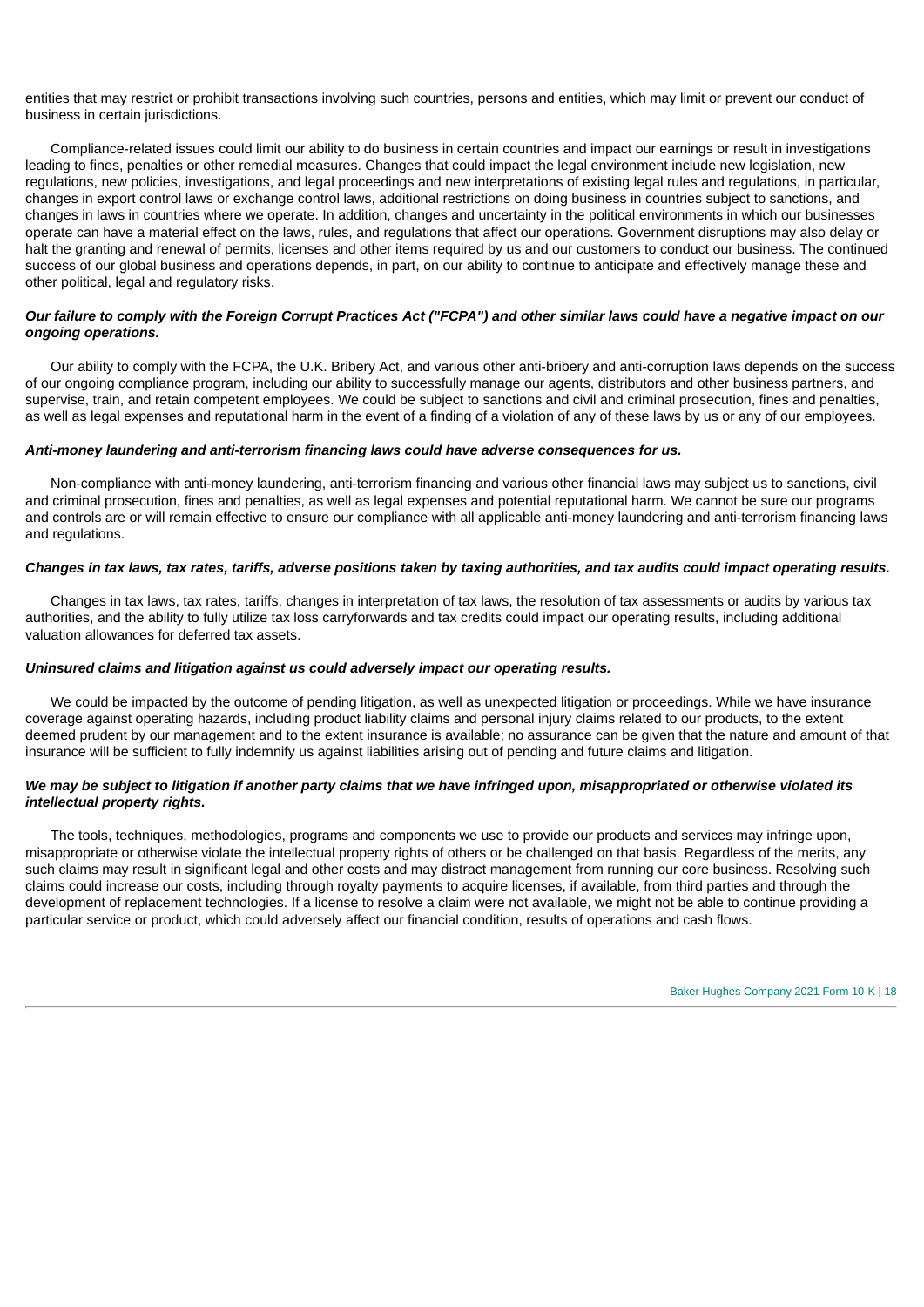## Compliance with, and rulings and litigation in connection with, environmental regulations and the environmental impacts of our *operations may adversely affect our business and operating results.*

We and our business are subject to extensive domestic and international environmental and safety regulations. In addition to environmental and safety regulatory compliance obligations, we may face liability arising out of the normal course of business, including alleged personal injury or property damage due to exposure of hazardous substances at our current or former facilities. Our expectations regarding our compliance with environmental laws and regulations and our expenditures to comply with environmental laws and regulations, including (without limitation) our capital expenditures for environmental control equipment, are only our forecasts regarding these matters. We may be impacted by material changes in environmental and safety regulations or subject to substantial liability for environmental impacts. Our compliance cost forecasts may be substantially different from actual results, which may be affected by factors such as: changes in law that impose restrictions on air or other emissions, wastewater management, waste disposal, hydraulic fracturing, or wetland and land use practices; more stringent enforcement of existing environmental laws and regulations; a change in our share of any remediation costs or other unexpected, adverse outcomes with respect to sites where we have been named as a potentially responsible party, including (without limitation) Superfund sites; the discovery of other sites, or discovery of additional issues at existing sites, where additional expenditures may be required to comply with environmental legal obligations; and the accidental discharge of hazardous materials.

#### Investor and public perception related to the company's environment, social, and governance ("ESG") performance as well as *current and future ESG reporting requirements may affect our business and our operating results.*

Increasing focus on ESG factors has led to enhanced interest in, and review of performance results by investors and other stakeholders, and the potential for litigation and reputational risk. Regulatory requirements related to ESG or sustainability reporting have been issued in the European Union that apply to financial market participants, with implementation and enforcement having started in 2021. In the U.S., such regulations have been issued related to pension investments in California, and for the responsible investment of public funds in Illinois. Additional regulation is pending in other states. We may be affected by our ability to meet evolving and expanding emissions reporting requirements and by investor and public perception of our reporting and performance related to voluntary climate standards. We expect regulatory requirements related to ESG matters to continue to expand globally. We are committed to transparent and comprehensive reporting of our sustainability performance and report under standards such as the Global Reporting Initiative's G4 guidelines, the Sustainability Accounting Standards Board's documentation, and recommendations issued by the Financial Stability Board's Task Force for Climate-related Financial Disclosures. If we are not able to meet future sustainability reporting requirements of regulators or current and future expectations of investors, customers or other stakeholders, our business and ability to raise capital may be adversely affected.

## International, national, and state governments and agencies continue to evaluate and promulgate legislation and regulations that are focused on reducing greenhouse gas ("GHG") emissions. Compliance with GHG emission regulations applicable to our or our customers' operations may have significant implications that could adversely affect our business and operating results in the *fossil-fuel sectors, and boosting demand for technologies contributing to the reduction of GHG emissions.*

In the United States, the U.S. Environmental Protection Agency ("EPA") has taken steps to regulate GHG emissions as air pollutants under the U.S. Clean Air Act of 1970, as amended. The EPA's Greenhouse Gas Reporting Rule requires monitoring and reporting of GHG emissions from, among others, certain mobile and stationary GHG emission sources in the oil and natural gas industry, which in turn may include data from our equipment or operations. In addition, the U.S. government has proposed rules in the past setting GHG emission standards for, or otherwise aimed at reducing GHG emissions from, the oil and natural gas industry.

Caps or fees on carbon emissions, including in the U.S., have been and may continue to be established and the cost of such caps or fees could disproportionately affect the fossil-fuel sectors. We are unable to predict whether and when the proposed changes in laws or regulations ultimately will occur or what they ultimately will require, and accordingly, we are unable to assess the potential financial or operational impact they may have on our business.

Other developments focused on restricting GHG emissions include the United Nations Framework Convention on Climate Change, which includes implementation of the Paris Agreement and the Kyoto Protocol by the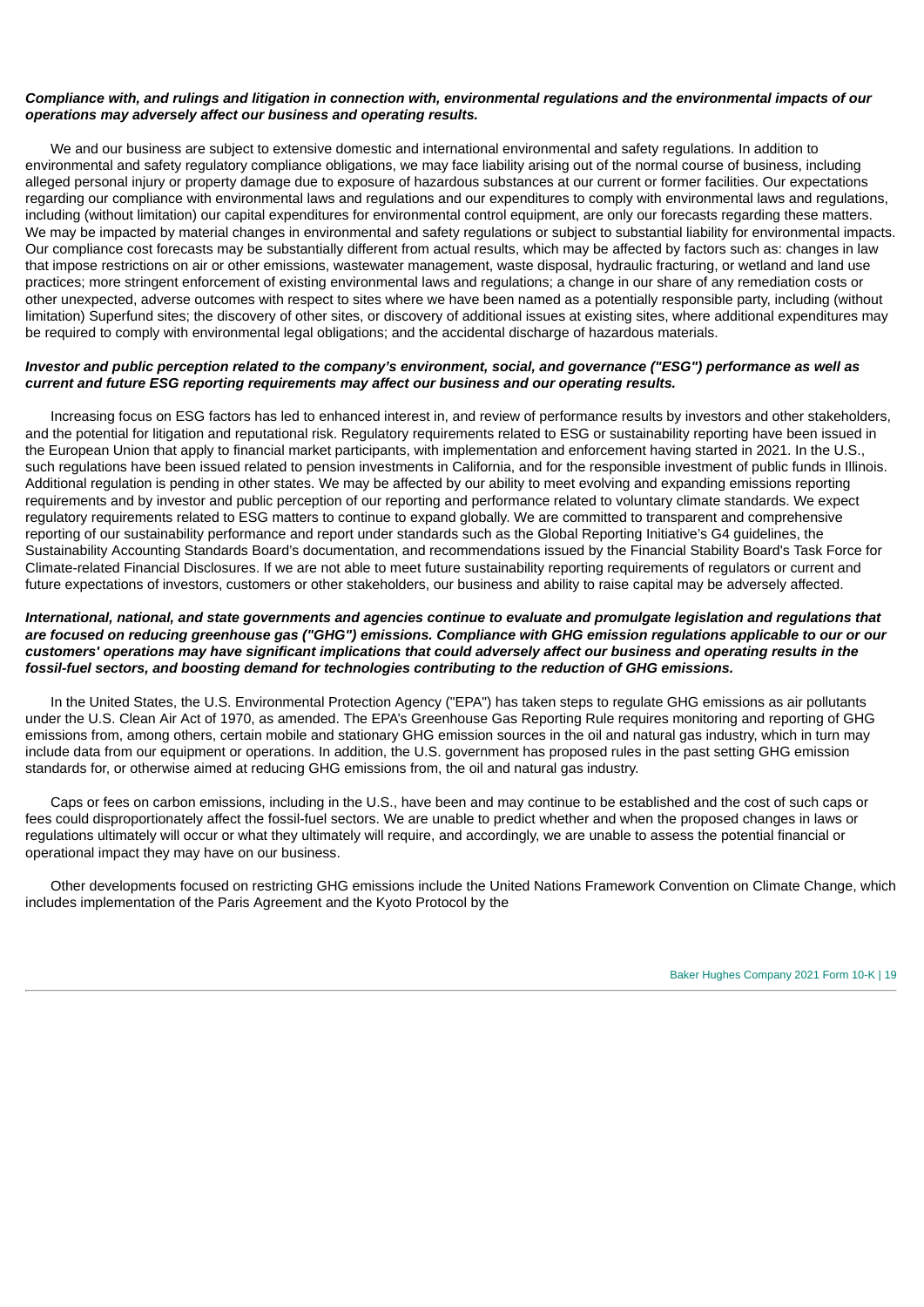signatories; the Glasgow Climate Pact; the European Union Emission Trading System; Article 8 of the European Union Energy Efficiency Directive and the United Kingdom's Streamlined Energy and Carbon Reporting ("SECR"); the European Commission's proposed carbon border adjustment mechanism ("CBAM"); and, in the U.S., the Regional Greenhouse Gas Initiative, the Western Climate Action Initiative, and various state programs implementing the California Global Warming Solutions Act of 2006 (known as "Assembly Bill 32").

#### Requirements and voluntary initiatives to reduce greenhouse gas emissions, as well as increased climate change awareness, may result in increased costs for the oil and gas industry to curb greenhouse gas emissions and could have an adverse impact on *demand for oil and natural gas.*

International, national, and state governments, agencies and bodies continue to evaluate and promulgate regulations and voluntary initiatives that are focused on reducing GHG emissions. These requirements and initiatives are likely to become more stringent over time and to result in increased costs for the oil and gas industry to reduce GHG emissions. In addition, these developments, and public perception relating to climate change, may curtail production and demand for hydrocarbons such as oil and natural gas by shifting demand towards an investment in relatively lower carbon emitting energy sources and alternative energy solutions. If, for example, renewable energy becomes more competitive than fossil-fuel energy globally, it could have a material effect on our results of operations.

## The potential for physical effects of climate change may pose future risks to our operations and those of our customers.

Physical climate change effects can include extreme variability in weather patterns such as increased frequency and severity of significant weather events (e.g. flooding, hurricanes and tropical storms), natural hazards (e.g., increased wildfire risk), rising mean temperature and sea levels, and long-term changes in precipitation patterns (e.g. drought, desertification, or poor water quality). Such effects have the potential to affect business continuity and operating results, particularly at facilities in coastal areas or areas prone to chronic water scarcity.

## Changes in laws or regulations relating to data privacy and security, or any actual or perceived failure by us to comply with such laws or regulations, or contractual or other obligations relating to data privacy or security, may adversely affect our business and *operating results.*

We may have access to sensitive, confidential, proprietary or personal data or information in certain of our businesses that is or may become subject to various data privacy and security laws, regulations, standards, contractual obligations or customer-imposed controls in the jurisdictions in which we operate. The legal and regulatory environment related to data privacy and security is increasingly rigorous, with new and constantly changing requirements applicable to our business, and enforcement practices are likely to remain uncertain for the foreseeable future. These laws and regulations may be interpreted and applied differently over time and from jurisdiction to jurisdiction, and it is possible that they will be interpreted and applied in ways that may adversely affect our business and operating results.

In the U.S., various federal and state regulators, including governmental agencies like the Federal Trade Commission, have adopted, or are considering adopting, laws, regulations and standards concerning personal information and data security. Internationally, laws, regulations and standards in many jurisdictions apply broadly to the collection, use, retention, security, disclosure, transfer and other processing of personal information or other data. These various and evolving federal, state and international laws, regulations and standards can differ significantly from one another and, given our global footprint, this may significantly complicate our compliance efforts and impose considerable costs, such as costs related to organizational changes and implementing additional protection technologies, which are likely to increase over time. In addition, compliance with applicable requirements may require us to modify our data processing practices and policies, distract management or divert resources from other initiatives and projects, all of which could adversely affect our business and operating results. Any failure or perceived failure by us to comply with any applicable federal, state or international laws, regulations, standards, or contractual or other obligations, relating to data privacy and security could result in damage to our reputation and our relationship with our customers, as well as proceedings or litigation by governmental agencies, customers or individuals, which could subject us to significant fines, sanctions, awards, penalties or judgments, all of which could adversely affect our business and operating results.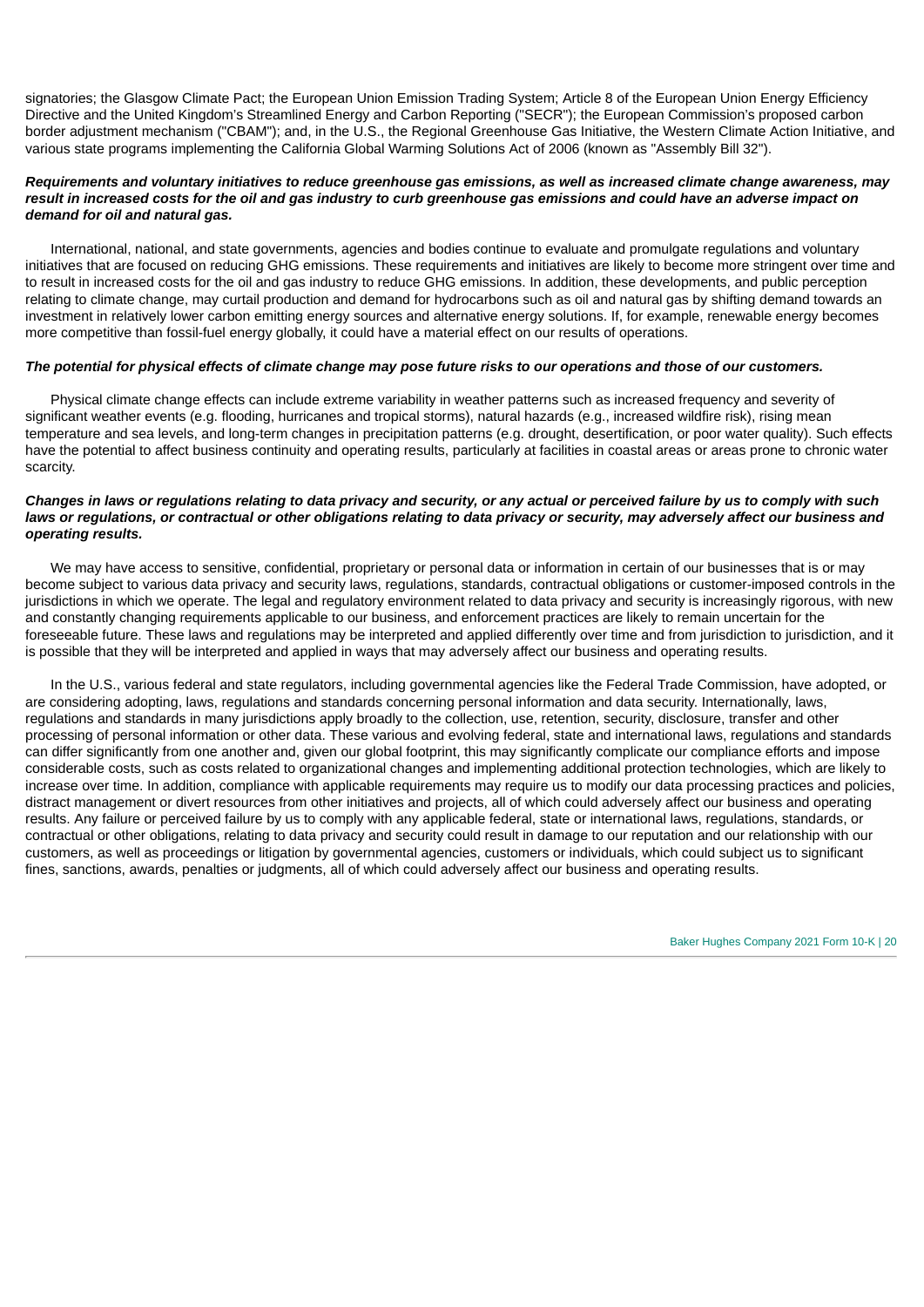## **TECHNOLOGY RISKS**

#### An inability to obtain, maintain, protect or enforce our intellectual property rights could adversely affect our business.

There can be no assurance that the steps we take to obtain, maintain, protect and enforce our intellectual property rights will be completely adequate. Our intellectual property rights may fail to provide us with significant competitive advantages, particularly in foreign jurisdictions where we have not invested in an intellectual property portfolio or that do not have, or do not enforce, strong intellectual property rights. The weakening of protection of our trademarks, patents and other intellectual property rights could also adversely affect our business.

We are a party to a number of licenses that give us rights to intellectual property that is necessary or useful to our business. Our success depends in part on the ability of our licensors to obtain, maintain, protect and sufficiently enforce the licensed intellectual property rights we have commercialized. Without protection for the intellectual property rights we license, other companies might be able to offer substantially identical products for sale, which could adversely affect our competitive business position and harm our business products. Also, there can be no assurances that we will be able to obtain or renew from third parties the licenses to use intellectual property rights we need in the future, and there is no assurance that such licenses can be obtained on reasonable terms. We would be adversely affected in the event that any such license agreement was terminated without the right for us to continue using the licensed intellectual property.

## Increased cybersecurity vulnerabilities and threats, and more sophisticated and targeted cyber attacks and other security incidents, pose risks to our systems, data and business, and our relationships with customers and other third parties.

In the course of conducting our business, we may hold or have access to sensitive, confidential, proprietary or personal data or information belonging to us, our employees or third parties, including customers, partners or suppliers. Increased cybersecurity vulnerabilities and threats, and more sophisticated and targeted cyber attacks and other security incidents, pose risks to our and our customers', partners', suppliers' and third-party service providers' systems, data, and business, and the confidentiality, availability and integrity of our and our employees' and customers' data. While we attempt to mitigate these risks, we remain vulnerable to cyber attacks and other security incidents, including ransomware incidences. Given our global footprint, the large number of customers, partners, suppliers and service providers with which we do business, and the increasing sophistication and complexity of cyber attacks, a cyber attack could occur and persist for an extended period without detection. Any investigation of a cyber attack or other security incident would be inherently unpredictable and it would take time before the completion of any investigation and before there is availability of full and reliable information. During such time we would not necessarily know the extent of the harm or how best to remediate it, and certain errors or actions could be repeated or compounded before they are discovered and remediated, all or any of which would further increase the costs and consequences of a cyber attack or other security incident. We may be required to expend significant resources to protect against, respond to, and recover from any cyber attacks and other security incidents. As cyber attacks continue to evolve, we may be required to expend significant additional resources to continue to modify or enhance our protective measures or to investigate and remediate any information security vulnerabilities. In addition, our remediation efforts may not be successful. The inability to implement, maintain and upgrade adequate safeguards could materially and adversely affect our results of operations, cash flows, and financial condition.

In addition to our own systems, we use third-party service providers, who in turn may also use third-party providers, to process certain data or information on our behalf. Due to applicable laws and regulations or contractual obligations, we may be held responsible for cybersecurity incidents attributed to our service providers to the extent affecting information we share with them. Although we contractually require these service providers to implement and maintain reasonable security measures, we cannot control third parties and cannot guarantee that a security breach will not occur in their systems.

Despite our and our service providers' efforts to protect our data and information, we and our service providers have been and may in the future be vulnerable to security breaches, ransomware attacks, theft, misplaced or lost data, programming errors, phishing attacks, denial of service attacks, acts of vandalism, computer viruses, malware, employee errors and/or malfeasance or similar events, including those perpetrated by criminals or nation-state actors, that could potentially lead to the compromise, unauthorized access, use, disclosure, modification or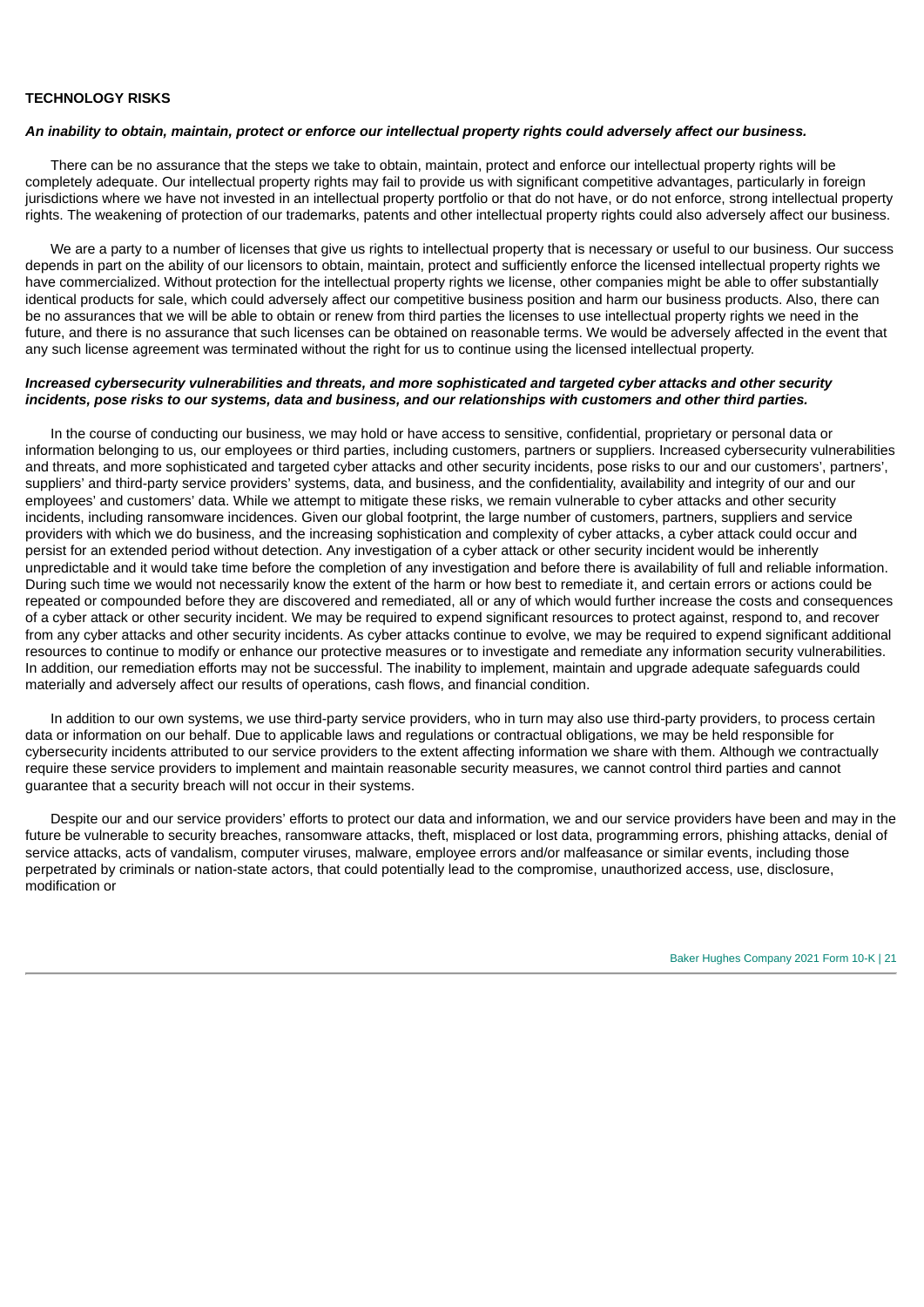destruction of data or information, improper use of our systems, defective products, loss of access to our data, production downtimes and operational disruptions. In addition, a cyber attack or any other significant compromise or breach of our data security, media reports about such an incident, whether accurate or not, or, under certain circumstances, our failure to make adequate or timely disclosures to the public, law enforcement agencies or affected individuals following any such event, whether due to delayed discovery or a failure to follow existing protocols, could adversely impact our operating results and result in other negative consequences, including damage to our reputation or competitiveness, harm to our relationships with customers, partners, suppliers and other third parties, distraction to our management, remediation or increased protection costs, significant litigation or regulatory action, fines and penalties. Given the increased prevalence of customer-imposed cybersecurity controls and other related contractual obligations towards customers or other third parties, a cyber attack or other security incident also could result in breach of contract or indemnity claims against us by customers or other counterparties.

While we currently maintain cybersecurity insurance, such insurance may not be sufficient in type or amount to cover us against claims related to cybersecurity breaches or attacks, failures or other data security-related incidents, and we cannot be certain that cyber insurance will continue to be available to us on economically reasonable terms, or at all, or that an insurer will not deny coverage as to any future claim. The successful assertion of one or more large claims against us that exceed available insurance coverage, or the occurrence of changes in our insurance policies, including premium increases or the imposition of large deductible or co-insurance requirements, could materially and adversely affect our results of operations, cash flows, and financial condition.

## **INDUSTRY AND MARKET RISKS**

#### *Volatility of oil and natural gas prices can adversely affect demand for our products and services.*

Prices of oil and gas products are set on a commodity basis. As a result, the volatility in oil and natural gas prices can impact our customers' activity levels and spending for our products and services. Current energy prices are important contributors to cash flow for our customers and their ability to fund exploration and development activities. Expectations about future prices and price volatility are important for determining future spending levels.

## Demand for oil and natural gas is subject to factors beyond our control, which may adversely affect our operating results. Changes *in the global economy could impact our customers' spending levels and our revenue and operating results.*

Demand for oil and natural gas, as well as the demand for our services and products, is highly correlated with global economic growth. A prolonged reduction in oil and natural gas prices may require us to record additional asset impairments. Such a potential impairment charge could have a material adverse impact on our operating results.

## Supply of oil and natural gas is subject to factors beyond our control, which may adversely affect our operating results.

Productive capacity for oil and natural gas is dependent on our customers' decisions to develop and produce oil and natural gas reserves and on the regulatory environment in which our customers and we operate. The ability to produce oil and natural gas can be affected by the number and productivity of new wells drilled and completed, as well as the rate of production and resulting depletion of existing wells.

#### *Currency fluctuations or devaluations may impact our operating results.*

Fluctuations or devaluations in foreign currencies relative to the U.S. dollar can impact our revenue and our costs of doing business, as well as the costs of doing business of our customers.

#### *Changes in economic and/or market conditions may impact our ability to borrow and/or cost of borrowing.*

The condition of the capital markets and equity markets in general may affect the price of our common stock and our ability to obtain financing, if necessary. If our credit rating is downgraded, it could increase borrowing costs under credit facilities and commercial paper programs, as well as increase the cost of renewing or obtaining, or make it more difficult to renew, obtain, or issue new debt financing.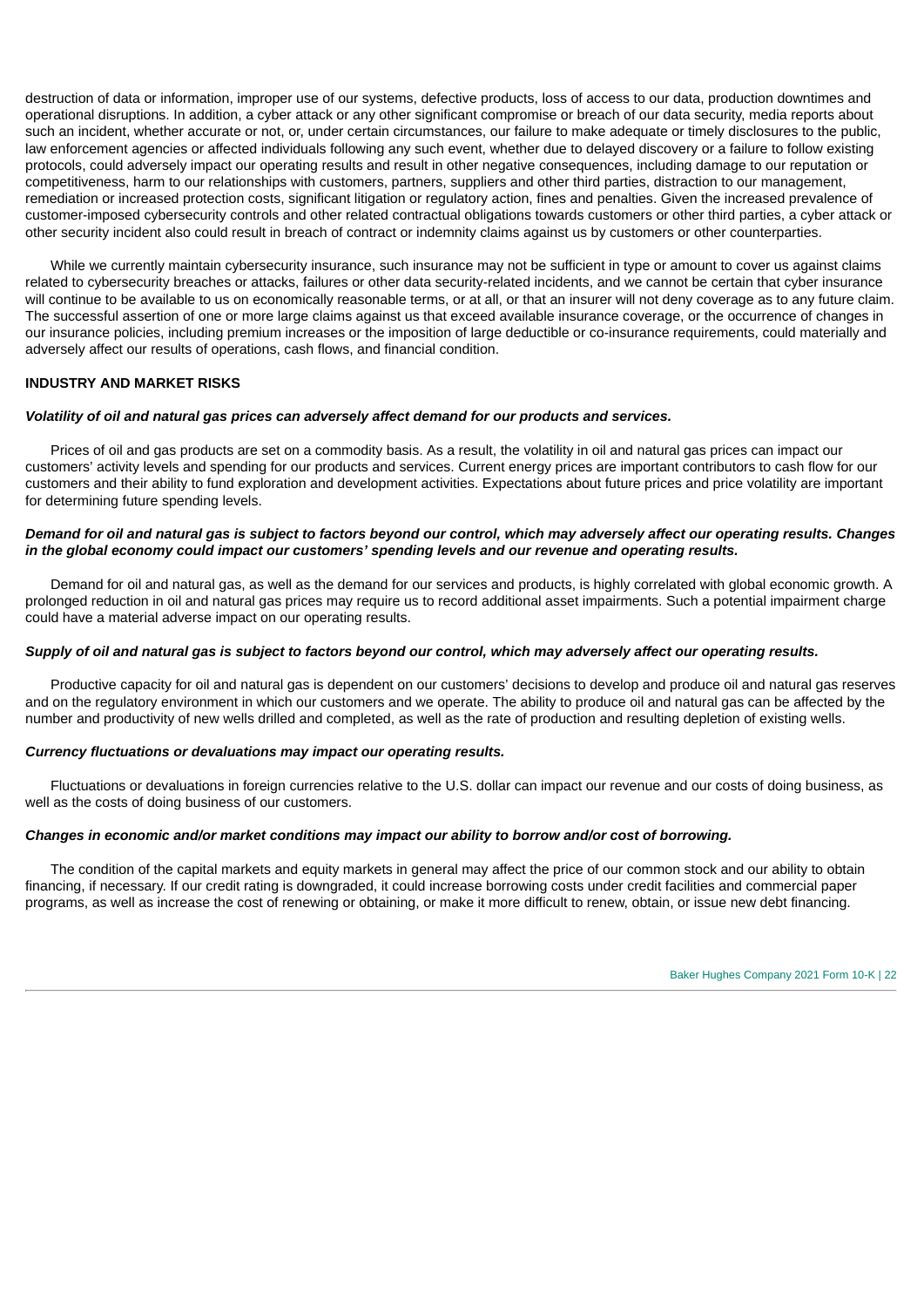#### **RISKS RELATED TO OUR STOCK**

#### The market price and trading volume of our Class A common stock may be volatile, which could result in rapid and substantial *losses for our shareholders.*

The market price of our Class A common stock may be highly volatile and could be subject to wide fluctuations. In addition, the trading volume in our Class A common stock may fluctuate and cause significant price variations to occur. If the market price of our Class A common stock declines significantly, our shareholders may be unable to sell their shares of our Class A common stock at or above their purchase price, if at all. We cannot assure our shareholders that the market price of our Class A common stock will not fluctuate or decline significantly in the future. Some of the factors that could negatively affect the price of our Class A common stock or result in fluctuations in the price or trading volume of our Class A common stock include: variations in our quarterly operating results; failure to meet our earnings estimates; publication of research reports about us or our industry; additions or departures of our executive officers and other key management personnel; adverse market reaction to any indebtedness we may incur or securities we may issue in the future; actions by shareholders; offerings of our Class A common stock by GE or its affiliates or the perceived possibility of such offerings; changes in market valuations of similar companies; speculation in the press or investment community; changes or proposed changes in laws or regulations or differing interpretations thereof affecting our business or enforcement of these laws and regulations, or announcements relating to these matters; adverse publicity about our industry generally or individual scandals, specifically; and general market and economic conditions.

#### Anti-takeover provisions in our organizational documents and Delaware law might discourage or delay acquisition attempts for us *that might be considered favorable.*

Our amended and restated certificate of incorporation and amended and restated bylaws may delay or prevent a merger or acquisition that a shareholder may consider favorable by permitting our Board of Directors to issue one or more series of preferred stock, requiring advance notice for shareholder proposals and nominations, and placing limitations on convening shareholder meetings. These provisions may also discourage acquisition proposals, delay, or prevent a change in control, which could harm our stock price.

## Our second amended and restated certificate of incorporation designates the Court of Chancery of the State of Delaware as the exclusive forum for certain litigation that may be initiated by our shareholders, which could limit our shareholders' ability to obtain *a favorable judicial forum for disputes with us.*

Pursuant to our second amended and restated certificate of incorporation, unless we consent in writing to the selection of an alternative forum, the Court of Chancery of the State of Delaware is the sole and exclusive forum for (1) any derivative action or proceeding brought on our behalf, (2) any action asserting a claim of breach of a fiduciary duty owed by any of our directors, officers or other employees to us or our stockholders, (3) any action asserting a claim arising pursuant to any provision of the Delaware General Corporation Law or (4) any action asserting a claim governed by the internal affairs doctrine. Our second amended and restated certificate of incorporation further provides that any person or entity purchasing or otherwise acquiring any interest in shares of our common stock is deemed to have notice of and consented to the foregoing provision. The forum selection clause in our second amended and restated certificate of incorporation may limit our shareholders' ability to obtain a favorable judicial forum for disputes with us.

This exclusive forum provision applies to certain state law claims and will not apply to claims under the Securities Act or the Exchange Act. In addition, our shareholders will not be deemed to have waived our compliance with the federal securities laws and the rules and regulations thereunder. This choice of forum provision may limit a shareholder's ability to bring a claim in a judicial forum that it finds favorable for disputes with us or our directors, officers, or other employees, which may discourage such lawsuits against us and our directors, officers and employees.

#### <span id="page-24-0"></span>**ITEM 1B. UNRESOLVED STAFF COMMENTS**

<span id="page-24-1"></span>None.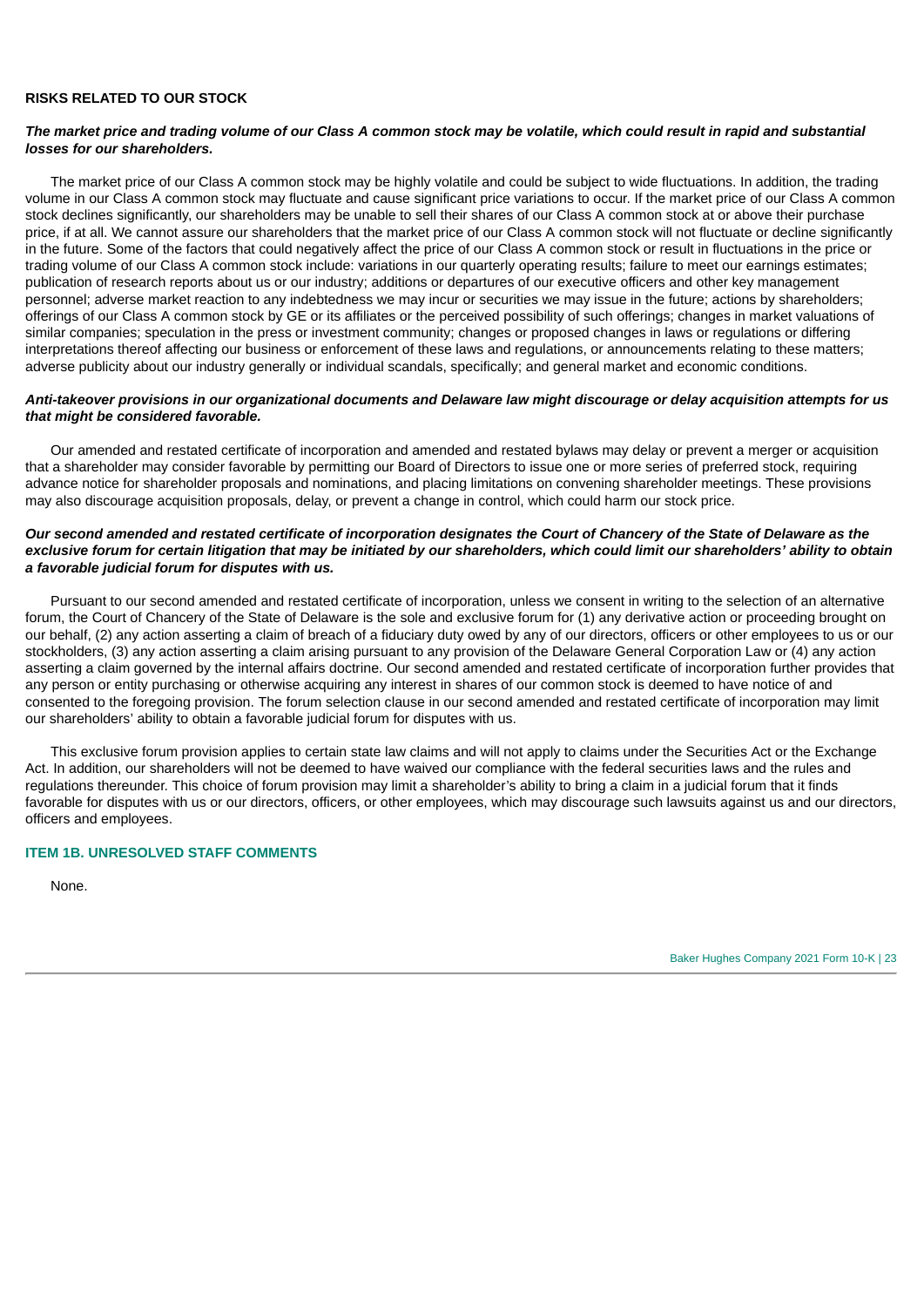#### **ITEM 2. PROPERTIES**

We own or lease numerous properties throughout the world. We consider our manufacturing plants, equipment assembly, maintenance and overhaul facilities, grinding plants, drilling fluids and chemical processing centers, and primary research and technology centers to be our principal properties. The following sets forth the location of our principal owned or leased facilities for our business segments as of December 31, 2021:

*Oilfield Services:*

|                                     | Houston, Pasadena, and The Woodlands, Texas; Broken Arrow and Claremore, Oklahoma - all<br>located in the United States; Leduc, Canada; Celle, Germany; Tananger, Norway; Aberdeen,<br>Scotland; Liverpool, England; Macae, Brazil; Singapore, Singapore; Kakinada, India; Abu Dhabi<br>and Dubai, United Arab Emirates; Dhahran, Saudi Arabia; Luanda, Angola; Port Harcourt, Nigeria |
|-------------------------------------|----------------------------------------------------------------------------------------------------------------------------------------------------------------------------------------------------------------------------------------------------------------------------------------------------------------------------------------------------------------------------------------|
| Oilfield Equipment:                 |                                                                                                                                                                                                                                                                                                                                                                                        |
|                                     | Montrose, Scotland; Nailsea and Newcastle, England; Niteroi, Brazil; Singapore, Singapore;<br>Suzhou, China; Dammam, Saudi Arabia                                                                                                                                                                                                                                                      |
| Turbomachinery & Process Solutions: |                                                                                                                                                                                                                                                                                                                                                                                        |
|                                     | Deer Park, Texas and Jacksonville, Florida - located in the United States; Florence, Massa, Bari,<br>and Talamona, Italy; Le Creusot, France; Coimbatore, India                                                                                                                                                                                                                        |
| Digital Solutions:                  |                                                                                                                                                                                                                                                                                                                                                                                        |
|                                     | Billerica, Massachusetts; Minden, Nevada; Longmont, Colorado; Twinsburg, Ohio - all located in<br>the United States; Leicester and Cramlington, England; Shannon, Ireland; Hurth and Wunstorf,<br>Germany; Shanghai, China                                                                                                                                                             |

We own or lease numerous other facilities such as service centers, blend plants, workshops and sales and administrative offices throughout the geographic regions in which we operate. We also have a significant investment in service vehicles, tools and manufacturing and other equipment. All of our owned properties are unencumbered. We believe that our facilities are well maintained and suitable for their intended purposes.

## <span id="page-25-0"></span>**ITEM 3. LEGAL PROCEEDINGS**

The information with respect to Item 3. Legal Proceedings is contained in "Note 19. Commitments and Contingencies" of the Notes to Consolidated Financial Statements in Item 8 herein.

## <span id="page-25-1"></span>**ITEM 4. MINE SAFETY DISCLOSURES**

<span id="page-25-2"></span>We have no mine safety violations or other regulatory matters required by Section 1503(a) of the Dodd-Frank Wall Street Reform and Consumer Protection Act and Item 104 of Regulation S-K to report for the fiscal year ended December 31, 2021.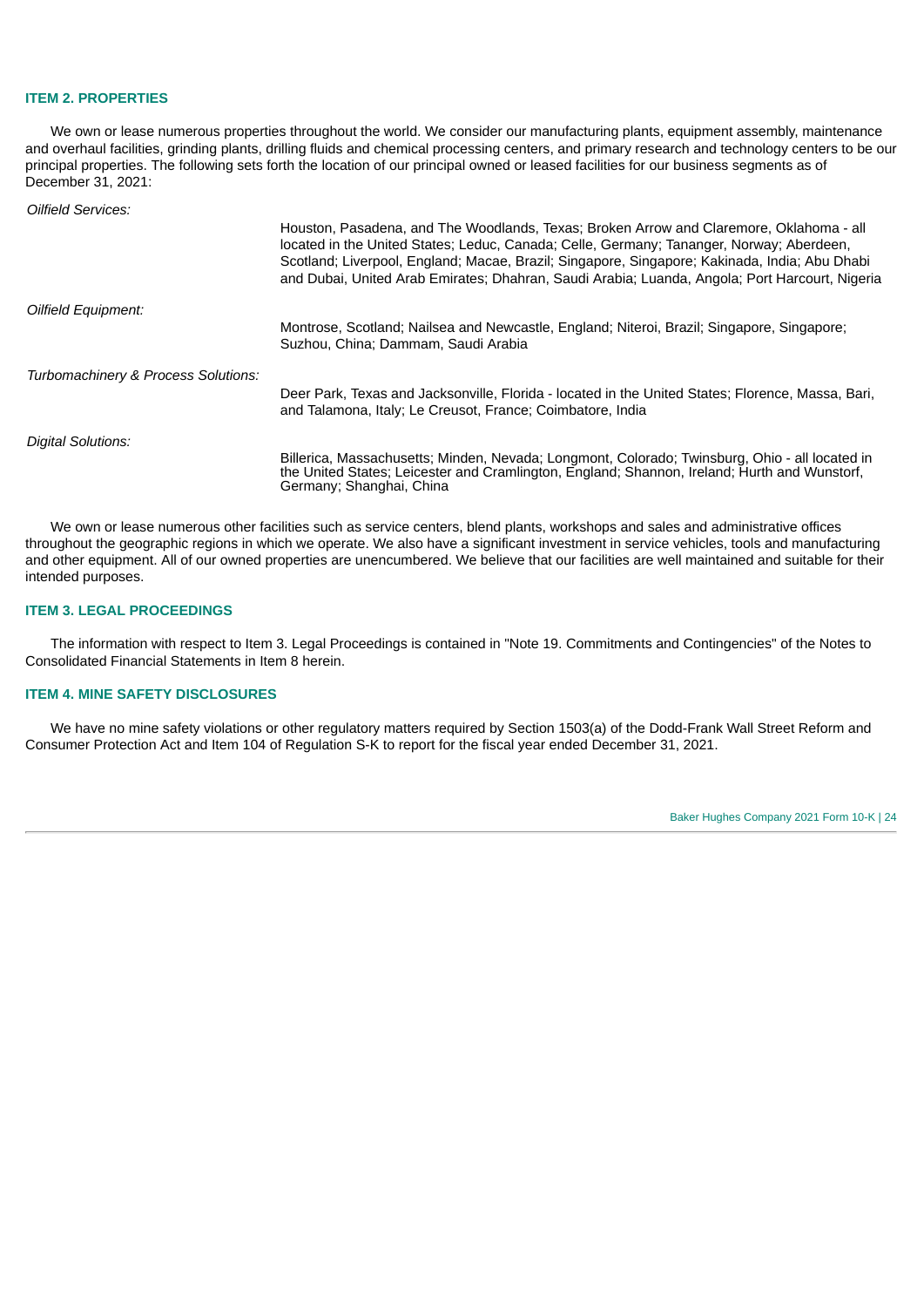#### **PART II**

## <span id="page-26-0"></span>**ITEM 5. MARKET FOR REGISTRANT'S COMMON EQUITY, RELATED STOCKHOLDER MATTERS AND ISSUER PURCHASES OF EQUITY SECURITIES**

Our Class A common stock, \$0.0001 par value per share, is traded on the Nasdaq Global Select Market under the ticker symbol 'BKR'. As of February 7, 2022, there were approximately 6,174 stockholders of record. All of our issued and outstanding Class B common stock, \$0.0001 par value per share, is owned by GE.

The following table contains information about our purchases of Class A common stock equity securities during the fourth quarter of 2021.

|                     |                                                              | <b>Issuer Purchases of Equity Securities</b>             |                                                                                                                         |                                                                                                                           |
|---------------------|--------------------------------------------------------------|----------------------------------------------------------|-------------------------------------------------------------------------------------------------------------------------|---------------------------------------------------------------------------------------------------------------------------|
| Period              | <b>Total Number</b><br>of Shares<br>Purchased <sup>(1)</sup> | Average<br><b>Price Paid</b><br>Per Share <sup>(2)</sup> | <b>Total Number of</b><br><b>Shares Purchased as</b><br>Part of a Publicly<br>Announced Plan or Programs <sup>(3)</sup> | <b>Maximum Dollar Value</b><br>of Shares that May Yet Be<br><b>Purchased Under the Plan or</b><br>Programs <sup>(4)</sup> |
| October 1-31, 2021  | 5.320.329                                                    | \$<br>25.59                                              | 5,294,567                                                                                                               | \$<br>1,767,840,306                                                                                                       |
| November 1-30, 2021 | 3.898.060                                                    | 24.42                                                    | 3,890,871                                                                                                               | \$<br>1,672,834,385                                                                                                       |
| December 1-31, 2021 | 4.086.149                                                    | 24.22                                                    | 4.082.698                                                                                                               | \$<br>1,573,964,802                                                                                                       |
| Total               | 13.304.538                                                   | \$<br>24.82                                              | 13,268,136                                                                                                              |                                                                                                                           |

Represents Class A common stock purchased from employees to satisfy the tax withholding obligations in connection with the vesting of restricted stock units and shares purchased in the open market under our publicly announced program. (1)

Average price paid for Class A common stock purchased from employees to satisfy the tax withholding obligations in connection with the vesting of restricted stock units and shares purchased in the open market under our publicly announced purchase program. (2)

On July 30, 2021, our Board of Directors authorized the Company to repurchase up to \$2 billion of its Class A common stock. During 2021, we entered into purchase plans that complied with Rule 10b5-1 of the Exchange Act (the "10b5-1 Plans"). Under the 10b5-1 Plans, the agents repurchased a number of our Class A common stock determined under the terms of the 10b5-1 Plans each trading day based on the trading price of the stock on that day. (3)

During the three months ended December 31, 2021, we repurchased and subsequently canceled 13.3 million shares of Class A common stock at an average price of \$24.82 per share for a total of \$329 million. This includes 0.4 million of Class A common stock totaling \$11 million that were repurchased but for which settlement and cancellation had not occurred as of December 31, 2021. (4)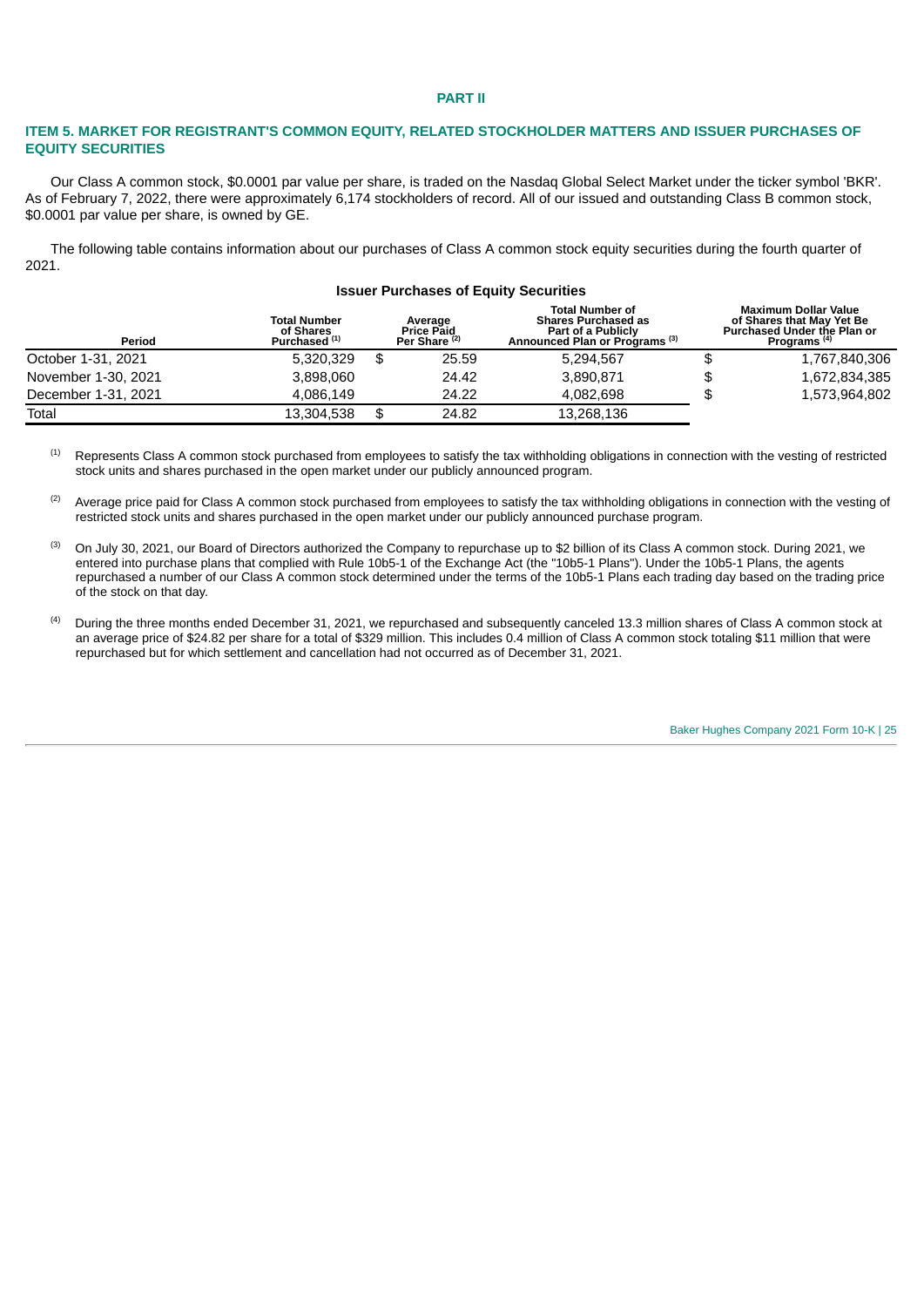#### **Corporate Performance Graph**

The following graphs compare the change in our cumulative total shareholder return on our common stock (assuming reinvestment of dividends into common stock at the date of payment) with the cumulative total return on the published Standard & Poor's ("S&P") 500 Stock Index and the cumulative total return on the S&P 500 Oil and Gas Equipment and Services Index over the preceding five-year period. The first graph below reflects total shareholder returns for Baker Hughes Incorporated (our predecessor issuer pursuant to Rule 12g-3(a) under the Securities Exchange Act) from December 31, 2016 to July 3, 2017, the date of consummation of the Transactions. The second graph below reflects the total shareholder returns for our common stock from July 5, 2017, the first business day following consummation of the Transactions, to December 31, 2021.





|                                                  | 2016   | July 3, 2017 |
|--------------------------------------------------|--------|--------------|
| Baker Hughes Incorporated ("BHI")                | 100.00 | 89.28        |
| S&P 500 Stock Index                              | 100.00 | 109.60       |
| S&P 500 Oil and Gas Equipment and Services Index | 100.00 | 117.40       |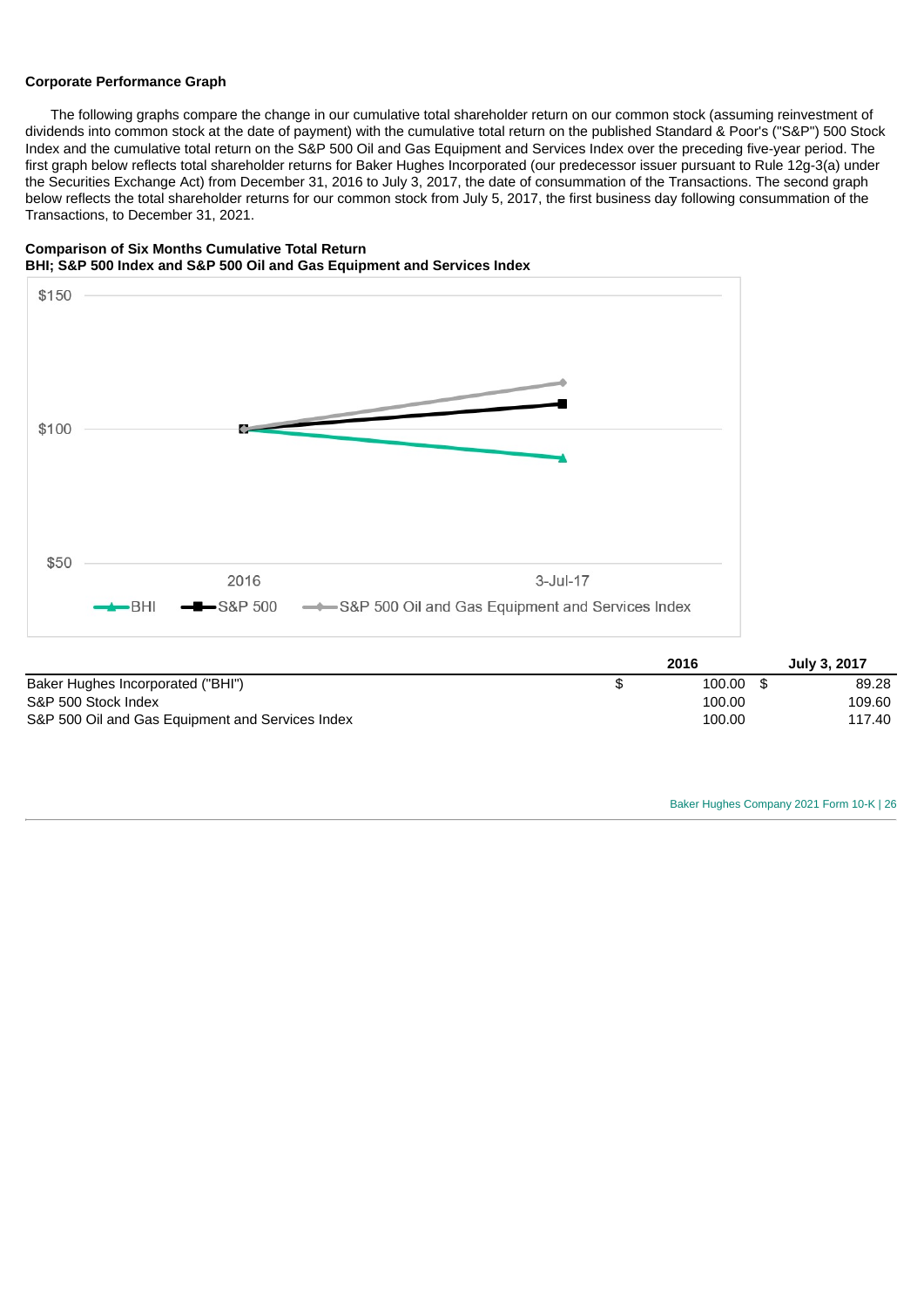The following graph compares the change in cumulative total shareholder return on our common stock (assuming reinvestment of dividends into common stock at the date of payment) with the cumulative total return on the published S&P 500 Stock Index and the cumulative total return on the S&P 500 Oil and Gas Equipment and Services Index over the preceding four year and six month period. The graph reflects total shareholder returns for our common stock from July 5, 2017, the first business day following consummation of the Transactions, to December 31, 2021.



**Comparison of Four Years and Six Months Cumulative Total Return BKR; S&P 500 Index and S&P 500 Oil and Gas Equipment and Services Index**

|                                                     | July 5,<br>2017 | December 31.<br>2017 | 2018   | 2019   | 2020   | 2021   |
|-----------------------------------------------------|-----------------|----------------------|--------|--------|--------|--------|
| Baker Hughes Company ("BKR")                        | 100.00          | 85.84                | 59.73  | 73.44  | 62.33  | 74.15  |
| S&P 500 Stock Index                                 | 100.00          | 110.97               | 106.11 | 139.52 | 165.19 | 212.60 |
| S&P 500 Oil and Gas Equipment and<br>Services Index | 100.00          | 106.02               | 62.06  | 68.59  | 43.75  | 55.80  |

The comparison of total return on investment (change in year-end stock price plus reinvested dividends) assumes that \$100 was invested on December 31, 2016 and July 5, 2017, respectively, in BHI and Baker Hughes common stock, the S&P 500 Index and the S&P 500 Oil and Gas Equipment and Services Index.

The corporate performance graph and related information shall not be deemed "soliciting material" or to be "filed" with the SEC, nor shall such information be incorporated by reference into any future filing under the Securities Act or the Exchange Act, except to the extent that Baker Hughes specifically incorporates it by reference into such filing.

<span id="page-28-1"></span><span id="page-28-0"></span>**ITEM 6. [RESERVED]**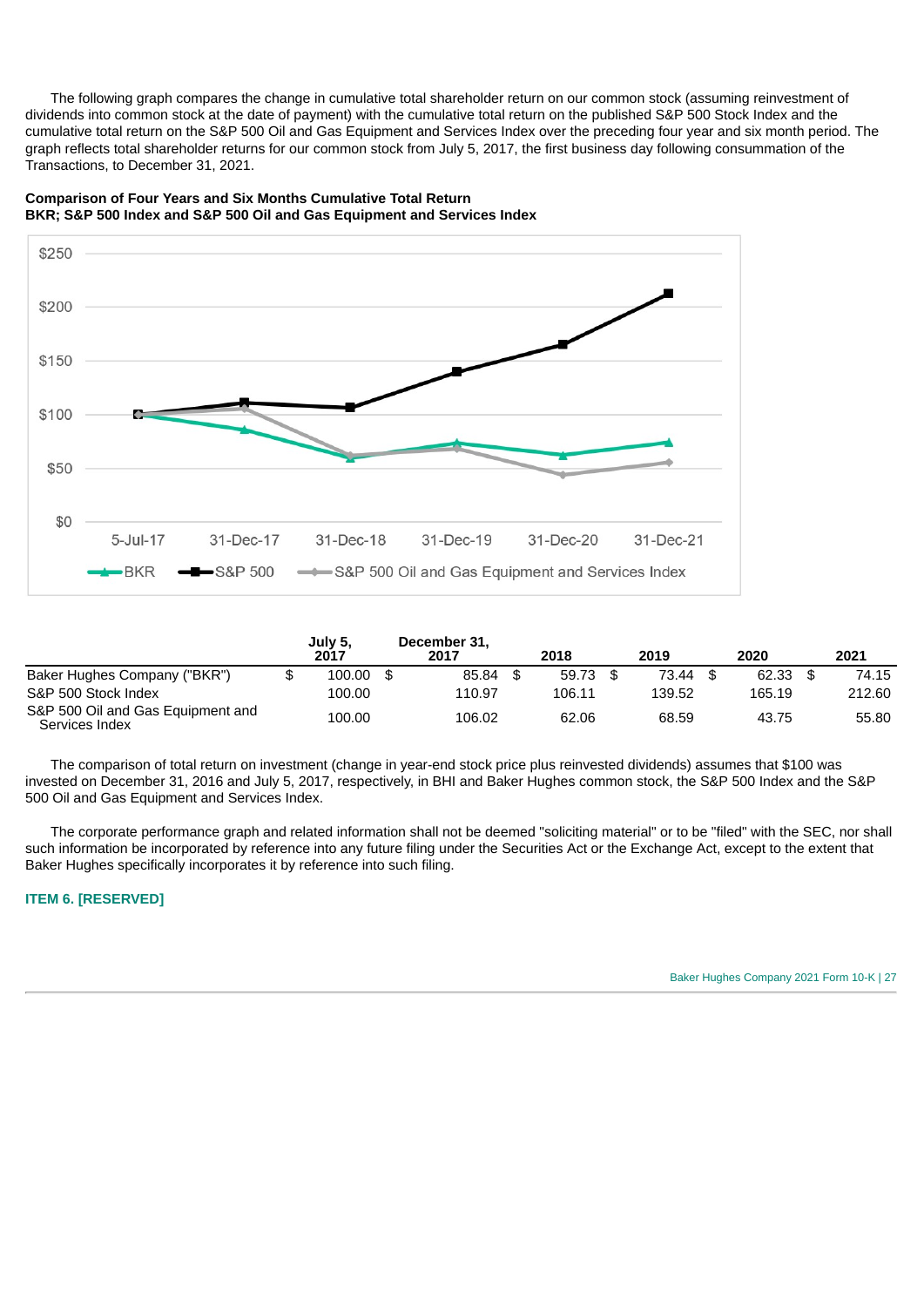#### **ITEM 7. MANAGEMENT'S DISCUSSION AND ANALYSIS OF FINANCIAL CONDITION AND RESULTS OF OPERATIONS**

Management's Discussion and Analysis of Financial Condition and Results of Operations ("MD&A") should be read in conjunction with the consolidated financial statements included in Item 8. Financial Statements and Supplementary Data contained herein.

For management's discussion and analysis of our financial condition and results of operations for fiscal year 2020 as compared to fiscal year 2019 please refer to Part II, Item 7. "Management's discussion and analysis of financial condition and results of operations" on Form 10- K for our fiscal year ended December 31, 2020, filed with the Securities and Exchange Commission ("SEC") on February 25, 2021.

## **EXECUTIVE SUMMARY**

We are an energy technology company with a broad and diversified portfolio of technologies and services that span the energy and industrial value chain. We operate through our four business segments: Oilfield Services ("OFS"), Oilfield Equipment ("OFE"), Turbomachinery & Process Solutions ("TPS"), and Digital Solutions ("DS"). We sell products and services primarily in the global oil and gas markets, within the upstream, midstream and downstream segments.

As we reflect on the macro environment in 2021, the global economy continued to recover from the impact of the COVID-19 global pandemic. The oil markets experienced increasing levels of demand and continued restraints on supply translating into a strong oil price recovery. For natural gas, a combination of demand and supply factors converged, pushing natural gas and LNG prices to record levels in both Europe and in Asia. The natural gas price spikes also highlighted the fragility of the global energy system as the world transitions to net zero emissions. The effects from variant strains of the COVID-19 virus continued to impact operations in the form of global chip shortages, supply chain challenges, and inflationary pressures in multiple parts of the world.

As we look ahead to 2022, we expect global economic growth to remain strong; however, growth rates are likely to moderate from 2021 levels as central banks are expected to begin tightening monetary policy in order to quell growing inflationary pressures. Despite the expected slowdown in the pace of growth, we believe the expected continuing broader macro recovery will translate into rising energy demand in 2022, with oil demand likely recovering to pre-pandemic levels by the end of the year. We expect continued momentum in the global natural gas markets in 2022, building on a strong 2021. Our positive long-term view on gas is also supported by the recent improvements in policy sentiment in certain parts of the world towards natural gas' broader role within the energy transition.

Outside of the oil and gas industry, the focus on cleaner energy sources and technology to lower carbon emissions from resourceintensive industries continues to accelerate. In the U.S., Europe, and Asia, various renewables, and green and blue hydrogen projects are moving forward, as well as a number of CCUS projects. On the new energy front, we were active this year in pursuing early-stage technologies in CCUS and in hydrogen. In CCUS, we acquired a position in Electrochaea, a bio-methanation company, and also entered into an exclusive license with SRI International for mixed-salt process technology. In hydrogen, we made an investment in Ekona, a growth stage company developing novel turquoise hydrogen production technology, as well as Nemesys, a technology company focused on a range of early-stage hydrogen technologies.

On the industrial front, we completed the acquisition of ARMS Reliability and an investment in Augury, which will help Baker Hughes continue to build out its industrial asset management platform and deliver an expanded set of asset performance capabilities.

Baker Hughes was successful on many fronts in 2021, with key commercial successes and developments in the LNG and new energy markets, solid margin improvements, as well as strong cash flows from operating activities and free cash flow (a non-GAAP measure defined as cash flows from operating activities less expenditures for capital assets plus the proceeds from disposal of assets). Our strong cash flow performance provides our Company ample flexibility and optionality for our broader capital allocation strategy. As evidence of this, we returned almost \$1.2 billion back to shareholders through dividends and buybacks in 2021, while also making multiple acquisitions and investments across the industrial and new energy spaces.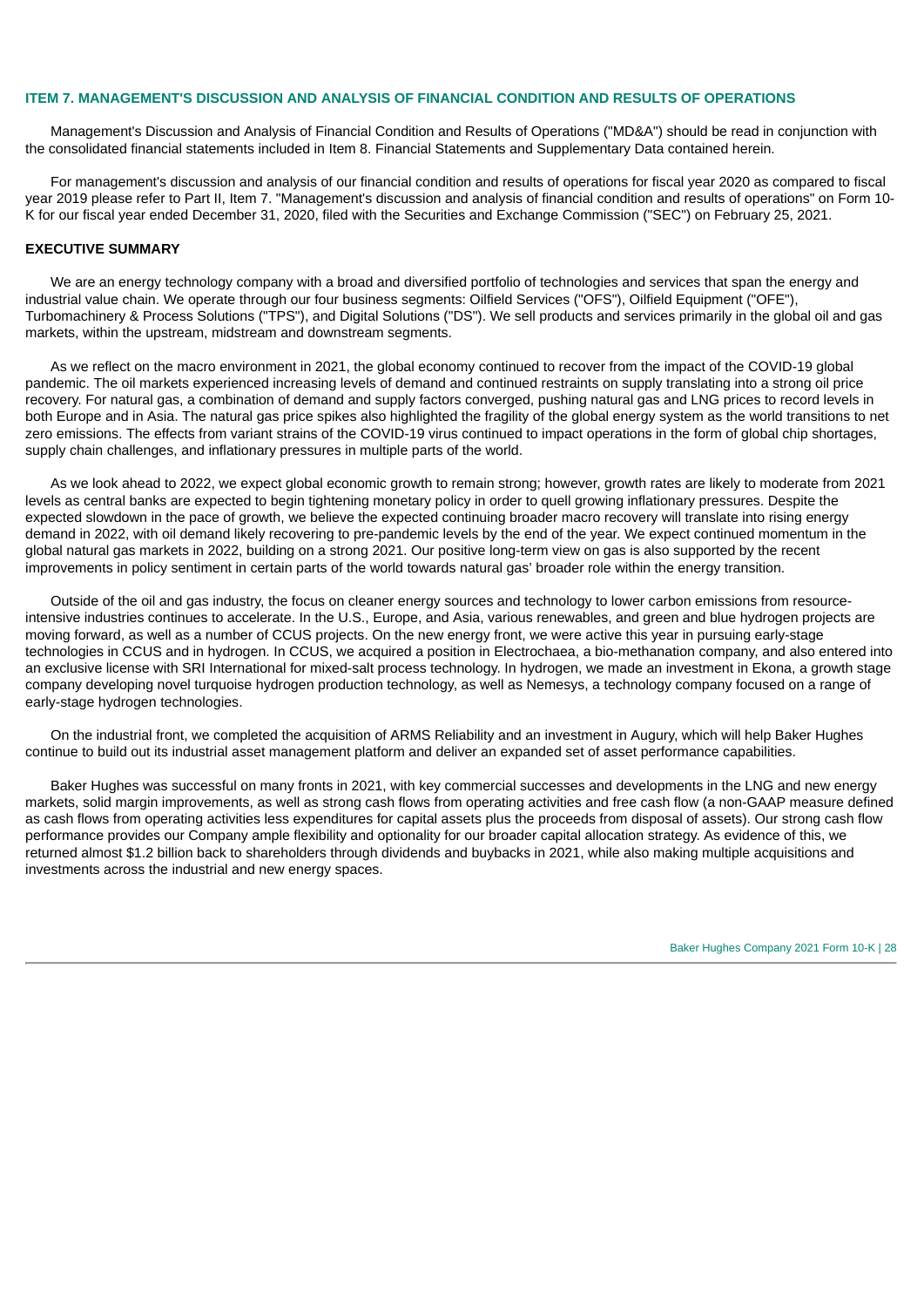In 2021, we generated revenue of \$20.5 billion, compared to \$20.7 billion in 2020. The decrease in revenue was primarily driven by lower volume in OFS and OFE, partially offset by higher volume in TPS and DS. Income before income taxes was \$428 million in 2021, and included restructuring, impairment and other charges of \$209 million, separation related costs of \$60 million, a loss of \$1,085 million related to our investment in C3 AI, partially offset by a gain of \$241 million related to our investment in ADNOC Drilling, both recorded in other nonoperating income/(loss). Loss before income taxes was \$15.2 billion in 2020, and included goodwill impairment charges of \$14.8 billion, restructuring, impairment and other charges of \$1.9 billion, inventory impairment charges of \$246 million, separation related costs of \$134 million, and a gain of \$1.4 billion related to our investment in C3 AI recorded in other non-operating income.

## **OUTLOOK**

Our business is exposed to a number of macro factors, which influence our outlook and expectations given the current volatile conditions in the industry. All of our outlook expectations are purely based on the market as we see it today, and are subject to changing conditions in the industry.

- North America onshore activity: We expect North American onshore to experience strong growth in 2022, as compared to 2021 should commodity prices remain at current levels.
- International onshore activity: We expect onshore spending outside of North America to continue to improve in 2022 as compared to 2021 should commodity prices remain at current levels.
- Offshore projects: We expect a modest recovery in offshore activity and the number of subsea tree awards to grow in 2022 as compared to 2021.
- LNG projects: We remain optimistic on the LNG market long term and view natural gas as both a transition and a destination fuel. We continue to view the long-term economics of the LNG industry as positive.

We have other segments in our portfolio that are more correlated with various industrial metrics, including global GDP growth, such as our Digital Solutions segment.

We also have businesses within our portfolio that are exposed to new energy solutions, specifically focused around reducing carbon emissions of energy and broader industry, including hydrogen, geothermal, CCUS, and energy storage. We expect to see continued growth in these businesses as new energy solutions become a more prevalent part of the broader energy mix.

Overall, we believe our portfolio is well positioned to compete across the energy value chain and deliver comprehensive solutions for our customers. We remain optimistic about the long-term economics of the oil and gas industry, but we are continuing to operate with flexibility. Over time, we believe the world's demand for energy will continue to rise, and that hydrocarbons will play a major role in meeting the world's energy needs for the foreseeable future. As such, we remain focused on delivering innovative, low-emission, and cost-effective solutions that deliver step changes in operating and economic performance for our customers.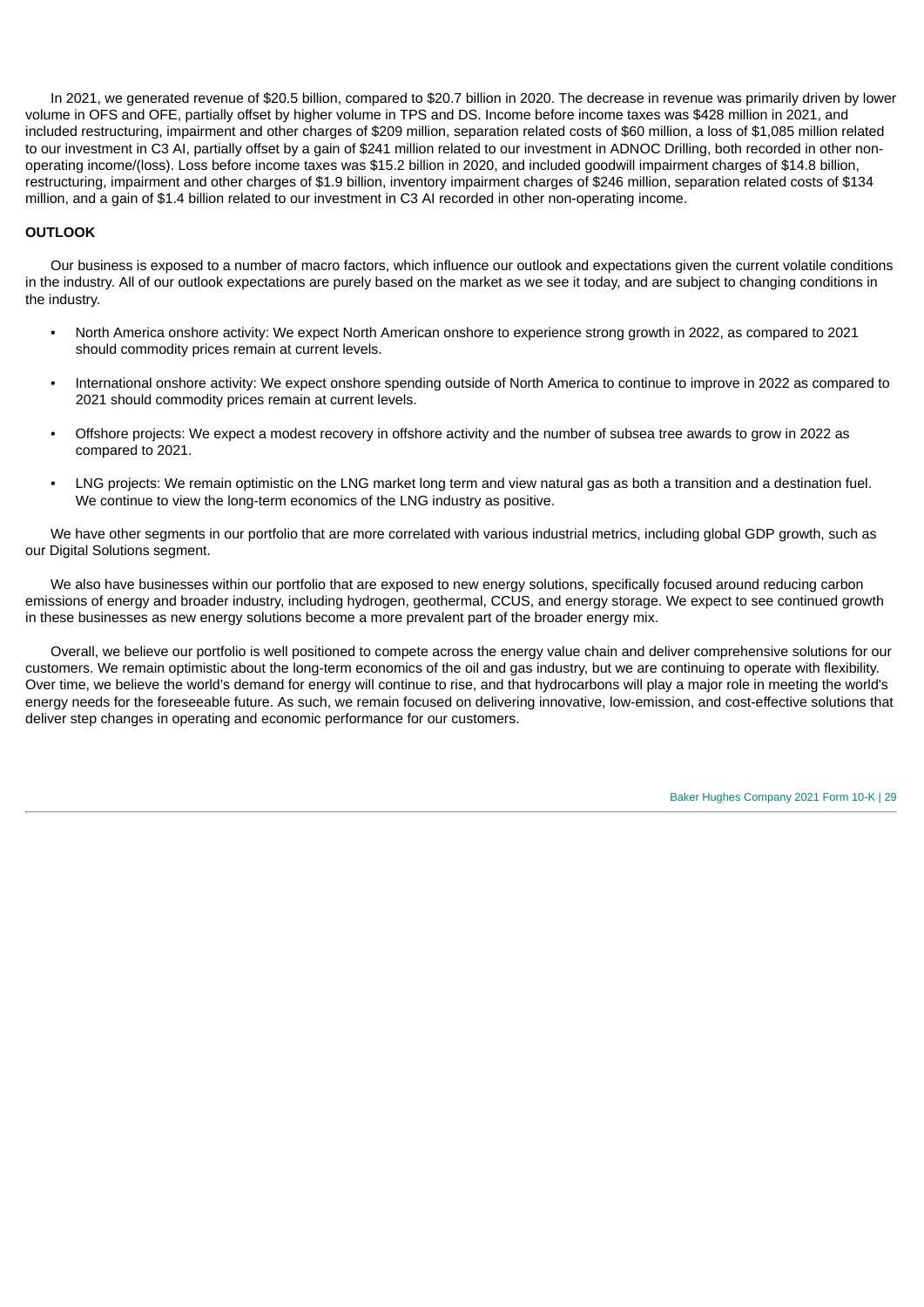#### **BUSINESS ENVIRONMENT**

The following discussion and analysis summarizes the significant factors affecting our results of operations, financial condition and liquidity position as of and for the year ended December 31, 2021 and 2020, and should be read in conjunction with the consolidated financial statements and related notes of the Company.

Our revenue is predominately generated from the sale of products and services to major, national, and independent oil and natural gas companies worldwide, and is dependent on spending by our customers for oil and natural gas exploration, field development and production. This spending is driven by a number of factors, including our customers' forecasts of future energy demand and supply, their access to resources to develop and produce oil and natural gas, their ability to fund their capital programs, the impact of new government regulations and most importantly, their expectations for oil and natural gas prices as a key driver of their cash flows.

#### **Oil and Natural Gas Prices**

Oil and natural gas prices are summarized in the table below as averages of the daily closing prices during each of the periods indicated.

|                                          | 2021     | 2020  |
|------------------------------------------|----------|-------|
| Brent oil prices (\$/Bbl) <sup>(1)</sup> | 70.86 \$ | 41.96 |
| WTI oil prices (\$/Bbl) <sup>(2)</sup>   | 68.14    | 39.16 |
| Natural gas prices (\$/mmBtu) (3)        | 3.89     | 2.03  |

Energy Information Administration ("EIA") Europe Brent Spot Price per Barrel (1)

- EIA Cushing, OK WTI ("West Texas Intermediate") spot price (2)
- EIA Henry Hub Natural Gas Spot Price per million British Thermal Unit (3)

After a volatile year in 2020, when oil prices dropped due to lower demand, the combination of demand and supply in 2021 resulted in higher oil prices and raised natural gas and LNG prices to record breaking levels.

Outside North America, customer spending is most heavily influenced by Brent oil prices. The average Brent oil prices increased to \$70.86/Bbl in 2021 from \$41.96/Bbl in 2020 and ranged from a low of \$50.37/Bbl in January 2021, to a high of \$85.76/Bbl in October 2021.

In North America, customer spending is highly driven by WTI oil prices, which similarly to Brent oil prices, on average increased to \$68.14/Bbl in 2021 from \$39.16/Bbl in 2020, and ranged from a low of \$47.47/Bbl in January 2021, to a high of \$85.64/Bbl in October 2021.

In North America, natural gas prices, as measured by the Henry Hub Natural Gas Spot Price, averaged \$3.89/mmBtu in 2021, representing a 92% increase over the prior year. Throughout the year, Henry Hub Natural Gas Spot Prices ranged from a high of \$23.86/mmBtu in February 2021, to a low of \$2.43/mmBtu in April 2021. According to the U.S. Department of Energy, working natural gas in storage at the end of 2021 was 3,226 billion cubic feet ("Bcf"), which was 6.8%, or 234 Bcf, below the corresponding week in 2020.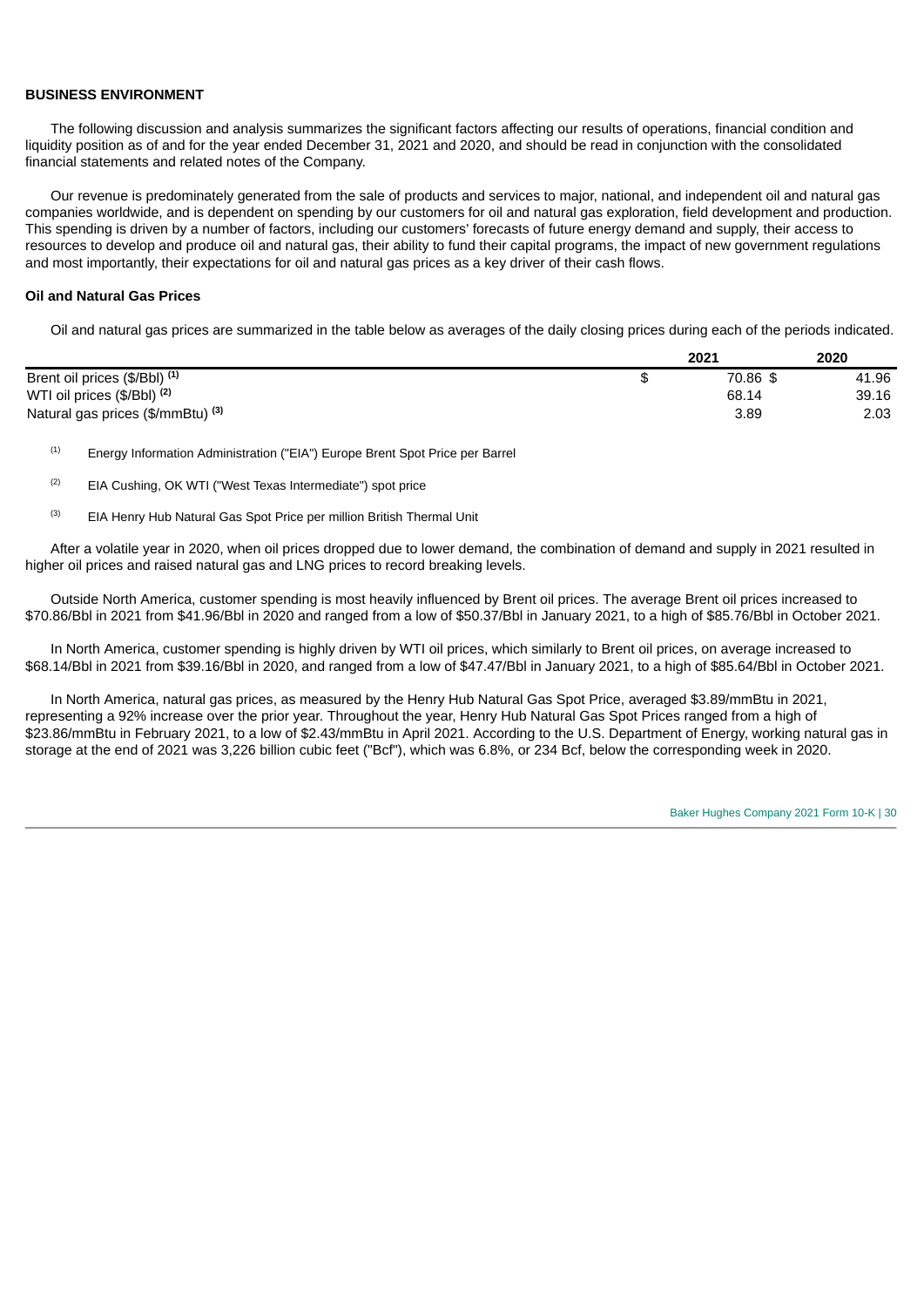#### **Baker Hughes Rig Count**

The Baker Hughes rig counts are an important business barometer for the drilling industry and its suppliers. When drilling rigs are active they consume products and services produced by the oil service industry. Rig count trends are driven by the exploration and development spending by oil and natural gas companies, which in turn is influenced by current and future price expectations for oil and natural gas. The counts may reflect the relative strength and stability of energy prices and overall market activity, however, these counts should not be solely relied on as other specific and pervasive conditions may exist that affect overall energy prices and market activity.

We have been providing rig counts to the public since 1944. We gather all relevant data through our field service personnel, who obtain the necessary data from routine visits to the various rigs, customers, contractors and other outside sources as necessary. We base the classification of a well as either oil or natural gas primarily upon filings made by operators in the relevant jurisdiction. This data is then compiled and distributed to various wire services and trade associations and is published on our website. We believe the counting process and resulting data is reliable, however, it is subject to our ability to obtain accurate and timely information. Rig counts are compiled weekly for the U.S. and Canada and monthly for all international rigs. Published international rig counts do not include rigs drilling in certain locations, such as Russia, the Caspian region and onshore China because this information is not readily available.

Rigs in the U.S. and Canada are counted as active if, on the day the count is taken, the well being drilled has been started but drilling has not been completed and the well is anticipated to be of sufficient depth to be a potential consumer of our drill bits. In international areas, rigs are counted on a weekly basis and deemed active if drilling activities occurred during the majority of the week. The weekly results are then averaged for the month and published accordingly. The rig count does not include rigs that are in transit from one location to another, rigging up, being used in non-drilling activities including production testing, completion and workover, and are not expected to be significant consumers of drill bits.

The rig counts are summarized in the table below as averages for each of the periods indicated.

|               | 2021  | 2020  |
|---------------|-------|-------|
| North America | 610   | 522   |
| International | 756   | 827   |
| Worldwide     | 1,366 | 1,349 |

#### *2021 Compared to 2020*

Overall the rig count was 1,366 in 2021, an increase of 1% as compared to 2020 due primarily to an increase in activity in North America partially offset by declines internationally. The rig count in North America increased 17% and the international rig count decreased 9% in 2021 compared to 2020.

Within North America, the increase was primarily driven by the Canadian rig count, which was up 48% on average when compared to the same period last year, and an increase in the U.S. rig count, which was up 10% on average. Internationally, the decrease in the rig count was driven primarily by decreases in the Middle East region, Africa region and Europe region of 21%, 10%, and 10%, respectively.

#### **RESULTS OF OPERATIONS**

The discussions below relating to significant line items from our consolidated statements of income (loss) are based on available information and represent our analysis of significant changes or events that impact the comparability of reported amounts. Where appropriate, we have identified specific events and changes that affect comparability or trends and, where reasonably practicable, have quantified the impact of such items. In addition, the discussions below for revenue and cost of revenue are on a total basis as the business drivers for product sales and services are similar. All dollar amounts in tabulations in this section are in millions of dollars, unless otherwise stated. Certain columns and rows may not add due to the use of rounded numbers.

Our results of operations are evaluated by the Chief Executive Officer on a consolidated basis as well as at the segment level. The performance of our operating segments is evaluated based on segment operating income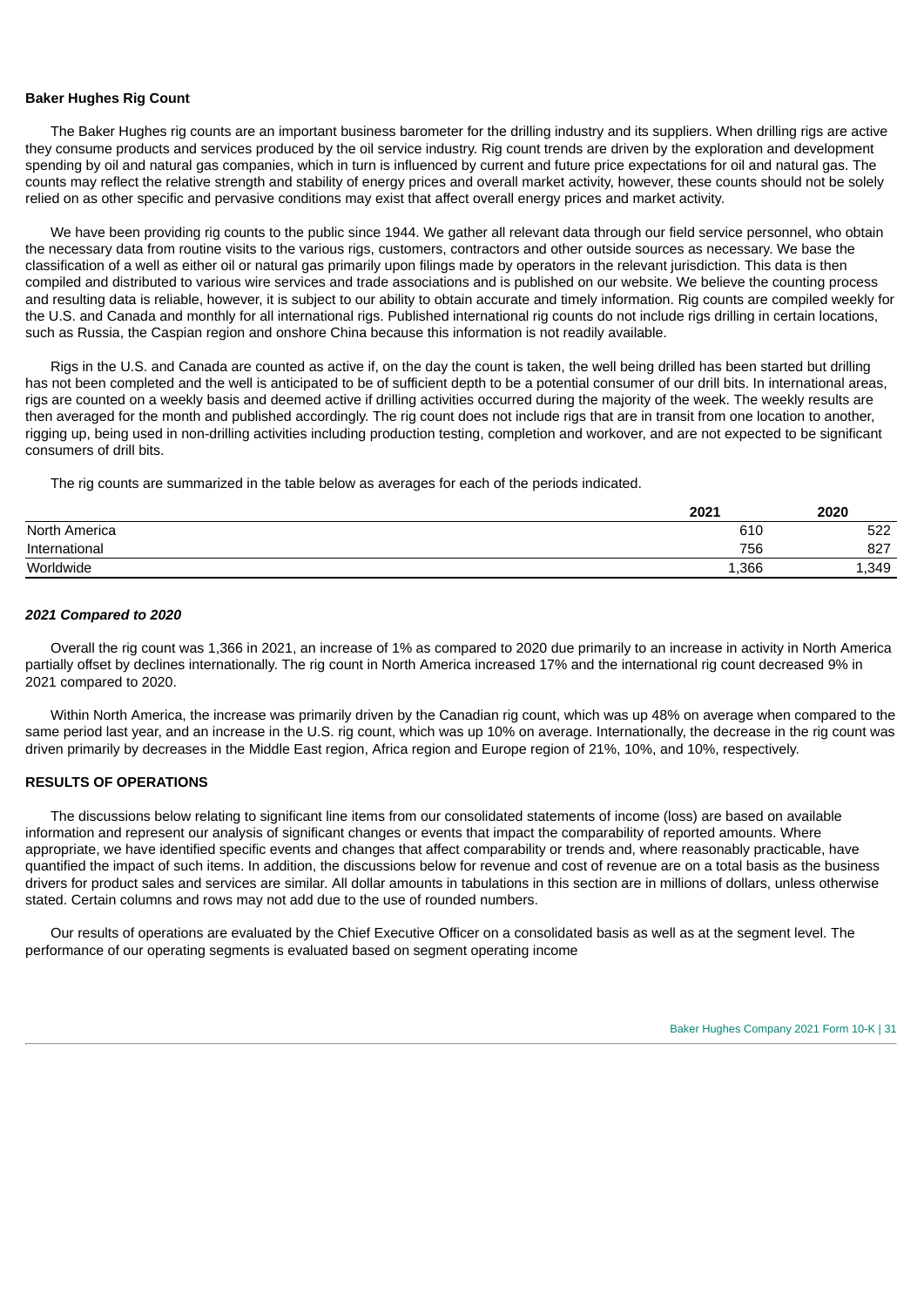(loss), which is defined as income (loss) before income taxes and before the following: net interest expense, net other non-operating income (loss), corporate expenses, restructuring, impairment and other charges, goodwill and inventory impairments, separation-related costs, and certain gains and losses not allocated to the operating segments.

In evaluating the segment performance, the Company uses the following:

**Volume:** Volume is the increase or decrease in products and/or services sold period-over-period excluding the impact of foreign exchange and price. The volume impact on profit is calculated by multiplying the prior period profit rate by the change in revenue volume between the current and prior period. It also includes price, defined as the change in sales price for a comparable product or service periodover-period and is calculated as the period-over-period change in sales prices of comparable products and services.

**Foreign Exchange ("FX"):** FX measures the translational foreign exchange impact, or the translation impact of the period-over-period change on sales and costs directly attributable to change in the foreign exchange rate compared to the U.S. dollar. FX impact is calculated by multiplying the functional currency amounts (revenue or profit) with the period-over-period FX rate variance, using the average exchange rate for the respective period.

**(Inflation)/Deflation:** (Inflation)/deflation is defined as the increase or decrease in direct and indirect costs of the same type for an equal amount of volume. It is calculated as the year-over-year change in cost (i.e. price paid) of direct material, compensation and benefits, and overhead costs.

**Productivity:** Productivity is measured by the remaining variance in profit, after adjusting for the period-over-period impact of volume and price, foreign exchange and (inflation)/deflation as defined above. Improved or lower period-over-period cost productivity is the result of cost efficiencies or inefficiencies, such as cost decreasing or increasing more than volume, or cost increasing or decreasing less than volume, or changes in sales mix among segments. This also includes the period-over-period variance of transactional foreign exchange, aside from those foreign currency devaluations that are reported separately for business evaluation purposes.

## **Orders and Remaining Performance Obligations**

Our statement of income (loss) displays sales and costs of sales in accordance with SEC regulations under which "goods" is required to include all sales of tangible products and "services" must include all other sales, including other services activities. For the amounts shown below, we distinguish between "equipment" and "product services," where product services refers to sales under product services agreements, including sales of both goods (such as spare parts and equipment upgrades) and related services (such as monitoring, maintenance and repairs), which is an important part of our operations. We refer to "product services" simply as "services" within Management's Discussion and Analysis of Financial Condition and Results of Operations.

**Orders**: We recognized orders of \$21.7 billion and \$20.7 billion in 2021 and 2020, respectively. In 2021, equipment orders were up 3% and service orders were up 6%, compared to 2020.

**Remaining Performance Obligations ("RPO"):** As of December 31, 2021 and 2020, the aggregate amount of the transaction price allocated to the unsatisfied (or partially unsatisfied) performance obligations was \$23.6 billion and \$23.4 billion, respectively.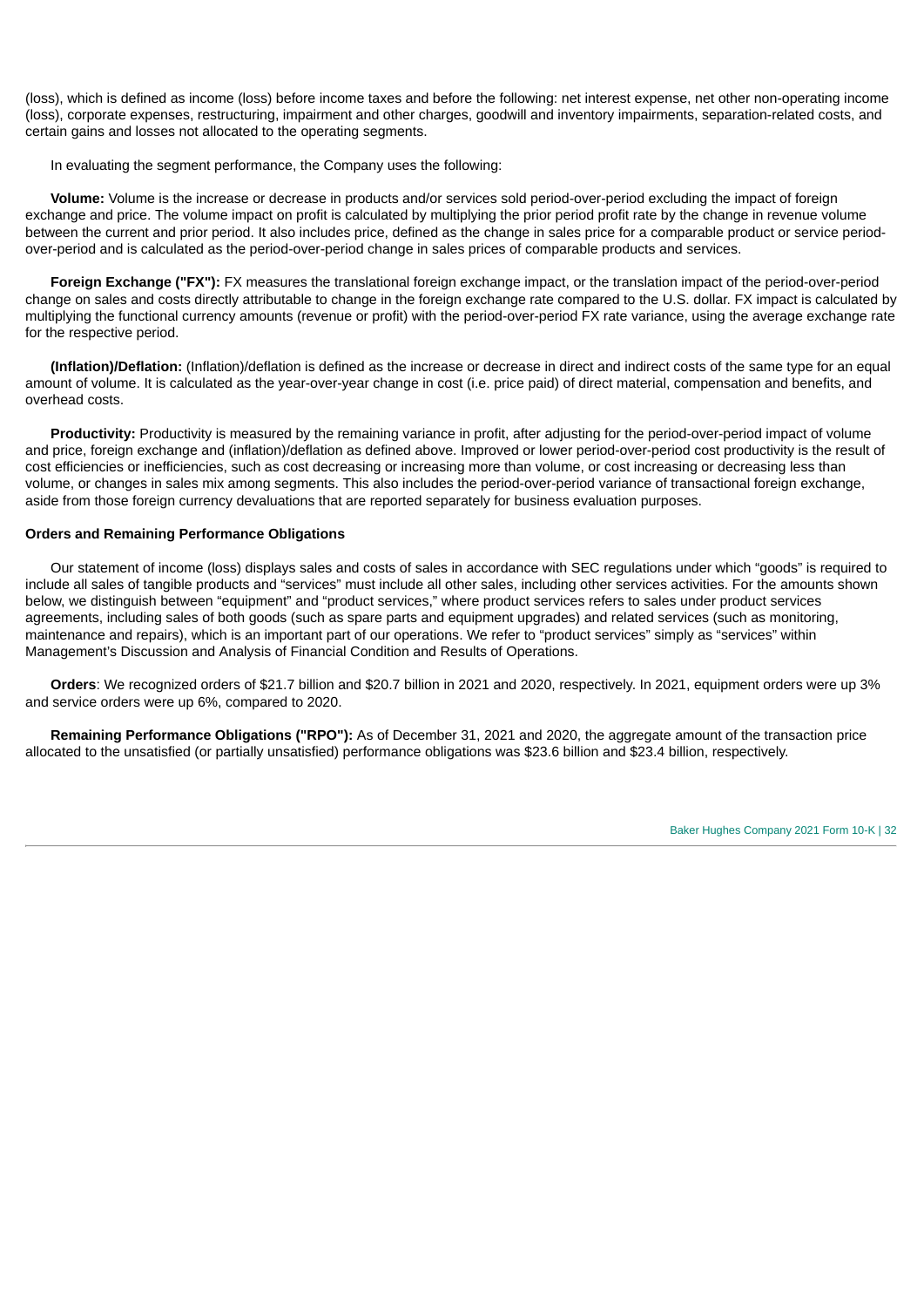#### **Revenue and Segment Operating Income Before Tax**

Revenue and segment operating income for each of our four operating segments is provided below.

|                                    | <b>Year Ended December 31.</b> |             | \$ Change   |                   |
|------------------------------------|--------------------------------|-------------|-------------|-------------------|
|                                    |                                | 2021        | 2020        | From 2020 to 2021 |
| Revenue:                           |                                |             |             |                   |
| Oilfield Services                  | \$                             | $9,542$ \$  | $10,140$ \$ | (598)             |
| Oilfield Equipment                 |                                | 2,486       | 2,844       | (358)             |
| Turbomachinery & Process Solutions |                                | 6,417       | 5,705       | 712               |
| <b>Digital Solutions</b>           |                                | 2.057       | 2,015       | 42                |
| Total                              | \$                             | $20.502$ \$ | 20,705 \$   | (203)             |

|                                        | Year Ended December 31, |            |               | \$ Change         |  |
|----------------------------------------|-------------------------|------------|---------------|-------------------|--|
|                                        |                         | 2021       | 2020          | From 2020 to 2021 |  |
| Segment operating income:              |                         |            |               |                   |  |
| Oilfield Services                      | \$                      | 761 \$     | 487 \$        | 274               |  |
| Oilfield Equipment                     |                         | 69         | 19            | 50                |  |
| Turbomachinery & Process Solutions     |                         | 1,050      | 805           | 245               |  |
| <b>Digital Solutions</b>               |                         | 126        | 193           | (67)              |  |
| Total segment operating income         |                         | 2,006      | 1,504         | 502               |  |
| Corporate                              |                         | (429)      | (464)         | 35                |  |
| Inventory impairment (1)               |                         |            | (246)         | 246               |  |
| Goodwill impairment                    |                         |            | (14, 773)     | 14,773            |  |
| Restructuring, impairment and other    |                         | (209)      | (1,866)       | 1,657             |  |
| Separation related                     |                         | (60)       | (134)         | 74                |  |
| Operating income (loss)                |                         | 1,310      | (15, 978)     | 17,288            |  |
| Other non-operating income (loss), net |                         | (583)      | 1,040         | (1,623)           |  |
| Interest expense, net                  |                         | (299)      | (264)         | (35)              |  |
| Income (loss) before income taxes      |                         | 428        | (15, 202)     | 15,630            |  |
| Provision for income taxes             |                         | (758)      | (559)         | (199)             |  |
| <b>Net loss</b>                        | \$                      | $(330)$ \$ | $(15,761)$ \$ | 15,431            |  |

Inventory impairments are reported in "Cost of goods sold" of the consolidated statements of income (loss). (1)

## **Fiscal Year 2021 to Fiscal Year 2020**

Revenue in 2021 was \$20,502 million, a decrease of \$203 million, or 1%, from 2020. This decrease in revenue was largely a result of decreased activity in OFS and OFE, partially offset by an increase in TPS and DS. OFS decreased \$598 million, OFE decreased \$358 million, TPS increased \$712 million, and DS increased \$42 million.

Total segment operating income in 2021 was \$2,006 million, an increase of \$502 million, or 33%, from 2020. The increase was primarily driven by OFS, which increased \$274 million, TPS, which increased \$245 million, and OFE, which increased \$50 million, partially offset by DS, which decreased \$67 million.

#### *Oilfield Services*

OFS 2021 revenue was \$9,542 million, a decrease of \$598 million, or 6%, from 2020, primarily as a result of decreased international activity in 2021 compared to 2020, as evidenced by a decline in the corresponding rig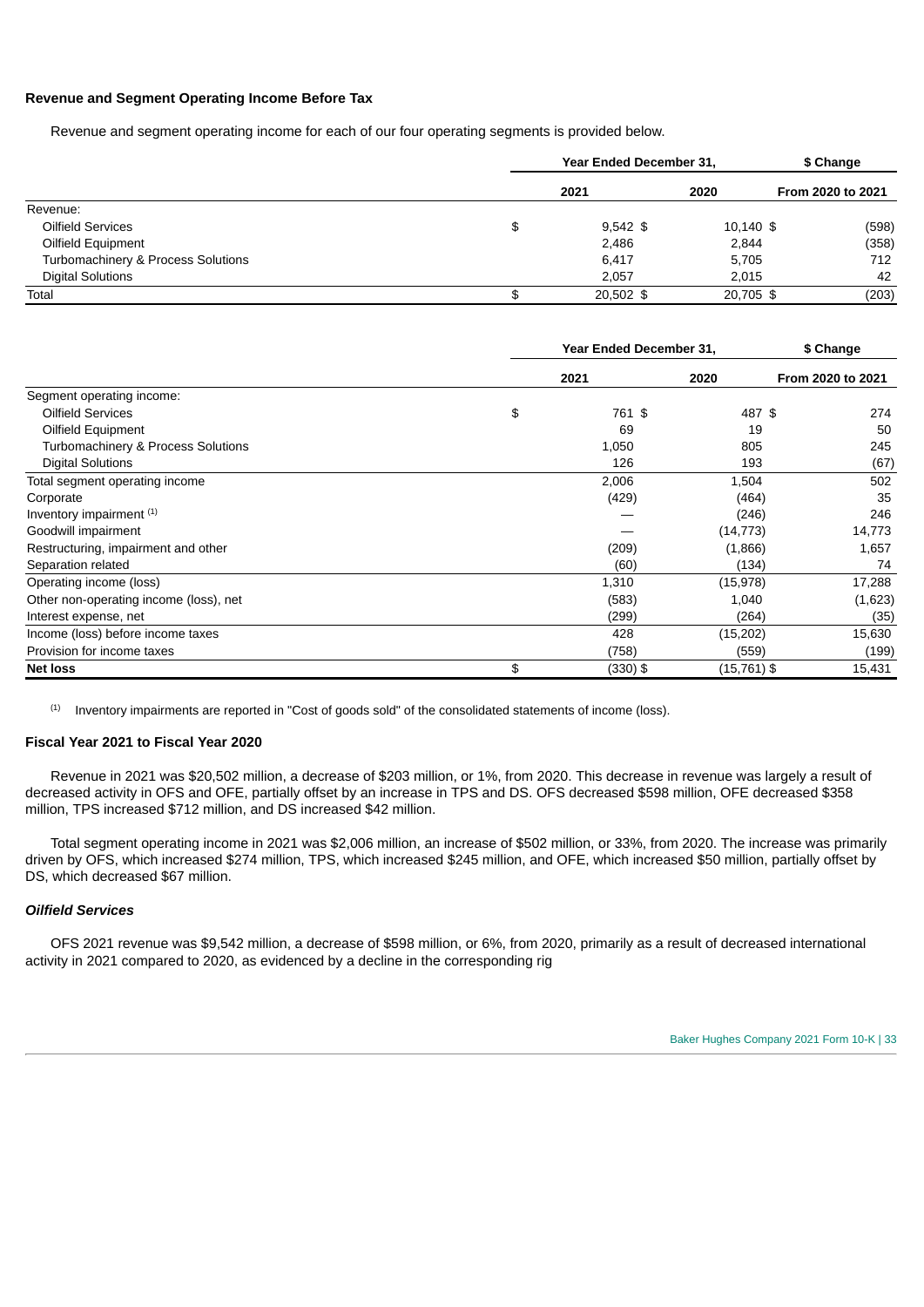count, and, to a lesser extent, to decreased activity in North America and supply chain constraints in the second half of 2021. North America revenue was \$2,773 million in 2021, a decrease of \$28 million from 2020. International revenue was \$6,769 million in 2021, a decrease of \$569 million from 2020, primarily driven by declines in the Middle East, partially offset by growth in Latin America.

OFS 2021 segment operating income was \$761 million, compared to \$487 million in 2020. The increase was primarily driven by higher cost productivity as a result of cost efficiencies and restructuring actions, and price in certain product lines, partially offset by lower volume and commodity costs inflation.

## *Oilfield Equipment*

OFE 2021 revenue was \$2,486 million, a decrease of \$358 million, or 13%, from 2020. The decrease was primarily driven by lower volume in the subsea production systems business, the disposition of the surface pressure control flow business in the fourth quarter of 2020, and the removal of subsea drilling systems from consolidated OFE operations in the fourth quarter of 2021 due to the formation of a joint venture, partially offset by higher volume in the services and flexible pipe businesses.

OFE 2021 segment operating income was \$69 million, compared to \$19 million in 2020. The increase was primarily driven by higher cost productivity from our cost out programs and favorable business mix.

#### *Turbomachinery & Process Solutions*

TPS 2021 revenue was \$6,417 million, an increase of \$712 million, or 12%, from 2020. The increase was primarily driven by higher equipment and projects revenue, as well as higher services volume. In 2021, equipment revenue represented 45% and services revenue represented 55% of total revenue. Equipment revenue was up 15% year-over-year, and services revenue was up 10% year-over-year.

TPS 2021 segment operating income was \$1,050 million, compared to \$805 million in 2020. The increase in profitability was driven primarily by higher volume and increased cost productivity, partially offset by unfavorable business mix.

#### *Digital Solutions*

DS 2021 revenue was \$2,057 million, an increase of \$42 million, or 2%, from 2020, mainly driven by higher volume across the Process & Pipeline Services and Waygate Technologies businesses, partially offset by declines in the Nexus Controls business. DS revenue growth was affected by supply chain constraints that impacted product deliveries.

DS 2021 segment operating income was \$126 million, compared to \$193 million in 2020. The decrease in profitability was primarily driven by lower cost productivity and unfavorable business mix.

#### *Corporate*

In 2021, corporate expenses were \$429 million, a decrease of \$35 million compared to 2020, primarily driven by lower expenses as a result of cost efficiencies and restructuring actions.

#### *Inventory Impairment*

There were no inventory impairments during 2021. In 2020, we recorded inventory impairments of \$246 million primarily related to our Oilfield Services segment as a result of certain restructuring activities initiated by the Company. Charges for inventory impairments are predominately reported in the "Cost of goods sold" caption of the consolidated statements of income (loss).

#### *Goodwill Impairment*

There were no goodwill impairments during 2021. During the first quarter of 2020, the Company's market capitalization declined significantly driven by current macroeconomic and geopolitical conditions including the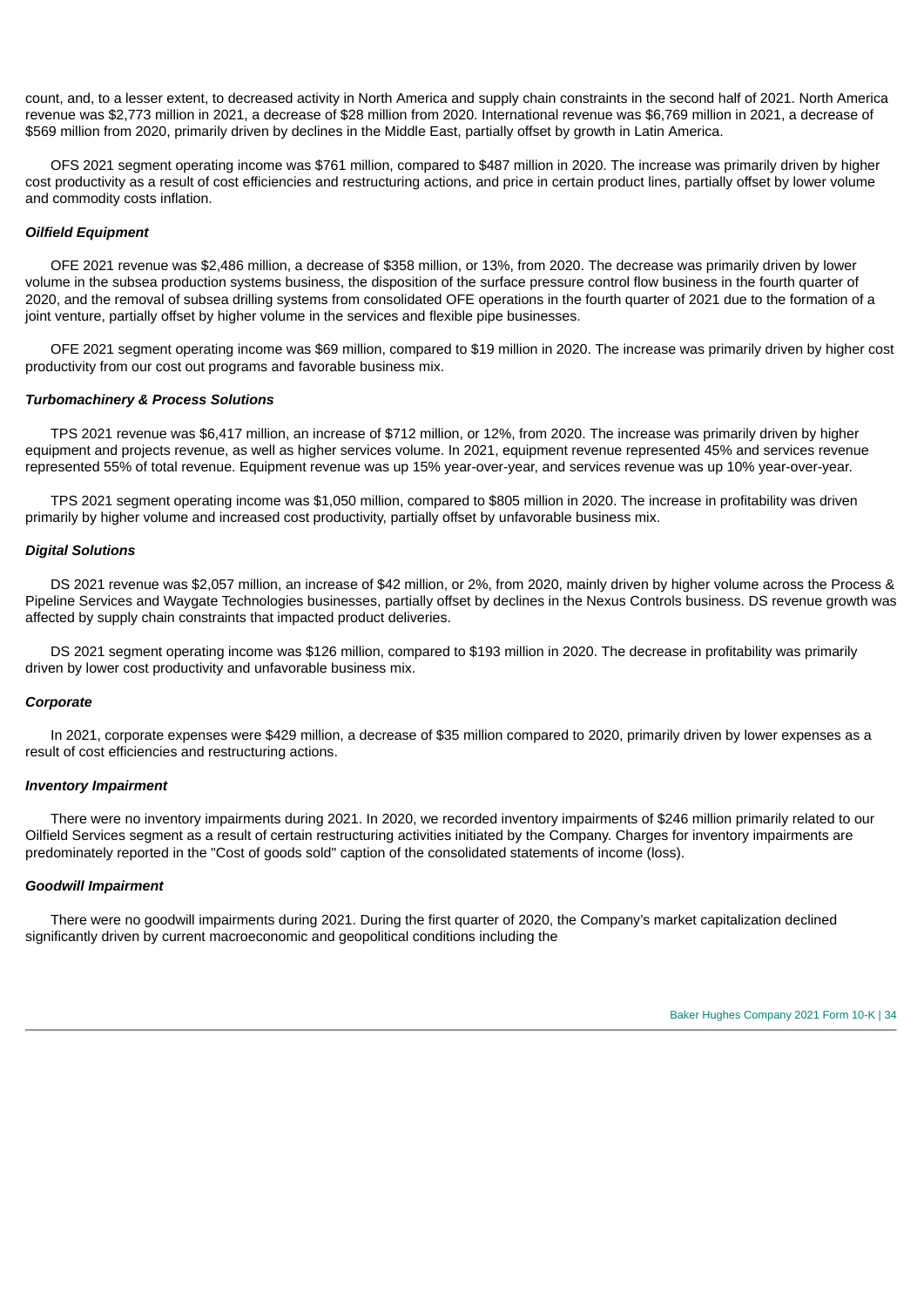decrease in demand caused by the COVID-19 pandemic and collapse of oil prices driven by both surplus production and supply. Based on these events, we concluded that a triggering event occurred and we performed an interim quantitative impairment test as of March 31, 2020. Based upon the results of the impairment test, we recognized a goodwill impairment charge of \$14,773 million during the first quarter of 2020. There were no other goodwill impairments during 2020.

### *Restructuring, Impairment and Other*

In 2021, we recognized \$209 million in restructuring, impairment and other charges. The charges in 2021 primarily relate to the initiatives in our OFS segment that are the continuation of our overall strategy to right-size our structural costs.

In 2020, we recognized \$1,866 million in restructuring, impairment and other charges. These charges primarily related to the restructuring plan announced in the first quarter of 2020, which included product line rationalization actions, headcount reductions in certain geographical locations, and other initiatives to right-size operations for anticipated activity levels and market conditions.

### *Separation Related*

We recorded \$60 million of separation related costs in 2021, a decrease of \$74 million from the prior year. Costs relate to the ongoing activities for the separation from GE, primarily related to information technology.

### *Other Non-Operating Income/(Loss), Net*

In 2021, we recorded \$583 million of other non-operating loss. Costs in 2021 include losses of \$1,085 million from marking our investment in C3 AI to fair value, partially offset by a gain of \$241 million from marking our investment in ADNOC Drilling to fair value, by the reversal of \$121 million of current accruals due to the settlement of certain legal matters, and by income of \$121 million for liabilities that are recoverable as they are indemnified under the Tax Matters Agreement with GE. This income from indemnified liabilities has an offset in the "Provision for income taxes" caption in our consolidated statements of income (loss).

In 2020, we recorded \$1,040 million of other non-operating income. Included in this amount was a gain of \$1,417 million related to marking our investment in C3 AI to fair value, partially offset by losses of \$353 million for the sale of the rod lift systems business in OFS, and the sale of the surface pressure control flow business in OFE.

### *Interest Expense, Net*

In 2021, we incurred net interest expense of \$299 million, an increase of \$35 million from the prior year, primarily driven by higher interest expense, mainly related to \$28 million of costs associated with the refinancing of our senior notes due December 2022, and lower interest income.

# *Income Taxes*

In 2021, our income tax expense was \$758 million, an increase of \$199 million, from \$559 million in 2020. The increase was primarily due to tax expense related to unrecognized tax benefits and the geographical mix of earnings. Our 2021 income tax expense includes \$121 million that is recoverable as it relates to liabilities indemnified under the Tax Matters Agreement with GE. This tax expense has an offset in the "Other non-operating income (loss), net" caption in our consolidated statements of income (loss).

#### **COMPLIANCE**

We, in the conduct of all of our activities, are committed to maintaining the core values of our Company, as well as high safety, ethical, and quality standards as also reported in our Quality Management System ("QMS"). We believe such a commitment is integral to running a sound, successful, and sustainable business. We devote significant resources to maintain a comprehensive global ethics and compliance program ("Compliance Program") which is designed to prevent, detect, and appropriately respond to any potential violations of the law, the Code of Conduct, and other Company policies and procedures.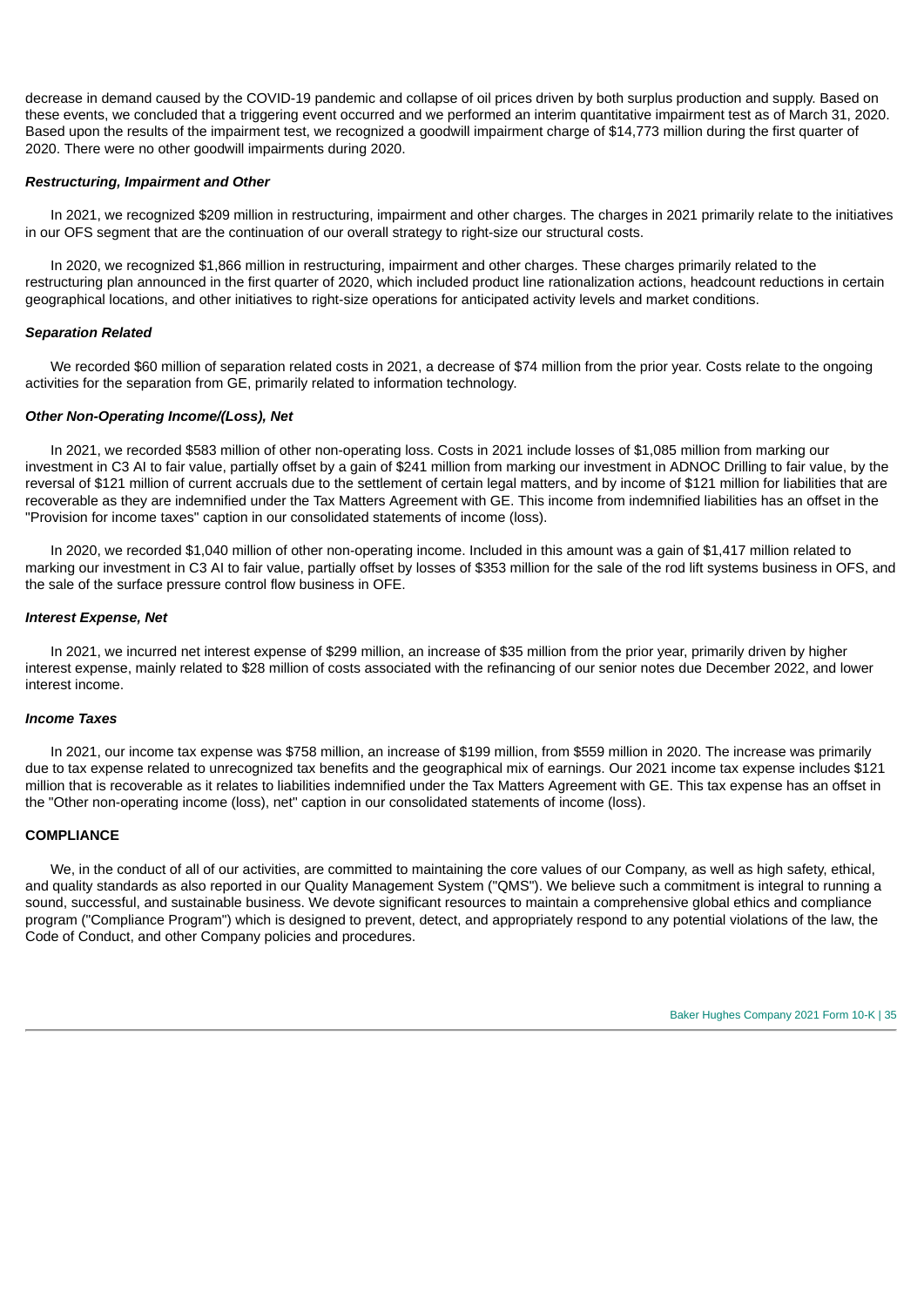Highlights of our Compliance Program include the following:

- Comprehensive internal policies over such areas as anti-bribery; travel, entertainment, gifts and charitable donations to government officials and other parties; payments to commercial sales representatives; and, the use of non-U.S. police or military organizations for security purposes. In addition, there are policies and procedures to address customs requirements, visa processing risks, export and re-export controls, economic sanctions, anti-money laundering and anti-boycott laws.
- Global and independent structure of Chief Compliance Officer and other compliance professionals providing compliance advice, customized training and governance, as well as investigating concerns across all regions and countries where we do business.
- Comprehensive employee compliance training program that combines instructor-led and web-based training modules tailored to the key risks that employees face on an ongoing basis.
- Due diligence and monitoring procedures for third parties who conduct business on our behalf, including channel partners (sales representatives, distributors, resellers), and administrative service providers.
- Due diligence procedures for acquisition activities.
- Specifically tailored compliance risk assessments and audits focused on country and third party risk.
- Compliance Review Board comprised of senior officers of the Company that meets quarterly to monitor effectiveness of the Compliance Program, as well as product company and regional compliance committees that meet quarterly.
- Technology to monitor and report on compliance matters, including an internal investigations management system, a web-based antiboycott reporting tool, global trade management systems and comprehensive watch list screening.
- Data privacy compliance policies and procedures to ensure compliance with applicable data privacy requirements.
- A compliance program designed to create an "Open Reporting Environment" where employees are encouraged to report any ethics or compliance matter without fear of retaliation, including a global network of trained employee ombudspersons, and a worldwide, 24 hour business helpline operated by a third party and available in approximately 200 languages.
- Centralized finance organization with company-wide policies.
- Anti-corruption audits of high-risk countries, as well as risk-based compliance audits of third parties.
- We have region-specific processes and procedures for management of HR related issues, including pre-hire screening of employees; a process to screen existing employees prior to promotion into select roles where they may be exposed to finance and/or corruption-related risks; and implementation of a global new hire training module which includes compliance training for all employees.

### **LIQUIDITY AND CAPITAL RESOURCES**

Our objective in financing our business is to maintain sufficient liquidity, adequate financial resources, and financial flexibility in order to fund the requirements of our business. Despite the challenging dynamics that began in 2020 as a result of the COVID-19 pandemic, we continue to maintain solid financial strength and liquidity. At December 31, 2021, we had cash and cash equivalents of \$3.9 billion compared to \$4.1 billion at December 31, 2020. Our liquidity is further supported by a revolving credit facility of \$3 billion, and access to both commercial paper and uncommitted lines of credit. At December 31, 2021, we had no borrowings outstanding under the revolving credit facility, our commercial paper program or our uncommitted lines of credit. Our next debt maturity is December 2023.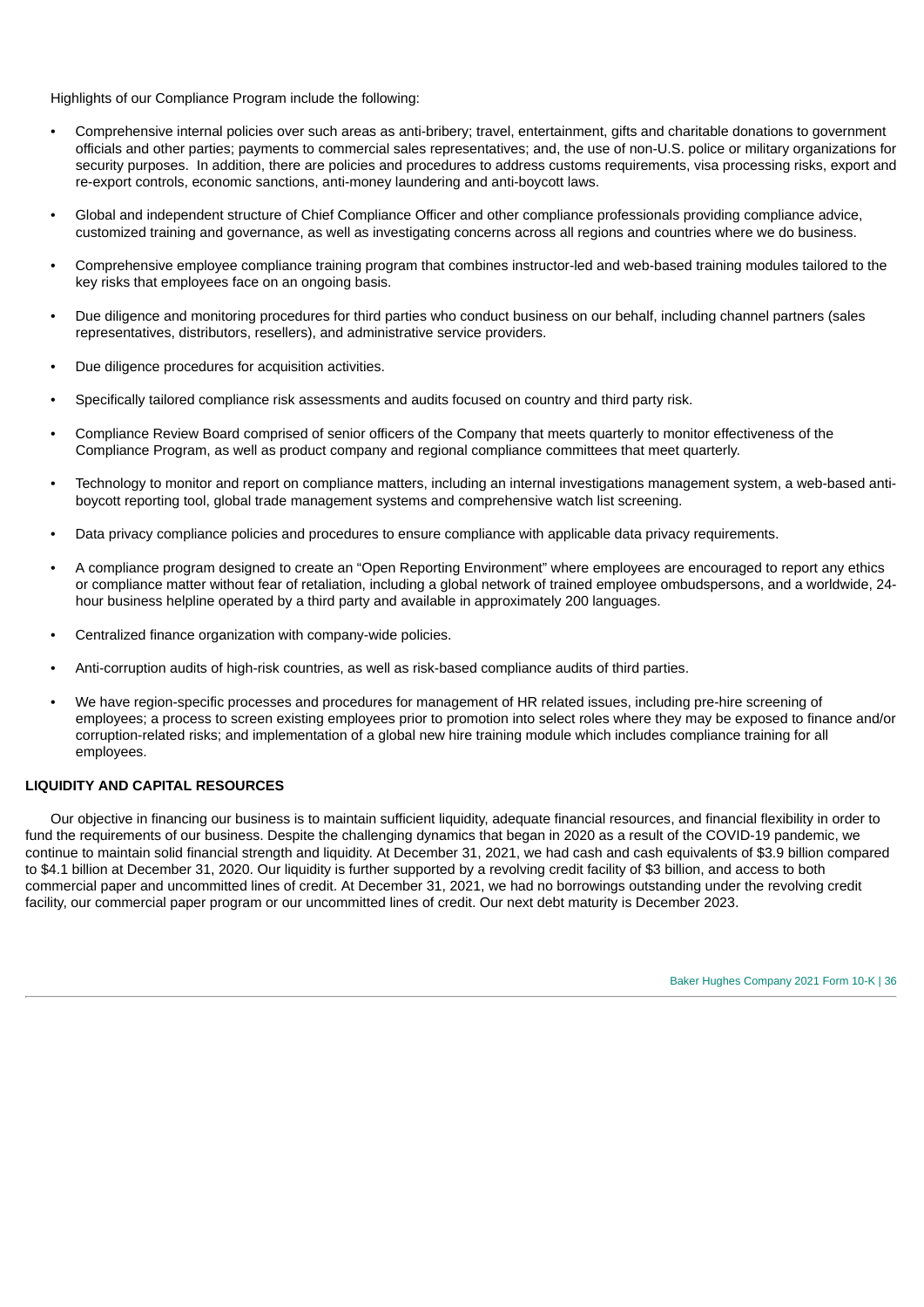We held cash and cash equivalents in the U.S. of approximately \$1.6 billion and \$1.0 billion and outside the U.S. of approximately \$2.2 billion and \$3.1 billion as of December 31, 2021 and 2020, respectively. A substantial portion of the cash held outside the U.S. at December 31, 2021 has been reinvested in active non-U.S. business operations. If we decide at a later date to repatriate those funds to the U.S., we may incur other additional taxes that would not be significant to the total tax provision.

We have a \$3 billion committed unsecured revolving credit facility ("the Credit Agreement") with commercial banks maturing in December 2024. The Credit Agreement contains certain customary representations and warranties, certain customary affirmative covenants and certain customary negative covenants. Upon the occurrence of certain events of default, our obligations under the Credit Agreement may be accelerated. Such events of default include payment defaults to lenders under the Credit Agreement and other customary defaults. No such events of default have occurred. We have no borrowings under the Credit Agreement.

In addition, we have a commercial paper program under which we may issue from time to time commercial paper with maturities of no more than 397 days. As a result of the repayment of £600 million of our commercial paper on April 30, 2021, originally issued in May of 2020 under the COVID Corporate Financing Facility established by the Bank of England, our authorized commercial paper program was reduced from \$3.8 billion to \$3 billion.

Certain Senior Notes contain covenants that restrict our ability to take certain actions. See "Note 10. Borrowings" of the Notes to Consolidated Financial Statements in this Annual Report for further details. At December 31, 2021, we were in compliance with all debt covenants.

We continuously review our liquidity and capital resources. If market conditions were to change, for instance due to the uncertainty created by a global pandemic or a significant decline in oil and gas prices, and our revenue was reduced significantly or operating costs were to increase significantly, our cash flows and liquidity could be negatively impacted. Additionally, it could cause the rating agencies to lower our credit ratings. There are no ratings triggers that would accelerate the maturity of any borrowings under our committed credit facility; however, a downgrade in our credit ratings could increase the cost of borrowings under the credit facility and could also limit or preclude our ability to issue commercial paper. Should this occur, we could seek alternative sources of funding, including borrowing under the credit facility.

During the year ended December 31, 2021, we dispersed cash to fund a variety of activities including certain working capital needs, restructuring and GE separation related costs, capital expenditures, the payment of dividends, distributions to noncontrolling interests, repayment of debt, and repurchases of our common stock.

### **Cash Flows**

Cash flows provided by (used in) each type of activity were as follows for the years ended December 31:

| (In millions)        |    | 2021       | 2020  |
|----------------------|----|------------|-------|
| Operating activities | ۰D | $2.374$ \$ | 1,304 |
| Investing activities |    | (463)      | (618) |
| Financing activities |    | (2, 143)   | 225   |

#### **Fiscal Year 2021 to Fiscal Year 2020**

### **Operating Activities**

Our largest source of operating cash is payments from customers, of which the largest component is collecting cash related to our sales of products and services including advance payments or progress collections for work to be performed. The primary use of operating cash is to pay our suppliers, employees, tax authorities and others for a wide range of goods and services.

Cash flows from operating activities generated cash of \$2,374 million and \$1,304 million for the years ended December 31, 2021 and 2020, respectively. For the year ended December 31, 2021, cash generated from operating activities were primarily driven by net losses adjusted for certain noncash items (including depreciation, amortization and loss on equity securities). In addition, working capital, which includes contract and other deferred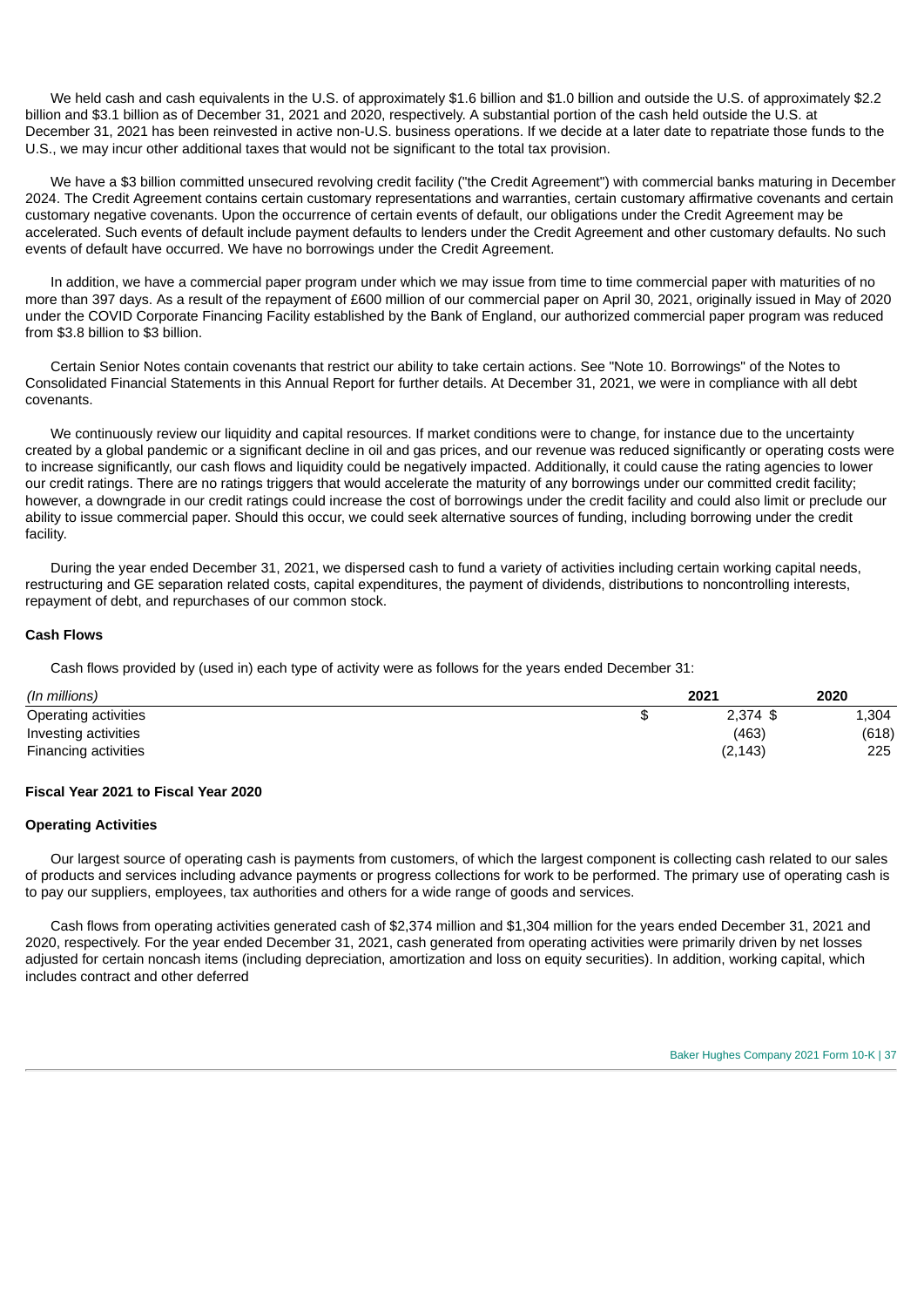assets, generated \$480 million of cash in 2021 primarily due to accounts payable, inventories and contract and other deferred assets partially offset by accounts receivable and progress collections, as we continue to make progress on improving our working capital processes. Restructuring and GE separation related payments were \$175 million on a net basis in 2021 and include the proceeds from the disposal of certain facilities, which are reflected below in investing activities.

In 2020, working capital generated \$216 million of cash primarily due to receivables and positive progress collections partially offset by accounts payable. Restructuring and GE separation related payments were \$670 million in 2020.

### **Investing Activities**

Cash flows from investing activities used cash of \$463 million and \$618 million for the years ended December 31, 2021 and 2020, respectively.

Our principal recurring investing activity is the funding of capital expenditures to ensure that we have the appropriate levels and types of machinery and equipment in place to generate revenue from operations. Expenditures for capital assets totaled \$856 million and \$974 million for 2021 and 2020, respectively, partially offset by cash flows from the sale of property, plant and equipment of \$315 million and \$187 million in 2021 and 2020, respectively. Proceeds from the disposal of assets related to equipment that was lost-in-hole, and to property, machinery and equipment no longer used in operations that was sold throughout the period.

In 2021, we contributed our subsea drilling systems business to create a joint venture and received as consideration 50% of the shares of the joint venture, cash of \$70 million, and a promissory note of \$80 million. In 2020, we received proceeds of \$187 million primarily from the sale of our rod lift systems and our surface pressure control flow businesses.

We invested \$179 million during 2021 in adding capabilities to our new energy and industrial asset management offerings through the acquisition of business interests in Augury, Ekona Power and Electrochaea, among others.

In 2021, we sold approximately 2.2 million shares of C3 AI Class A common stock and received proceeds of \$145 million, which is reported as other investing activity.

# **Financing Activities**

Cash flows from financing activities used cash of \$2,143 million and generated cash of \$225 million for the years ended December 31, 2021 and 2020, respectively.

We had net repayments of short-term debt of \$41 million and \$204 million and long-term debt of \$1,313 million and \$42 million in 2021 and 2020, respectively. The repayment of long-term debt in 2021 was primarily driven by the early repayment of our 2.773% Senior Notes due December 2022 ("the 2022 Notes") with a principal amount of \$1,250 million. In addition, a charge of \$28 million related to the early redemption was recorded within "Interest expense, net" in our consolidated statement of income (loss).

In December 2021, we received proceeds from the issuance of \$650 million aggregate principal amount of 1.231% Senior Notes due December 2023 and \$600 million aggregate principal amount of 2.061% Senior Notes due December 2026. In 2020, we had proceeds from the issuance of \$500 million aggregate principal amount of 4.486% Senior Notes due May 2030.

We repaid \$832 million (£600 million) of commercial paper in April 2021 originally issued in May 2020 (\$737 million at date of issuance) under the COVID Corporate Financing Facility established by the Bank of England.

During 2021, we paid dividends of \$592 million to our Class A stockholders, and we made a distribution of \$157 million to GE. During 2020, we paid dividends of \$488 million to our Class A stockholders, and we made a distribution of \$256 million to GE.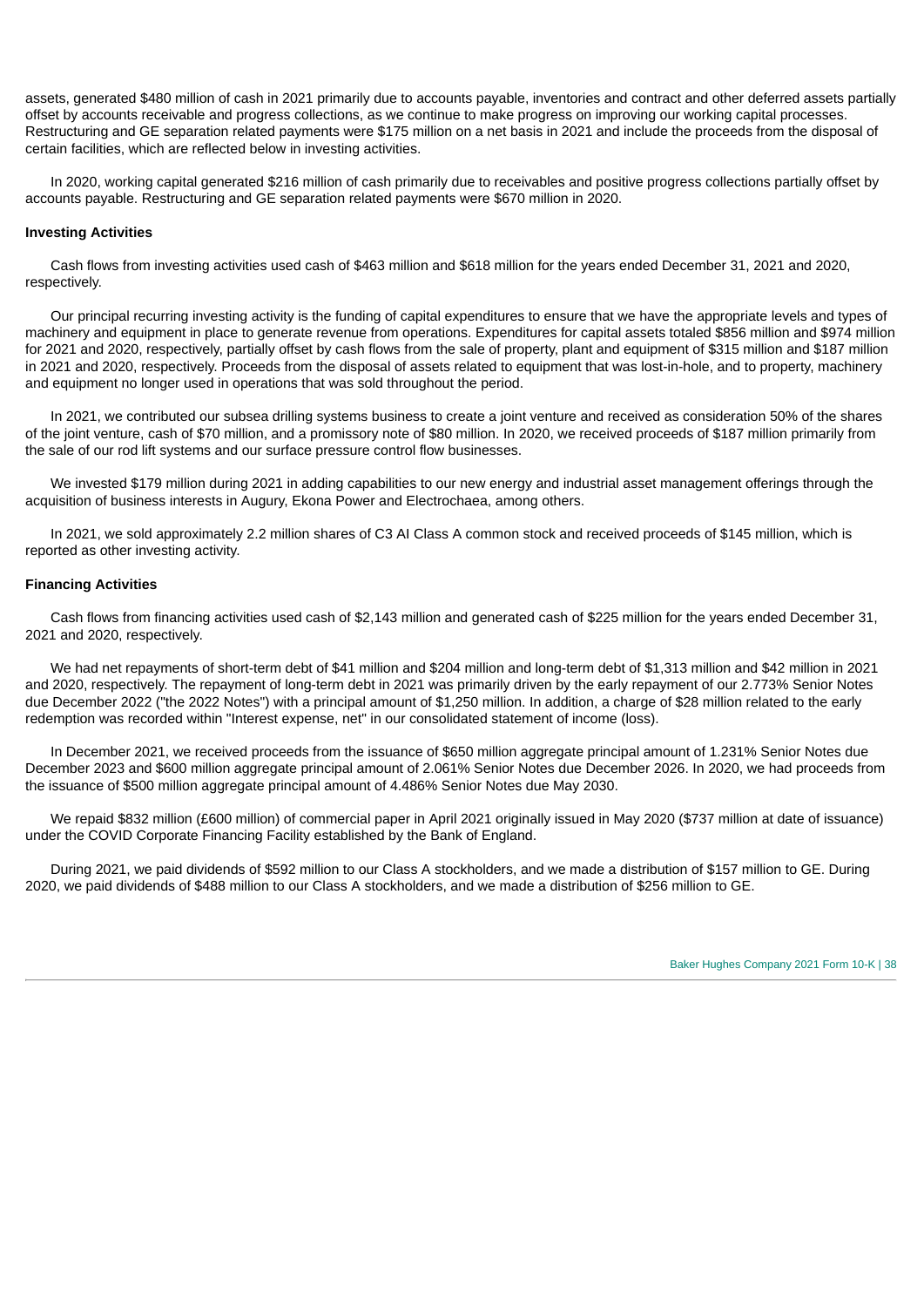On July 30, 2021, our Board of Directors authorized each of the Company and BHH LLC to repurchase up to \$2 billion of its Class A common stock and LLC Units, respectively. During 2021, the Company and BHH LLC repurchased and canceled 17.6 million shares of Class A common stock and LLC Units, respectively, for a total of \$434 million.

### **Cash Requirements**

We believe cash on hand, cash flows from operating activities, the available revolving credit facility, access to both our commercial paper program or our uncommitted lines of credit, and availability under our existing shelf registrations of debt will provide us with sufficient capital resources and liquidity in the short-term and long-term to manage our working capital needs, meet contractual obligations, fund capital expenditures and dividends, repay debt, repurchase our common stock, and support the development of our short-term and long-term operating strategies. When necessary, we issue commercial paper or other short-term debt to fund cash needs in the U.S. in excess of the cash generated in the U.S.

Our capital expenditures can be adjusted and managed by us to match market demand and activity levels. Based on current market conditions, capital expenditures in 2022 will be made at a rate that we estimate would equal up to 5% of annual revenue. The expenditures are expected to be used primarily for normal, recurring items necessary to support our business. We also anticipate making income tax payments in the range of \$550 million to \$650 million in 2022.

#### **Contractual Obligations and Commitments**

Our material cash commitments from known contractual and other obligations consist primarily of obligations for long-term debt and related interest, leases for property and equipment, and purchase obligations as part of normal operations. Certain amounts included in our contractual obligations as of December 31, 2021 are based on our estimates and assumptions about these obligations, including their duration, anticipated actions by third parties and other factors.

See "Note 10. Borrowings" of the Notes to Consolidated Financial Statements in Item 8 herein for information regarding scheduled maturities of our long-term debt. See "Note 9. Leases" of the Notes to Consolidated Financial Statements in Item 8 herein for information regarding scheduled maturities of our operating leases.

As of December 31, 2021, we had expected cash payments for estimated interest on our long-term debt and finance lease obligations of \$242 million payable within the next twelve months and \$3,141 million payable thereafter.

As of December 31, 2021, we had purchase obligations of \$1,304 million payable within the next twelve months and \$397 million payable thereafter. Our purchase obligations include expenditures for capital assets for 2022 as well as agreements to purchase goods or services or licenses that are enforceable and legally binding and that specify all significant terms, including: fixed or minimum quantities to be purchased; fixed, minimum or variable price provisions; and the approximate timing of the transaction.

Due to the uncertainty with respect to the timing of potential future cash outflows associated with our uncertain tax positions, we are unable to make reasonable estimates of the period of cash settlement, if any, to the respective taxing authorities. Therefore, \$733 million in uncertain tax positions, including interest and penalties, have been excluded from the contractual obligations discussed above. See "Note 12. Income Taxes" of the Notes to Consolidated Financial Statements in Item 8 herein for further information.

#### **Other factors affecting liquidity**

*Registration Statements*: In May 2021, Baker Hughes filed a universal automatic shelf registration statement on Form S-3ASR with the SEC to have the ability to sell various types of securities including debt securities, Class A common stock, preferred stock, guarantees of debt securities, purchase contracts and units. The specific terms of any securities to be sold would be described in supplemental filings with the SEC. The registration statement will expire in May 2024.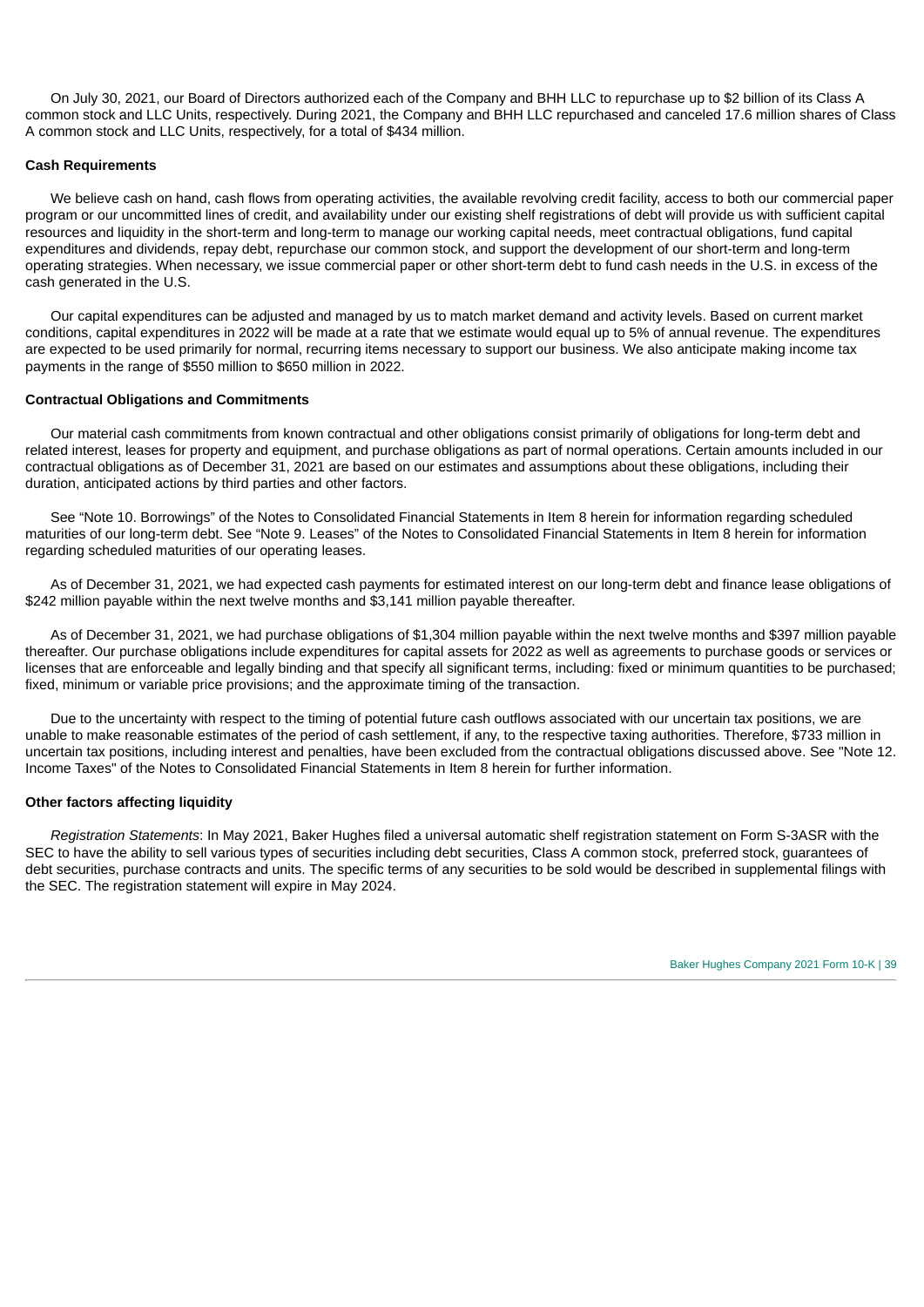In December 2020, BHH LLC, Baker Hughes Netherlands Funding Company B.V., and Baker Hughes Co-Obligor, Inc. filed a shelf registration statement on Form S-3 with the SEC to have the ability to sell up to \$3 billion in debt securities in amounts to be determined at the time of an offering. Any such offering, if it does occur, may happen in one or more transactions. The specific terms of any debt securities to be sold would be described in supplemental filings with the SEC. The registration statement will expire in December 2023.

*Customer receivables*: In line with industry practice, we may bill our customers for services provided in arrears dependent upon contractual terms. In a challenging economic environment, we may experience delays in the payment of our invoices due to customers' lower cash flow from operations or their more limited access to credit markets. While historically there have not been material non-payment events, we attempt to mitigate this risk through working with our customers to restructure their debts. A customer's failure or delay in payment could have a material adverse effect on our short-term liquidity and results from operations. As of December 31, 2021, 13% of our gross customer receivables were from customers in the U.S. and 12% were from customers in Mexico. As of December 31, 2020, 16% of our gross customer receivables were from customers in the U.S. No other country accounted for more than 10% of our gross customer receivables at these dates.

*International operations*: Our cash that is held outside the U.S. is 57% of the total cash balance as of December 31, 2021. We may not be able to use this cash quickly and efficiently due to exchange or cash controls that could make it challenging. As a result, our cash balance may not represent our ability to quickly and efficiently use this cash.

*Supply chain finance programs*: Under supply chain finance programs, administered by a third party, our suppliers are given the opportunity to sell receivables from us to participating financial institutions at their sole discretion at a rate that leverages our credit rating and thus might be more beneficial to our suppliers. Our responsibility is limited to making payment on the terms originally negotiated with our supplier, regardless of whether the supplier sells its receivable to a financial institution. The range of payment terms we negotiate with our suppliers is consistent, irrespective of whether a supplier participates in the program. These liabilities continue to be presented as accounts payable in our consolidated statements of financial position and reflected as cash flow from operating activities when settled. We do not believe that changes in the availability of supply chain financing programs would have a material impact on our liquidity.

# **CRITICAL ACCOUNTING ESTIMATES**

An accounting policy is deemed to be critical if the nature of the estimate or assumption it incorporates is subject to a material level of judgment related to matters that are highly uncertain and changes in those estimates and assumptions are reasonably likely to materially impact our consolidated financial statements. These estimates reflect our best judgment about current, and for some estimates, future, economic and market conditions and their potential effects based on information available as of the date of these financial statements. If these conditions change from those expected, it is reasonably possible that the judgments and estimates described below could change, which may result in future impairments of goodwill, or the establishment of valuation allowances on deferred tax assets and increased tax liabilities, among other effects. Also, see "Note 1. Summary of Significant Accounting Policies" of the Notes to Consolidated Financial Statements in Item 8 herein, which discusses our most significant accounting policies.

The Audit Committee of our Board of Directors has reviewed our critical accounting estimates and the disclosure presented below. During the past three fiscal years, we have not made any material changes in the methodology used to establish the critical accounting estimates, and we believe that the following are the critical accounting estimates used in the preparation of our consolidated financial statements for the year ended December 31, 2021. There are other items within our consolidated financial statements that require estimation and judgment but they are not deemed critical as defined above.

### *Revenue Recognition on Long-Term Product Services Agreements*

We have long-term service agreements with our customers predominately within our TPS segment. These agreements typically require us to maintain assets sold to the customer over a defined contract term. These agreements have average contract terms of greater than 10 years. From time to time, these contract terms may be extended through contract modifications or amendments, which may result in revisions to future billing and cost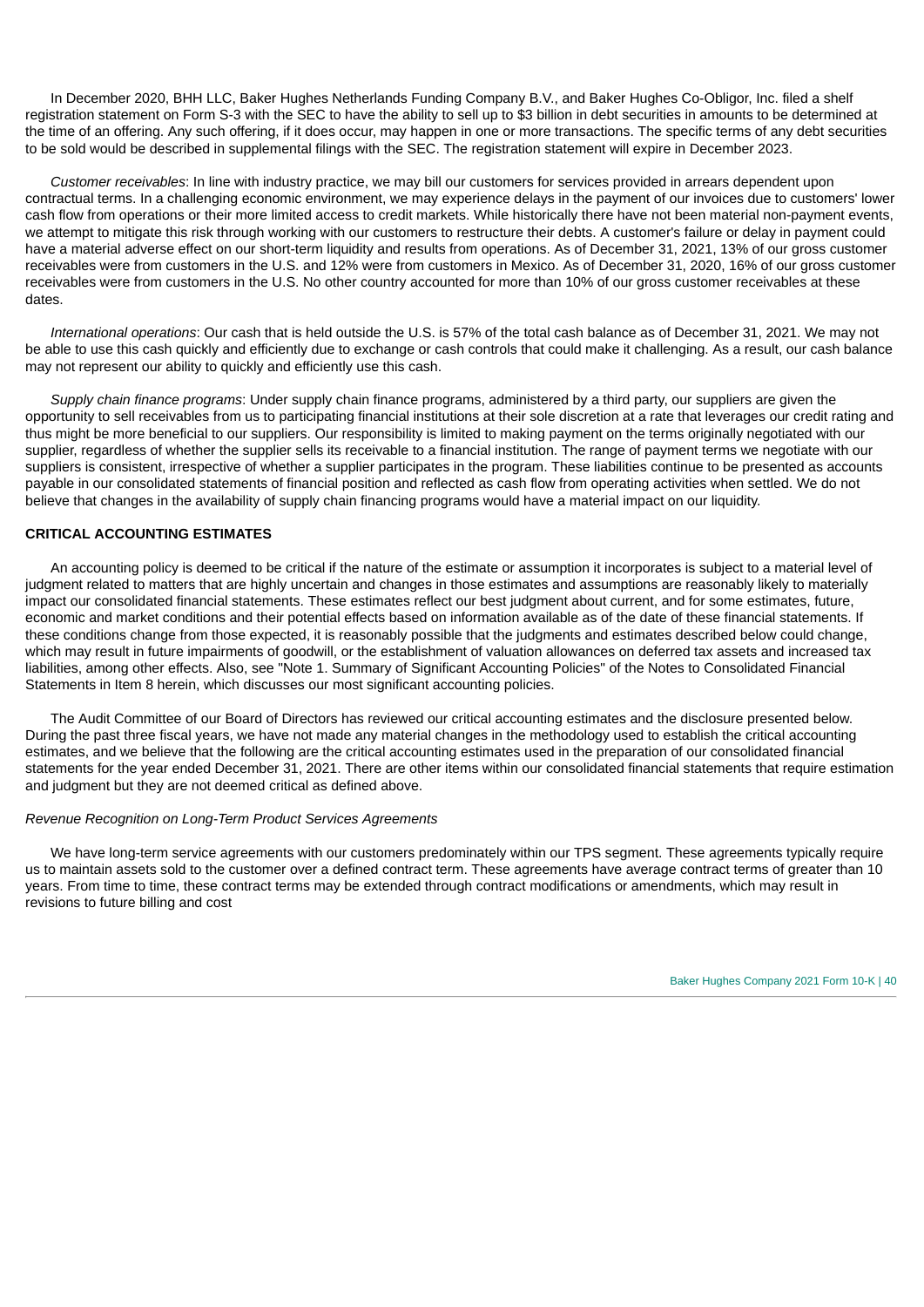estimates. Revenue recognition on long-term product services agreements requires estimates of both customer payments and the costs to perform required maintenance services over the contract term. We recognize revenue on an overtime basis using input method to measure our progress toward completion at the estimated margin rate of the contract.

To develop our billings estimates, we consider the number of billable events that will occur based on estimated utilization of the asset under contract, over the life of the contract term. This estimated utilization will consider both historical and market conditions, asset retirements and new product introductions, if applicable.

To develop our cost estimates, we consider the timing and extent of maintenance and overhaul events, including the amount and cost of labor, spare parts and other resources required to perform the services. In developing our cost estimates, we utilize a combination of our historical cost experience and expected cost improvements. Cost improvements are only included in future cost estimates after savings have been observed in actual results or proven effective through an extensive regulatory or engineering approval process.

We routinely review the estimates used in our product services agreements and regularly revise them to adjust for changes. These revisions are based on objectively verifiable information that is available at the time of the review.

The difference between the timing of our revenue recognition and cash received from our customers results in either a contract asset (revenue in excess of billings) or a contract liability (billings in excess of revenue). See "Note 7. Contract and Other Deferred Assets" and "Note 8. Progress Collections and Deferred Income" of the Notes to Consolidated Financial Statements in Item 8 herein for further information.

We regularly assess customer credit risk inherent in the carrying amounts of receivables and contract assets and estimated earnings, including the risk that contractual penalties may not be sufficient to offset our accumulated investment in the event of customer termination. We gain insight into expected future utilization and cost trends, as well as credit risk, through our knowledge of the equipment installed and the close interaction with our customers through supplying critical services and parts over extended periods. Revisions to cost or billing estimates may affect a product services agreement's total estimated profitability resulting in an adjustment of earnings; such adjustments generated earnings of \$14 million, \$17 million and \$(1) million for the three years ended December 31, 2021, 2020 and 2019, respectively. We provide for probable losses when they become evident.

On December 31, 2021, our long-term product service agreements, net of related billings in excess of revenues, of \$0.3 billion, represent approximately 2.6% of our total estimated life of contract billings of \$10.1 billion. Cash billings collected on these contracts were approximately \$0.6 billion during the years ended December 31, 2021 and 2020. Our contracts (on average) are approximately 26% complete based on costs incurred to date and our estimate of future costs. Revisions to our estimates of future revenue or costs that increase or decrease total estimated contract profitability by 1% would increase or decrease the long-term product service agreements balance by \$0.06 billion.

### *Goodwill and Other Identified Intangible Assets*

We perform an annual impairment test of goodwill on a qualitative or quantitative basis for each of our reporting units as of July 1, or more frequently when circumstances indicate an impairment may exist at the reporting unit level. When performing the annual impairment test we have the option of first performing a qualitative assessment to determine the existence of events and circumstances that would lead to a determination that it is more likely than not that the fair value of a reporting unit is less than its carrying amount. If such a conclusion is reached, we would then be required to perform a quantitative impairment assessment of goodwill. A quantitative assessment for the determination of impairment is made by comparing the carrying amount of each reporting unit with its fair value. Determining the fair value of a reporting unit is judgmental in nature and involves the use of significant estimates and assumptions and typically requires analysis of discounted cash flows and other market information, such as trading multiples, and comparable transactions. Cash flow analysis requires judgment regarding many factors, such as management's projections of future cash flows, weighted-average cost of capital, and long-term growth rates. Market information requires judgmental selection of relevant market comparables. We assess the valuation methodology based upon the relevance and availability of the data at the time the valuation is performed. Our estimates are based upon assumptions believed to be reasonable but which are inherently uncertain, and actual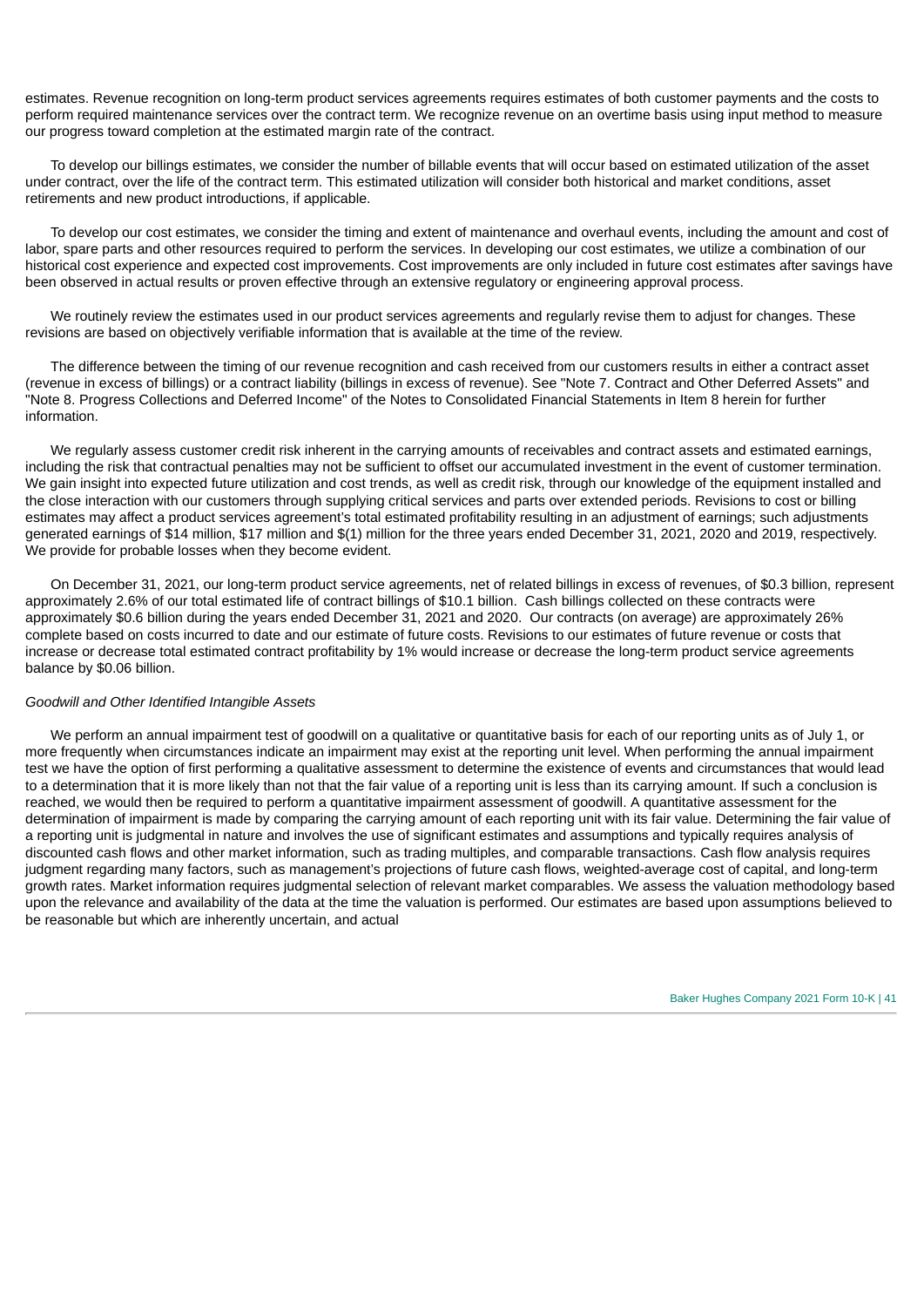results may differ from those assumed in our analysis. The determination of whether goodwill is impaired involves a significant level of judgment in these assumptions, and changes in our forecasts, business strategy, government regulations, or economic or market conditions could significantly impact these judgments, potentially decreasing the fair value of one or more reporting units. Any resulting impairment charges could have a material impact on our results of operations.

### *Income Taxes*

Our effective tax rate is based on our income, statutory tax rates, and differences between tax laws and U.S. GAAP in various jurisdictions. Tax laws are complex and subject to different interpretations by the taxpayer and respective governmental taxing authorities. Our rate may be further impacted by the repatriation of foreign earnings that are considered indefinitely reinvested to the extent the repatriation would result in additional taxes such as withholding and income taxes. Indefinite reinvestment is determined by management's judgment and intentions concerning the future operations of the Company. In cases where repatriation would otherwise incur significant withholding or income taxes, these foreign earnings have been indefinitely reinvested in active non-U.S. business operations. Computation of the potential deferred tax liability associated with these undistributed earnings and any other basis differences is not practicable.

Deferred income tax assets represent amounts available to reduce income taxes payable in future years. We evaluate the recoverability of these future tax deductions and credits by assessing the adequacy of future taxable income from all sources, including reversal of taxable temporary differences, forecasted operating earnings and available tax planning strategies. These sources of income rely heavily on estimates. We use our historical experience and short and long range business forecasts to provide insight. We record a valuation allowance when it is more likely than not that some portion or all of the deferred tax assets will not be realized.

Our tax filings routinely are subject to audit by the tax authorities in the jurisdictions where we conduct business. These audits may result in assessments of additional taxes that are resolved with the tax authorities or through the courts. We have provided for the amounts we believe will ultimately result from these proceedings, but settlements of issues raised in these audits may affect our tax rate. We have \$531 million of gross unrecognized tax benefits, excluding interest and penalties, at December 31, 2021. We are not able to reasonably estimate in which future periods these amounts ultimately will be settled.

### *Allowance for Credit Losses*

The estimation of anticipated credit losses that may be incurred as we work through the invoice collection process with our customers requires us to make judgments and estimates regarding our customers' ability to pay amounts due to us. We monitor our customers' payment history and current credit worthiness to determine that collectability is reasonably assured. We also consider the overall business climate in which our customers operate. For accounts receivable, a loss allowance matrix is utilized to measure lifetime expected credit losses. The matrix contemplates historical credit losses by age of receivables, adjusted for any forward-looking information and management expectations. At December 31, 2021 and 2020, the allowance for credit losses totaled \$400 million and \$373 million of total gross accounts receivable, respectively. We believe that our allowance for credit losses is adequate to cover the anticipated credit losses under current conditions; however, uncertainties regarding changes in the financial condition of our customers, either adverse or positive, could impact the amount and timing of any additional credit losses that may be required.

#### *Inventory Reserves*

Inventory is a significant component of current assets and is stated at the lower of cost or net realizable value. This requires us to record provisions and maintain reserves for excess, slow moving, and obsolete inventory. To determine these reserve amounts, we regularly review inventory quantities on hand and compare them to estimates of future product demand, market conditions, production requirements, and technological developments. These estimates and forecasts inherently include uncertainties and require us to make judgments regarding potential future outcomes. At December 31, 2021 and 2020, inventory reserves totaled \$374 million and \$421 million of gross inventory, respectively. We believe that our reserves are adequate to properly value potential excess, slow moving, and obsolete inventory under current conditions. Significant or unanticipated changes to our estimates and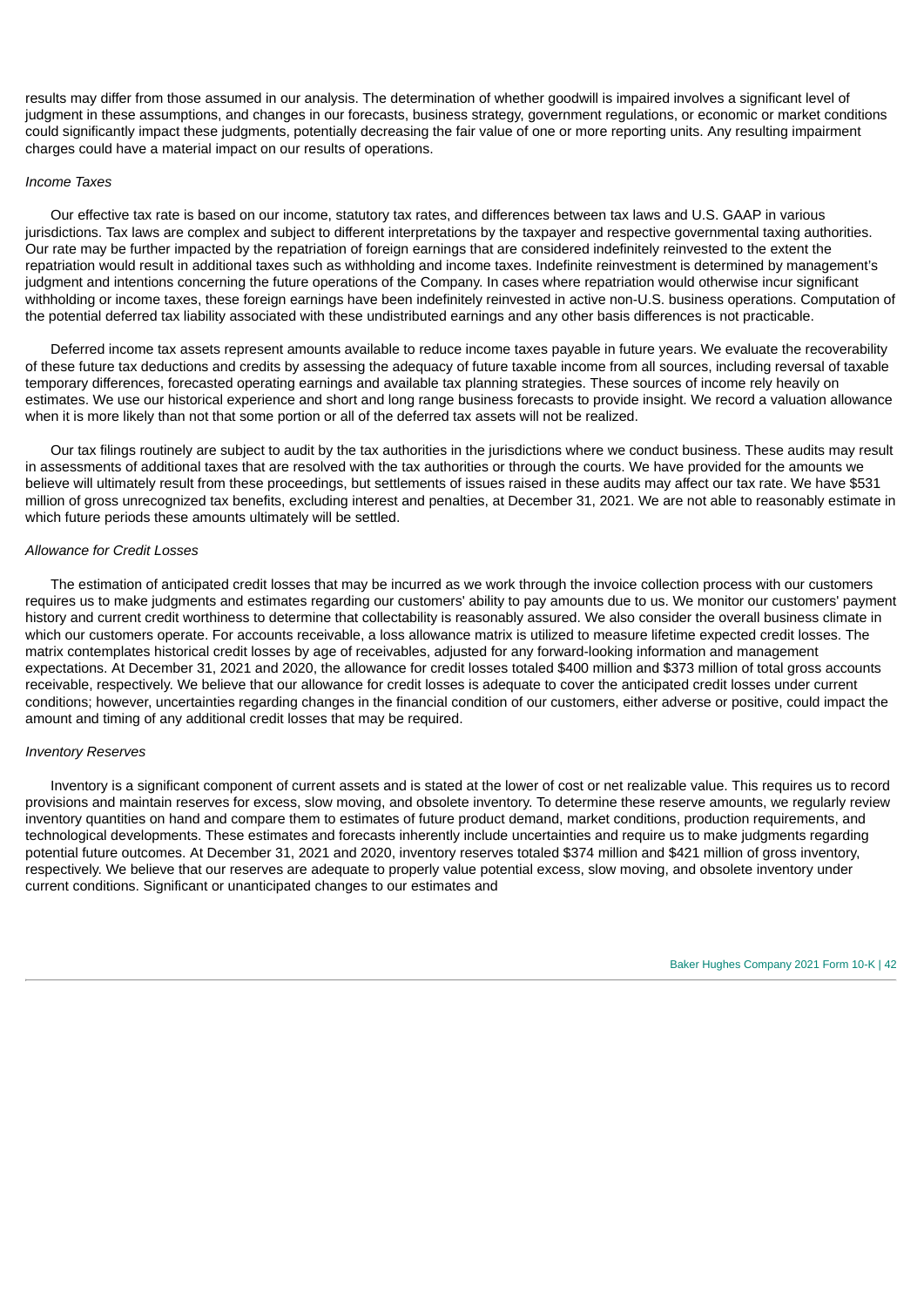forecasts could impact the amount and timing of any additional provisions for excess, slow moving or obsolete inventory that may be required.

# **NEW ACCOUNTING STANDARDS TO BE ADOPTED**

See "Note 1. Summary of Significant Accounting Policies" of the Notes to Consolidated Financial Statements in Item 8 herein for further discussion of accounting standards to be adopted.

## **RELATED PARTY TRANSACTIONS**

See "Note 18. Related Party Transactions" of the Notes to Consolidated Financial Statements in Item 8 herein for further discussion of related party transactions.

## **FORWARD-LOOKING STATEMENTS**

This Form 10-K, including MD&A and certain statements in the Notes to Consolidated Financial Statements, contains forward-looking statements within the meaning of Section 27A of the Securities Act of 1933, as amended, and Section 21E of the Exchange Act of 1934, as amended, (each a "forward-looking statement"). Forward-looking statements concern future circumstances and results and other statements that are not historical facts and are sometimes identified by the words "may," "will," "should," "potential," "intend," "expect," "endeavor," "seek," "anticipate," "estimate," "overestimate," "underestimate," "believe," "could," "project," "predict," "continue," "target" or other similar words or expressions. Forward-looking statements are based upon current plans, estimates and expectations that are subject to risks, uncertainties and assumptions. Should one or more of these risks or uncertainties materialize, or should underlying assumptions prove incorrect, actual results may vary materially from those indicated or anticipated by such forward-looking statements. The inclusion of such statements should not be regarded as a representation that such plans, estimates or expectations will be achieved. Important factors that could cause actual results to differ materially from such plans, estimates or expectations include, among others, the risk factors in the "Risk Factors" section of Part 1 of Item 1A of this Form 10-K and those set forth from time-to-time in other filings by the Company with the SEC. These documents are available through our website or through the SEC's Electronic Data Gathering and Analysis Retrieval ("EDGAR") system at http://www.sec.gov.

In light of such risks and uncertainties, we caution you not to place undue reliance on these forward-looking statements. These forwardlooking statements speak only as of the date of this annual report, or if earlier, as of the date they were made. We do not intend to, and disclaim any obligation to, update or revise any forward-looking statements unless required by securities law.

### **ITEM 7A. QUANTITATIVE AND QUALITATIVE DISCLOSURES ABOUT MARKET RISK**

We are exposed to certain market risks that are inherent in our financial instruments and arise from changes in interest rates and foreign currency exchange rates. We may enter into derivative financial instrument transactions to manage or reduce market risk but do not enter into derivative financial instrument transactions for speculative purposes. A discussion of our primary market risk exposure in financial instruments is presented below.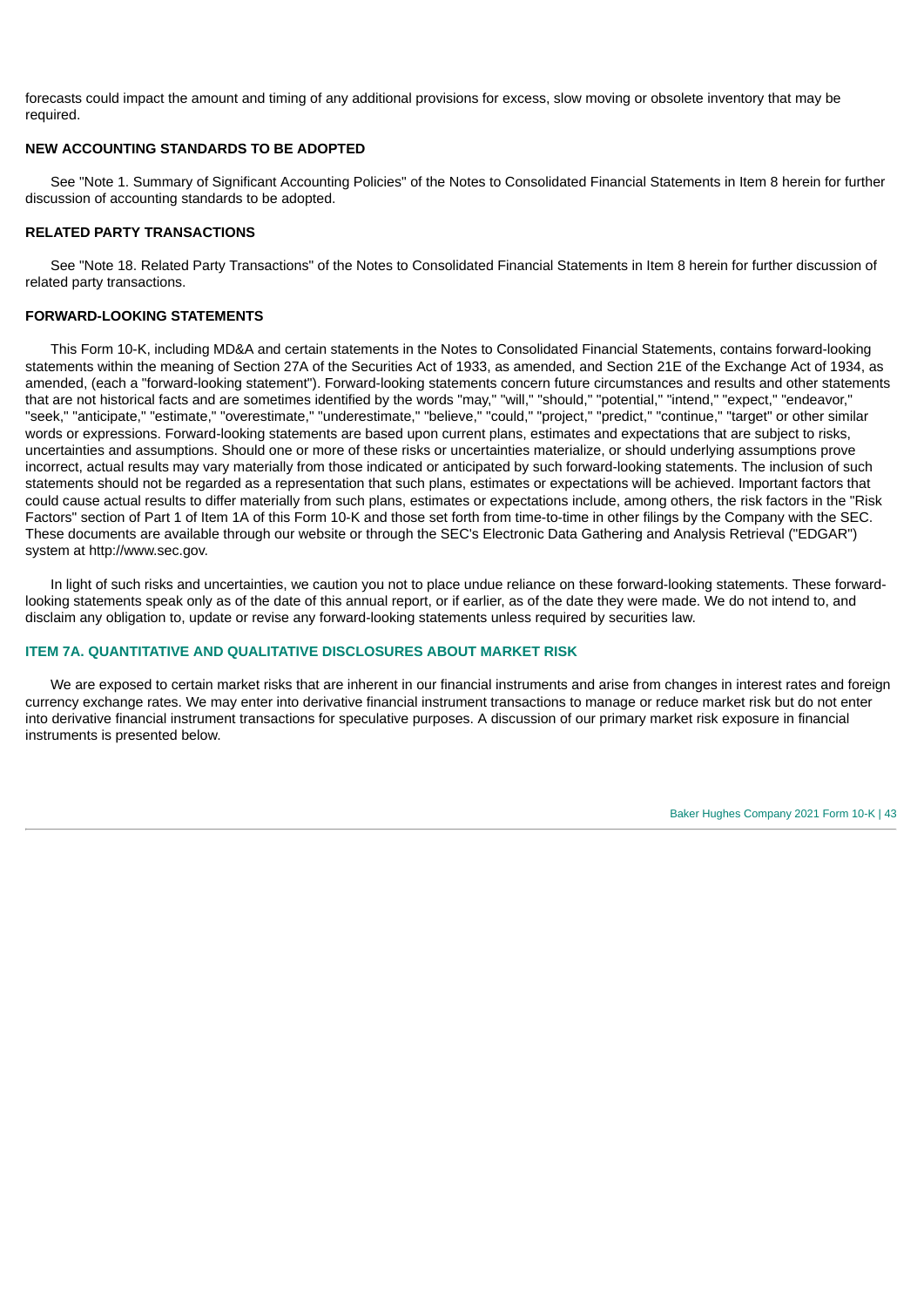### **INTEREST RATE RISK**

All of our long-term debt is comprised of fixed rate instruments. We are subject to interest rate risk on our debt and investment portfolio. As of December 31, 2021, we had interest rate swaps with a notional amount of \$500 million that converted a portion of our \$1,350 million aggregate principal amount of 3.337% fixed rate Senior Notes due 2027 into a floating rate instrument with an interest rate based on a LIBOR index as a hedge of its exposure to changes in fair value that are attributable to interest rate risk. The interest rate swaps are designated and each qualify as a fair value hedging instrument. The interest rate swaps are considered to be effective at achieving offsetting changes in the fair value of the hedged liability, and no ineffectiveness is recognized. The mark-to-market of this fair value hedge was recorded as gain or loss in interest expense and was equally offset by the gain or loss of the underlying debt instrument, which also was recorded in interest expense.

The following table sets forth our fixed rate long-term debt, excluding finance leases, and the related weighted average interest rates by expected maturity dates.

| (In millions)                   | 2022  | 2023   | 2024   | 2025                            | 2026     | <b>Thereafter</b> | Total <sup>(2)</sup> |
|---------------------------------|-------|--------|--------|---------------------------------|----------|-------------------|----------------------|
| As of December 31, 2021         |       |        |        |                                 |          |                   |                      |
| Long-term debt $(1)$            |       | 650    | 107    | $\hspace{0.1mm}-\hspace{0.1mm}$ | 600      | 5.106             | 6.463                |
| Weighted average interest rates | $-$ % | ⊥.46 % | 4.07 % | $-$ %                           | $2.20\%$ | 3.84 %            | 3.46 %               |

Fair market value of our fixed rate long-term debt, excluding finance leases, was \$7.2 billion at December 31, 2021. (1)

Amounts represent the principal value of our long-term debt outstanding and related weighted average interest rates at the end of the respective period. (2)

### **FOREIGN CURRENCY EXCHANGE RISK**

We conduct our operations around the world in a number of different currencies, and we are exposed to market risks resulting from fluctuations in foreign currency exchange rates. Many of our significant foreign subsidiaries have designated the local currency as their functional currency. As such, future earnings are subject to change due to fluctuations in foreign currency exchange rates when transactions are denominated in currencies other than our functional currencies.

Additionally, we buy, manufacture and sell components and products across global markets. These activities expose us to changes in foreign currency exchange rates, commodity prices and interest rates which can adversely affect revenue earned and costs of our operating businesses. When the currency in which equipment is sold differs from the primary currency of the legal entity and the exchange rate fluctuates, it will affect the revenue earned on the sale. These sales and purchase transactions also create receivables and payables denominated in foreign currencies and exposure to foreign currency gains and losses based on changes in exchange rates. Changes in the price of raw materials used in manufacturing can affect the cost of manufacturing. We use derivatives to mitigate or eliminate these exposures, where appropriate.

We use cash flow hedging primarily to reduce or eliminate the effects of foreign currency exchange rate changes on purchase and sale contracts. Accordingly, most derivative activity in this category consists of currency exchange contracts. We had outstanding foreign currency forward contracts with notional amounts aggregating \$3.3 billion and \$6.8 billion to hedge exposure to currency fluctuations in various foreign currencies at December 31, 2021 and 2020, respectively. The notional amount of these derivative instruments do not generally represent cash amounts exchanged by us and the counterparties, but rather the nominal amount upon which changes in the value of the derivatives are measured.

As of December 31, 2021, the Company estimates that a 1% appreciation or depreciation in the U.S. dollar would result in an impact of less than \$10 million to our pre-tax earnings, however, the Company is generally able to mitigate its foreign exchange exposure, where there are liquid financial markets, through use of foreign currency derivative transactions. Also, see "Note 16. Financial Instruments" of the Notes to Consolidated Financial Statements in Item 8 herein, which has additional details on our strategy.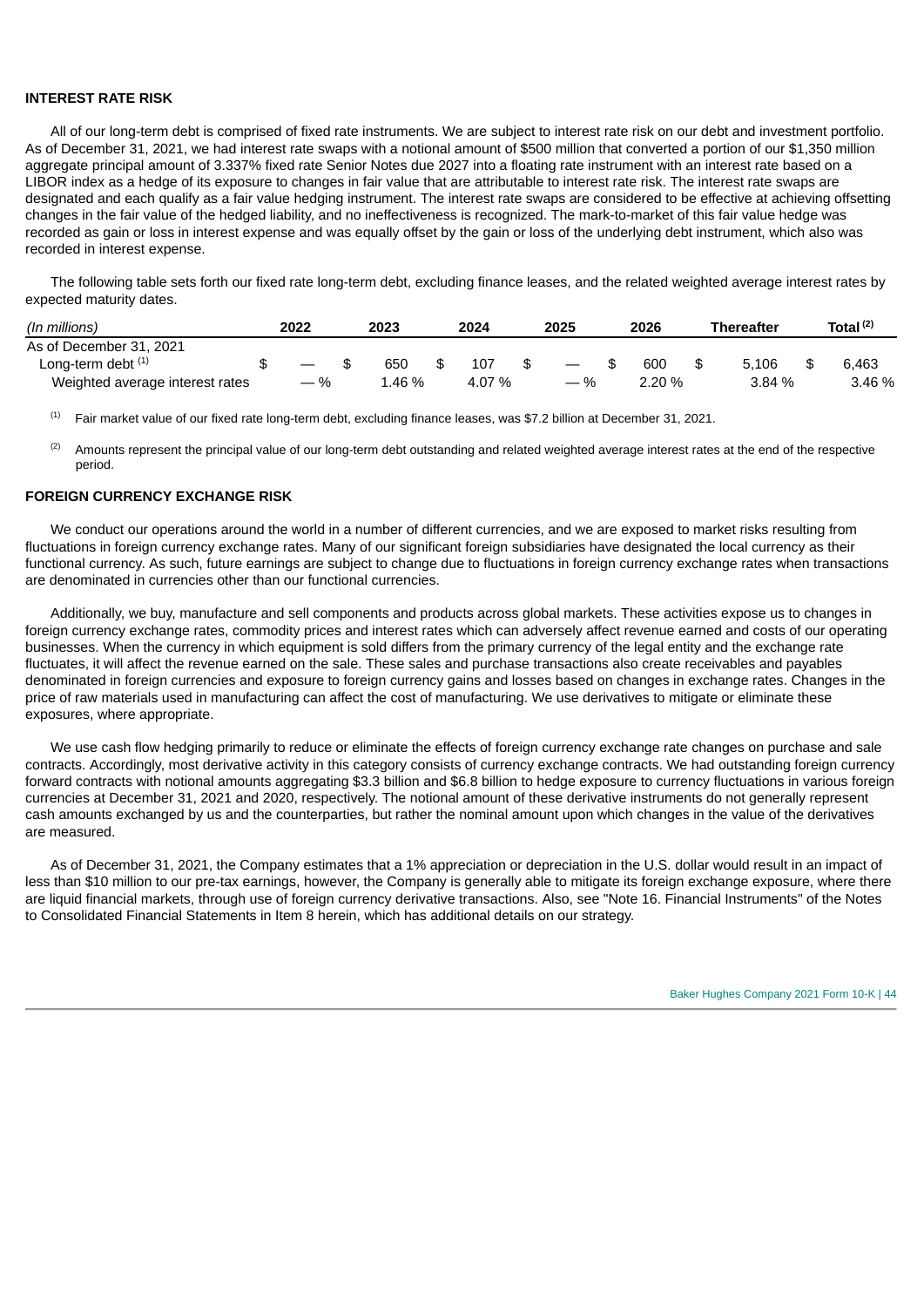### **ITEM 8. FINANCIAL STATEMENTS AND SUPPLEMENTARY DATA**

#### **Management's Report on Internal Control Over Financial Reporting**

Our management is responsible for establishing and maintaining adequate internal control over our financial reporting, as such term is defined in Exchange Act Rules 13a-15(f). Our internal control over financial reporting is a process designed to provide reasonable assurance regarding the reliability of financial reporting and the preparation of financial statements for external purposes in accordance with generally accepted accounting principles.

Under the supervision and with the participation of our management, including our principal executive officer and principal financial officer, we assessed the effectiveness of our internal control over financial reporting based on the 2013 framework in *Internal Control - Integrated Framework* issued by the Committee of Sponsoring Organizations of the Treadway Commission. Based on our assessment, our principal executive officer and principal financial officer concluded that our internal control over financial reporting was effective as of December 31, 2021. This conclusion is based on the recognition that there are inherent limitations in all systems of internal control. Because of the inherent limitations of internal control over financial reporting, including the possibility of collusion or improper management override of controls, material misstatements due to error or fraud may not be prevented or detected on a timely basis. Also, projections of any evaluation of effectiveness to future periods are subject to the risk that controls may become inadequate because of changes in conditions, or that the degree of compliance with the policies or procedures may deteriorate.

KPMG LLP, the Company's independent registered public accounting firm, has issued an attestation report on the effectiveness of the Company's internal control over financial reporting.

/s/ LORENZO SIMONELLI Lorenzo Simonelli Chairman, President and Chief Executive Officer

Houston, Texas February 11, 2022 /s/ BRIAN WORRELL Brian Worrell Chief Financial Officer

/s/ KURT CAMILLERI Kurt Camilleri Senior Vice President, Controller and Chief Accounting Officer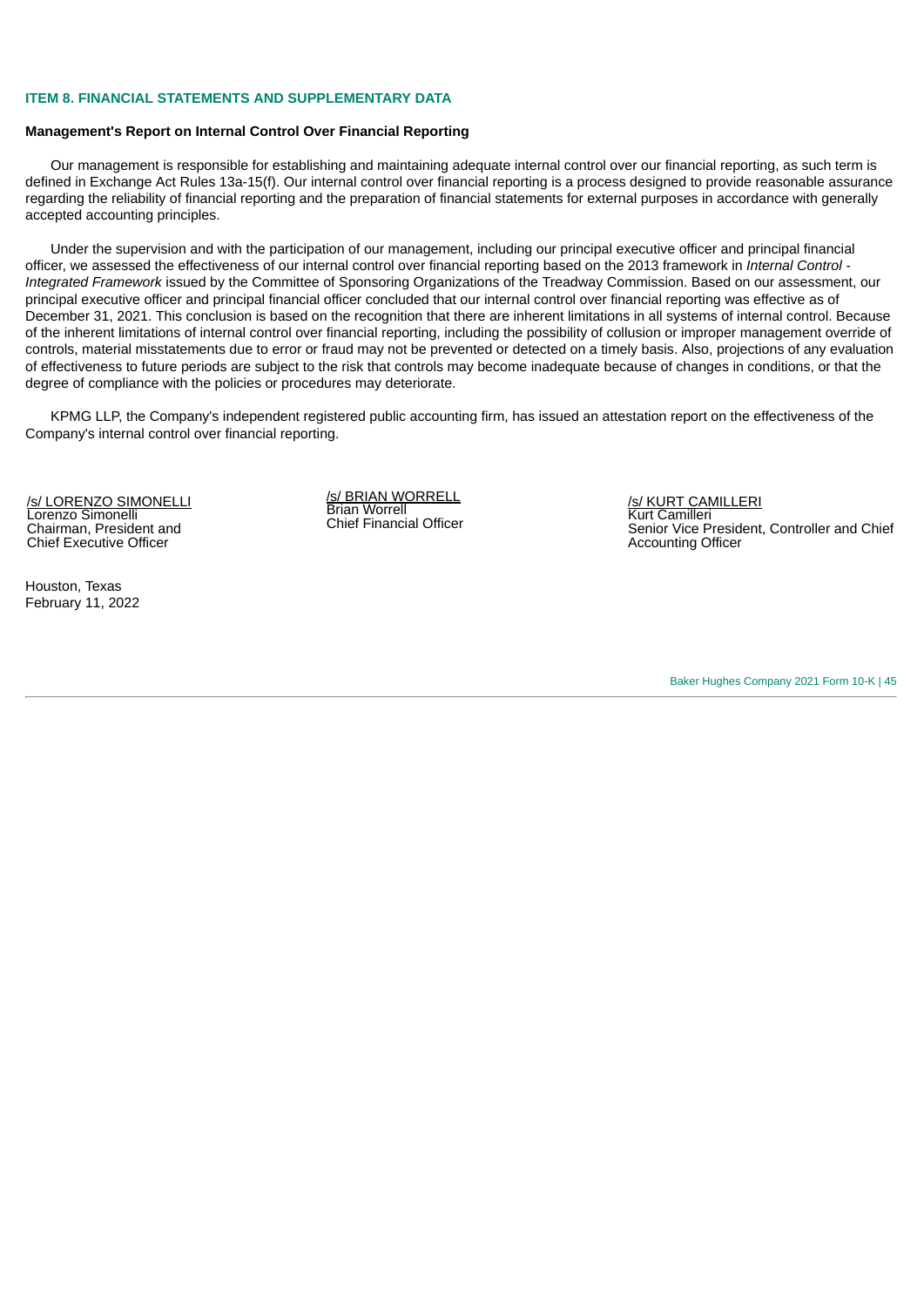# **REPORT OF INDEPENDENT REGISTERED PUBLIC ACCOUNTING FIRM**

To the Stockholders and Board of Directors Baker Hughes Company:

### *Opinion on the Consolidated Financial Statements*

We have audited the accompanying consolidated statements of financial position of Baker Hughes Company and subsidiaries (the Company) as of December 31, 2021 and 2020, the related consolidated statements of income (loss), comprehensive income (loss), changes in equity, and cash flows for each of the years in the three-year period ended December 31, 2021, and the related notes (collectively, the consolidated financial statements). In our opinion, the consolidated financial statements present fairly, in all material respects, the financial position of the Company as of December 31, 2021 and 2020, and the results of its operations and its cash flows for each of the years in the three-year period ended December 31, 2021, in conformity with U.S. generally accepted accounting principles.

We also have audited, in accordance with the standards of the Public Company Accounting Oversight Board (United States) (PCAOB), the Company's internal control over financial reporting as of December 31, 2021, based on criteria established in *Internal Control – Integrated Framework (2013)* issued by the Committee of Sponsoring Organizations of the Treadway Commission, and our report dated February 11, 2022 expressed an unqualified opinion on the effectiveness of the Company's internal control over financial reporting.

### *Basis for Opinion*

These consolidated financial statements are the responsibility of the Company's management. Our responsibility is to express an opinion on these consolidated financial statements based on our audits. We are a public accounting firm registered with the PCAOB and are required to be independent with respect to the Company in accordance with the U.S. federal securities laws and the applicable rules and regulations of the Securities and Exchange Commission and the PCAOB.

We conducted our audits in accordance with the standards of the PCAOB. Those standards require that we plan and perform the audit to obtain reasonable assurance about whether the consolidated financial statements are free of material misstatement, whether due to error or fraud. Our audits included performing procedures to assess the risks of material misstatement of the consolidated financial statements, whether due to error or fraud, and performing procedures that respond to those risks. Such procedures included examining, on a test basis, evidence regarding the amounts and disclosures in the consolidated financial statements. Our audits also included evaluating the accounting principles used and significant estimates made by management, as well as evaluating the overall presentation of the consolidated financial statements. We believe that our audits provide a reasonable basis for our opinion.

### *Critical Audit Matter*

The critical audit matter communicated below is a matter arising from the current period audit of the consolidated financial statements that was communicated or required to be communicated to the audit committee and that: (1) relates to accounts or disclosures that are material to the consolidated financial statements and (2) involved our especially challenging, subjective, or complex judgments. The communication of a critical audit matter does not alter in any way our opinion on the consolidated financial statements, taken as a whole, and we are not, by communicating the critical audit matter below, providing a separate opinion on the critical audit matter or on the accounts or disclosures to which it relates.

# *Revenue recognition on certain agreements for sales of goods manufactured to unique customer specifications*

As discussed in Note 1 to the consolidated financial statements, the Company enters into agreements for sales of goods manufactured to unique customer specifications on an over time basis. Revenue from these types of contracts is recognized to the extent of progress towards completion measured by actual costs incurred relative to total expected costs. The Company provides for potential losses on these types of contracts when it is probable that a loss will be incurred.

We identified revenue recognition for certain contracts from the sales of goods manufactured to unique customer specifications as a critical audit matter. Complex auditor judgment was required in evaluating the Company's long-term estimates of the expected costs to be incurred in order to complete these contracts.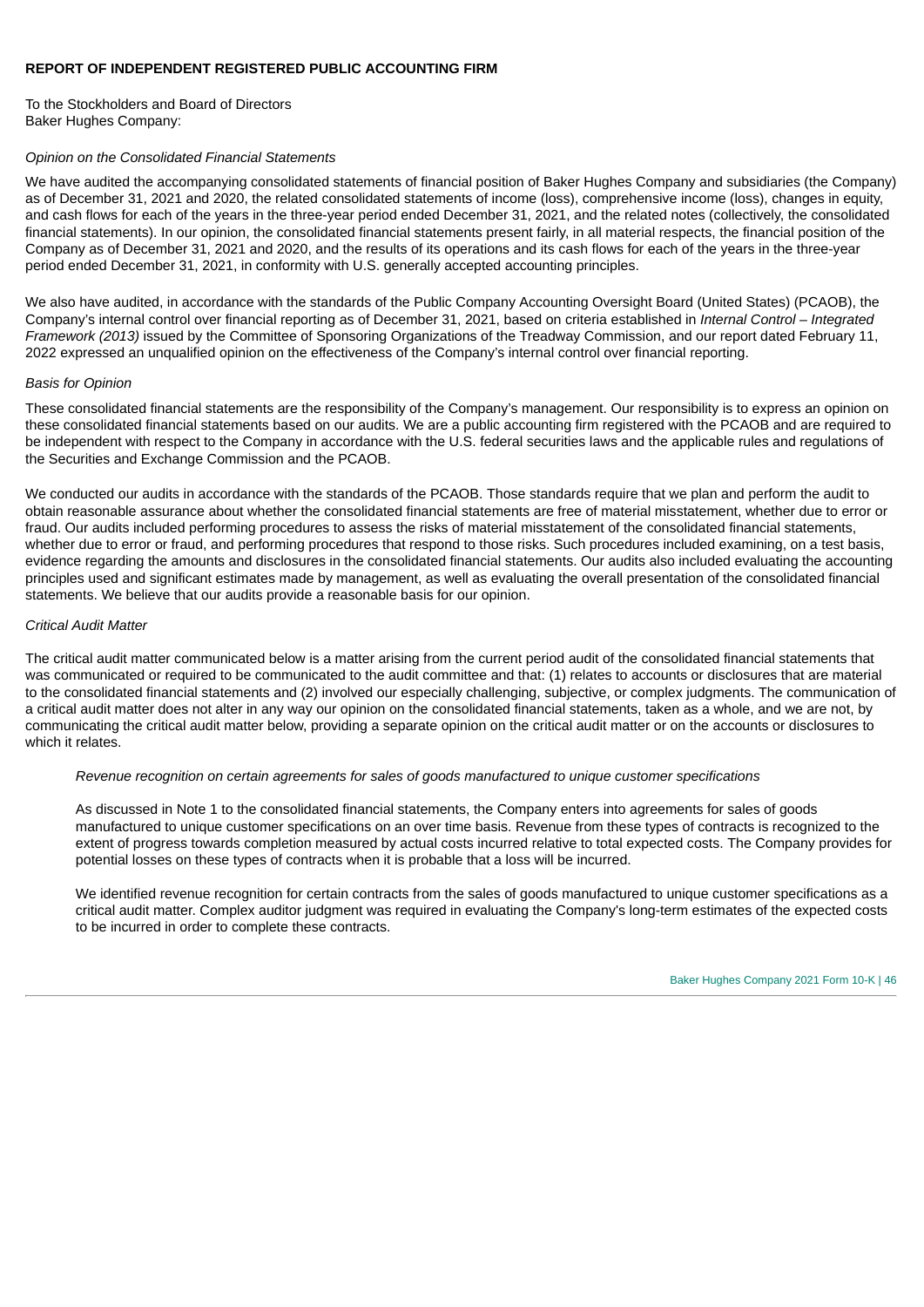The following are the primary procedures we performed to address this critical audit matter. We evaluated the design and tested the operating effectiveness of certain internal controls related to the Company's revenue recognition process for sales of goods manufactured to unique customer specifications. This included controls pertaining to the Company's estimation of costs expected to be incurred to complete contracts for sales of goods manufactured to unique customer specifications. We evaluated the Company's ability to accurately estimate costs expected to be incurred to complete the contracts for sales of goods manufactured to unique customer specifications. We evaluated the estimated costs expected to be incurred to complete the goods manufactured to unique customer specifications for the contracts by:

- questioning the Company's finance and project managers regarding progress to date based on the latest project reports and the costs expected to still be incurred until completion;
- observing project review meetings performed by the Company or inspecting relevant minutes of those meetings to identify changes in the estimated costs expected to be incurred to complete the contract and related contract margins;
- assessing the remaining estimated costs expected to be incurred by expenditure category by comparing to the actual costs incurred during the current year for the selected project; and
- investigating changes to the contract margin when compared to the prior year's estimated contract margin.

We have served as the Company's auditor since 2017.

/s/ KPMG LLP

Houston, Texas February 11, 2022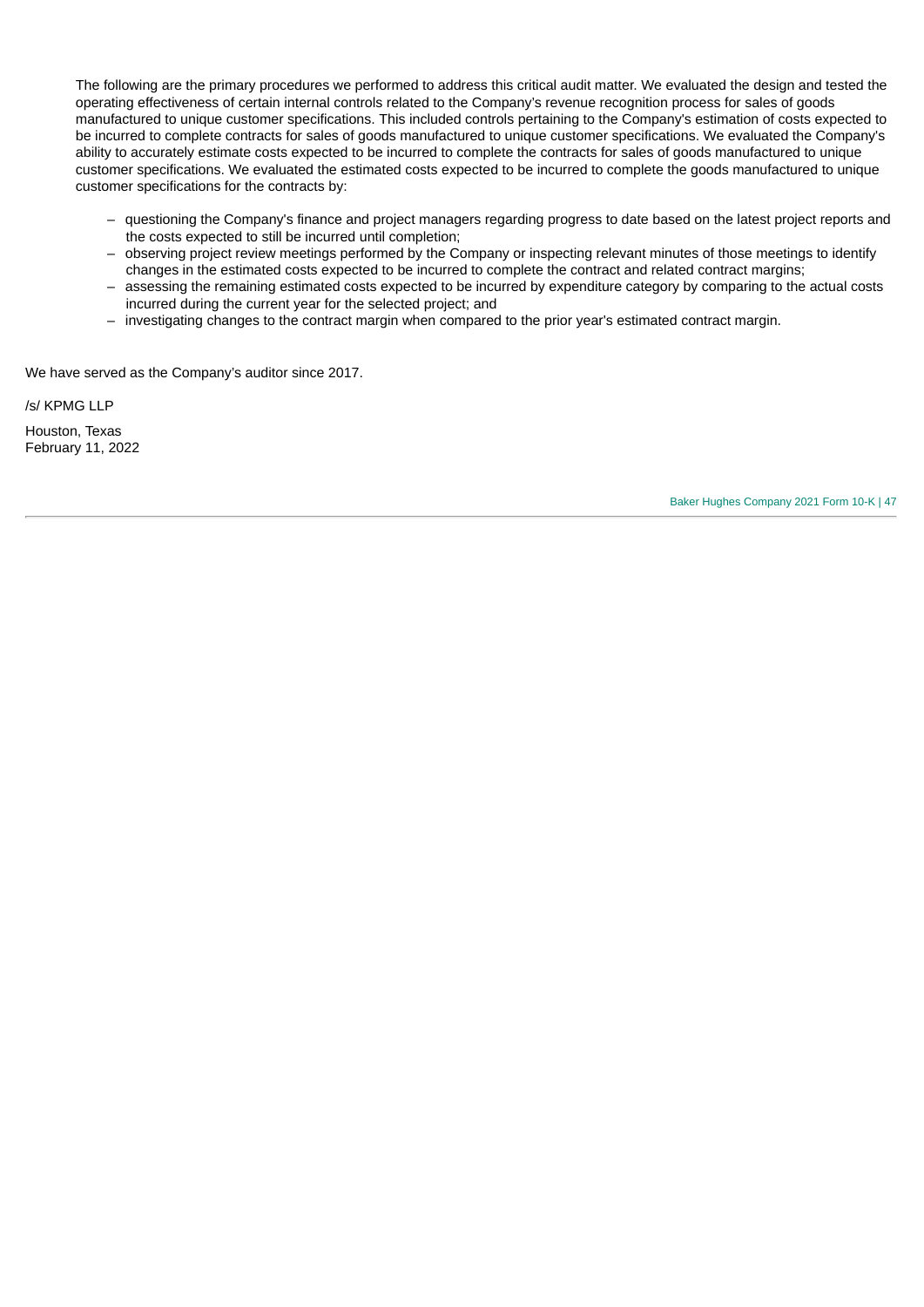## **REPORT OF THE INDEPENDENT REGISTERED PUBLIC ACCOUNTING FIRM**

To the Stockholders and Board of Directors Baker Hughes Company:

# *Opinion on Internal Control Over Financial Reporting*

We have audited Baker Hughes Company and subsidiaries' (the Company) internal control over financial reporting as of December 31, 2021, based on criteria established in *Internal Control – Integrated Framework (2013)* issued by the Committee of Sponsoring Organizations of the Treadway Commission. In our opinion, the Company maintained, in all material respects, effective internal control over financial reporting as of December 31, 2021, based on criteria established in *Internal Control – Integrated Framework (2013)* issued by the Committee of Sponsoring Organizations of the Treadway Commission.

We also have audited, in accordance with the standards of the Public Company Accounting Oversight Board (United States) (PCAOB), the consolidated statements of financial position of the Company as of December 31, 2021 and 2020, the related consolidated statements of income (loss), comprehensive income (loss), changes in equity, and cash flows for each of the years in the three-year period ended December 31, 2021, and the related notes (collectively, the consolidated financial statements), and our report dated February 11, 2022 expressed an unqualified opinion on those consolidated financial statements.

### *Basis for Opinion*

The Company's management is responsible for maintaining effective internal control over financial reporting and for its assessment of the effectiveness of internal control over financial reporting, included in the accompanying Management's Report on Internal Control Over Financial Reporting. Our responsibility is to express an opinion on the Company's internal control over financial reporting based on our audit. We are a public accounting firm registered with the PCAOB and are required to be independent with respect to the Company in accordance with the U.S. federal securities laws and the applicable rules and regulations of the Securities and Exchange Commission and the PCAOB.

We conducted our audit in accordance with the standards of the PCAOB. Those standards require that we plan and perform the audit to obtain reasonable assurance about whether effective internal control over financial reporting was maintained in all material respects. Our audit of internal control over financial reporting included obtaining an understanding of internal control over financial reporting, assessing the risk that a material weakness exists, and testing and evaluating the design and operating effectiveness of internal control based on the assessed risk. Our audit also included performing such other procedures as we considered necessary in the circumstances. We believe that our audit provides a reasonable basis for our opinion.

### *Definition and Limitations of Internal Control Over Financial Reporting*

A company's internal control over financial reporting is a process designed to provide reasonable assurance regarding the reliability of financial reporting and the preparation of financial statements for external purposes in accordance with generally accepted accounting principles. A company's internal control over financial reporting includes those policies and procedures that (1) pertain to the maintenance of records that, in reasonable detail, accurately and fairly reflect the transactions and dispositions of the assets of the company; (2) provide reasonable assurance that transactions are recorded as necessary to permit preparation of financial statements in accordance with generally accepted accounting principles, and that receipts and expenditures of the company are being made only in accordance with authorizations of management and directors of the company; and (3) provide reasonable assurance regarding prevention or timely detection of unauthorized acquisition, use, or disposition of the company's assets that could have a material effect on the financial statements.

Because of its inherent limitations, internal control over financial reporting may not prevent or detect misstatements. Also, projections of any evaluation of effectiveness to future periods are subject to the risk that controls may become inadequate because of changes in conditions, or that the degree of compliance with the policies or procedures may deteriorate.

/s/ KPMG LLP Houston, Texas February 11, 2022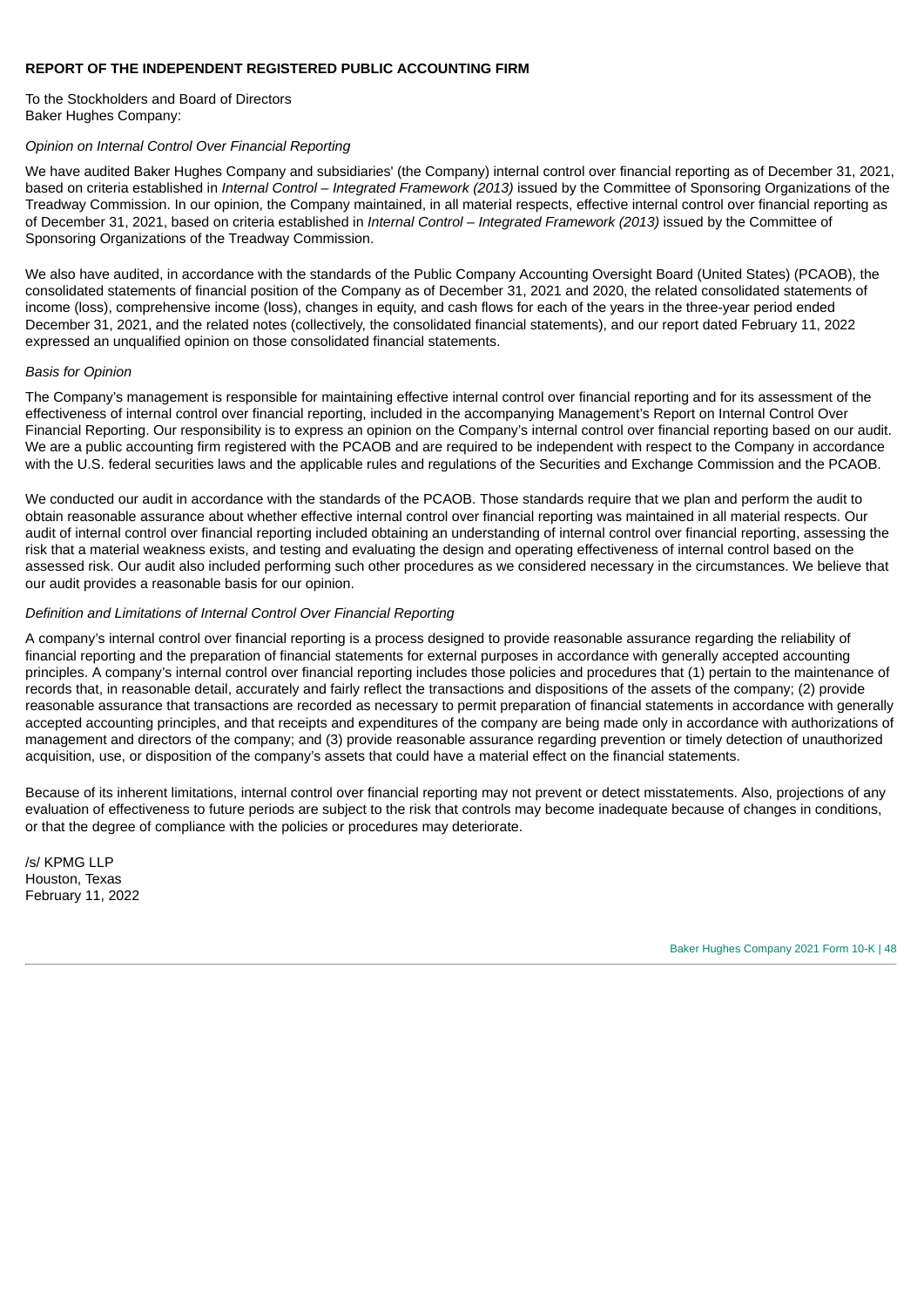# **BAKER HUGHES COMPANY CONSOLIDATED STATEMENTS OF INCOME (LOSS)**

|                                                                  |    | <b>Year Ended December 31.</b> |              |        |  |  |  |  |
|------------------------------------------------------------------|----|--------------------------------|--------------|--------|--|--|--|--|
| (In millions, except per share amounts)                          |    | 2021                           | 2020         | 2019   |  |  |  |  |
| Revenue:                                                         |    |                                |              |        |  |  |  |  |
| Sales of goods                                                   | \$ | 12,248 \$                      | 12,846 \$    | 13,689 |  |  |  |  |
| Sales of services                                                |    | 8,254                          | 7,859        | 10,149 |  |  |  |  |
| Total revenue                                                    |    | 20,502                         | 20,705       | 23,838 |  |  |  |  |
| Costs and expenses:                                              |    |                                |              |        |  |  |  |  |
| Cost of goods sold                                               |    | 10,458                         | 11,383       | 11,798 |  |  |  |  |
| Cost of services sold                                            |    | 5,995                          | 6,123        | 7,608  |  |  |  |  |
| Selling, general and administrative                              |    | 2,470                          | 2,404        | 2,832  |  |  |  |  |
| Goodwill impairment                                              |    |                                | 14,773       |        |  |  |  |  |
| Restructuring, impairment and other                              |    | 209                            | 1.866        | 342    |  |  |  |  |
| Separation related                                               |    | 60                             | 134          | 184    |  |  |  |  |
| Total costs and expenses                                         |    | 19,192                         | 36,683       | 22,764 |  |  |  |  |
| Operating income (loss)                                          |    | 1,310                          | (15, 978)    | 1,074  |  |  |  |  |
| Other non-operating income (loss), net                           |    | (583)                          | 1.040        | (84)   |  |  |  |  |
| Interest expense, net                                            |    | (299)                          | (264)        | (237)  |  |  |  |  |
| Income (loss) before income taxes                                |    | 428                            | (15, 202)    | 753    |  |  |  |  |
| Provision for income taxes                                       |    | (758)                          | (559)        | (482)  |  |  |  |  |
| Net income (loss)                                                |    | (330)                          | (15, 761)    | 271    |  |  |  |  |
| Less: Net income (loss) attributable to noncontrolling interests |    | (111)                          | (5,821)      | 143    |  |  |  |  |
| Net income (loss) attributable to Baker Hughes Company           | \$ | $(219)$ \$                     | $(9,940)$ \$ | 128    |  |  |  |  |
|                                                                  |    |                                |              |        |  |  |  |  |
| Per share amounts:                                               |    |                                |              |        |  |  |  |  |
| Basic & diluted income (loss) per Class A common share           | \$ | $(0.27)$ \$                    | $(14.73)$ \$ | 0.23   |  |  |  |  |
| Cash dividend per Class A common share                           | \$ | $0.72$ \$                      | $0.72$ \$    | 0.72   |  |  |  |  |

See accompanying Notes to Consolidated Financial Statements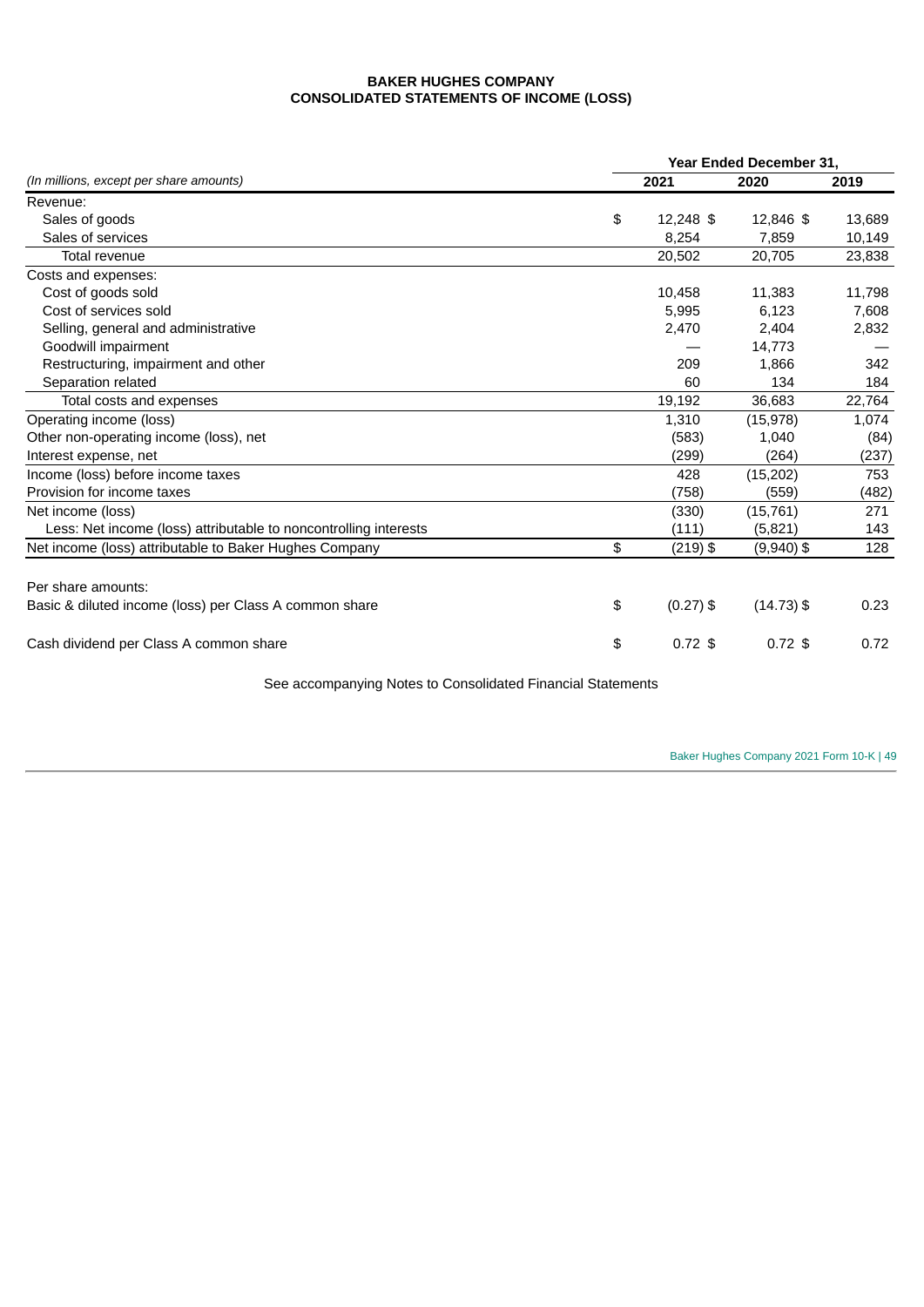# **BAKER HUGHES COMPANY CONSOLIDATED STATEMENTS OF COMPREHENSIVE INCOME (LOSS)**

|                                                                            |    | <b>Year Ended December 31.</b> |               |      |  |  |  |
|----------------------------------------------------------------------------|----|--------------------------------|---------------|------|--|--|--|
| (In millions)                                                              |    | 2021                           | 2020          | 2019 |  |  |  |
| Net income (loss)                                                          | \$ | (330) \$                       | $(15,761)$ \$ | 271  |  |  |  |
| Less: Net income (loss) attributable to noncontrolling interests           |    | (111)                          | (5,821)       | 143  |  |  |  |
| Net income (loss) attributable to Baker Hughes Company                     |    | (219)                          | (9,940)       | 128  |  |  |  |
| Other comprehensive income (loss):                                         |    |                                |               |      |  |  |  |
| Investment securities                                                      |    |                                | (2)           | 2    |  |  |  |
| Foreign currency translation adjustments                                   |    | (305)                          | 175           | 53   |  |  |  |
| Cash flow hedges                                                           |    | (16)                           | (5)           | 12   |  |  |  |
| Benefit plans                                                              |    | 170                            | (125)         | (75) |  |  |  |
| Other comprehensive income (loss)                                          |    | (151)                          | 43            | (8)  |  |  |  |
| Less: Other comprehensive loss attributable to noncontrolling interests    |    | (16)                           |               | (1)  |  |  |  |
| Other comprehensive income (loss) attributable to Baker Hughes Company     |    | (135)                          | 43            | (7)  |  |  |  |
| Comprehensive income (loss)                                                |    | (481)                          | (15, 718)     | 263  |  |  |  |
| Less: Comprehensive income (loss) attributable to noncontrolling interests |    | (127)                          | (5,821)       | 142  |  |  |  |
| Comprehensive income (loss) attributable to Baker Hughes Company           | \$ | (354) \$                       | $(9,897)$ \$  | 121  |  |  |  |

See accompanying Notes to Consolidated Financial Statements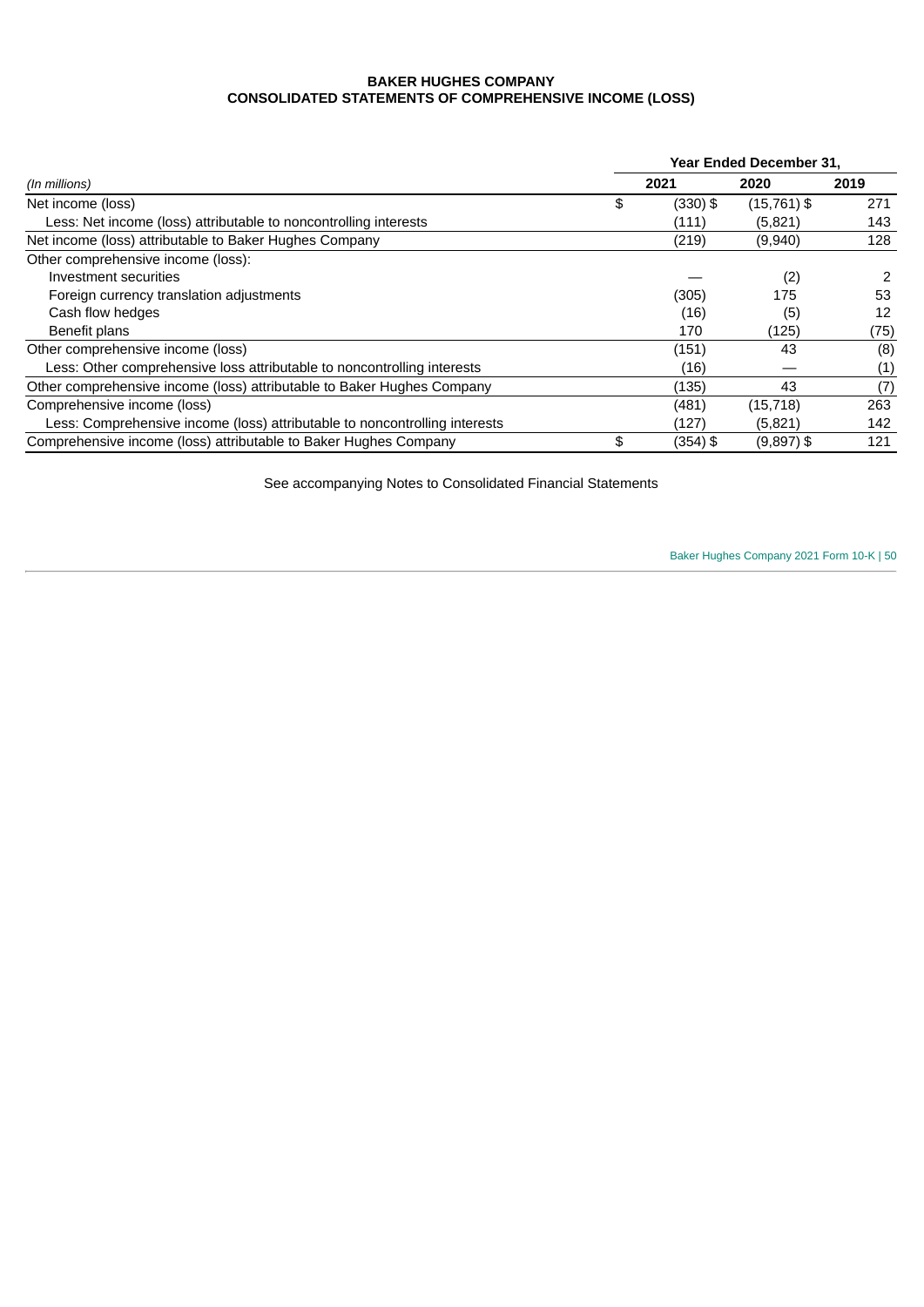# **BAKER HUGHES COMPANY CONSOLIDATED STATEMENTS OF FINANCIAL POSITION**

|                                                                                                                                                   | December 31, |            |          |  |  |  |
|---------------------------------------------------------------------------------------------------------------------------------------------------|--------------|------------|----------|--|--|--|
| (In millions, except par value)                                                                                                                   |              | 2021       | 2020     |  |  |  |
| <b>ASSETS</b>                                                                                                                                     |              |            |          |  |  |  |
| <b>Current Assets:</b>                                                                                                                            |              |            |          |  |  |  |
| Cash and cash equivalents                                                                                                                         | \$           | $3.853$ \$ | 4,132    |  |  |  |
| Current receivables, net                                                                                                                          |              | 5.651      | 5.622    |  |  |  |
| Inventories, net                                                                                                                                  |              | 3,979      | 4,421    |  |  |  |
| All other current assets                                                                                                                          |              | 1,582      | 2.280    |  |  |  |
| Total current assets                                                                                                                              |              | 15,065     | 16,455   |  |  |  |
| Property, plant and equipment, less accumulated depreciation                                                                                      |              | 4,877      | 5,358    |  |  |  |
| Goodwill                                                                                                                                          |              | 5,959      | 5,977    |  |  |  |
| Other intangible assets, net                                                                                                                      |              | 4,131      | 4,397    |  |  |  |
| Contract and other deferred assets                                                                                                                |              | 1,598      | 2,001    |  |  |  |
| All other assets                                                                                                                                  |              | 2,943      | 2,866    |  |  |  |
| Deferred income taxes                                                                                                                             |              | 735        | 953      |  |  |  |
| Total assets                                                                                                                                      | \$           | 35,308 \$  | 38,007   |  |  |  |
| <b>LIABILITIES AND EQUITY</b>                                                                                                                     |              |            |          |  |  |  |
| <b>Current Liabilities:</b>                                                                                                                       |              |            |          |  |  |  |
| Accounts payable                                                                                                                                  | \$           | $3,745$ \$ | 3,532    |  |  |  |
| Short-term debt and current portion of long-term debt                                                                                             |              | 40         | 889      |  |  |  |
| Progress collections and deferred income                                                                                                          |              | 3,232      | 3,454    |  |  |  |
| All other current liabilities                                                                                                                     |              | 2,111      | 2,352    |  |  |  |
| <b>Total current liabilities</b>                                                                                                                  |              | 9,128      | 10,227   |  |  |  |
| Long-term debt                                                                                                                                    |              | 6,687      | 6,744    |  |  |  |
| Deferred income taxes                                                                                                                             |              | 127        | 186      |  |  |  |
| Liabilities for pensions and other postretirement benefits                                                                                        |              | 1,110      | 1,217    |  |  |  |
| All other liabilities                                                                                                                             |              | 1,510      | 1,391    |  |  |  |
| Equity:                                                                                                                                           |              |            |          |  |  |  |
| Class A common stock, \$0.0001 par value - 2,000 authorized, 909 and 724 issued and<br>outstanding as of December 31, 2021 and 2020, respectively |              |            |          |  |  |  |
| Class B common stock, \$0.0001 par value - 1,250 authorized, 117 and 311 issued and<br>outstanding as of December 31, 2021 and 2020, respectively |              |            |          |  |  |  |
| Capital in excess of par value                                                                                                                    |              | 27,375     | 24,613   |  |  |  |
| <b>Retained loss</b>                                                                                                                              |              | (10, 160)  | (9, 942) |  |  |  |
| Accumulated other comprehensive loss                                                                                                              |              | (2, 385)   | (1,778)  |  |  |  |
| <b>Baker Hughes Company equity</b>                                                                                                                |              | 14,830     | 12,893   |  |  |  |
| Noncontrolling interests                                                                                                                          |              | 1,916      | 5,349    |  |  |  |
| Total equity                                                                                                                                      |              | 16,746     | 18,242   |  |  |  |
| Total liabilities and equity                                                                                                                      | \$           | 35,308 \$  | 38,007   |  |  |  |

See accompanying Notes to Consolidated Financial Statements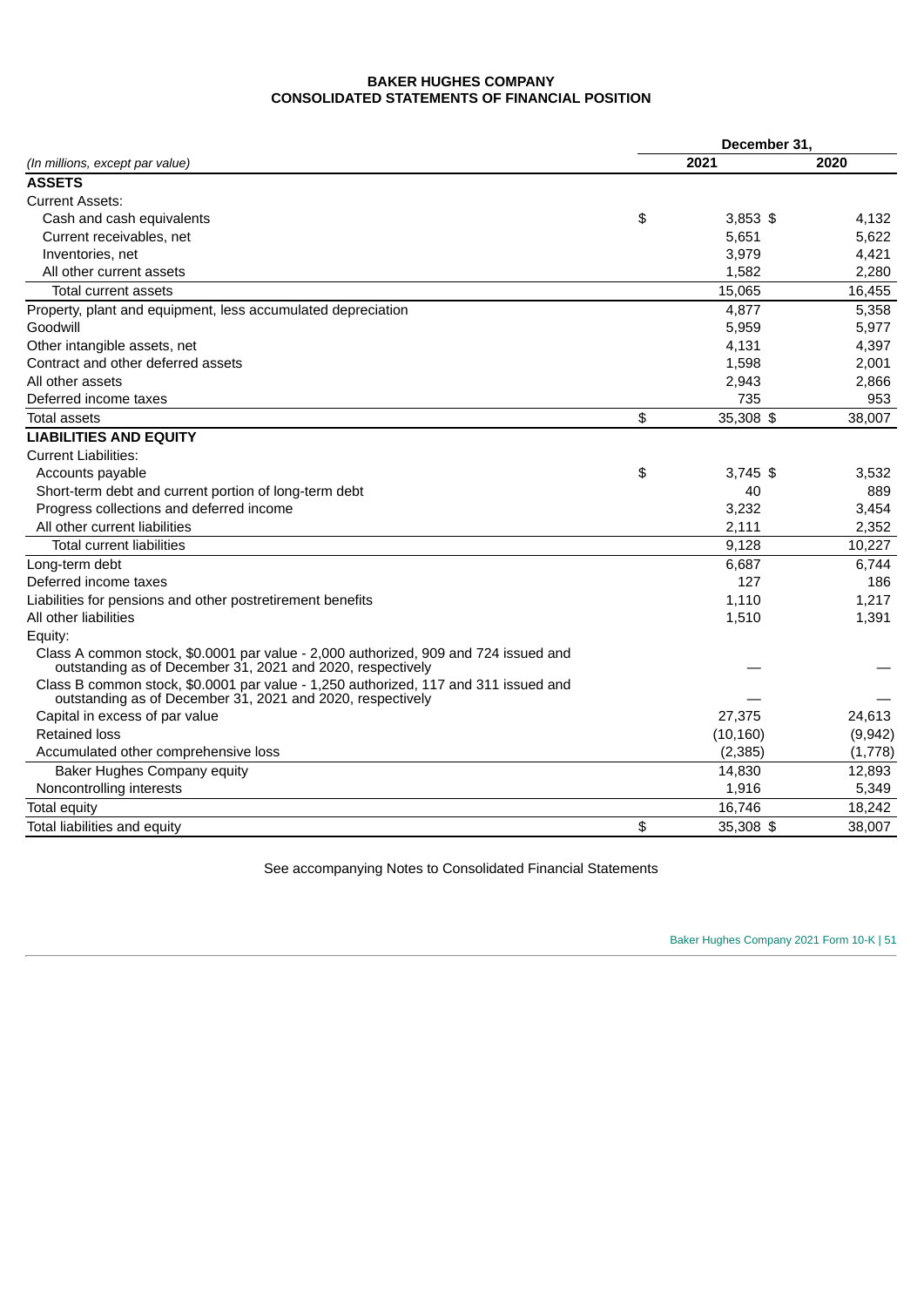# **BAKER HUGHES COMPANY CONSOLIDATED STATEMENTS OF CHANGES IN EQUITY**

| (In millions, except per share amounts)                                                             | Class A and<br><b>Class B</b><br><b>Common Stock</b> | Capital in<br><b>Excess of Par</b><br>Value | Retained<br><b>Earnings</b><br>(Loss) | <b>Accumulated Other</b><br><b>Comprehensive Loss</b> | Non-<br>controlling<br><b>Interests</b> | Total     |
|-----------------------------------------------------------------------------------------------------|------------------------------------------------------|---------------------------------------------|---------------------------------------|-------------------------------------------------------|-----------------------------------------|-----------|
| Balance at December 31, 2018                                                                        |                                                      | \$<br>18,659 \$                             | $25$ \$                               | $(1,219)$ \$                                          | 17,548 \$                               | 35,013    |
| Comprehensive income (loss):                                                                        |                                                      |                                             |                                       |                                                       |                                         |           |
| Net income                                                                                          |                                                      |                                             | 128                                   |                                                       | 143                                     | 271       |
| Other comprehensive loss                                                                            |                                                      |                                             |                                       | (7)                                                   | (1)                                     | (8)       |
| Dividends on Class A Common Stock (\$0.72 per share)                                                |                                                      | (241)                                       | (154)                                 |                                                       |                                         | (395)     |
| Distributions to GE                                                                                 |                                                      |                                             |                                       |                                                       | (350)                                   | (350)     |
| Effect of exchange of Class B common stock and associated BHH LLC<br>Units for Class A common stock |                                                      | 4,740                                       |                                       | (332)                                                 | (4, 408)                                |           |
| Repurchase and cancellation of Class B common stock and associated<br><b>BHH LLC Units</b>          |                                                      | 107                                         |                                       | (18)                                                  | (339)                                   | (250)     |
| Stock-based compensation cost                                                                       |                                                      | 187                                         |                                       |                                                       |                                         | 187       |
| Other                                                                                               |                                                      | 113                                         | 1                                     | (60)                                                  | (23)                                    | 31        |
| Balance at December 31, 2019                                                                        |                                                      | 23,565                                      |                                       | (1,636)                                               | 12,570                                  | 34,499    |
| Comprehensive income (loss):                                                                        |                                                      |                                             |                                       |                                                       |                                         |           |
| Net loss                                                                                            |                                                      |                                             | (9,940)                               |                                                       | (5,821)                                 | (15, 761) |
| Other comprehensive income                                                                          |                                                      |                                             |                                       | 43                                                    |                                         | 43        |
| Dividends on Class A Common Stock (\$0.72 per share)                                                |                                                      | (488)                                       |                                       |                                                       |                                         | (488)     |
| Distributions to GE                                                                                 |                                                      |                                             |                                       |                                                       | (256)                                   | (256)     |
| Effect of exchange of Class B common stock and associated BHH LLC<br>Units for Class A common stock |                                                      | 1,317                                       |                                       | (185)                                                 | (1, 132)                                |           |
| Stock-based compensation cost                                                                       |                                                      | 210                                         |                                       |                                                       |                                         | 210       |
| Other                                                                                               |                                                      | 9                                           | (2)                                   |                                                       | (12)                                    | (5)       |
| Balance at December 31, 2020                                                                        |                                                      | 24,613                                      | (9,942)                               | (1,778)                                               | 5,349                                   | 18,242    |
| Comprehensive loss:                                                                                 |                                                      |                                             |                                       |                                                       |                                         |           |
| Net loss                                                                                            |                                                      |                                             | (219)                                 |                                                       | (111)                                   | (330)     |
| Other comprehensive loss                                                                            |                                                      |                                             |                                       | (135)                                                 | (16)                                    | (151)     |
| Dividends on Class A Common Stock (\$0.72 per share)                                                |                                                      | (592)                                       |                                       |                                                       |                                         | (592)     |
| Distributions to GE                                                                                 |                                                      |                                             |                                       |                                                       | (157)                                   | (157)     |
| Effect of exchange of Class B common stock and associated BHH LLC<br>Units for Class A common stock |                                                      | 3,584                                       |                                       | (477)                                                 | (3, 107)                                |           |
| Repurchase and cancellation of Class A common stock                                                 |                                                      | (418)                                       |                                       | 5                                                     | (21)                                    | (434)     |
| Stock-based compensation cost                                                                       |                                                      | 205                                         |                                       |                                                       |                                         | 205       |
| Other                                                                                               |                                                      | (17)                                        | 1                                     |                                                       | (21)                                    | (37)      |
| Balance at December 31, 2021                                                                        | $-$ \$                                               | 27,375 \$                                   | $(10, 160)$ \$                        | $(2,385)$ \$                                          | 1,916 \$                                | 16,746    |

See accompanying Notes to Consolidated Financial Statements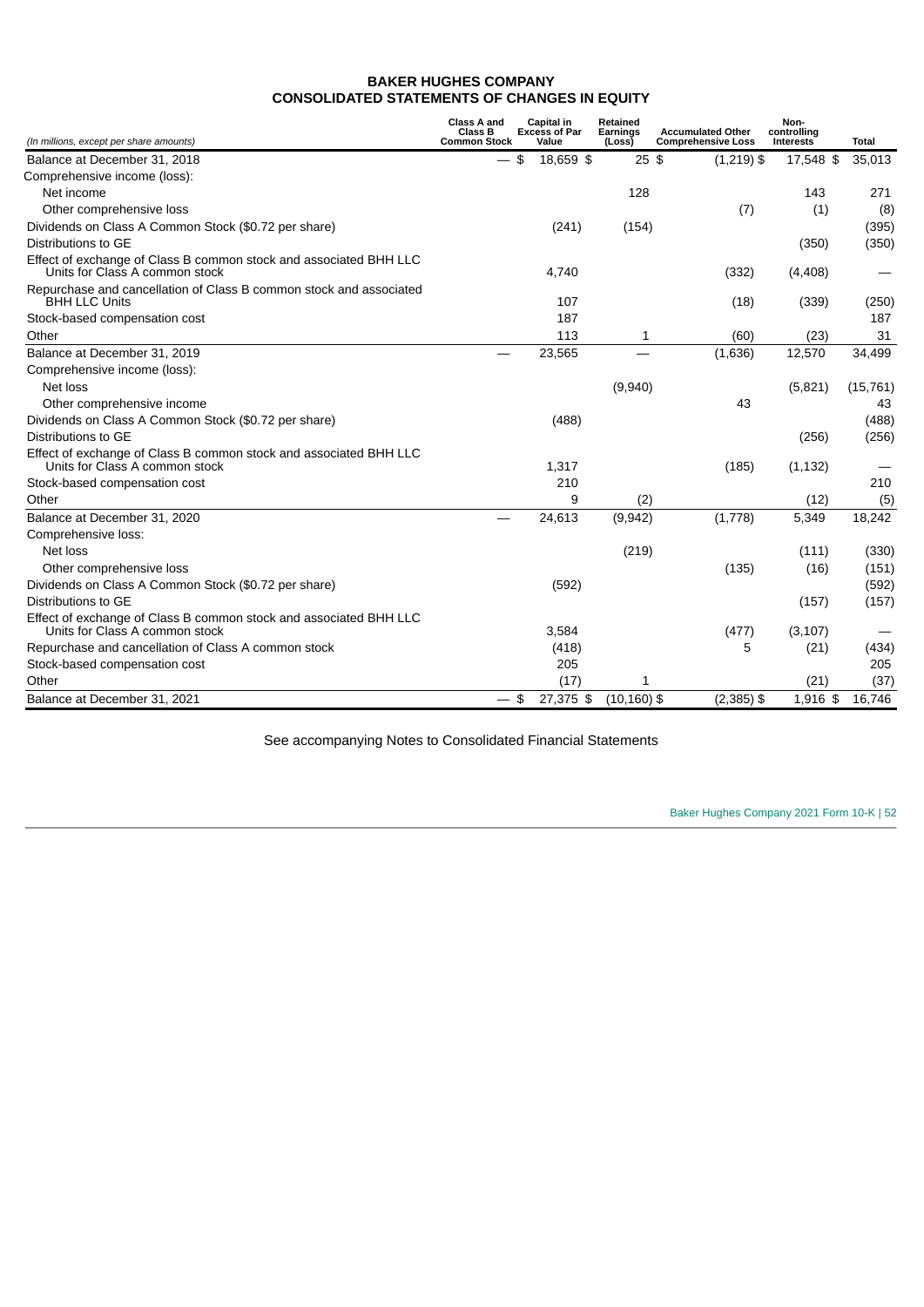# **BAKER HUGHES COMPANY CONSOLIDATED STATEMENTS OF CASH FLOWS**

|                                                                                         | Year Ended December 31, |               |         |
|-----------------------------------------------------------------------------------------|-------------------------|---------------|---------|
| (In millions)                                                                           | 2021                    | 2020          | 2019    |
| Cash flows from operating activities:                                                   |                         |               |         |
| Net income (loss)                                                                       | \$<br>$(330)$ \$        | $(15,761)$ \$ | 271     |
| Adjustments to reconcile net income (loss) to net cash flows from operating activities: |                         |               |         |
| Depreciation and amortization                                                           | 1,105                   | 1,317         | 1,418   |
| Loss (gain) on equity securities                                                        | 845                     | (1, 417)      |         |
| Provision for deferred income taxes                                                     | 133                     | 160           | 51      |
| Property, plant and equipment impairment                                                | $\overline{7}$          | 461           | 107     |
| Goodwill impairment                                                                     |                         | 14,773        |         |
| Intangible assets impairment                                                            |                         | 729           |         |
| Loss on business dispositions                                                           |                         | 353           | 138     |
| Inventory impairment                                                                    |                         | 246           |         |
| Changes in operating assets and liabilities:                                            |                         |               |         |
| <b>Current receivables</b>                                                              | (126)                   | 680           | (583)   |
| Inventories                                                                             | 170                     | (80)          | (200)   |
| Accounts payable                                                                        | 246                     | (711)         | 249     |
| Progress collections and deferred income                                                | (72)                    | 396           | 1,147   |
| Contract and other deferred assets                                                      | 262                     | (69)          | (60)    |
| Other operating items, net                                                              | 134                     | 227           | (412)   |
| Net cash flows from operating activities                                                | 2,374                   | 1,304         | 2,126   |
| Cash flows from investing activities:                                                   |                         |               |         |
| Expenditures for capital assets                                                         | (856)                   | (974)         | (1,240) |
| Proceeds from disposal of assets                                                        | 315                     | 187           | 264     |
| Proceeds from business dispositions                                                     | 70                      | 187           | 77      |
| Net cash paid for business interests                                                    | (179)                   | (26)          | (176)   |
| Other investing items, net                                                              | 187                     | 8             | 30      |
| Net cash flows used in investing activities                                             | (463)                   | (618)         | (1,045) |
| Cash flows from financing activities:                                                   |                         |               |         |
| Net repayments of short-term debt                                                       | (41)                    | (204)         | (542)   |
| Proceeds from the issuance of long-term debt                                            | 1,250                   | 500           | 525     |
| Proceeds from (repayment of) commercial paper                                           | (832)                   | 737           |         |
| Repayments of long-term debt                                                            | (1, 313)                | (42)          | (570)   |
| Dividends paid                                                                          | (592)                   | (488)         | (395)   |
| Distributions to GE                                                                     | (157)                   | (256)         | (350)   |
| Repurchase of Class A common stock                                                      | (434)                   |               |         |
| Repurchase of common units from GE by BHH LLC                                           |                         |               | (250)   |
| Other financing items, net                                                              | (24)                    | (22)          | 48      |
| Net cash flows from (used in) financing activities                                      | (2, 143)                | 225           | (1,534) |
| Effect of currency exchange rate changes on cash and cash equivalents                   | (47)                    | (28)          | (21)    |
| Increase (decrease) in cash and cash equivalents                                        | (279)                   | 883           | (474)   |
| Cash and cash equivalents, beginning of period                                          | 4,132                   | 3,249         | 3,723   |
| Cash and cash equivalents, end of period                                                | \$<br>$3,853$ \$        | 4,132 \$      | 3,249   |

See "Note 22. Supplementary Information" for additional cash flow disclosures

See accompanying Notes to Consolidated Financial Statements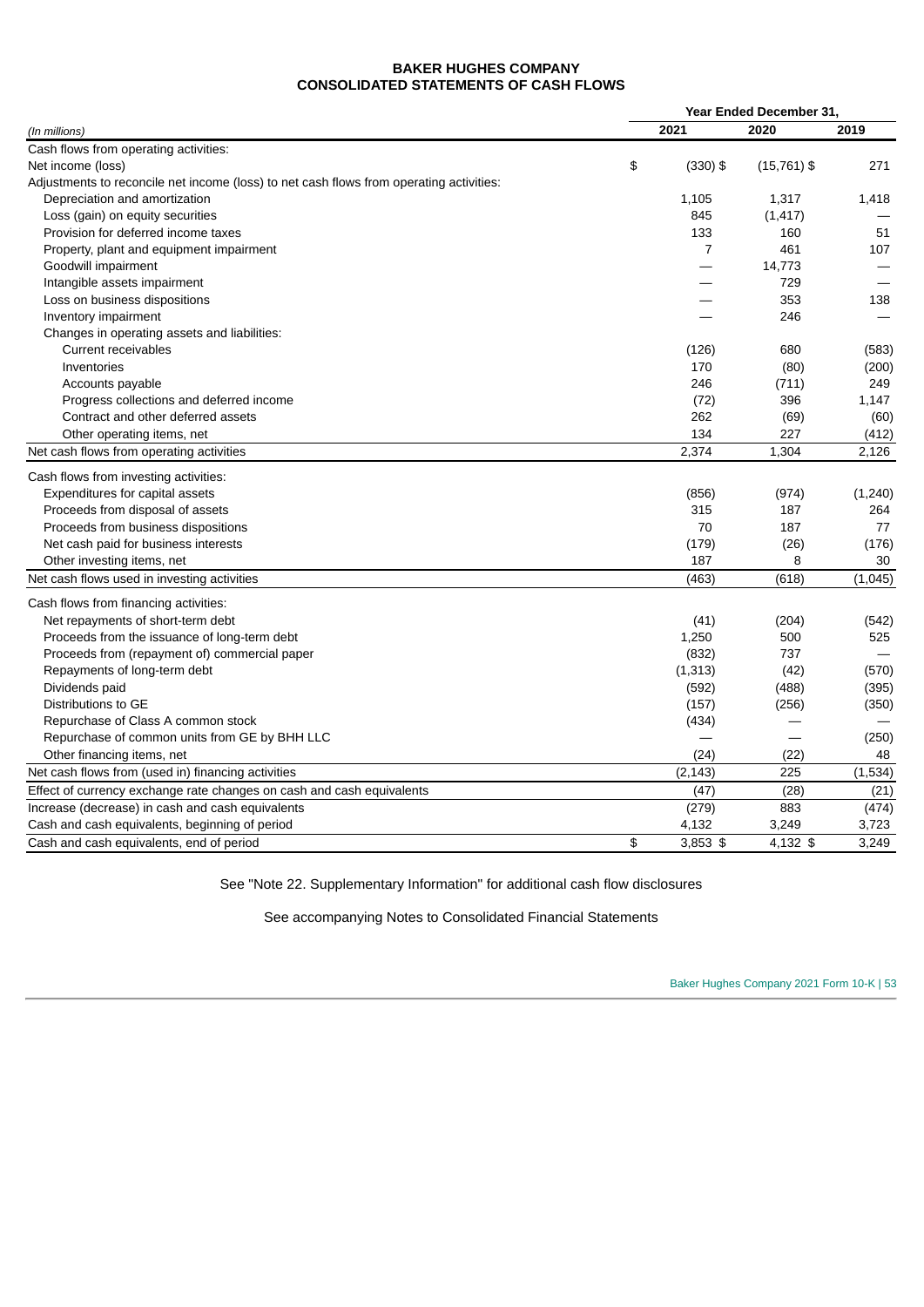### **NOTE 1. BASIS OF PRESENTATION AND SUMMARY OF SIGNIFICANT ACCOUNTING POLICIES**

#### **DESCRIPTION OF THE BUSINESS**

Baker Hughes Company ("Baker Hughes", "the Company", "we", "us", or "our") is an energy technology company with a diversified portfolio of technologies and services that span the energy and industrial value chain. We are a holding company and have no material assets other than our 88.6% ownership interest in our operating company, Baker Hughes Holdings LLC ("BHH LLC"), and certain intercompany and tax related balances. BHH LLC is a Securities and Exchange Commission ("SEC") registrant with separate filing requirements with the SEC and its separate financial information can be obtained from www.sec.gov.

### **BASIS OF PRESENTATION**

The accompanying consolidated financial statements of the Company have been prepared in accordance with accounting principles generally accepted in the United States of America ("U.S." and such principles, "U.S. GAAP") and pursuant to the rules and regulations of the SEC for annual financial information. The consolidated financial statements include the accounts of Baker Hughes and all of its subsidiaries and affiliates which it controls or variable interest entities for which we have determined that we are the primary beneficiary. All intercompany accounts and transactions have been eliminated.

We hold a majority economic interest in BHH LLC and conduct and exercise full control over all activities of BHH LLC without the approval of any other member. Accordingly, we consolidate the financial results of BHH LLC and report a noncontrolling interest in our consolidated financial statements for the economic interest held by GE. As of December 31, 2021, GE's economic interest in BHH LLC was 11.4%. See "Note 14. Equity" for further information.

In the Company's consolidated financial statements and notes, certain amounts have been reclassified to conform with the current year presentation. In the notes to the consolidated financial statements, all dollar and share amounts in tabulations are in millions of dollars and shares, respectively, unless otherwise indicated. Certain columns and rows in our financial statements and notes thereto may not add due to the use of rounded numbers.

# **SUMMARY OF SIGNIFICANT ACCOUNTING POLICIES**

### **Use of Estimates**

The preparation of financial statements in conformity with U.S. GAAP requires management to make estimates and judgments that affect the reported amounts of assets and liabilities, disclosure of any contingent assets or liabilities at the date of the financial statements and the reported amounts of revenue and expenses during the reporting period. We base our estimates and judgments on historical experience and on various other assumptions and information that we believe to be reasonable under the circumstances. Estimates and assumptions about future events and their effects cannot be perceived with certainty, and accordingly, these estimates may change as new events occur, as more experience is acquired, as additional information is obtained and as our operating environment changes. While we believe that the estimates and assumptions used in the preparation of the consolidated financial statements are appropriate, actual results could differ from those estimates. Estimates are used for, but are not limited to, determining the following: allowance for credit losses and inventory valuation reserves; recoverability of long-lived assets, including revenue recognition on long-term contracts; valuation of goodwill; useful lives used in depreciation and amortization; income taxes and related valuation allowances; accruals for contingencies; actuarial assumptions to determine costs and liabilities related to employee benefit plans; stock-based compensation expense; valuation of derivatives; and the fair value of assets acquired and liabilities assumed in acquisitions.

### **Foreign Currency**

Assets and liabilities of non-U.S. operations with a functional currency other than the U.S. dollar have been translated into U.S. dollars using our period end exchange rates, and revenue, expenses, and cash flows have been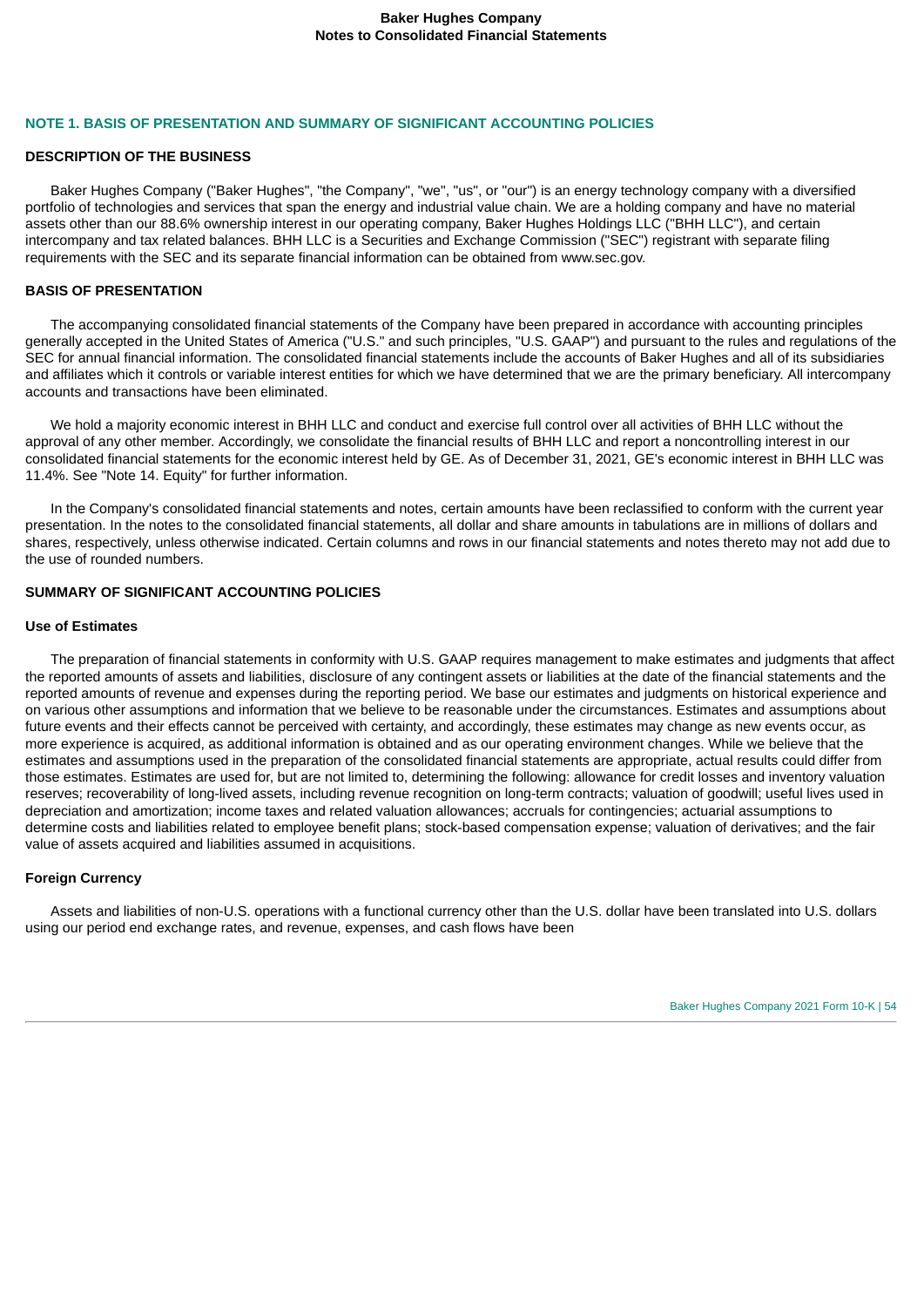translated at average rates for the respective periods. Any resulting translation gains and losses are included in other comprehensive income (loss).

Gains and losses from foreign currency transactions, such as those resulting from the settlement of receivables or payables in the nonfunctional currency and those resulting from remeasurements of monetary items of non-U.S. operations where the functional currency is the U.S. dollar, are included in the consolidated statements of income (loss).

### **Revenue from Sale of Equipment**

### *Performance Obligations Satisfied Over Time*

We recognize revenue on agreements for sales of goods manufactured to unique customer specifications including long-term construction projects, on an over time basis utilizing cost inputs as the measurement criteria in assessing the progress toward completion. Our estimate of costs to be incurred to fulfill our promise to a customer is based on our history of manufacturing similar assets for customers and is updated routinely to reflect changes in quantity or pricing of the inputs. We begin to recognize revenue on these contracts when the contract specific inventory becomes customized for a customer, which is reflective of our initial transfer of control of the incurred costs. We provide for potential losses on any of these agreements when it is probable that we will incur the loss.

Our billing terms for these over time contracts vary, but are generally based on achieving specified milestones. The differences between the timing of our revenue recognized (based on costs incurred) and customer billings (based on contractual terms) results in changes to our contract asset or contract liability positions.

### *Performance Obligations Satisfied at a Point In Time*

We recognize revenue for non-customized equipment at the point in time that the customer obtains control of the good. Equipment for which we recognize revenue at a point in time include goods we manufacture on a standardized basis for sale to the market. We use proof of delivery for certain large equipment with more complex logistics associated with the shipment, whereas the delivery of other equipment is generally determined based on historical data of transit times between regions.

On occasion we sell products with a right of return. We use our accumulated experience to estimate and provide for such returns when we record the sale. In situations where arrangements include customer acceptance provisions based on seller or customer-specified objective criteria, we recognize revenue when we have concluded that the customer has control of the goods and that acceptance is likely to occur.

Our billing terms for these point in time equipment contracts vary, but are generally based on shipment of the goods to the customer.

#### **Revenue from Sale of Services**

#### *Performance Obligations Satisfied Over Time*

We sell product services under long-term product maintenance or extended warranty agreements in our Turbomachinery & Process Solutions and Oilfield Equipment segments. These agreements require us to maintain the customers' assets over the service agreement contract terms, which generally range from 10 to 20 years. In general, these are contractual arrangements to provide services, repairs, and maintenance of a covered unit (gas turbines for mechanical drive or power generation, primarily on LNG applications, drilling rigs). These services are performed at various times during the life of the contract, thus the costs of performing services are incurred on other than a straight-line basis. We recognize related sales based on the extent of our progress toward completion measured by actual costs incurred in relation to total expected costs. We provide for any loss that we expect to incur on any of these agreements when that loss is probable. The Company utilizes historical customer data, prior product performance data, statistical analysis, third-party data, and internal management estimates to calculate contract-specific margins. In certain contracts, the total transaction price is variable based on customer utilization, which is excluded from the contract margin until the period that the customer has utilized to appropriately reflect the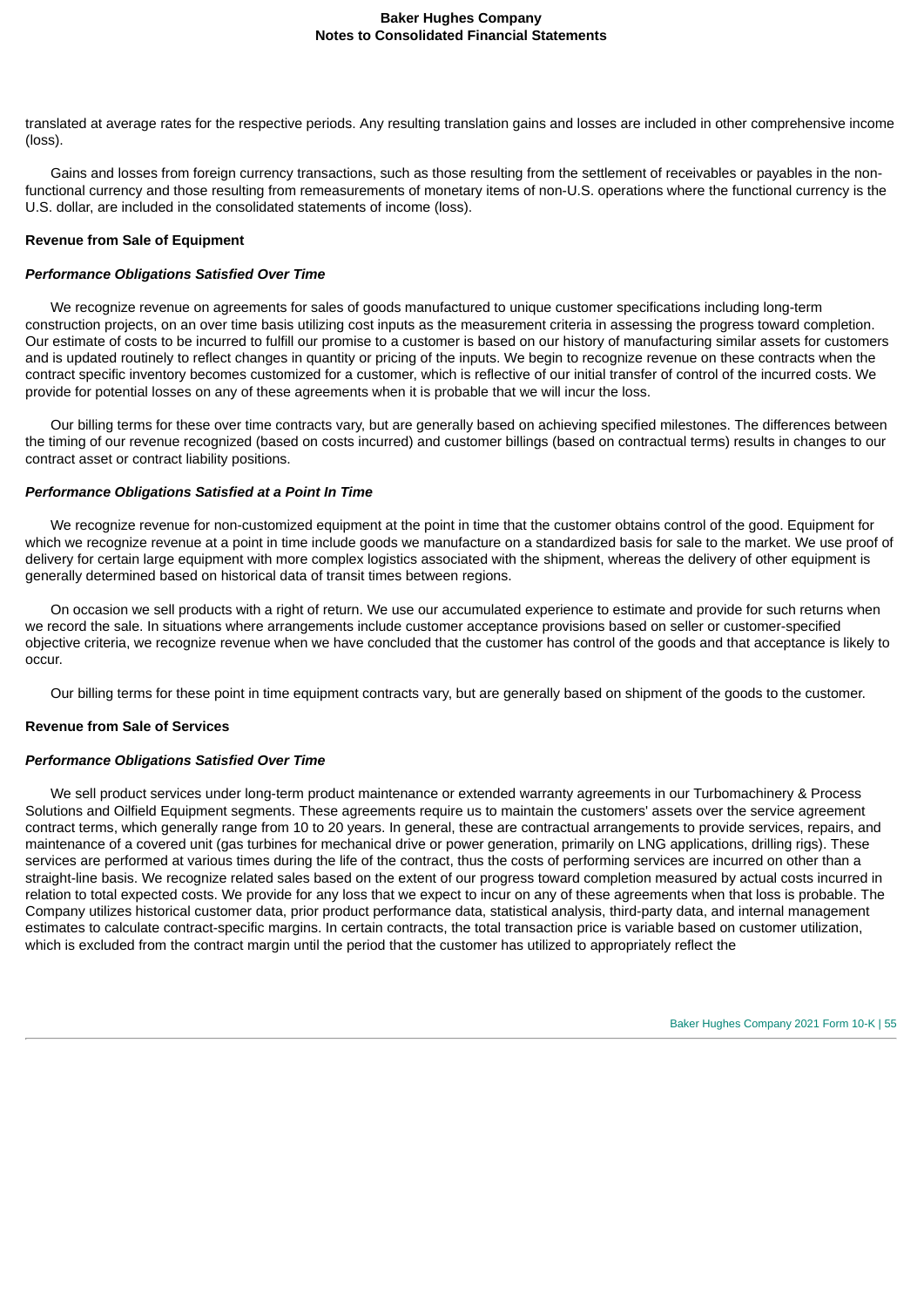revenue activity in the period earned. In addition, revenue for certain oilfield services is recognized on an over time basis as performed.

Our billing terms for these contracts are generally based on asset utilization (i.e. usage per hour) or the occurrence of a major maintenance event within the contract. The differences between the timing of our revenue recognized (based on costs incurred) and customer billings (based on contractual terms) results in changes to our contract asset or contract liability positions.

### *Performance Obligations Satisfied at a Point In Time*

We sell certain tangible products, largely spare equipment, through our services business. We recognize revenue for this equipment at the point in time that the customer obtains control of the good, which is at the point in time we deliver the spare part to the customer. Our billing terms for these point in time service contracts vary, but are generally based on shipment of the goods to the customer.

### **Research and Development**

Research and development costs are expensed as incurred and relate to the research and development of new products and services. These costs amounted to \$492 million, \$595 million and \$687 million for the years ended December 31, 2021, 2020 and 2019, respectively. Research and development expenses were reported in cost of goods sold and cost of services sold.

### **Separation Related**

Separation related costs relate to the ongoing activities for the separation from GE including costs for the build-out of certain information technology infrastructures as a result of the separation.

### **Cash and Cash Equivalents**

Short-term investments with original maturities of three months or less are included in cash equivalents unless designated as availablefor-sale and classified as investment securities.

As of December 31, 2021 and 2020, we had \$601 million and \$687 million, respectively, of cash held in bank accounts that cannot be released, transferred or otherwise converted into a currency that is regularly transacted internationally, due to lack of market liquidity, capital controls or similar monetary or exchange limitations limiting the flow of capital out of the jurisdiction. These funds are available to fund operations and growth in these jurisdictions and we do not currently anticipate a need to transfer these funds to the U.S.

#### **Allowance for Credit Losses**

We monitor our customers' payment history and current credit worthiness to determine that collectability of the related financial assets are reasonably assured. We also consider the overall business climate in which our customers operate. For accounts receivable, a loss allowance matrix is utilized to measure lifetime expected credit losses. The matrix contemplates historical credit losses by age of receivables, adjusted for any forward-looking information and management expectations.

#### **Concentration of Credit Risk**

We grant credit to our customers who primarily operate in the oil and natural gas industry. Although this concentration affects our overall exposure to credit risk, our current receivables are spread over a diverse group of customers across many countries, which mitigates this risk. We perform periodic credit evaluations of our customers' financial conditions, including monitoring our customers' payment history and current credit worthiness to manage this risk. We do not generally require collateral in support of our current receivables, but we may require payment in advance or security in the form of a letter of credit or a bank guarantee.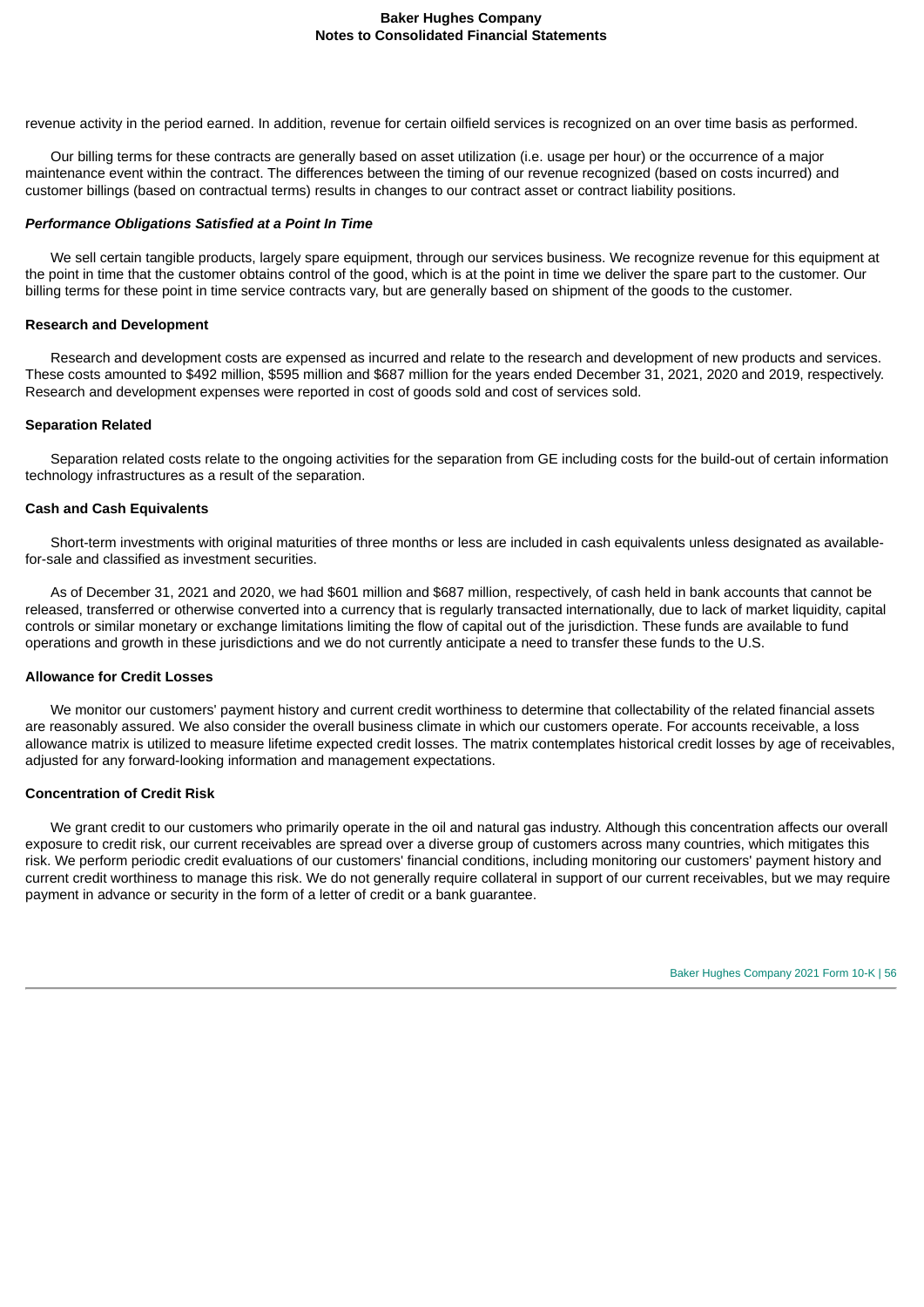#### **Inventories**

All inventories are stated at the lower of cost or net realizable values and they are measured on a first-in, first-out ("FIFO") basis or average cost basis. As necessary, we record provisions and maintain reserves for excess, slow moving and obsolete inventory. To determine these reserve amounts, we regularly review inventory quantities on hand and compare them to estimates of future product demand, market conditions, production requirements and technological developments.

### **Property, Plant and Equipment ("PP&E")**

Property, plant and equipment is initially stated at cost and is depreciated over its estimated economic life. Subsequently, property, plant and equipment is measured at cost less accumulated depreciation, which is generally provided by using the straight-line method over the estimated economic lives of the individual assets, and impairment losses. We manufacture a substantial portion of our tools and equipment in our OFS segment and the cost of these items, which includes direct and indirect manufacturing costs, is capitalized in inventory and subsequently moved to PP&E.

#### **Other Intangible Assets**

We amortize the cost of other intangible assets over their estimated useful lives unless such lives are deemed indefinite. The cost of intangible assets is generally amortized on a straight-line basis over the asset's estimated economic life. Amortizable intangible assets are reviewed for impairment whenever events or changes in circumstances indicate that the related carrying amounts may not be recoverable. In these circumstances, they are tested for impairment based on undiscounted cash flows and, if impaired, written down to fair value based on either discounted cash flows or appraised values. Intangible assets with indefinite lives are tested annually for impairment and written down to fair value as required. Refer to the *Impairment of Goodwill and Other Long-Lived Assets* accounting policy.

#### **Impairment of Goodwill and Other Long-lived Assets**

We perform an annual impairment test of goodwill on a qualitative or quantitative basis for each of our reporting units as of July 1, or more frequently when circumstances indicate an impairment may exist at the reporting unit level. When performing the annual impairment test we have the option of first performing a qualitative assessment to determine the existence of events and circumstances that would lead to a determination that it is more likely than not that the fair value of a reporting unit is less than its carrying amount. If such a conclusion is reached, we would then be required to perform a quantitative impairment assessment of goodwill. However, if the assessment leads to a determination that it is more likely than not that the fair value of a reporting unit is greater than its carrying amount, then no further assessments are required. A quantitative assessment for the determination of impairment is made by comparing the carrying amount of each reporting unit with its fair value, which is generally calculated using a combination of market, comparable transaction and discounted cash flow approaches. See "Note 6. Goodwill and Other Intangible Assets" for further information on valuation methodology and impairment of goodwill.

We review PP&E, intangible assets and certain other long-lived assets for impairment whenever events or changes in circumstances indicate that the carrying amount may not be recoverable and at least annually for indefinite-lived intangible assets. When testing for impairment, we group our long-lived assets with other assets and liabilities at the lowest level for which identifiable cash flows are largely independent of the cash flows of other assets and liabilities (or asset group). The determination of recoverability is made based upon the estimated undiscounted future net cash flows. The amount of impairment loss, if any, is determined by comparing the fair value, as determined by a discounted cash flow analysis, with the carrying value of the related assets.

### **Financial Instruments**

Our financial instruments include cash and equivalents, current receivables, investments, accounts payables, short and long-term debt, and derivative financial instruments.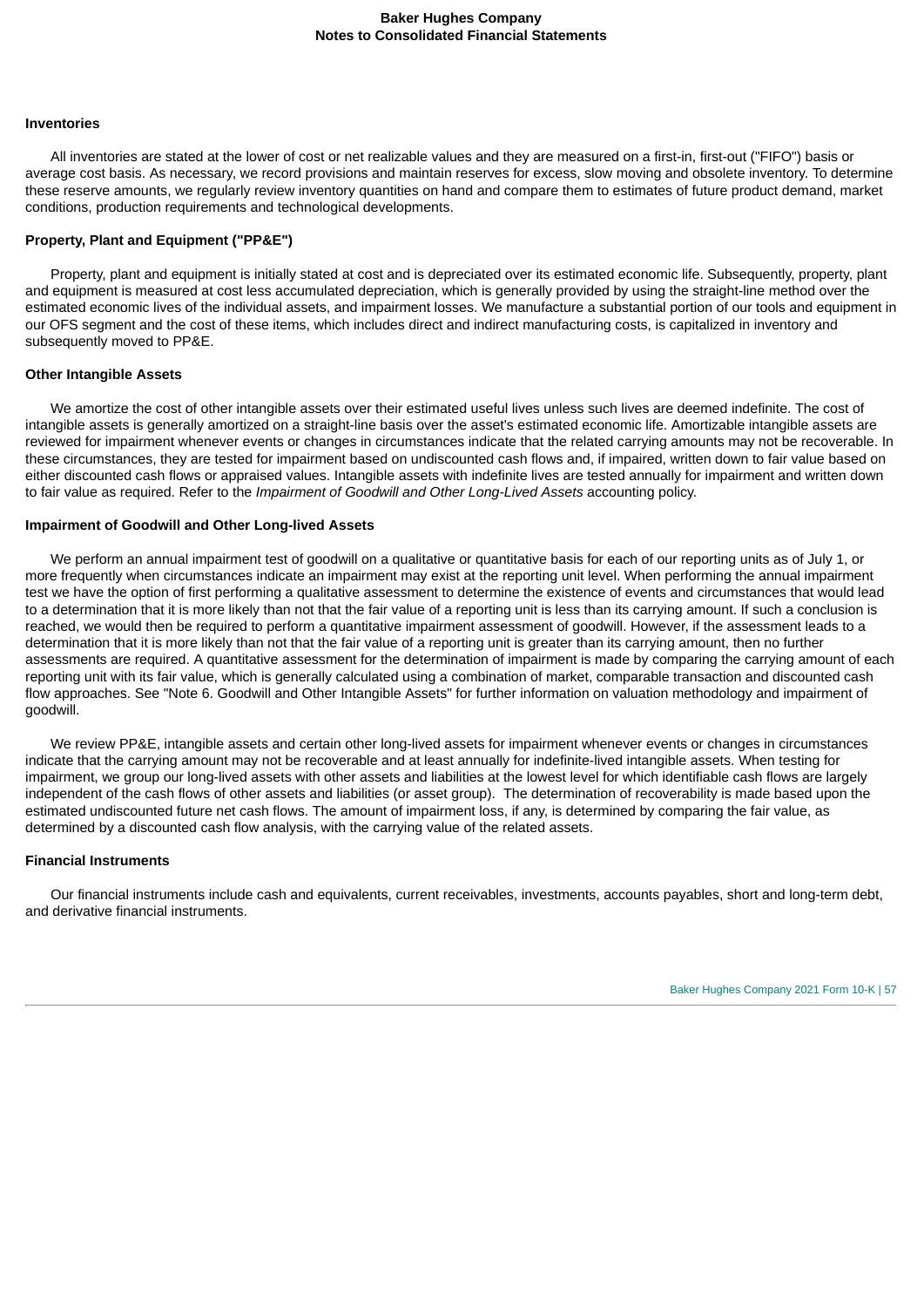We monitor our exposure to various business risks including commodity prices and foreign currency exchange rates and we regularly use derivative financial instruments to manage these risks. At the inception of a new derivative, we designate the derivative as a hedge or we determine the derivative to be undesignated as a hedging instrument. We document the relationships between the hedging instruments and the hedged items, as well as our risk management objectives and strategy for undertaking various hedge transactions. We assess whether the derivatives that are used in hedging transactions are highly effective in offsetting changes in cash flows of the hedged item at both the inception of the hedge and on an ongoing basis.

We have a program that utilizes foreign currency forward contracts to reduce the risks associated with the effects of certain foreign currency exposures. Under this program, our strategy is to have gains or losses on the foreign currency forward contracts mitigate the foreign currency transaction and translation gains or losses to the extent practical. These foreign currency exposures typically arise from changes in the value of assets (for example, current receivables) and liabilities (for example, current payables) which are denominated in currencies other than the functional currency of the respective entity. We record all derivatives as of the end of our reporting period in our consolidated statement of financial position at fair value. For the forward contracts held as undesignated hedging instruments, we record the changes in fair value of the forward contracts in our consolidated statements of income (loss) along with the change in the fair value, related to foreign exchange movements, of the hedged item. Changes in the fair value of forward contracts designated as cash flow hedging instruments are recognized in other comprehensive income until the hedged item is recognized in earnings.

### **Fair Value Measurements**

For financial assets and liabilities measured at fair value on a recurring basis, fair value is the price we would receive to sell an asset or pay to transfer a liability in an orderly transaction with a market participant at the measurement date. In the absence of active markets for the identical assets or liabilities, such measurements involve developing assumptions based on market observable data and, in the absence of such data, internal information that is consistent with what market participants would use in a hypothetical transaction that occurs at the measurement date.

Observable inputs reflect market data obtained from independent sources, while unobservable inputs reflect our market assumptions. Preference is given to observable inputs. These two types of inputs create the following fair value hierarchy:

- Level 1 Quoted prices for identical instruments in active markets.
- Level 2 Quoted prices for similar instruments in active markets; quoted prices for identical or similar instruments in markets that are not active; and model-derived valuations whose inputs are observable or whose significant value drivers are observable.
- Level 3 Significant inputs to the valuation model are unobservable.

We maintain policies and procedures to value instruments using the best and most relevant data available. In addition, we perform reviews to assess the reasonableness of the valuations. With regard to Level 3 valuations (including instruments valued by third parties), we perform a variety of procedures to assess the reasonableness of the valuations. Such reviews include an evaluation of instruments whose fair value change exceeds predefined thresholds (and/or does not change) and consider the current interest rate, currency and credit environment, as well as other published data, such as rating agency market reports and current appraisals.

### **Recurring Fair Value Measurements**

#### *Derivatives*

When we have Level 1 derivatives, which are traded either on exchanges or liquid over-the-counter markets, we use closing prices for valuation. The majority of our derivatives are valued using internal models and are included in Level 2. These internal models maximize the use of market observable inputs including interest rate curves and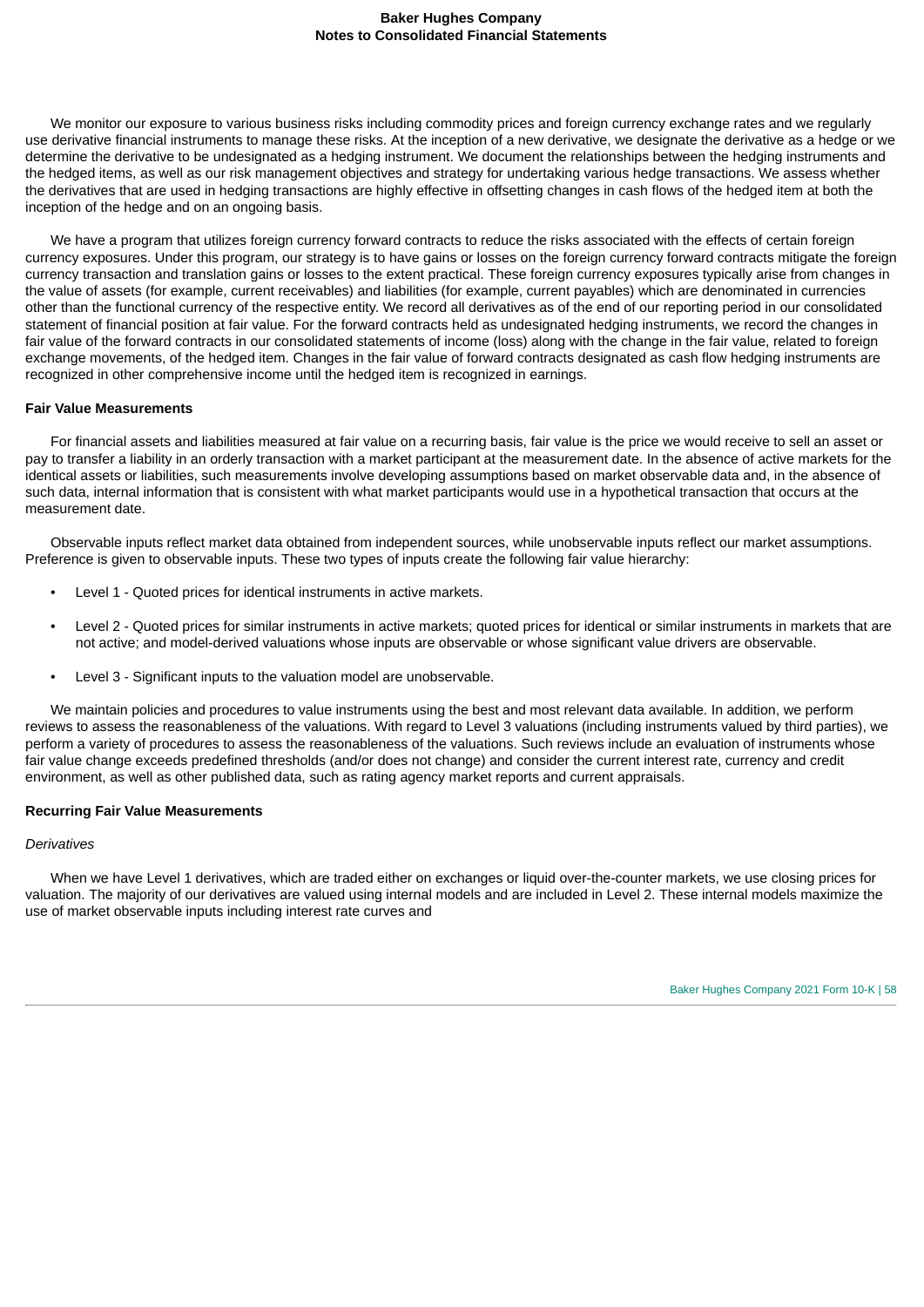both forward and spot prices for currencies and commodities. Derivative assets and liabilities included in Level 2 primarily represent foreign currency and commodity forward contracts for the Company.

### *Investments in Debt and Equity Securities*

When available, we use quoted market prices to determine the fair value of investment securities, and they are included in Level 1. Level 1 securities primarily include publicly traded equity securities.

For investment securities for which market prices are observable for identical or similar investment securities but not readily accessible for each of those investments individually (that is, it is difficult to obtain pricing information for each individual investment security at the measurement date), we use pricing models that are consistent with what other market participants would use. The inputs and assumptions to the models are derived from market observable sources including: benchmark yields, reported trades, broker/dealer quotes, issuer spreads, benchmark securities, bids, offers, and other market-related data. Thus, certain securities may not be priced using quoted prices, but rather determined from market observable information. These investments are included in Level 2. When we use valuations that are based on significant unobservable inputs we classify the investment securities in Level 3.

### **Non-Recurring Fair Value Measurements**

Certain assets are measured at fair value on a non-recurring basis. These assets are not measured at fair value on an ongoing basis, but are subject to fair value adjustments only in certain circumstances. These assets can include long-lived assets that have been reduced to fair value when they are held for sale, equity securities without readily determinable fair value and equity method investments and long-lived assets that are written down to fair value when they are impaired and the remeasurement of retained investments in formerly consolidated subsidiaries upon a change in control that results in a deconsolidation of a subsidiary, if we sell a controlling interest and retain a noncontrolling stake in the entity. Assets that are written down to fair value when impaired and retained investments are not subsequently adjusted to fair value unless further impairment occurs.

### **Investments in Equity Securities**

Investments in equity securities (of entities in which we do not have either a controlling financial interest or significant influence, most often because we hold a voting interest of 0% to 20%) with readily determinable fair values are measured at fair value with changes in fair value recognized in earnings and reported in "other non- operating income (loss), net" in the consolidated statements of income (loss). Equity securities that do not have readily determinable fair values are recorded at cost minus impairment, if any, plus or minus changes resulting from observable price changes in orderly transactions for identical or similar equity securities of the same issuer. These changes are recorded in "other non-operating income (loss), net" in the consolidated statements of income (loss).

Associated companies are entities in which we do not have a controlling financial interest, but over which we have significant influence, most often because we hold a voting interest of 20% to 50%. Associated companies are accounted for as equity method investments. The results of associated companies are presented in the consolidated statements of income (loss) as follows: (i) if the associated company is integral to our operations, their results are included in "Selling, general and administrative," and (ii) if the associated company is not integral to our operations, their results are included in "Other non-operating income (loss), net." Investments in, and advances to, associated companies are presented on a one-line basis in the caption "All other assets" in our consolidated statement of financial position.

### **Income Taxes**

We file U.S. federal and state income tax returns which primarily includes our distributive share of items of income, gain, loss and deduction of BHH LLC, which is treated as a partnership for U.S. tax purposes. As such, BHH LLC will not itself be subject to U.S. federal income tax under current U.S. tax laws. Non-U.S. current and deferred income taxes owed by the subsidiaries of BHH LLC are reflected in the financial statements.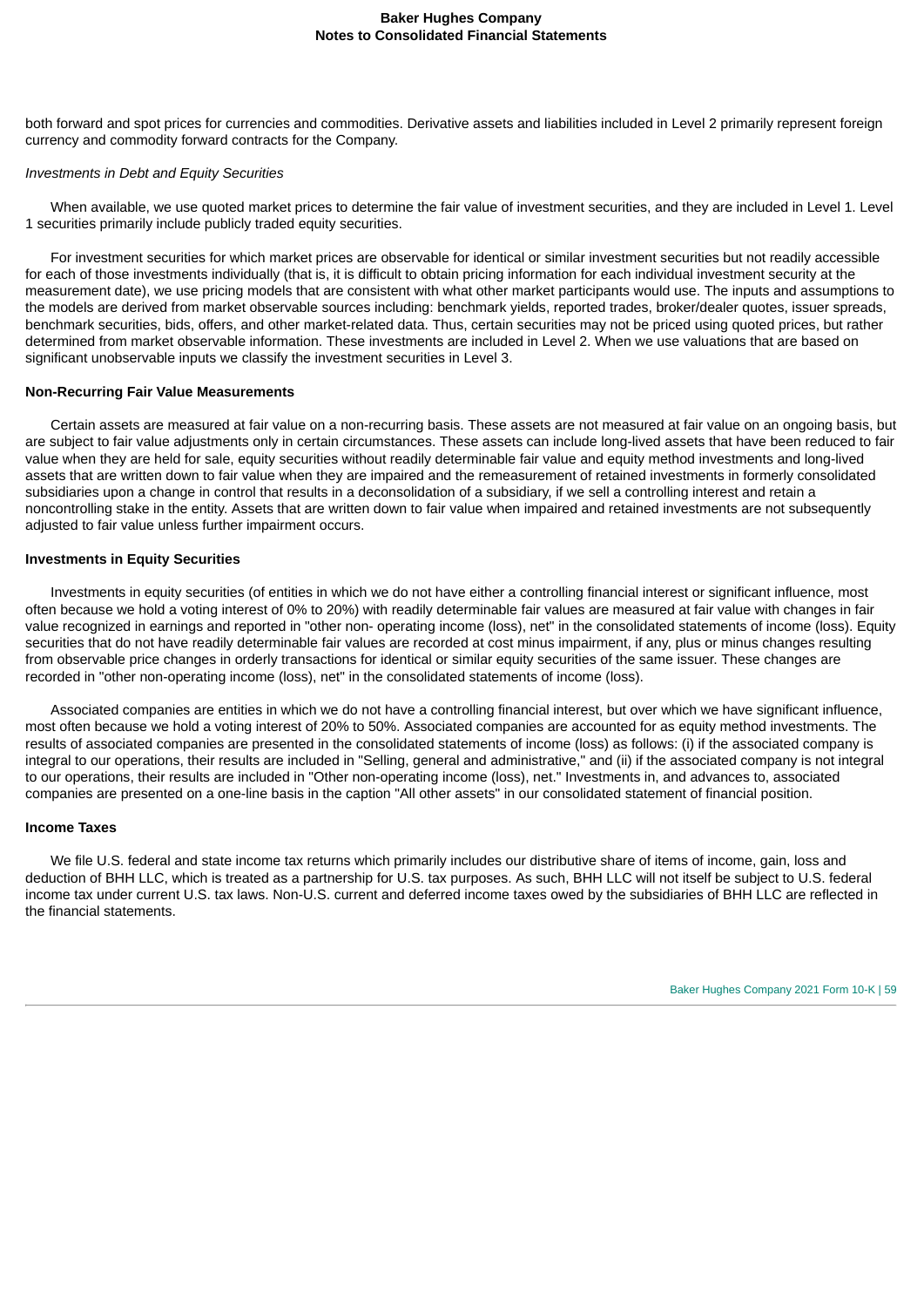We account for taxes under the asset and liability method. Under this method, deferred income taxes are recognized for temporary differences between the financial statement and tax return bases of assets and liabilities based on enacted tax rates expected to be in effect when taxes are actually paid or recovered, as well as for net operating losses and tax credit carryforwards. The effect of a change in tax laws or rates on deferred tax assets and liabilities is recognized in income in the period in which such change is enacted. Future tax benefits are recognized to the extent that realization of such benefits is more likely than not, and a valuation allowance is established for any portion of a deferred tax asset that management believes is not more likely than not to be realized.

We provide U.S. deferred taxes on our outside basis difference in our investment in BHH LLC. In determining this outside basis difference, we exclude non-deductible goodwill and the basis difference related to certain foreign corporations owned by BHH LLC where the undistributed earnings of the foreign corporation have been, or will be, reinvested indefinitely.

Indefinite reinvestment is determined by management's judgment and intentions concerning the future operations of the Company. In cases where repatriation would incur significant withholding or income taxes, these foreign earnings have been indefinitely reinvested in the Company's active non-U.S. business operations. Computation of the potential deferred tax liability associated with these undistributed earnings and any other basis difference is not practicable.

Significant judgment is required in determining our tax expense and in evaluating our tax positions, including evaluating uncertainties. Our tax filings are subject to audit by the tax authorities in the jurisdictions where we conduct business. These audits may result in assessments of additional taxes that are resolved with the tax authorities or through the courts. We have provided for the amounts that we believe will ultimately result from these proceedings. We recognize uncertain tax positions that are "more likely than not" to be sustained if the relevant tax authority were to audit the position with full knowledge of all the relevant facts and other information. For those tax positions that meet this threshold, we measure the amount of tax benefit based on the largest amount of tax benefit that has a greater than 50% chance of being realized in a final settlement with the relevant authority. We classify interest and penalties associated with uncertain tax positions as income tax expense. The effects of tax adjustments and settlements from taxing authorities are presented in financial statements in the period they are finalized.

# **Environmental Liabilities**

We are involved in numerous remediation actions to clean up hazardous waste as required by federal and state laws. Liabilities for remediation costs exclude possible insurance recoveries and, when dates and amounts of such costs are not known, are not discounted. When there appears to be a range of possible costs with equal likelihood, liabilities are based on the low end of such range. It is reasonably possible that our environmental remediation exposure will exceed amounts accrued. However, due to uncertainties about the status of laws, regulations, technology and information related to individual sites, such amounts are not reasonably estimable. The determination of the required accruals for remediation costs is subject to uncertainty, including the evolving nature of environmental regulations and the difficulty in estimating the extent and type of remediation activity that is necessary.

# **NEW ACCOUNTING STANDARDS TO BE ADOPTED**

New accounting pronouncements that have been issued but not yet effective are currently being evaluated and at this time are not expected to have a material impact on our financial position or results of operations.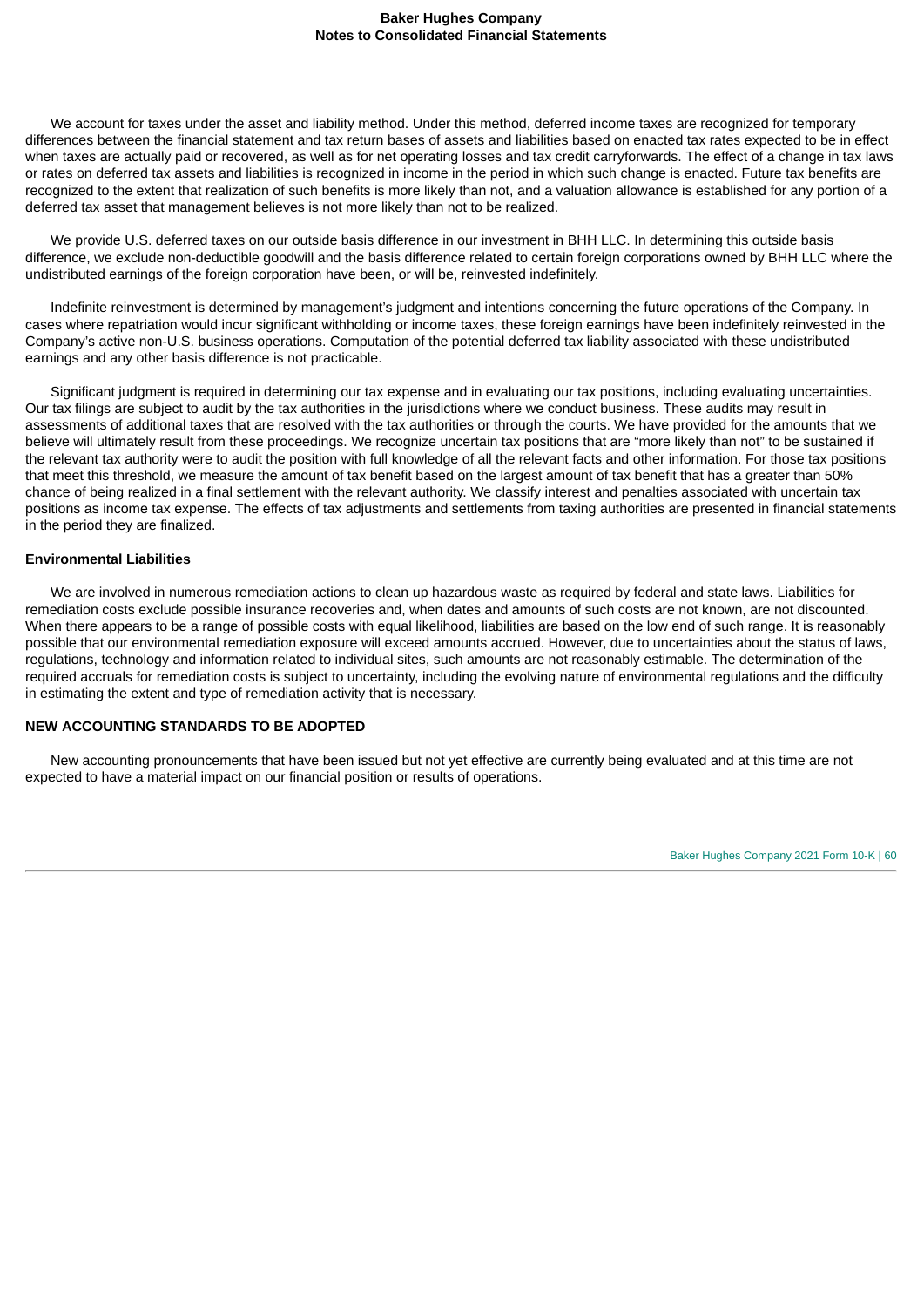# **NOTE 2. REVENUE RELATED TO CONTRACTS WITH CUSTOMERS**

#### **DISAGGREGATED REVENUE**

We disaggregate our revenue from contracts with customers by primary geographic markets.

| <b>Total Revenue</b> | 2021   | 2020          | 2019   |
|----------------------|--------|---------------|--------|
| U.S.                 | 4.497  | 4,638 \$      | 6,188  |
| Non-U.S.             | 16,005 | 16,067        | 17,650 |
| Total                | 20,502 | 20,705<br>-\$ | 23,838 |

### **REMAINING PERFORMANCE OBLIGATIONS**

As of December 31, 2021 and 2020, the aggregate amount of the transaction price allocated to the unsatisfied (or partially unsatisfied) performance obligations was \$23.6 billion and \$23.4 billion, respectively. As of December 31, 2021, we expect to recognize revenue of approximately 53%, 68% and 89% of the total remaining performance obligations within 2, 5, and 15 years, respectively, and the remaining thereafter. Contract modifications could affect both the timing to complete as well as the amount to be received as we fulfill the related remaining performance obligations.

# **NOTE 3. CURRENT RECEIVABLES**

Current receivables are comprised of the following at December 31:

|                                   | 2021       | 2020  |
|-----------------------------------|------------|-------|
| Customer receivables              | 4,724 \$   | 4,676 |
| Related parties                   | 481        | 429   |
| Other                             | 846        | 890   |
| Total current receivables         | 6,051      | 5,995 |
| Less: Allowance for credit losses | (400)      | (373) |
| Total current receivables, net    | $5,651$ \$ | 5,622 |
|                                   |            |       |

Customer receivables are recorded at the invoiced amount. Related parties consists of amounts owed to us by GE. The "Other" category consists primarily of indirect taxes, advance payments to suppliers, other tax receivables and customer retentions.

# **NOTE 4. INVENTORIES**

Inventories, net of reserves of \$374 million and \$421 million in 2021 and 2020, respectively, are comprised of the following at December 31:

|                                   | 2021       | 2020  |
|-----------------------------------|------------|-------|
| Finished goods                    | $2,228$ \$ | 2.337 |
| Work in process and raw materials | 1,751      | 2,084 |
| Total inventories, net            | 3.979      | 4.421 |

There were no inventory impairments during 2021. For the year ended December 31, 2020, we recorded inventory impairments of \$246 million. Inventory impairments in 2020 are predominantly in our Oilfield Services segment as a result of certain restructuring activities initiated by the Company. Charges for inventory impairments are predominantly reported in the "Cost of goods sold" caption of the consolidated statements of income (loss).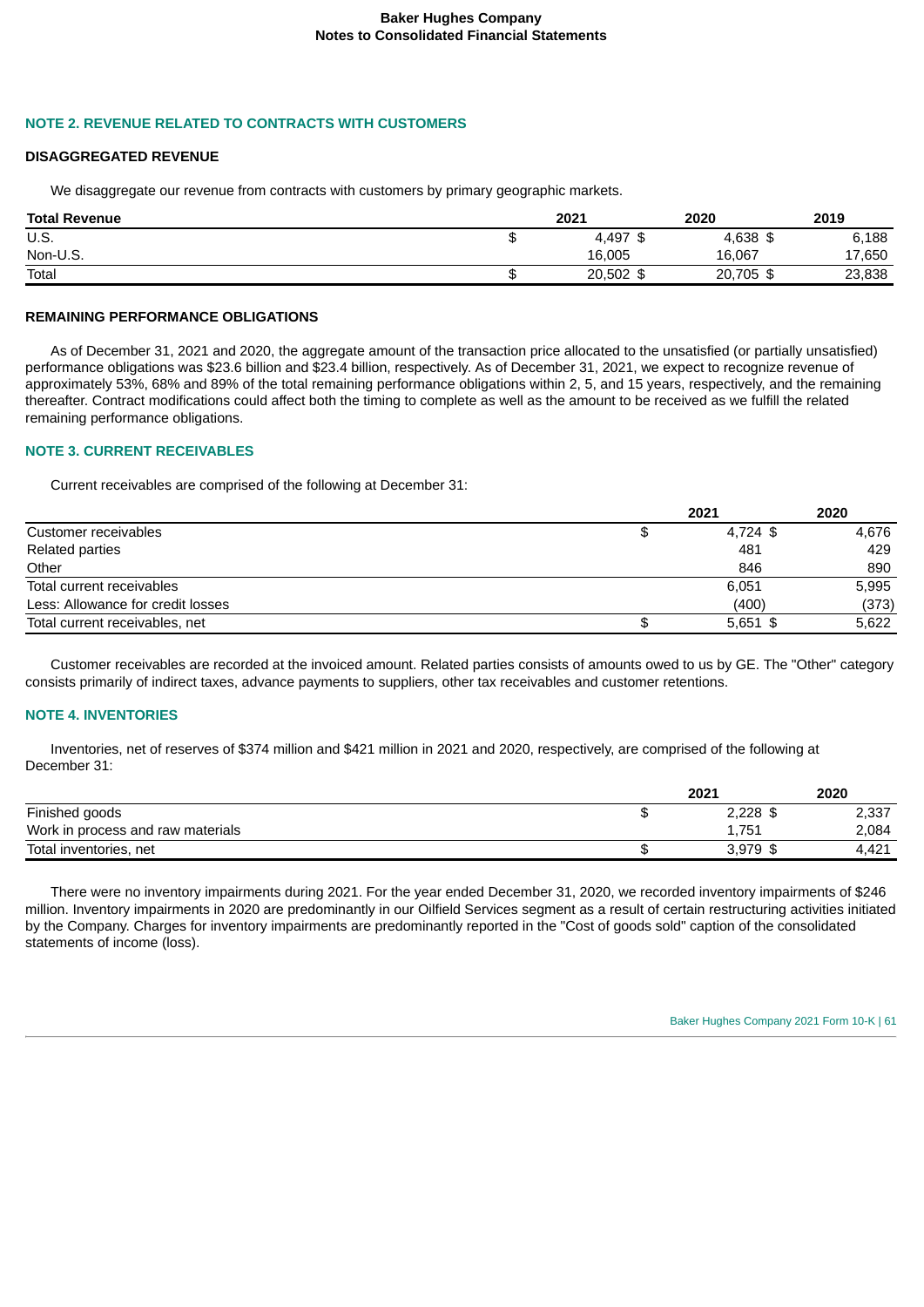# **NOTE 5. PROPERTY, PLANT AND EQUIPMENT**

Property, plant and equipment are comprised of the following at December 31:

|                                                              | <b>Useful Life</b> | 2021     | 2020     |
|--------------------------------------------------------------|--------------------|----------|----------|
| Land and improvements (1)                                    | 8 - 20 years $(1)$ | $350$ \$ | 404      |
| Buildings, structures and related equipment                  | 5 - 40 years       | 2,271    | 2,618    |
| Machinery, equipment and other                               | 2 - 20 years       | 7.259    | 7,451    |
| Total cost                                                   |                    | 9.880    | 10,473   |
| Less: Accumulated depreciation                               |                    | (5,003)  | (5, 115) |
| Property, plant and equipment, less accumulated depreciation |                    | 4,877 \$ | 5,358    |

 $(1)$  Useful life excludes land.

Depreciation expense relating to property, plant and equipment was \$852 million, \$1,009 million and \$1,053 million for the years ended December 31, 2021, 2020 and 2019, respectively. See "Note 20. Restructuring, Impairment and Other" for additional information on property, plant and equipment impairments.

# **NOTE 6. GOODWILL AND INTANGIBLE ASSETS**

# **GOODWILL**

The changes in the carrying value of goodwill are detailed below by segment:

|                                             | Turbo-<br>machinery & |                             |                              |                                    |                                    |              |  |
|---------------------------------------------|-----------------------|-----------------------------|------------------------------|------------------------------------|------------------------------------|--------------|--|
|                                             |                       | Oilfield<br><b>Services</b> | Oilfield<br><b>Equipment</b> | <b>Process</b><br><b>Solutions</b> | <b>Digital</b><br><b>Solutions</b> | <b>Total</b> |  |
| Balance at December 31, 2019, gross         | \$                    | 15,676 \$                   | $4,186$ \$                   | $2,171$ \$                         | $2,411$ \$                         | 24.444       |  |
| Accumulated impairment at December 31, 2019 |                       | (2,633)                     | (867)                        |                                    | (254)                              | (3,754)      |  |
| Balance at December 31, 2019                |                       | 13.043                      | 3.319                        | 2.171                              | 2.157                              | 20.690       |  |
| Impairment                                  |                       | (11, 484)                   | (3,289)                      |                                    |                                    | (14, 773)    |  |
| Currency exchange and others                |                       | (20)                        | (24)                         | 63                                 | 41                                 | 60           |  |
| Balance at December 31, 2020                |                       | 1,539                       | 6                            | 2.234                              | 2,198                              | 5.977        |  |
| Currency exchange and others                |                       | 10                          | (3)                          | (62)                               | 37                                 | (18)         |  |
| Balance at December 31, 2021                | \$                    | 1,549 \$                    | 3\$                          | $2.172$ \$                         | $2.235$ \$                         | 5.959        |  |

We perform our annual goodwill impairment test for each of our reporting units as of July 1 of each fiscal year, in conjunction with our annual strategic planning process. Our reporting units are the same as our four reportable segments. We also test goodwill for impairment whenever events or circumstances occur which, in our judgment, could more likely than not reduce the fair value of one or more reporting units below its carrying value. Potential impairment indicators include, but are not limited to, (i) the results of our most recent annual or interim impairment testing, in particular the magnitude of the excess of fair value over carrying value observed, (ii) downward revisions to internal forecasts, and the magnitude thereof, if any, and (iii) declines in our market capitalization below our book value, and the magnitude and duration of those declines, if any.

During the third quarter of 2021, we completed our annual impairment test as of July 1 and determined that the fair value was substantially in excess of the carrying value for each reporting unit resulting in no goodwill impairment. Between our annual test date of July 1, 2021 and December 31, 2021, we did not identify any indicators that would lead to a determination that it is more likely than not the fair value of any reporting unit is less than its carrying value. There can be no assurances that future sustained declines in macroeconomic or business conditions affecting our industry will not occur, which could result in goodwill impairment charges in future periods.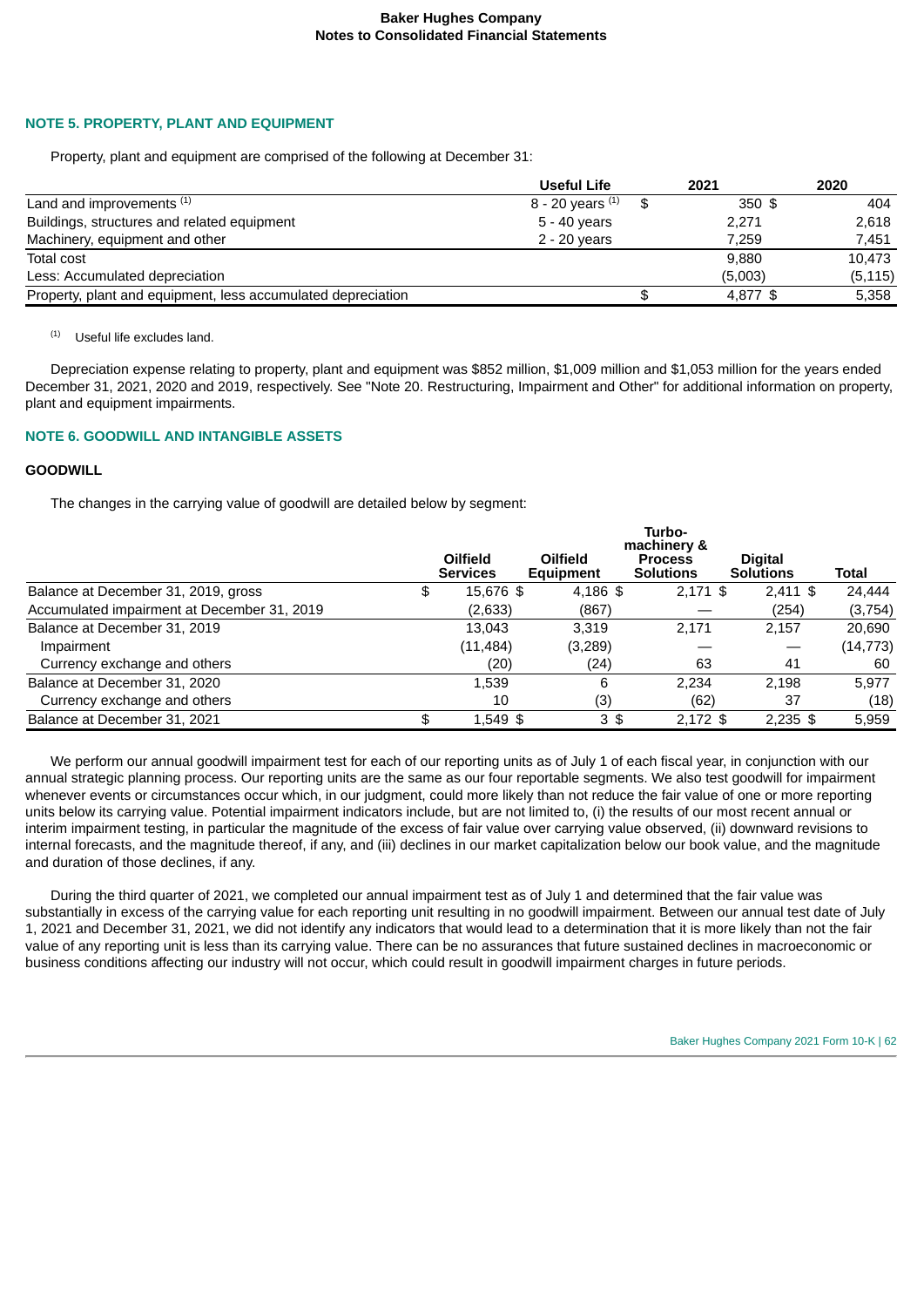During the first quarter of 2020, our market capitalization declined significantly. Our closing stock price fell to a historic low of \$9.33 on March 23, 2020. Over the same period, the equity value of our peer group companies and the overall U.S. stock market also declined significantly amid market volatility. In addition, the Oilfield Services Index ("OSX"), an indicator of investors' view of the earnings prospects and cost of capital of the oil and gas services industry, traded at prices that were the lowest in its history. These declines were driven by the uncertainty surrounding the outbreak of the coronavirus ("COVID-19") and other macroeconomic events such as the geopolitical tensions between the Organization of Petroleum Exporting Countries ("OPEC") and Russia, which also resulted in a significant drop in oil prices. Based on these factors, we concluded that a triggering event occurred and, accordingly, an interim quantitative impairment test was performed as of March 31, 2020. Based upon the results of our interim quantitative impairment test, we concluded that the carrying value of the Oilfield Services and Oilfield Equipment reporting units exceeded their estimated fair value as of March 31, 2020, which resulted in goodwill impairment charges of \$11,484 million and \$3,289 million, respectively. The goodwill impairment was calculated as the amount that the carrying value of the reporting unit, including any goodwill, exceeded its fair value.

# **OTHER INTANGIBLE ASSETS**

Intangible assets are comprised of the following at December 31:

|                                    |                                    | 2020<br>2021                       |            |                                    |                                    |       |
|------------------------------------|------------------------------------|------------------------------------|------------|------------------------------------|------------------------------------|-------|
|                                    | <b>Gross</b><br>Carrying<br>Amount | <b>Accumulated</b><br>Amortization | <b>Net</b> | <b>Gross</b><br>Carrying<br>Amount | <b>Accumulated</b><br>Amortization | Net   |
| Customer relationships             | \$<br>$1,922$ \$                   | (752) \$                           | $1,170$ \$ | $2,261$ \$                         | $(916)$ \$                         | 1,345 |
| Technology                         | 1.090                              | (747)                              | 343        | 1.127                              | $(696)$ \$                         | 431   |
| Trade names and trademarks         | 292                                | (169)                              | 123        | 326                                | (181)                              | 145   |
| Capitalized software               | 1,311                              | (1,057)                            | 254        | 1.294                              | (1,041)                            | 253   |
| Finite-lived intangible assets (1) | 4.615                              | (2,725)                            | 1.890      | 5.008                              | (2,834)                            | 2.174 |
| Indefinite-lived intangible assets | 2.241                              |                                    | 2.241      | 2,223                              |                                    | 2,223 |
| Total intangible assets            | \$<br>$6,856$ \$                   | $(2,725)$ \$                       | $4,131$ \$ | $7,231$ \$                         | $(2,834)$ \$                       | 4,397 |

For the year ended December 31, 2020, we recorded intangible asset impairments to customer relationships of \$481 million, technology of \$8 million, and trade names and trademarks of \$237 million. See "Note 20. Restructuring, Impairment and Other" for further discussion. (1)

Intangible assets are generally amortized on a straight-line basis with estimated useful lives ranging from 1 to 35 years. Amortization expense was \$253 million, \$308 million and \$365 million for the years ended December 31, 2021, 2020 and 2019, respectively.

Estimated amortization expense for each of the subsequent five fiscal years is expected to be as follows:

| Year | <b>Estimated</b><br>Amortization<br><b>Expense</b> |  |
|------|----------------------------------------------------|--|
| 2022 | \$<br>216                                          |  |
| 2023 | 204                                                |  |
| 2024 | 187                                                |  |
| 2025 | 142                                                |  |
| 2026 | 95                                                 |  |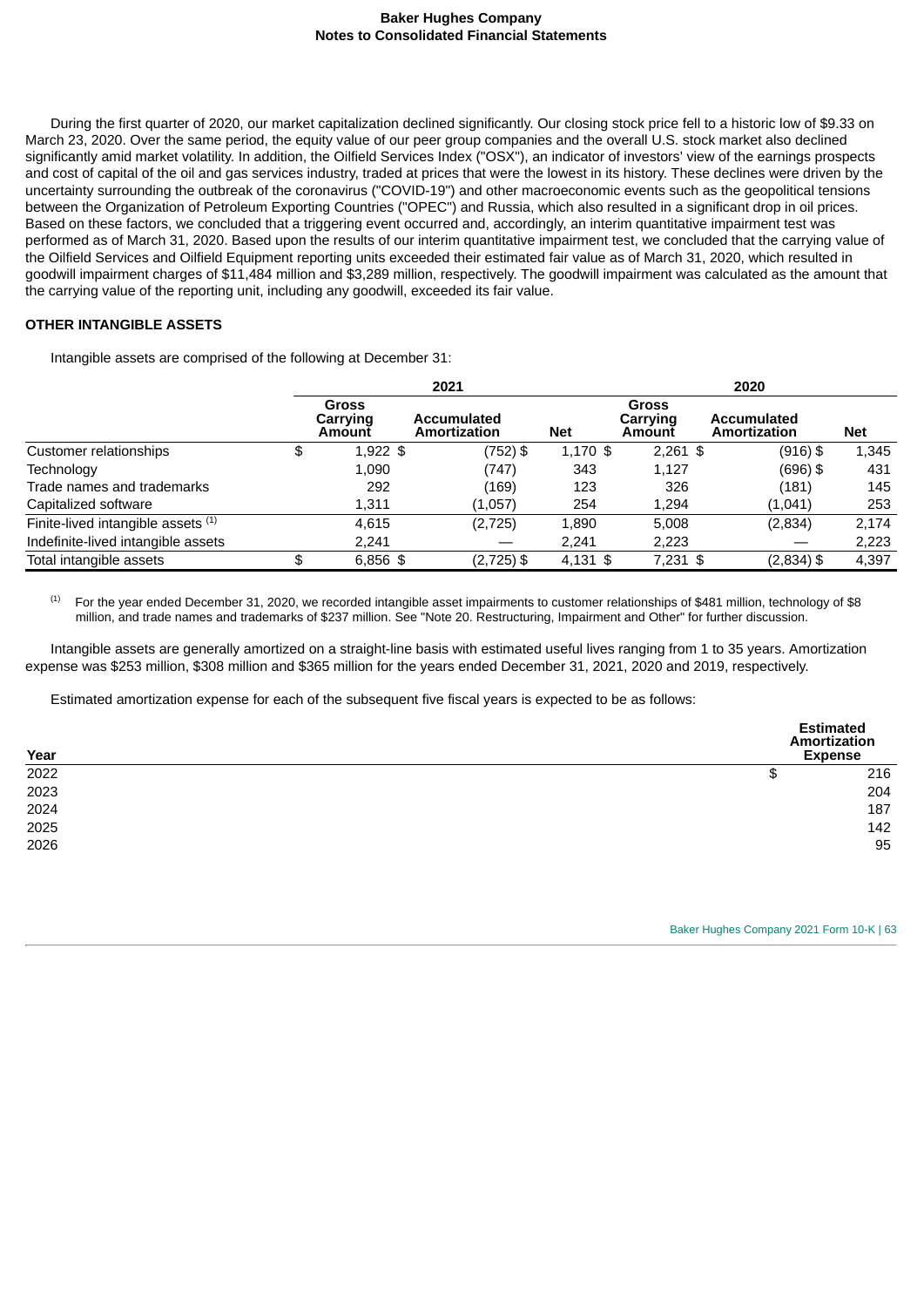### **NOTE 7. CONTRACT AND OTHER DEFERRED ASSETS**

The majority of our long-term product service agreements relate to our Turbomachinery & Process Solutions segment. Contract assets reflect revenue earned in excess of billings on our long-term contracts to construct technically complex equipment, long-term product maintenance or extended warranty arrangements and other deferred contract related costs. Contract assets are comprised of the following at December 31:

|                                                       | 2021       | 2020  |
|-------------------------------------------------------|------------|-------|
| Long-term product service agreements                  | 589 \$     | 660   |
| Long-term equipment contracts <sup>(1)</sup>          | 825        | 1.160 |
| Contract assets (total revenue in excess of billings) | 1.414      | 1,820 |
| Deferred inventory costs                              | 156        | 138   |
| Non-recurring engineering costs                       | 28         | 43    |
| Contract and other deferred assets                    | $1,598$ \$ | 2.001 |

Reflects revenue earned in excess of billings on our long-term contracts to construct technically complex equipment and certain other service agreements. (1)

Revenue recognized during the year ended December 31, 2021 and 2020 from performance obligations satisfied (or partially satisfied) in previous years related to our long-term service agreements was \$14 million and \$17 million, respectively. This includes revenue recognized from revisions to cost or billing estimates that may affect a contract's total estimated profitability resulting in an adjustment of earnings.

## **NOTE 8. PROGRESS COLLECTIONS AND DEFERRED INCOME**

Contract liabilities include progress collections, which reflects billings in excess of revenue, and deferred income on our long-term contracts to construct technically complex equipment, long-term product maintenance or extended warranty arrangements. Contract liabilities are comprised of the following at December 31:

|                                                                 | 2021       | 2020  |
|-----------------------------------------------------------------|------------|-------|
| Progress collections                                            | $3.108$ \$ | 3,352 |
| Deferred income                                                 | 124        | 102   |
| Progress collections and deferred income (contract liabilities) | $3.232$ \$ | 3,454 |

Revenue recognized during the year ended December 31, 2021 and 2020 that was included in the contract liabilities at the beginning of the year was \$2,398 million and \$1,962 million, respectively.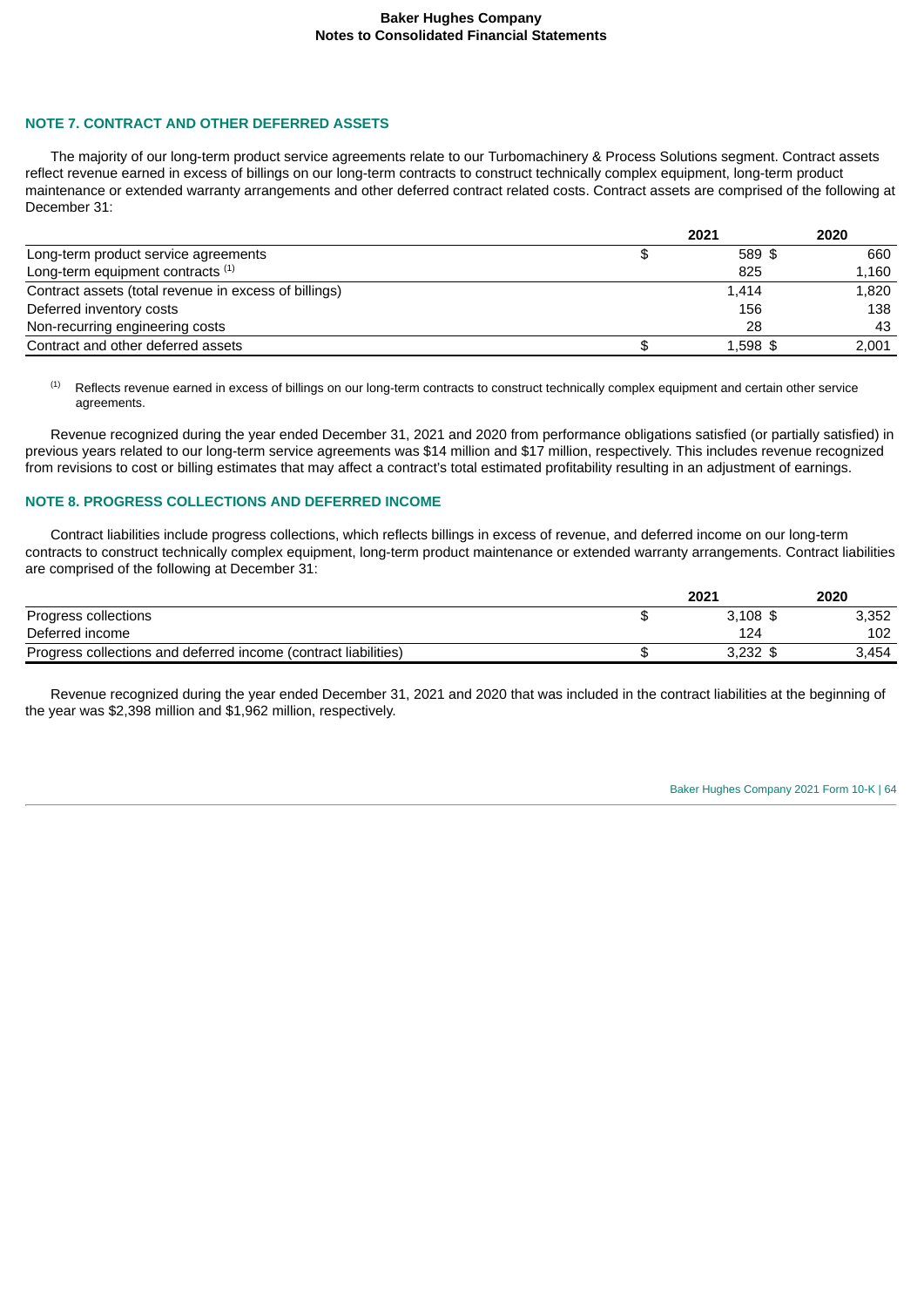#### **NOTE 9. LEASES**

Our leasing activities primarily consist of operating leases for administrative offices, manufacturing facilities, research centers, service centers, sales offices and certain equipment.

The following table presents operating lease expense:

| <b>Operating Lease Expense</b> | 2021   | 2020   | 2019 |
|--------------------------------|--------|--------|------|
| Long-term fixed lease          | 255 \$ | 288 \$ | 233  |
| Long-term variable lease       | 32     | 25     | 48   |
| Short-term lease (1)           | 440    | 477    | 706  |
| Total operating lease expense  | 727 \$ | 790 \$ | 987  |

Leases with a term of one year or less, including leases with a term of one month or less. (1)

Cash flows used in operating activities for operating leases approximates our expense for the years ended December 31, 2021, 2020 and 2019.

As of December 31, 2021, maturities of our operating lease liabilities are as follows:

| Year                   | <b>Operating Leases</b> |
|------------------------|-------------------------|
| 2022                   | \$<br>216               |
| 2023                   | 156                     |
| 2024                   | 117                     |
| 2025                   | 94                      |
| 2026                   | 81                      |
| Thereafter             | 315                     |
| Total lease payments   | 979                     |
| Less: imputed interest | 159                     |
| Total                  | \$<br>820               |

Amounts recognized in the consolidated statement of financial position for operating leases are as follows:

|                               | 2021      | 2020 |
|-------------------------------|-----------|------|
| All other current liabilities | 196<br>\$ | 218  |
| All other liabilities         | 624       | 591  |
| Total                         | 820<br>\$ | 809  |

Right-of-use assets of \$822 million and \$802 million as of December 31, 2021 and 2020, respectively, were included in "All other assets" in our consolidated statements of financial position. The weighted-average remaining lease term for our operating leases was approximately 9 years and 8 years for the years ended December 31, 2021 and 2020, respectively. The weighted-average discount rate used to determine the operating lease liability as of December 31, 2021 and 2020 was 3.3% and 3.7%, respectively.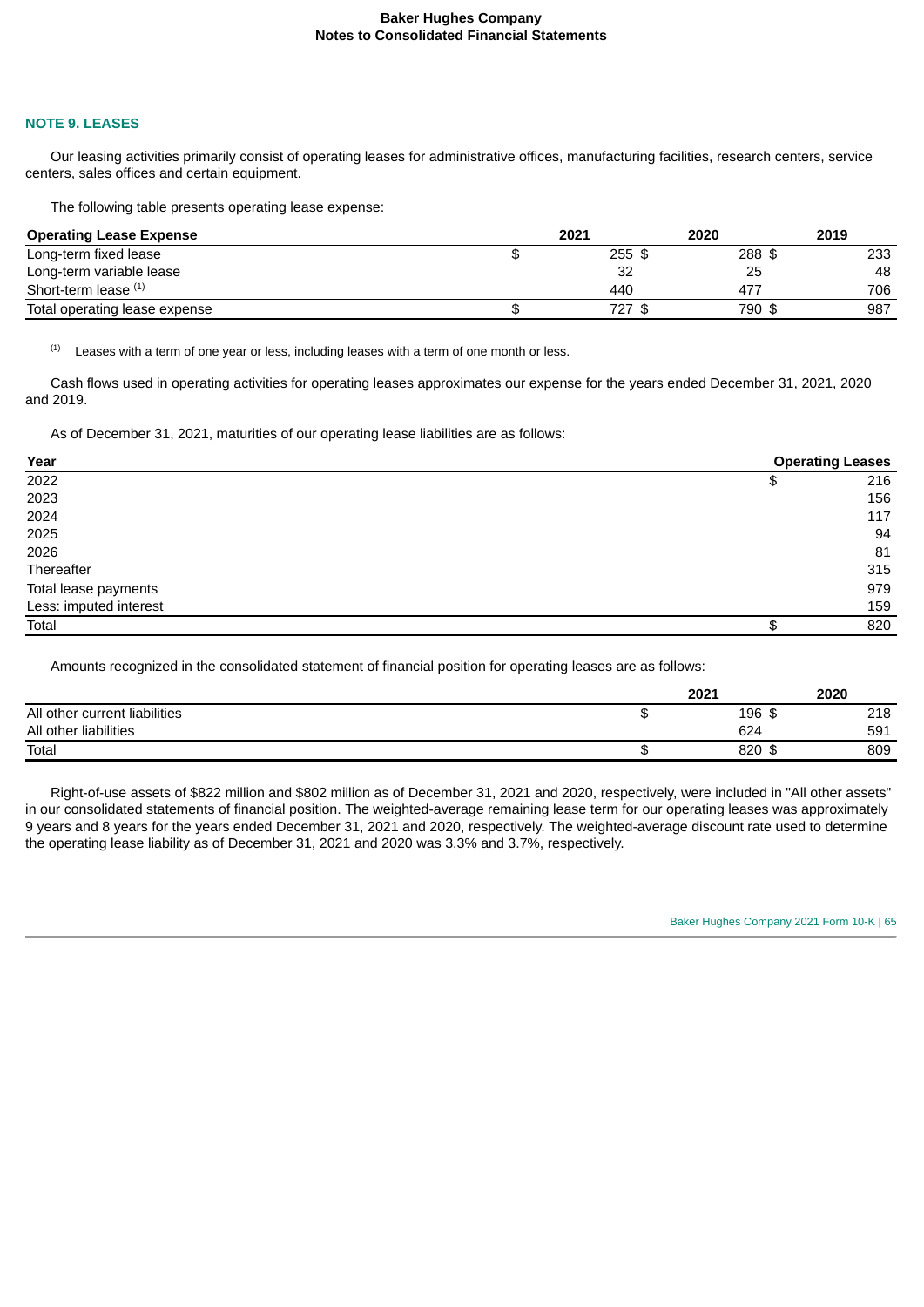### **NOTE 10. BORROWINGS**

Short-term and long-term borrowings are comprised of the following at December 31:

|                                                       |               | 2021                                    | 2020          |                                         |  |
|-------------------------------------------------------|---------------|-----------------------------------------|---------------|-----------------------------------------|--|
|                                                       | <b>Amount</b> | <b>Effective Interest</b><br>Rate $(1)$ | <b>Amount</b> | <b>Effective Interest</b><br>Rate $(1)$ |  |
| <b>Short-term borrowings</b>                          |               |                                         |               |                                         |  |
| Commercial paper                                      | \$            | $n/a$ \$                                | 801           | 0.5%                                    |  |
| Short-term borrowings from GE                         |               | n/a                                     | 45            | n/a                                     |  |
| Other borrowings                                      | 40            | 4.5 %                                   | 43            | 4.2 %                                   |  |
| Total short-term borrowings                           | 40            |                                         | 889           |                                         |  |
| Long-term borrowings                                  |               |                                         |               |                                         |  |
| 2.773% Senior Notes due December 2022                 |               | $-$ %                                   | 1,247         | 2.9%                                    |  |
| 1.231% Senior Notes due December 2023                 | 647           | 1.5 %                                   |               |                                         |  |
| 8.55% Debentures due June 2024 $(2)$                  | 118           | 4.1 %                                   | 123           | 4.1 %                                   |  |
| 2.061% Senior Notes due December 2026                 | 597           | 2.2%                                    |               |                                         |  |
| 3.337% Senior Notes due December 2027                 | 1,335         | 3.2%                                    | 1,344         | 3.4%                                    |  |
| 6.875% Notes due January 2029 $(2)$                   | 279           | 4.0 %                                   | 284           | 3.9 %                                   |  |
| 3.138% Senior Notes due November 2029                 | 522           | 3.2%                                    | 522           | 3.2%                                    |  |
| 4.486% Senior Notes due May 2030                      | 497           | 4.6 %                                   | 497           | 4.6 %                                   |  |
| 5.125% Senior Notes due September 2040 <sup>(2)</sup> | 1,292         | 4.2 %                                   | 1,297         | 4.2 %                                   |  |
| 4.080% Senior Notes due December 2047                 | 1,337         | 4.1 %                                   | 1,337         | 4.1 %                                   |  |
| Other long-term borrowings                            | 63            | 2.9 %                                   | 93            | 3.0%                                    |  |
| Total long-term borrowings                            | 6,687         |                                         | 6,744         |                                         |  |
| Total borrowings                                      | \$<br>6,727   | \$                                      | 7,633         |                                         |  |

Effective interest rate is based on the carrying value including issuance costs and step-up adjustments, as applicable, recorded for certain Senior Notes and Debentures assumed in connection with the acquisition of BHI. (1)

Represents long-term fixed rate debt obligations assumed in connection with the acquisition of BHI. (2)

In December 2021, BHH LLC issued \$1,250 million aggregate principal amount of Senior Notes, consisting of \$650 million aggregate principal amount of 1.231% Senior Notes due December 2023 and \$600 million aggregate principal amount of 2.061% Senior Notes due December 2026 (collectively, "the Notes"). BHH LLC will pay interest on each series of Notes semi-annually on June 15 and December 15 of each year, beginning on June 15, 2022. These Notes are presented net of issuance costs in our consolidated statements of financial position.

On December 9, 2021, BHH LLC issued a notice to redeem the entire principal amount outstanding of its 2.773% Senior Notes due December 2022 ("the 2022 Notes") using the proceeds from the offering of the Notes. As a result, as of December 31, 2021, we incurred a \$28 million charge related to the early redemption, which was recorded within "Interest expense, net" in our consolidated statement of income (loss). On January 10, 2022, the 2022 Notes were redeemed using funds irrevocably deposited in trust with the trustee on December 16, 2021.

In May 2020, BHH LLC issued \$500 million aggregate principal amount of 4.486% Senior Notes due May 2030. BHH LLC pays interest on these Senior Notes semi-annually on May 15 and November 15 of each year, which began on November 15, 2020. These Senior Notes are presented net of issuance costs in our consolidated statements of financial position.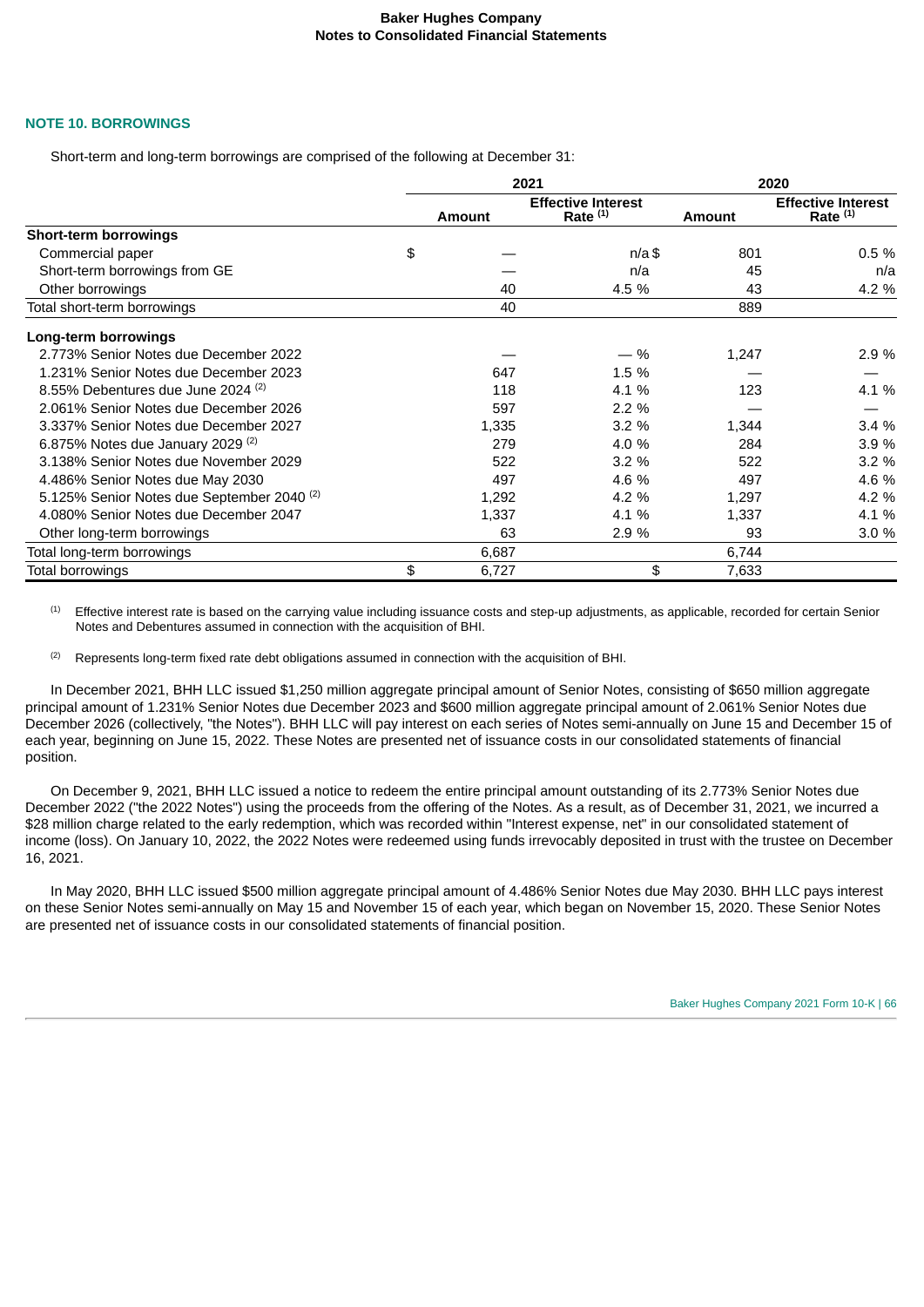The estimated fair value of total borrowings at December 31, 2021 and 2020 was \$7,328 million and \$8,502 million, respectively. For a majority of our borrowings the fair value was determined using quoted period-end market prices. Where market prices are not available, we estimate fair values based on valuation methodologies using current market interest rate data adjusted for our non-performance risk.

Maturities of debt for each of the five years in the period ending December 31, 2026, and in the aggregate thereafter, are listed in the table below:

|            |         | 2022         | 2023<br>__ | 2024     | 2025<br>___              | 2026<br>___ | <b>Thereafter</b>                    |
|------------|---------|--------------|------------|----------|--------------------------|-------------|--------------------------------------|
| Total debt | æ<br>.n | 40<br>œ<br>◡ | 649<br>.n  | 151<br>ີ | $\sim$<br><b>14</b><br>ື | 597<br>- 12 | 276<br>$\mathbf{u} \cdot \mathbf{v}$ |

BHH LLC has a \$3 billion committed unsecured revolving credit facility ("the Credit Agreement") with commercial banks maturing in December 2024. The Credit Agreement contains certain customary representations and warranties, certain customary affirmative covenants and certain customary negative covenants. Upon the occurrence of certain events of default, BHH LLC's obligations under the Credit Agreement may be accelerated. Such events of default include payment defaults to lenders under the Credit Agreement and other customary defaults. No such events of default have occurred. During 2021 and 2020, there were no borrowings under the Credit Agreement.

We have a commercial paper program under which we may issue from time to time commercial paper with maturities of no more than 397 days. As a result of the repayment of our commercial paper that matured on April 30, 2021, our authorized commercial paper program was reduced from \$3.8 billion to \$3 billion.

Baker Hughes Co-Obligor, Inc. is a co-obligor, jointly and severally with BHH LLC on our long-term debt securities. This co-obligor is a 100%-owned finance subsidiary of BHH LLC that was incorporated for the sole purpose of serving as a corporate co-obligor of long-term debt securities and has no assets or operations other than those related to its sole purpose. As of December 31, 2021, Baker Hughes Co-Obligor, Inc. is a co-obligor of our long-term debt securities totaling \$6,624 million.

Certain Senior Notes contain covenants that restrict BHH LLC's ability to take certain actions, including, but not limited to, the creation of certain liens securing debt, the entry into certain sale-leaseback transactions and engaging in certain merger, consolidation and asset sale transactions in excess of specified limits. At December 31, 2021, we were in compliance with all debt covenants.

See "Note 18. Related Party Transactions" for additional information on the short-term borrowings with GE.

# **NOTE 11. EMPLOYEE BENEFIT PLANS**

### **DEFINED BENEFIT PLANS**

Certain of our employees are covered by company sponsored pension plans. Our primary pension plans in 2021 included four U.S. plans and seven non-U.S. pension plans, primarily in the UK, Germany, and Canada, all with pension assets or obligations greater than \$20 million. We use a December 31 measurement date for these plans. These defined benefit plans generally provide benefits to employees based on formulas recognizing length of service and earnings; however, the majority of these plans are either frozen or closed to new entrants. We also provide certain postretirement health care benefits, through unfunded plans, to a closed group of U.S. employees who retire and meet certain age and service requirements. The accumulated postretirement benefit obligation related to these plans was \$50 million and \$62 million at December 31, 2021 and 2020, respectively.

# **Funded Status**

The funded status position represents the difference between the benefit obligation and the plan assets. The projected benefit obligation ("PBO") for pension benefits represents the actuarial present value of benefits attributed to employee services and compensation and includes an assumption about future compensation levels. The accumulated benefit obligation ("ABO") is the actuarial present value of pension benefits attributed to employee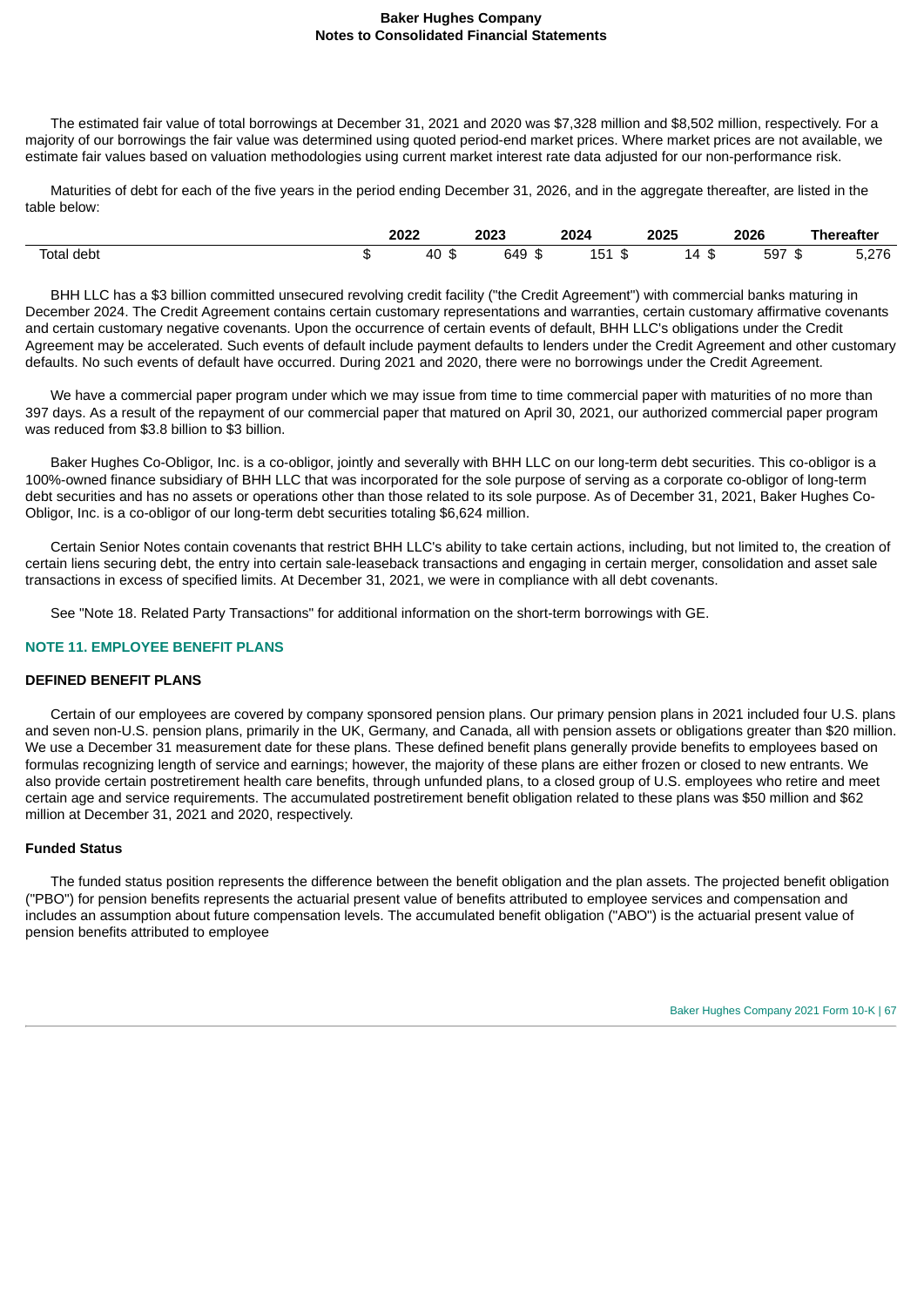service to date at present compensation levels. The ABO differs from the PBO in that the ABO does not include any assumptions about future compensation levels.

Below is the reconciliation of the beginning and ending balances of benefit obligations, fair value of plan assets and the funded status of our pension plans.

|                                                | <b>Pension Benefits</b> |       |  |
|------------------------------------------------|-------------------------|-------|--|
|                                                | 2021                    | 2020  |  |
| Change in benefit obligation:                  |                         |       |  |
| Benefit obligation at beginning of year        | \$<br>3,806 \$          | 3,451 |  |
| Service cost                                   | 27                      | 27    |  |
| Interest cost                                  | 64                      | 77    |  |
| Actuarial (gain) loss (1)                      | (154)                   | 393   |  |
| Benefits paid                                  | (111)                   | (101) |  |
| Curtailments                                   | (9)                     | (3)   |  |
| Settlements                                    | (33)                    | (79)  |  |
| Other                                          | 2                       |       |  |
| Foreign currency translation adjustments       | (42)                    | 40    |  |
| Benefit obligation at end of year              | 3,550                   | 3,806 |  |
| Change in plan assets:                         |                         |       |  |
| Fair value of plan assets at beginning of year | 3,202                   | 3,004 |  |
| Actual return on plan assets                   | 83                      | 347   |  |
| <b>Employer contributions</b>                  | 28                      | 20    |  |
| Benefits paid                                  | (111)                   | (101) |  |
| Settlements                                    | (33)                    | (79)  |  |
| Foreign currency translation adjustments       | (22)                    | 11    |  |
| Fair value of plan assets at end of year       | 3,147                   | 3,202 |  |
| Funded status - underfunded at end of year     | \$<br>$(403)$ \$        | (604) |  |
| Accumulated benefit obligation                 | \$<br>3,497 \$          | 3,755 |  |

The actuarial (gain) loss was primarily related to a change in the discount rate used to measure the benefit obligation for our plans in 2021 and 2020. (1)

The amounts recognized in the consolidated statements of financial position consist of the following at December 31:

|                            | <b>Pension Benefits</b> |       |  |
|----------------------------|-------------------------|-------|--|
|                            | 2021                    | 2020  |  |
| Noncurrent assets          | 109 \$                  | 14    |  |
| <b>Current liabilities</b> | (17)                    | (18)  |  |
| Noncurrent liabilities     | (495)                   | (600) |  |
| Net amount recognized      | $(403)$ \$              | (604) |  |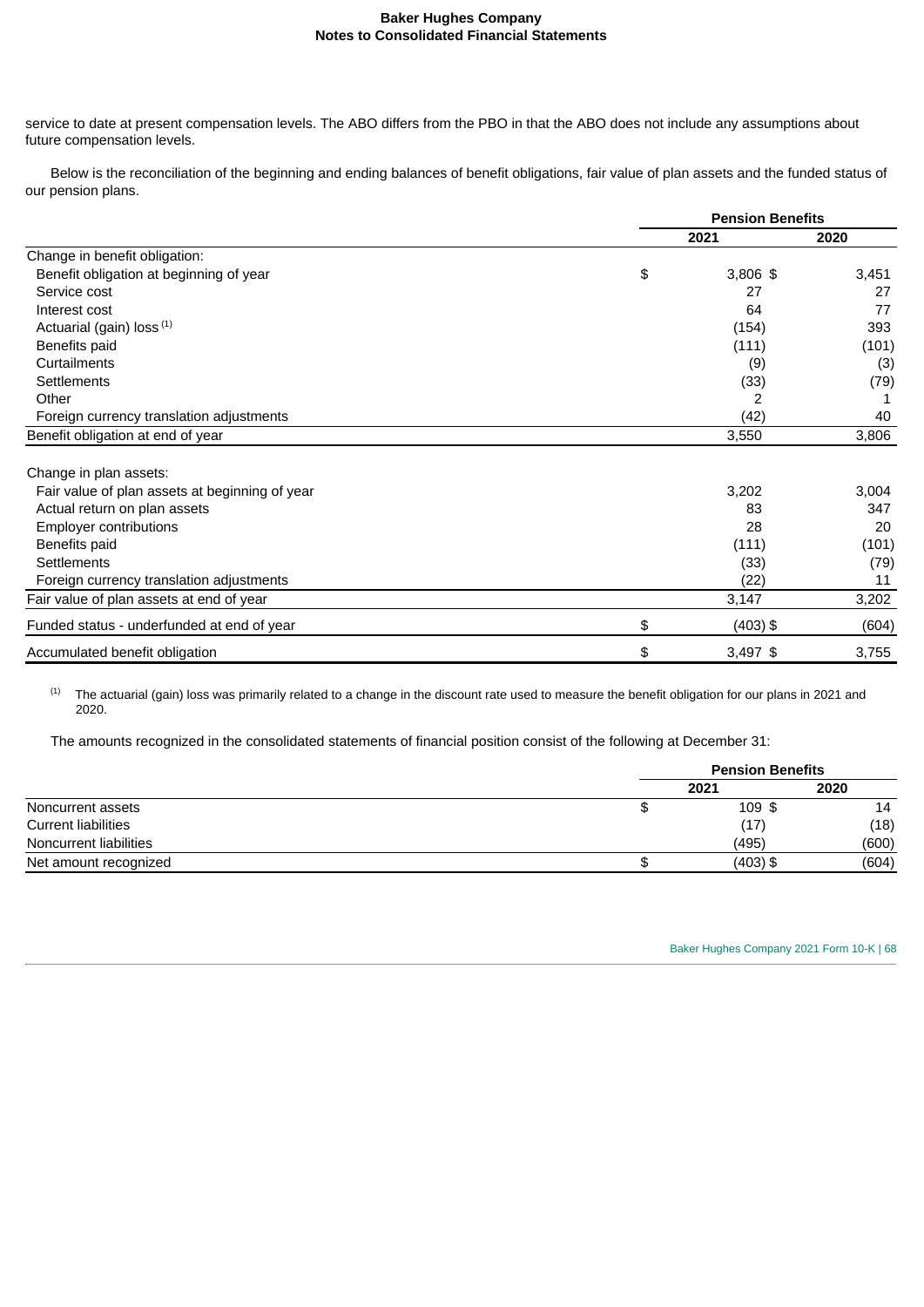Information for the plans with ABOs and PBOs in excess of plan assets is as follows at December 31:

|                                | <b>Pension Benefits</b> |       |  |
|--------------------------------|-------------------------|-------|--|
|                                | 2021                    | 2020  |  |
| Projected benefit obligation   | 1.476 \$                | 3,390 |  |
| Accumulated benefit obligation | $1.423$ \$              | 3,340 |  |
| Fair value of plan assets      | $964$ \$                | 2,772 |  |

We have a U.S. non-qualified supplemental pension plan ("BH SPP") for certain employees which are included in the benefit obligations and funded status in the tables above. In order to meet a portion of our obligations of the BH SPP, we have established a trust comprised primarily of mutual fund assets. The value of these assets were \$45 million and \$44 million as of December 31, 2021 and 2020, respectively. These assets are not included as plan assets or in the funded status amounts in the tables above and below.

## **Net Periodic Cost**

The components of net periodic cost are as follows:

|                                      | <b>Pension Benefits</b> |         |         |       |
|--------------------------------------|-------------------------|---------|---------|-------|
|                                      |                         | 2021    | 2020    | 2019  |
| Service cost                         |                         | $27$ \$ | $27$ \$ | 21    |
| Interest cost                        |                         | 64      |         | 90    |
| Expected return on plan assets       |                         | (130)   | (121)   | (122) |
| Amortization of prior service credit |                         |         |         |       |
| Amortization of net actuarial loss   |                         | 40      | 34      | 17    |
| Curtailment / settlement loss        |                         |         | 10      | 9     |
| Net periodic cost                    |                         | 4\$     | 28 \$   | 16    |

The service cost component of the net periodic cost is included in "operating income (loss)" and all other components are included in "Other non-operating income (loss), net" caption of the consolidated statements of income (loss).

### **Assumptions Used in Benefit Calculations**

Accounting requirements necessitate the use of assumptions to reflect the uncertainties and the length of time over which the pension obligations will be paid. The actual amount of future benefit payments will depend upon when participants retire, the amount of their benefit at retirement and how long they live. To reflect the obligation in today's dollars, we discount the future payments using a rate that matches the time frame over which the payments are expected to be made. We also need to assume a long-term rate of return that will be earned on investments used to fund these payments.

Another assumption used is the interest crediting rate for our U.S. qualified cash balance plan. Under the provisions of this pension plan, a hypothetical cash balance account has been established for each participant. Such accounts receive quarterly interest credits based on a prescribed formula.

Weighted average assumptions used to determine benefit obligations for these plans are as follows:

|                               |        | <b>Pension Benefits</b> |  |  |
|-------------------------------|--------|-------------------------|--|--|
|                               | 2021   | 2020                    |  |  |
| Discount rate                 | 2.15 % | 1.66 %                  |  |  |
| Rate of compensation increase | 3.21%  | 3.25%                   |  |  |
| Interest crediting rate       | 2.60%  | 2.60 %                  |  |  |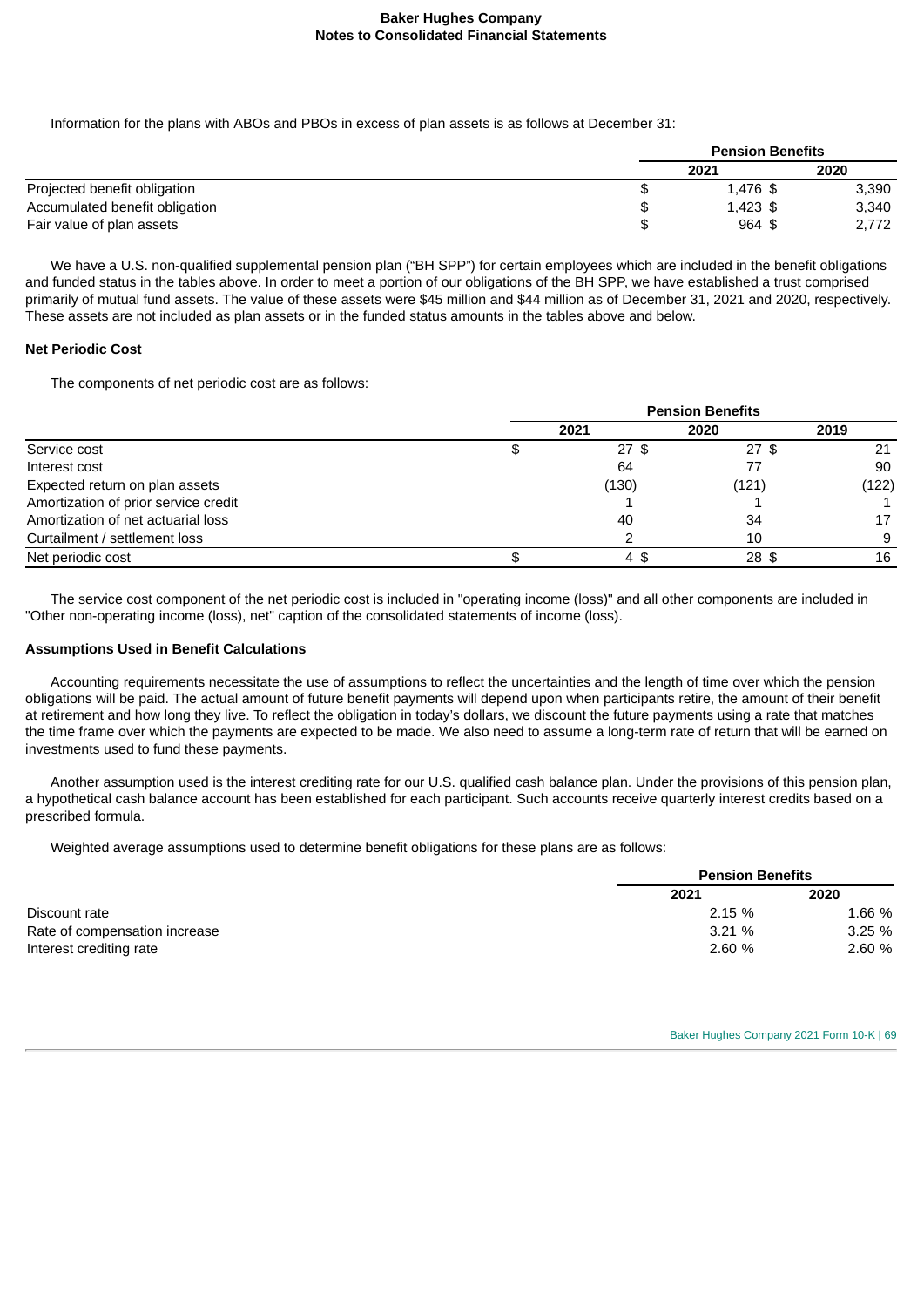Weighted average assumptions used to determine net periodic cost for these plans are as follows:

|                                          |        | <b>Pension Benefits</b> |        |  |  |
|------------------------------------------|--------|-------------------------|--------|--|--|
|                                          | 2021   | 2020                    | 2019   |  |  |
| Discount rate                            | 1.66 % | 2.34 %                  | 3.43 % |  |  |
| Expected long-term return on plan assets | 4.07 % | 4.20 %                  | 5.48 % |  |  |
| Interest crediting rate                  | 2.60 % | 2.60%                   | 3.15%  |  |  |

We determine the discount rate using a bond matching model, whereby the weighted average yields on high-quality fixed-income securities have maturities consistent with the timing of benefit payments. Lower discount rates increase the size of the benefit obligations and pension expense in the following year; higher discount rates reduce the size of the benefit obligation and subsequent-year pension expense. The compensation assumption is used in our active plans to estimate the annual rate at which the pay for plan participants will grow. If the rate of growth assumed increases, the size of the pension obligations will increase.

The expected return on plan assets is the estimated long-term rate of return that will be earned on the investments used to fund the pension obligations. To determine this rate, we consider the current and target composition of plan investments, our historical returns earned, and our expectations about the future.

# **Accumulated Other Comprehensive Loss**

The amount recorded before-tax in accumulated other comprehensive loss related to our pension plans consists of the following at December 31:

|                        | <b>Pension Benefits</b> |      |  |
|------------------------|-------------------------|------|--|
|                        | 2021                    | 2020 |  |
| Net actuarial loss     | $365$ \$                | 527  |  |
| Net prior service cost | 17<br>٠.                | 18   |  |
| Total                  | 382<br>᠊ᡮ               | 545  |  |

### **Plan Assets**

We have investment committees that meet regularly to review portfolio returns and to determine asset-mix targets based on asset/liability studies. Third-party investment consultants assist these committees in developing asset allocation strategies to determine our expected rates of return and expected risk for various investment portfolios. The investment committees considered these strategies in the formal establishment of the current asset-mix targets based on the projected risk and return levels for all major asset classes.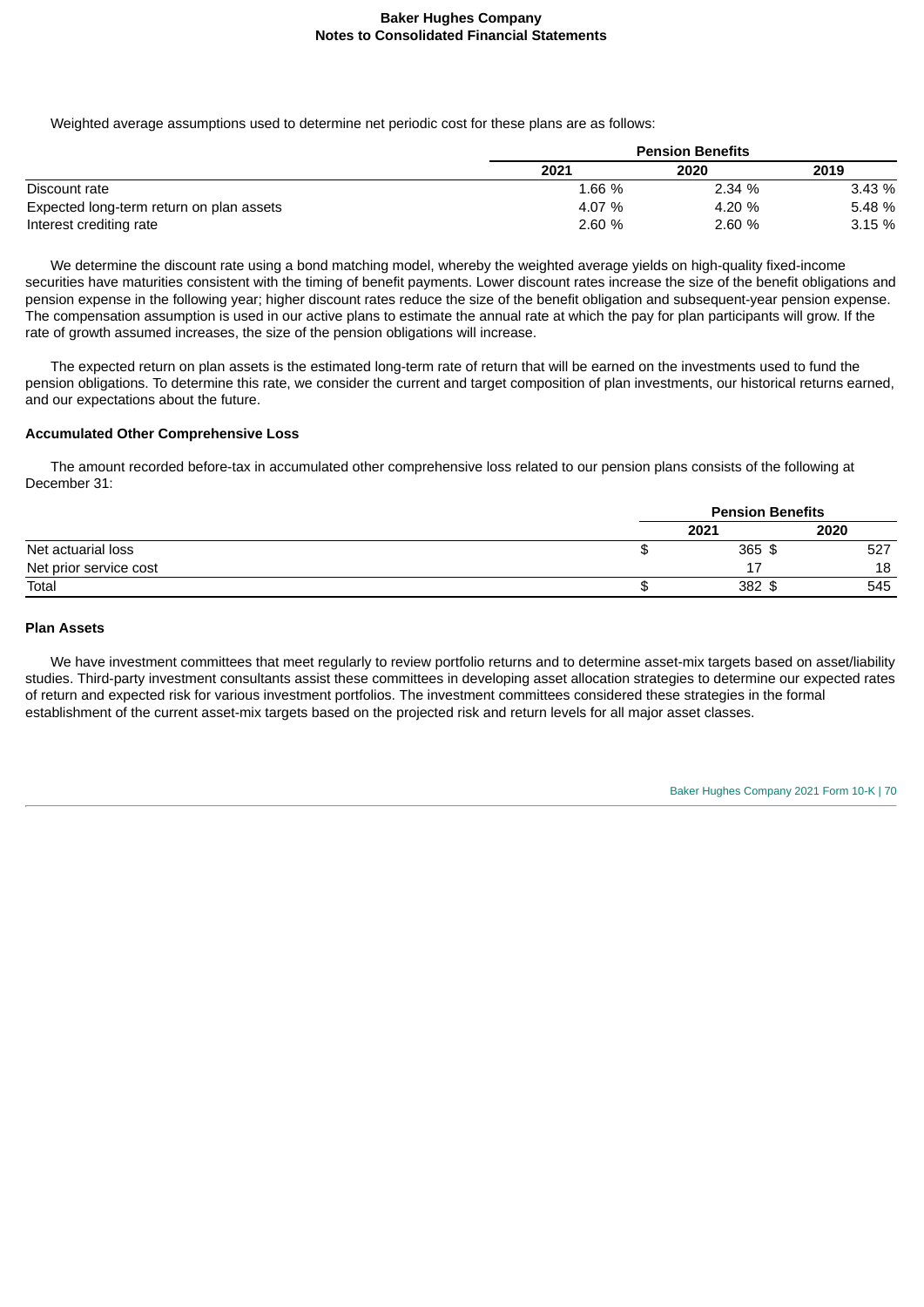The table below presents the fair value of the pension assets at December 31:

| 2021           | 2020  |  |
|----------------|-------|--|
|                |       |  |
| \$<br>1,890 \$ | 1,807 |  |
|                |       |  |
| 250            | 346   |  |
| 222            | 299   |  |
| 112            | 120   |  |
| 59             | 85    |  |
| 48             | 52    |  |
| 566            | 493   |  |
| $3,147$ \$     | 3,202 |  |
|                |       |  |

Include direct investments and investment funds. (1)

Consists primarily of asset allocation fund investments. (2)

Plan assets valued using Net Asset Value ("NAV") as a practical expedient amounted to \$3,028 million and \$3,072 million as of December 31, 2021 and 2020, respectively. The percentages of plan assets valued using NAV by investment fund type for equity securities, fixed income and cash, and alternative investments were 16%, 62%, and 22% as of December 31, 2021, respectively, and 21%, 59%, and 20% as of December 31, 2020, respectively. Those investments that were measured at fair value using NAV as a practical expedient were excluded from the fair value hierarchy. The practical expedient was not applied for investments with a fair value of \$119 million and \$130 million as of December 31, 2021 and 2020, respectively. There were investments classified within Level 3 of \$112 million and \$120 million for non U.S. insurance contracts as of December 31, 2021 and 2020, respectively.

### **Funding Policy**

The funding policy for our Pension Benefits is to contribute amounts sufficient to meet minimum funding requirements as set forth in employee benefit and tax laws plus such additional amounts as we may determine to be appropriate. In 2021, we contributed approximately \$28 million. We anticipate we will contribute between approximately \$30 million to \$35 million to our pension plans in 2022.

The following table presents the expected benefit payments for Pension Benefits over the next 10 years. For company sponsored pension plans, the benefit payments are made by the respective pension trust funds.

| Year      | <b>Pension Benefits</b> |
|-----------|-------------------------|
| 2022      | 161<br>Ъ                |
| 2023      | 132                     |
| 2024      | 135                     |
| 2025      | 137                     |
| 2026      | 142                     |
| 2027-2031 | 744                     |

#### **DEFINED CONTRIBUTION PLANS**

Our primary defined contribution plan during 2021 was the Company-sponsored U.S. 401(k) plan ("401(k) Plan"). The 401(k) Plan allows eligible employees to contribute portions of their eligible compensation to an investment trust. The Company matches employee contributions at the rate of \$1.00 per \$1.00 employee contribution for the first 5% of the employee's eligible compensation, and such contributions vest immediately. In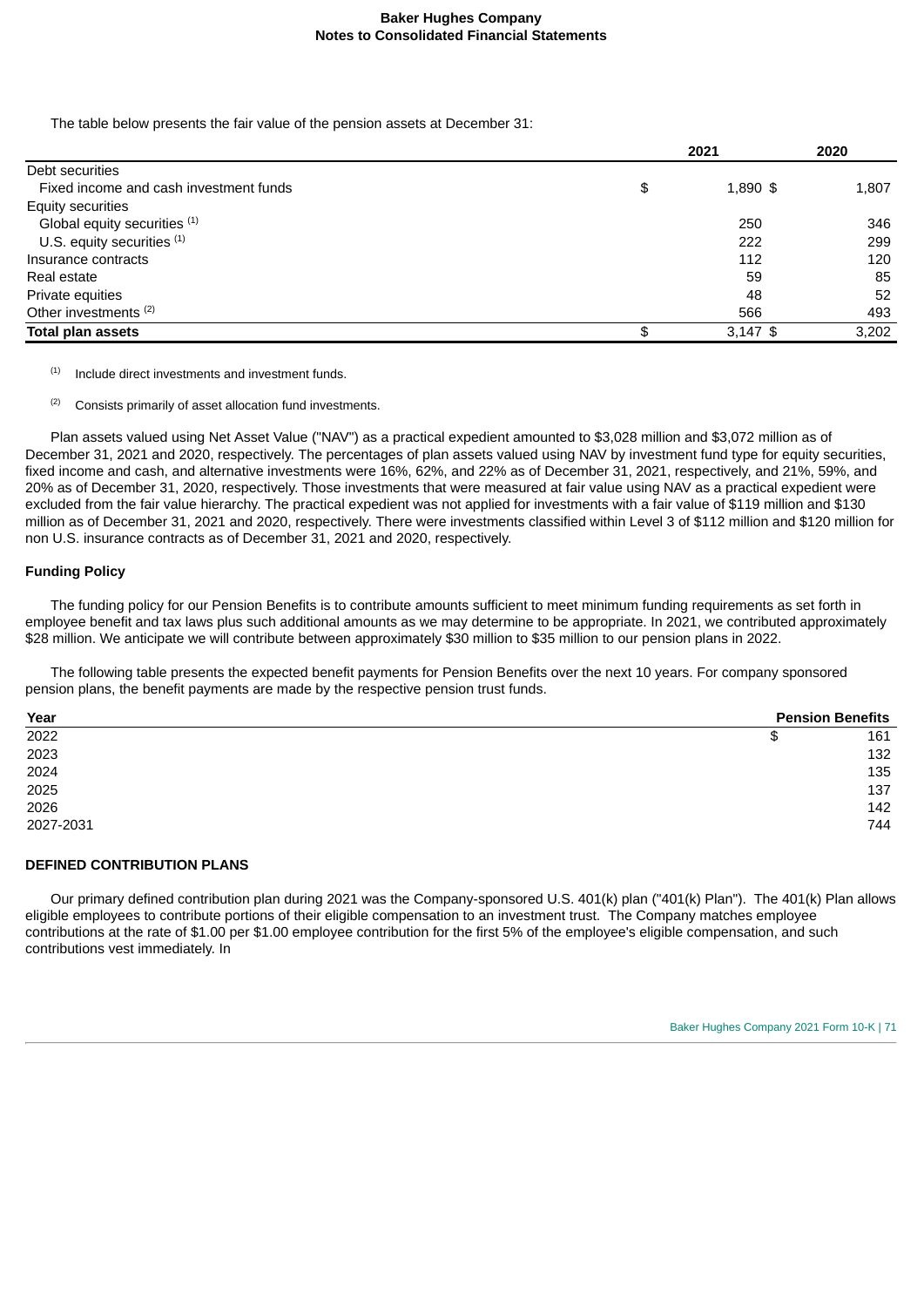addition, we make cash contributions for all eligible employees of 4% of their eligible compensation and such contributions are fully vested after three years of employment. The 401(k) Plan provides several investment options, for which the employee has sole investment discretion; however, the 401(k) Plan does not offer the Company's common stock as an investment option. Our costs for the 401(k) Plan and several other U.S. and non-U.S. defined contribution plans amounted to \$194 million and \$236 million, in 2021 and 2020, respectively.

We have two non-qualified defined contribution plans that are invested through trusts. The assets and corresponding liabilities were \$322 million and \$314 million at December 31, 2021 and 2020, respectively, and are included in the captions "All other assets" and "Liabilities for pensions and other postretirement benefits," respectively, in our consolidated statements of financial position.

#### **NOTE 12. INCOME TAXES**

In response to the COVID-19 pandemic, many governments have enacted or are contemplating measures to provide aid and economic stimulus. These measures may include deferring the due dates of tax payments or other changes to their income and non-income-based tax laws. The Coronavirus Aid, Relief, and Economic Security Act ("CARES Act"), which was enacted on March 27, 2020 in the U.S., contained measures to assist companies, including allowing net operating losses originating in 2018, 2019, or 2020 to be carried back up to five years. During 2020, we elected to carry back losses to 2014 and accordingly recognized a \$117 million tax benefit. As of December 31, 2021, we have received the cash refunds related to that benefit.

The provision for income taxes is comprised of the following:

|                            | 2021                   | 2020      | 2019 |
|----------------------------|------------------------|-----------|------|
| Current:                   |                        |           |      |
| U.S.                       | \$<br>$11 \text{ }$ \$ | $(59)$ \$ | (12) |
| Foreign                    | 614                    | 458       | 443  |
| <b>Total current</b>       | 625                    | 399       | 431  |
| Deferred:                  |                        |           |      |
| U.S.                       | (24)                   | 11        | (12) |
| Foreign                    | 157                    | 149       | 63   |
| Total deferred             | 133                    | 160       | 51   |
| Provision for income taxes | \$<br>758 \$           | $559$ \$  | 482  |

The geographic sources of income (loss) before income taxes are as follows:

|                                   | 2021        | 2020           | 2019  |
|-----------------------------------|-------------|----------------|-------|
| U.S.                              | $(724)$ \$  | $(14, 288)$ \$ | (693) |
| Foreign                           | 1.152       | (914)          | 1.446 |
| Income (loss) before income taxes | 428<br>- \$ | (15,202) \$    | 753   |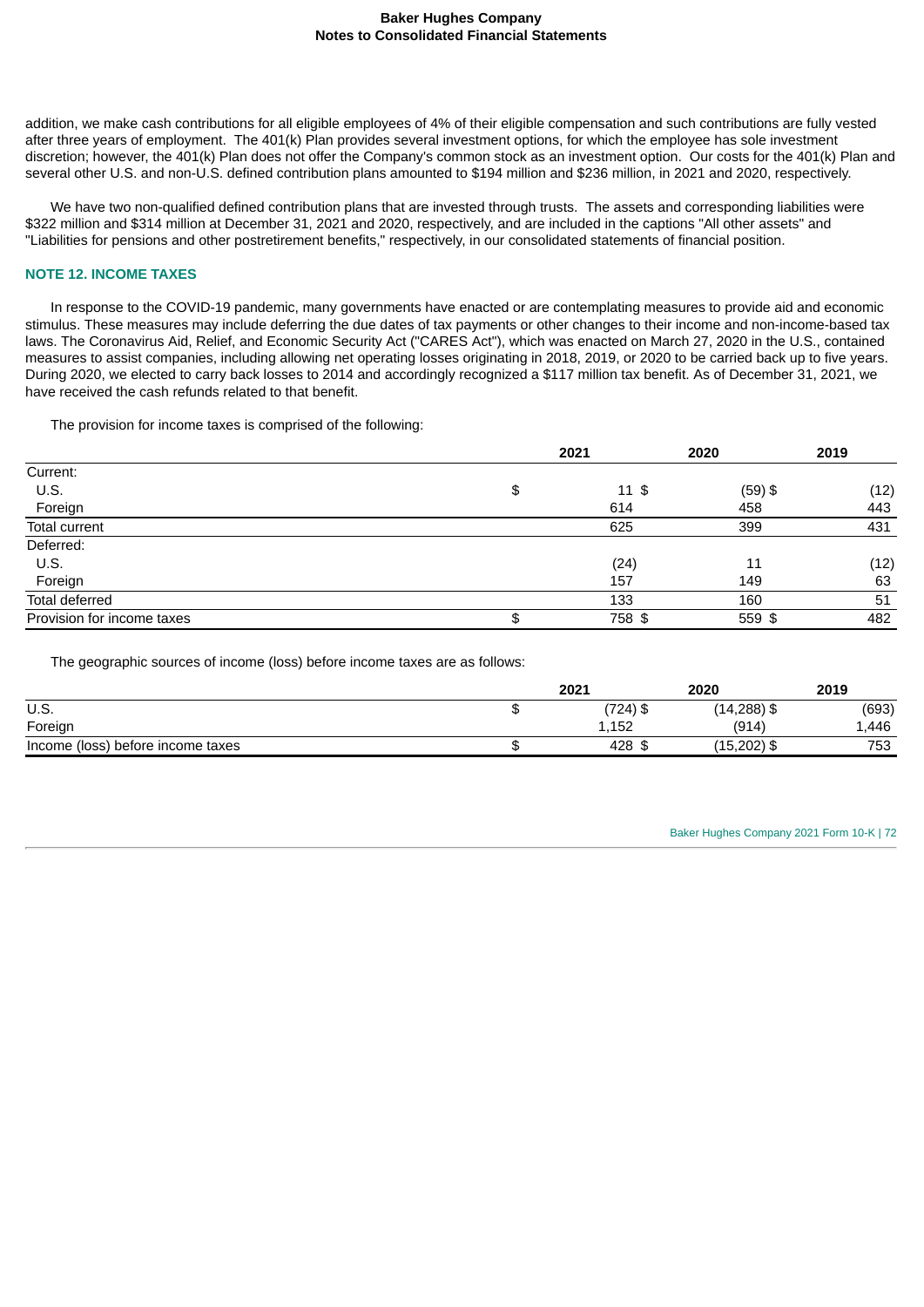The provision for income taxes differs from the amount computed by applying the U.S. statutory income tax rate to the loss or income before income taxes for the reasons set forth below for the years ended December 31:

|                                                                       | 2021      |     | 2020      | 2019      |
|-----------------------------------------------------------------------|-----------|-----|-----------|-----------|
| Income (loss) before income taxes                                     | \$<br>428 | \$. | (15, 202) | \$<br>753 |
| Taxes at the U.S. federal statutory income tax rate                   | 90        |     | (3, 192)  | 158       |
| Impact of goodwill impairment                                         |           |     | 3,102     |           |
| Effect of foreign operations                                          | 216       |     | 148       | 84        |
| Tax expense (benefit) due to unrecognized tax benefits <sup>(1)</sup> | 201       |     | 35        | (24)      |
| Tax impact of partnership structure                                   | 137       |     | (33)      | 17        |
| Change in valuation allowances                                        | 70        |     | 494       | 241       |
| <b>CARES Act</b>                                                      |           |     | (117)     |           |
| Other - net                                                           | 44        |     | 122       | 6         |
| Provision for income taxes                                            | \$<br>758 | \$  | 559       | \$<br>482 |
| Actual income tax rate                                                | 177.1 %   |     | (3.7)%    | 64.0 %    |

For December 31, 2021, \$119 million of this amount is indemnified under the Tax Matters Agreement with GE. (1)

Deferred income taxes reflect the net tax effects of temporary differences between the carrying amounts of assets and liabilities for financial reporting purposes and the amounts used for income tax purposes, as well as operating loss and tax credit carryforwards.

The tax effects of our temporary differences and carryforwards are as follows at December 31:

|                                                           | 2021             | 2020     |
|-----------------------------------------------------------|------------------|----------|
| Deferred tax assets:                                      |                  |          |
| Operating loss carryforwards                              | \$<br>$2,255$ \$ | 2,249    |
| Tax credit carryforwards                                  | 1,183            | 1,083    |
| Investment in partnership                                 | 457              | 160      |
| Property                                                  | 156              | 127      |
| Employee benefits                                         | 116              | 138      |
| Goodwill and other intangibles                            | 97               | 143      |
| <b>Receivables</b>                                        | 72               | 53       |
| Inventory                                                 | 61               | 51       |
| Other                                                     | 153              | 264      |
| Total deferred income tax asset                           | 4,550            | 4,268    |
| Valuation allowances                                      | (3,928)          | (3, 472) |
| Total deferred income tax asset after valuation allowance | 622              | 796      |
| Deferred tax liabilities:                                 |                  |          |
| Other                                                     | (14)             | (29)     |
| Total deferred income tax liability                       | (14)             | (29)     |
| Net deferred tax asset                                    | \$<br>608 \$     | 767      |

At December 31, 2021, we had approximately \$419 million of non-U.S. tax credits which may be carried forward indefinitely under applicable foreign law, \$563 million of U.S. foreign tax credits and \$201 million of other U.S. credits, the majority of which will expire after tax year 2027 under U.S. tax law. Additionally, we had \$2,255 million of net operating loss carryforwards ("NOLs"), of which approximately \$321 million will expire within five years, \$479 million will expire between 6 years and 20 years, and the remainder can be carried forward indefinitely.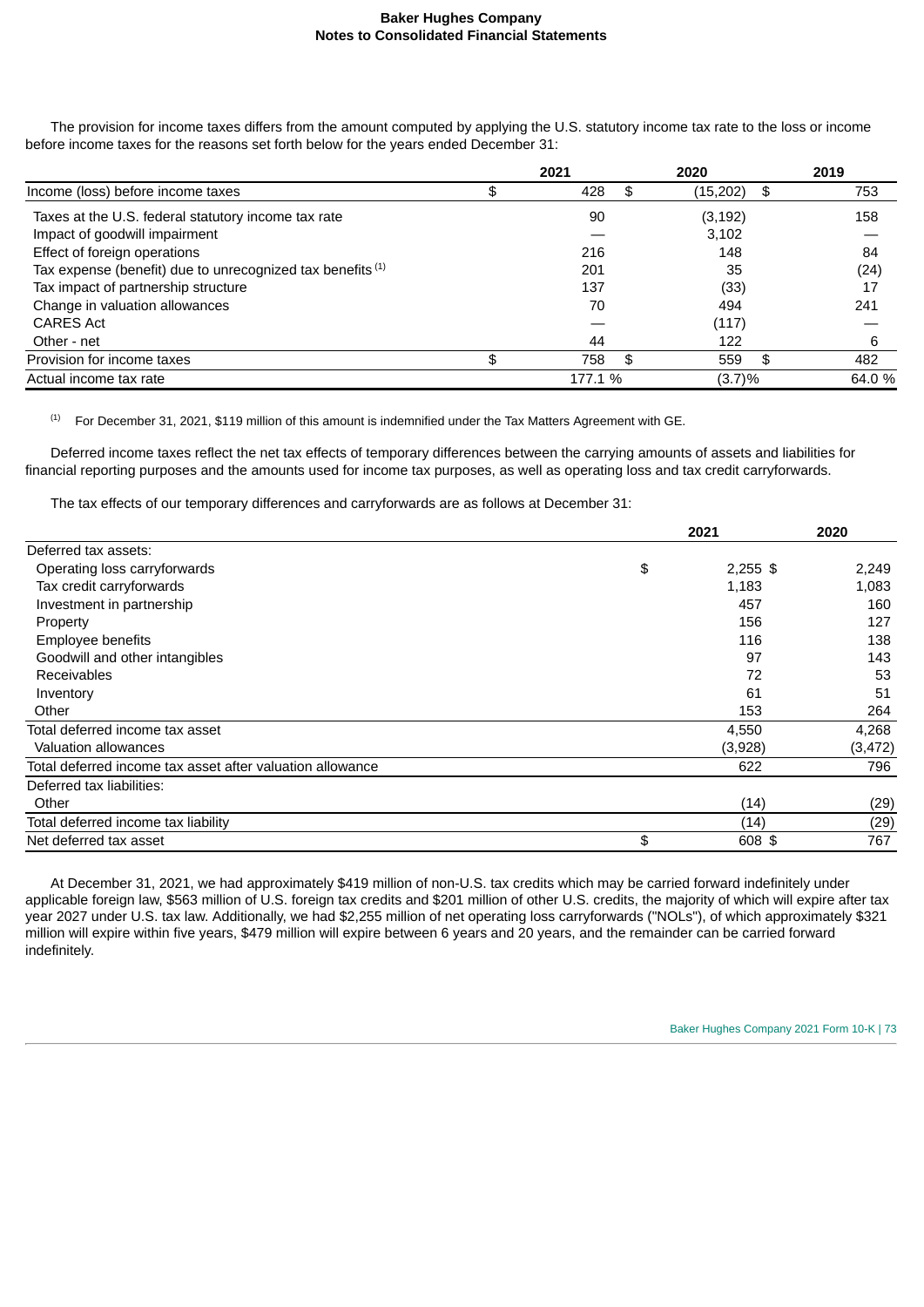We record a valuation allowance when it is more likely than not that some portion or all of the deferred tax assets will not be realized. The ultimate realization of the deferred tax assets depends on the ability to generate sufficient taxable income of the appropriate character in the future and in the appropriate taxing jurisdictions. At December 31, 2021, \$3,928 million of valuation allowances are recorded against various deferred tax assets, including foreign NOLs of \$1,687 million, U.S. NOLs of \$220 million, U.S. foreign and non-U.S. tax credit carryforwards of \$979 million, other tax credit carryforwards of \$191 million, and certain other U.S. and foreign deferred tax assets of \$851 million. There are \$348 million of deferred tax assets related primarily to foreign NOLs without a valuation allowance as we expect that the deferred tax assets will be realized within the carryforward period.

Indefinite reinvestment is determined by management's intentions concerning the future operations of the Company. In cases where repatriation would otherwise incur significant withholding or income taxes, these earnings have been indefinitely reinvested in the Company's active non-U.S. business operations. As of December 31, 2021, the cumulative amount of undistributed foreign earnings is approximately \$4.4 billion. Computation of the potential deferred tax liability associated with these undistributed earnings and any other basis differences is not practicable.

At December 31, 2021, we had \$531 million of tax liabilities for total gross unrecognized tax benefits related to uncertain tax positions. In addition to these uncertain tax positions, we had \$153 million and \$49 million related to interest and penalties, respectively, for total liabilities of \$733 million for uncertain positions. If we were to prevail on all uncertain positions, the net effect would result in an income tax benefit of approximately \$646 million. The remaining \$87 million is comprised of \$63 million for deferred tax assets that represent tax benefits that would be received in different taxing jurisdictions or in a different character and \$24 million increased valuation allowances. As of December 31, 2021 and 2020, the Company had \$170 million and \$53 million, respectively, of current receivables related to uncertain tax positions, including interest and penalties of \$87 million and \$25 million, respectively, that are indemnified pursuant to the Tax Matters Agreement with GE.

The following table presents the changes in our gross unrecognized tax benefits included in the consolidated statements of financial position.

| Asset / (Liability)                             | 2021       | 2020  |
|-------------------------------------------------|------------|-------|
| Balance at beginning of year                    | $(483)$ \$ | (451) |
| Additions for tax positions of the current year | (32)       | (71)  |
| Additions for tax positions of prior years      | (166)      | (31)  |
| Reductions for tax positions of prior years     | 42         | 35    |
| Settlements with tax authorities                | 95         | 12    |
| Lapse of statute of limitations                 | 13         | 23    |
| Balance at end of year                          | (531) \$   | (483) |

It is expected that the amount of unrecognized tax benefits will change in the next twelve months due to expiring statutes, audit activity, tax payments, and competent authority proceedings related to transfer pricing or final decisions in matters that are the subject of litigation in various taxing jurisdictions in which we operate. At December 31, 2021, we had approximately \$63 million of tax liabilities related to uncertain tax positions, each of which are individually insignificant, and each of which are reasonably possible of being settled within the next twelve months.

We conduct business in more than 120 countries and are subject to income taxes in most taxing jurisdictions in which we operate, each of which may have multiple open years subject to examination. All Internal Revenue Service examinations have been completed and closed through 2016 for the most significant U.S. returns. We believe that we have made adequate provision for all income tax uncertainties.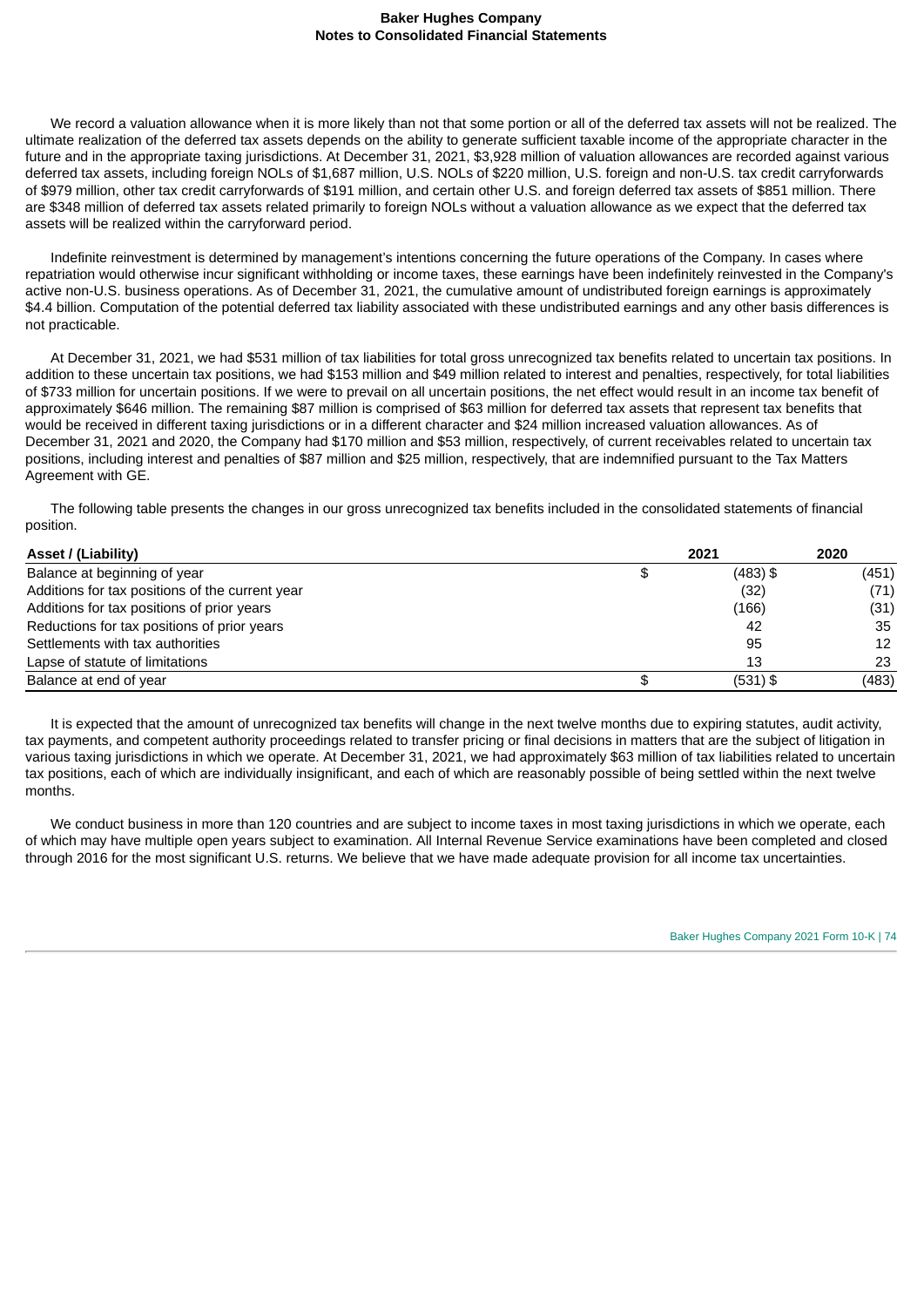#### **NOTE 13. STOCK-BASED COMPENSATION**

The Company has a 2021 Long-Term Incentive Plan ("LTI Plan") under which we may grant restricted stock units ("RSU"), performance share units ("PSU"), stock options and other equity-based awards to employees and non-employee directors providing services to the Company and our subsidiaries. A total of up to 29.5 million shares of Class A common stock are reserved and available for issuance pursuant to awards granted under the LTI Plan over its term which expires on the date of the annual meeting of the Company in 2031. A total of 31.7 million shares of Class A common stock are available for issuance as of December 31, 2021. This amount includes 29.2 million shares remaining from the initial reserve and 2.5 million shares added due to forfeitures, cancellations, and shares withheld to pay the employee's taxes, subject to the adjustments as provided in the LTI Plan.

Stock-based compensation cost was \$205 million, \$210 million and \$187 million for the years ended December 31, 2021, 2020 and 2019, respectively. We recorded a tax benefit of approximately \$16 million in 2021 on our stock-based compensation cost. Stock-based compensation cost is measured at the date of grant based on the calculated fair value of the award and is generally recognized on a straightline basis over the vesting period of the equity grant. The compensation cost is determined based on awards ultimately expected to vest; therefore, we have reduced the cost for estimated forfeitures based on historical forfeiture rates. Forfeitures are estimated at the time of grant and revised, if necessary, in subsequent periods to reflect actual forfeitures. There were no stock-based compensation costs capitalized as the amounts were not material.

## **Restricted Stock**

We may grant to our officers, directors and key employees restricted stock units ("RSU"), where each unit represents the right to receive, at the end of a stipulated period, one unrestricted share of stock with no exercise price. Certain RSUs are subject to cliff or graded vesting, generally ranging over a period of 3 years, or over a one year period for non-employee directors. Cash dividend equivalents are accumulated on RSUs and are payable upon vesting of the awards. We determine the fair value of RSUs based on the market price of our common stock on the date of grant.

The following table presents the changes in RSUs outstanding and related information (in thousands, except per unit prices):

|                                       | Number of<br><b>Units</b> | <b>Weighted Average</b><br><b>Grant Date Fair</b><br><b>Value Per Unit</b> |
|---------------------------------------|---------------------------|----------------------------------------------------------------------------|
| Unvested balance at December 31, 2020 | 14,292 \$                 | 23.70                                                                      |
| Granted                               | 9.357                     | 20.64                                                                      |
| Vested                                | (6,439)                   | 25.10                                                                      |
| Forfeited                             | (1, 175)                  | 21.98                                                                      |
| Unvested balance at December 31, 2021 | 16,035 \$                 | 21.50                                                                      |

In 2021, the total intrinsic value of RSUs vested (defined as the value of shares awarded based on the price of our common stock at vesting date) was \$141 million and unvested RSUs was \$386 million. The total grant date fair value of RSUs vested in 2021 was \$162 million. As of December 31, 2021, there was \$185 million of total unrecognized compensation cost related to unvested RSUs, which is expected to be recognized over a weighted average period of 1.86 years.

#### **Performance Share Units**

We may grant performance share units ("PSUs") to certain officers and key employees. The PSUs are stock-based awards tied to predefined company metrics and total shareholder return ("TSR"). PSUs generally cliff vest after a service period of 3 years. Cash dividend equivalents are accumulated on certain PSUs and are payable upon vesting of the awards. The fair value of the awards determined for the predefined company metrics are based on the market price of our common stock on the date of grant. The fair value of the TSR awards are determined based on a Monte Carlo simulation method.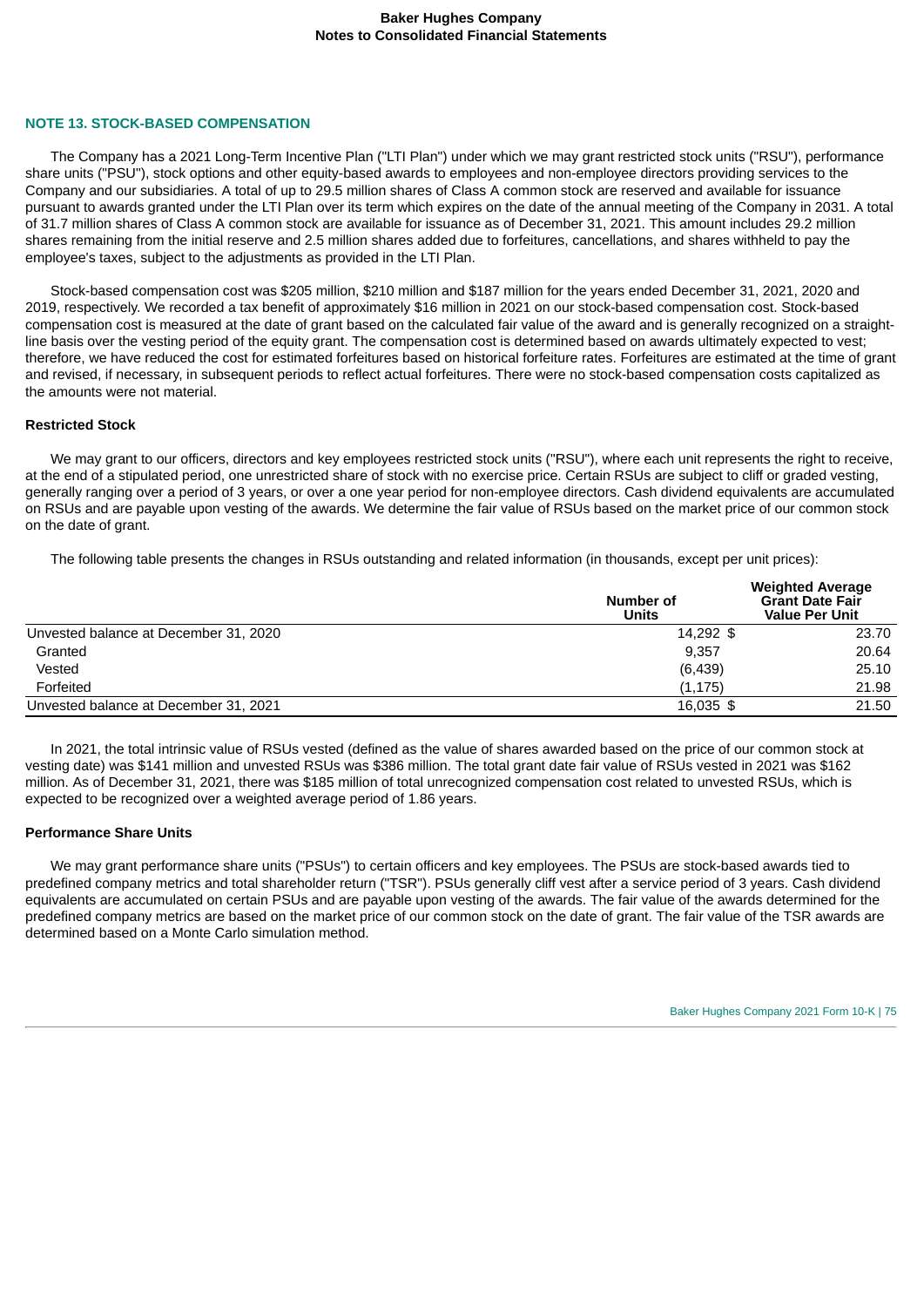The following table presents the changes in PSUs outstanding and related information (in thousands, except per unit prices):

|                                       | Number of<br>Units | <b>Weighted Average</b><br><b>Grant Date Fair</b><br><b>Value Per Unit</b> |
|---------------------------------------|--------------------|----------------------------------------------------------------------------|
| Unvested balance at December 31, 2020 | $3,161$ \$         | 25.39                                                                      |
| Granted                               | 1,352              | 22.14                                                                      |
| Vested                                | (637)              | 35.16                                                                      |
| Forfeited                             | (174)              | 24.43                                                                      |
| Unvested balance at December 31, 2021 | $3.702$ \$         | 22.57                                                                      |

The total intrinsic value of PSUs vested and unvested, (defined as the value of the shares awarded at the year-end market price) was \$15 million and \$89 million, respectively, as of December 31, 2021. The total grant date fair value of PSUs vested in 2021 was \$22 million. Total unrecognized compensation cost related to unvested PSUs, which is expected to be recognized over a weighted average period of 1.95 years, was \$35 million as of December 31, 2021.

#### **Stock Options**

We previously granted stock options to our officers, directors and key employees. Stock options generally vest in equal amounts over a vesting period of 3 years provided that the employee has remained continuously employed by the Company through such vesting date. The fair value of each stock option granted is estimated using the Black-Scholes option pricing model. Our 2019 option assumptions were as follows: expected life - 6 years, risk free interest rate - 2.6%, volatility - 36.5%, dividend yield - 3.1%, and the weighted average fair value per share at grant date was \$6.37. We have not granted stock options to officers, directors, or key employees since 2019.

The following table presents the changes in stock options outstanding and related information (in thousands, except per option prices):

|                                  | Number of<br><b>Options</b> | <b>Weighted Average</b><br><b>Exercise Price</b><br><b>Per Option</b> |
|----------------------------------|-----------------------------|-----------------------------------------------------------------------|
| Outstanding at December 31, 2020 | $7.285$ \$                  | 32.63                                                                 |
| Exercised                        | (438)                       | 22.48                                                                 |
| Forfeited                        | (11)                        | 26.42                                                                 |
| Expired                          | (1,587)                     | 40.13                                                                 |
| Outstanding at December 31, 2021 | $5,249$ \$                  | 31.25                                                                 |
| Exercisable at December 31, 2021 | 4.719 \$                    | 32.18                                                                 |

The weighted average remaining contractual term for options outstanding and options exercisable at December 31, 2021 were 4.4 years and 4.1 years, respectively. The maximum contractual term of options outstanding is 7.1 years.

There were 850 thousand, 1,553 thousand and 867 thousand options that vested in 2021, 2020 and 2019, respectively. The total fair value of options vested was \$7 million, \$14 million and \$10 million, in 2021, 2020 and 2019, respectively. Unrecognized compensation cost related to unvested stock options was immaterial as of December 31, 2021. Generally, all stock options outstanding will be fully vested and exercisable by the end of the first quarter of 2022.

The total intrinsic value of stock options exercised (defined as the amount by which the market price of our common stock on the date of exercise exceeds the exercise price of the option) in 2021 was \$1 million. The total intrinsic value of stock options outstanding and options exercisable at December 31, 2021 was \$2 million. The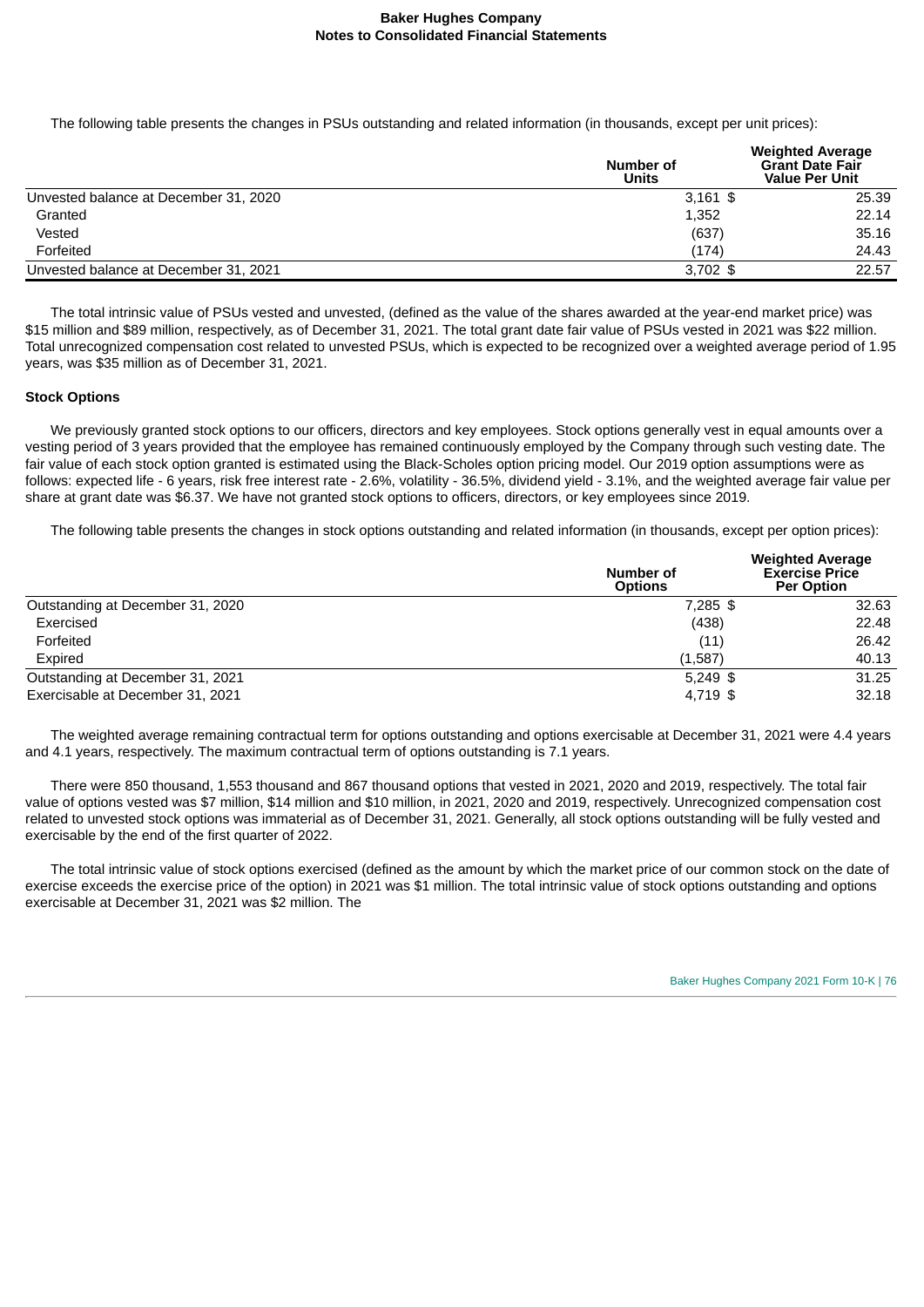intrinsic value of stock options outstanding is calculated as the amount by which the quoted price of \$24.06 of our common stock as of the end of 2021 exceeds the exercise price of the options.

#### **Employee Stock Purchase Plan**

The Employee Stock Purchase Plan ("ESPP") provides for eligible employees to purchase shares of Class A common stock quarterly on an after-tax basis in an amount between 1% and 20% of their annual pay on March 31, June 30, September 30 and December 31 of each year at a 15% discount of the fair market value of our Class A common stock on March 31, June 30, September 30 and December 31. An employee may not purchase more than \$3,000 in any of the three-month measurement periods described above or \$12,000 annually.

A total of 21.5 million shares of Class A common stock are authorized for issuance, and at December 31, 2021, there were 12.5 million shares of Class A common stock reserved for future issuance.

#### **NOTE 14. EQUITY**

#### **COMMON STOCK**

We are authorized to issue 2 billion shares of Class A common stock, 1.25 billion shares of Class B common stock and 50 million shares of preferred stock each of which have a par value of \$0.0001 per share. The number of shares of Class A common stock and Class B common stock outstanding at December 31, 2021 is 909 million and 117 million, respectively. We have not issued any preferred stock. GE owns all the issued and outstanding Class B common stock. Each share of Class A and Class B common stock and the associated membership interest in BHH LLC form a paired interest. While each share of Class B common stock has equal voting rights to a share of Class A common stock, it has no economic rights, meaning holders of Class B common stock have no right to dividends and any assets in the event of liquidation of the Company. GE is entitled through BHH LLC Units ("LLC Units") to receive distributions on an equal per share amount of any dividend paid by the Company.

In 2020, GE launched a program to divest of its ownership interest in us, at its discretion, in a series of transactions over approximately three years, subject to market conditions and other factors. As of December 31, 2021, GE's economic interest in BHH LLC was 11.4%.

In 2021, our Board of Directors authorized each of the Company and BHH LLC to repurchase up to \$2 billion of its Class A common stock and LLC Units, respectively. We expect to fund the repurchase program from cash generated from operations, and we expect to make share repurchases from time to time subject to the Company's capital plan, market conditions, and other factors, including regulatory restrictions. The repurchase program may be suspended or discontinued at any time and does not have a specified expiration date. In 2021, the Company and BHH LLC repurchased and canceled 17.6 million shares of Class A common stock and LLC Units, respectively, each for \$434 million. As of December 31, 2021, the Company and BHH LLC had authorization remaining to repurchase up to approximately \$1.6 billion of its Class A common stock and LLC Units, respectively.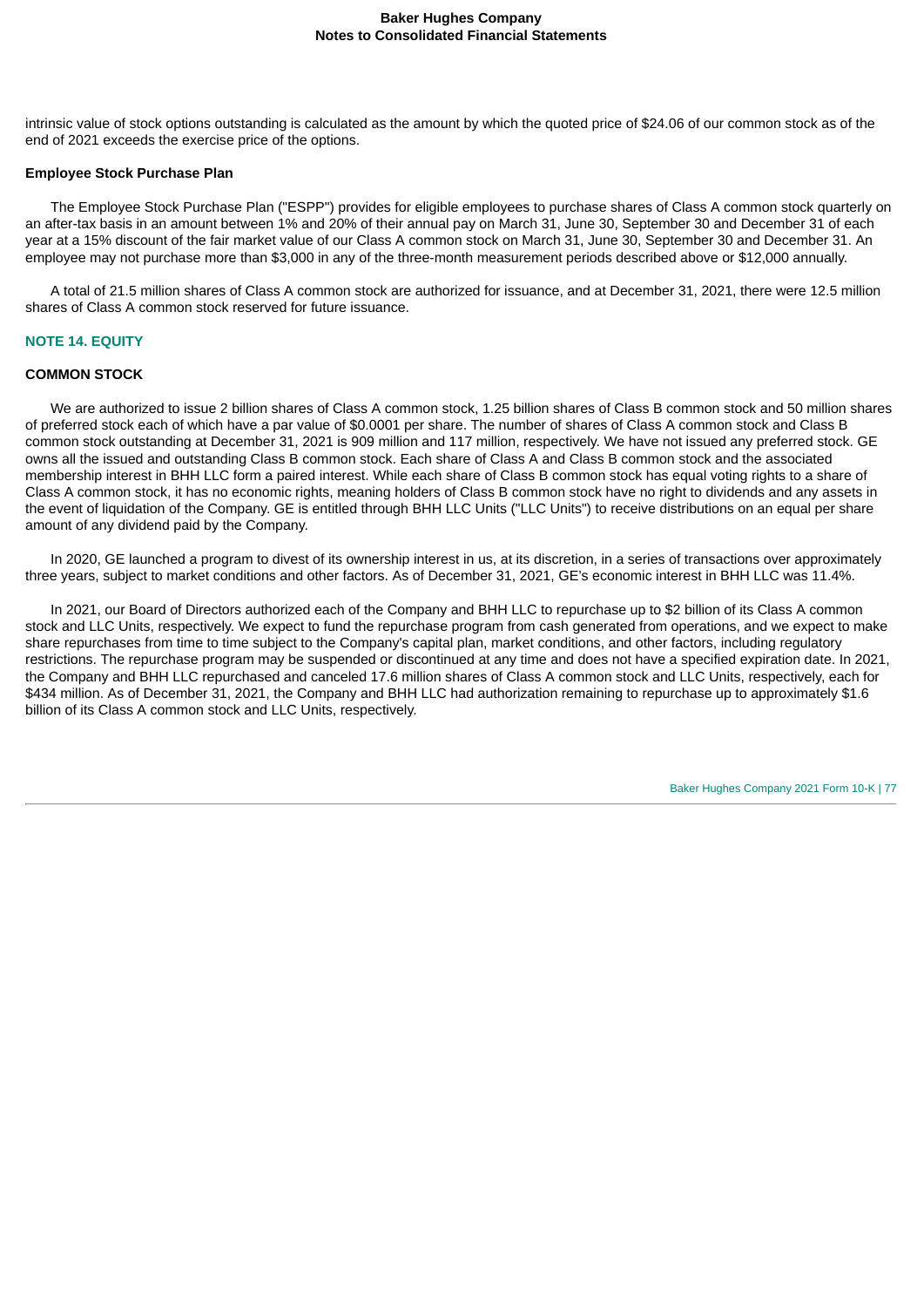The following table presents the changes in the number of shares outstanding (in thousands):

|                                                               |                                          | 2021                                     |                                          | 2020                                            |
|---------------------------------------------------------------|------------------------------------------|------------------------------------------|------------------------------------------|-------------------------------------------------|
|                                                               | <b>Class A</b><br>Common<br><b>Stock</b> | <b>Class B</b><br>Common<br><b>Stock</b> | <b>Class A</b><br>Common<br><b>Stock</b> | <b>Class B</b><br><b>Common</b><br><b>Stock</b> |
| Balance at beginning of year                                  | 723.999                                  | 311,433                                  | 650.065                                  | 377,428                                         |
| Issue of shares upon vesting of restricted stock units (1)    | 4.968                                    |                                          | 3,548                                    |                                                 |
| Issue of shares on exercises of stock options (1)             | 408                                      |                                          | 13                                       |                                                 |
| Issue of shares for employee stock purchase plan              | 2.510                                    |                                          | 4.378                                    |                                                 |
| Exchange of Class B common stock for Class A common stock (2) | 194,885                                  | (194, 885)                               | 65.995                                   | (65, 995)                                       |
| Repurchase and cancellation of Class A common stock           | (17, 628)                                |                                          |                                          |                                                 |
| Balance at end of year                                        | 909.142                                  | 116,548                                  | 723.999                                  | 311.433                                         |

 Share amounts reflected above are net of shares withheld to satisfy the employee's tax withholding obligation. (1)

<sup>(2)</sup> When shares of Class B common stock, together with associated LLC Units, are exchanged for shares of Class A common stock pursuant to the Exchange Agreement, such shares of Class B common stock are canceled.

During 2021 and 2020, the Company declared and paid aggregate regular dividends of \$0.72 per share to holders of record of the Company's Class A common stock.

# **ACCUMULATED OTHER COMPREHENSIVE LOSS ("AOCL")**

The following table presents the changes in accumulated other comprehensive loss, net of tax:

|                                                                                     | Investment        | <b>Foreign Currency</b><br><b>Translation</b> |                                       |            | <b>Accumulated Other</b>  |
|-------------------------------------------------------------------------------------|-------------------|-----------------------------------------------|---------------------------------------|------------|---------------------------|
|                                                                                     | <b>Securities</b> | <b>Adjustments</b>                            | <b>Cash Flow Hedges Benefit Plans</b> |            | <b>Comprehensive Loss</b> |
| Balance at December 31, 2019                                                        | \$<br>1\$         | $(1,436)$ \$                                  | 6\$                                   | $(207)$ \$ | (1,636)                   |
| Other comprehensive income (loss) before<br>reclassifications                       | (2)               | 175                                           | (2)                                   | (181)      | (10)                      |
| Amounts reclassified from accumulated other<br>comprehensive loss                   |                   |                                               | (4)                                   | 51         | 47                        |
| Deferred taxes                                                                      |                   |                                               |                                       | 5          | 6                         |
| Other comprehensive income (loss)                                                   | (2)               | 175                                           | (5)                                   | (125)      | 43                        |
| Less: Other comprehensive income (loss) attributable to<br>noncontrolling interests | (1)               | 40                                            | (2)                                   | (37)       |                           |
| Less: Reallocation of AOCL based on change in<br>ownership of BHH LLC Units         |                   | 163                                           |                                       | 22         | 185                       |
| Balance at December 31, 2020                                                        |                   | (1,464)                                       | 3                                     | (317)      | (1,778)                   |
| Other comprehensive income (loss) before<br>reclassifications                       |                   | (344)                                         | (11)                                  | 135        | (220)                     |
| Amounts reclassified from accumulated other<br>comprehensive loss                   |                   | 39                                            | (7)                                   | 38         | 70                        |
| Deferred taxes                                                                      |                   |                                               | 2                                     | (3)        | (1)                       |
| Other comprehensive income (loss)                                                   |                   | (305)                                         | (16)                                  | 170        | (151)                     |
| Less: Other comprehensive income (loss) attributable to<br>noncontrolling interests |                   | (38)                                          | (3)                                   | 25         | (16)                      |
| Less: Reallocation of AOCL based on change in<br>ownership of BHH LLC Units         |                   | 394                                           |                                       | 78         | 472                       |
| Balance at December 31, 2021                                                        | \$                | $(2, 125)$ \$<br>\$                           | $(10)$ \$                             | (250) \$   | (2, 385)                  |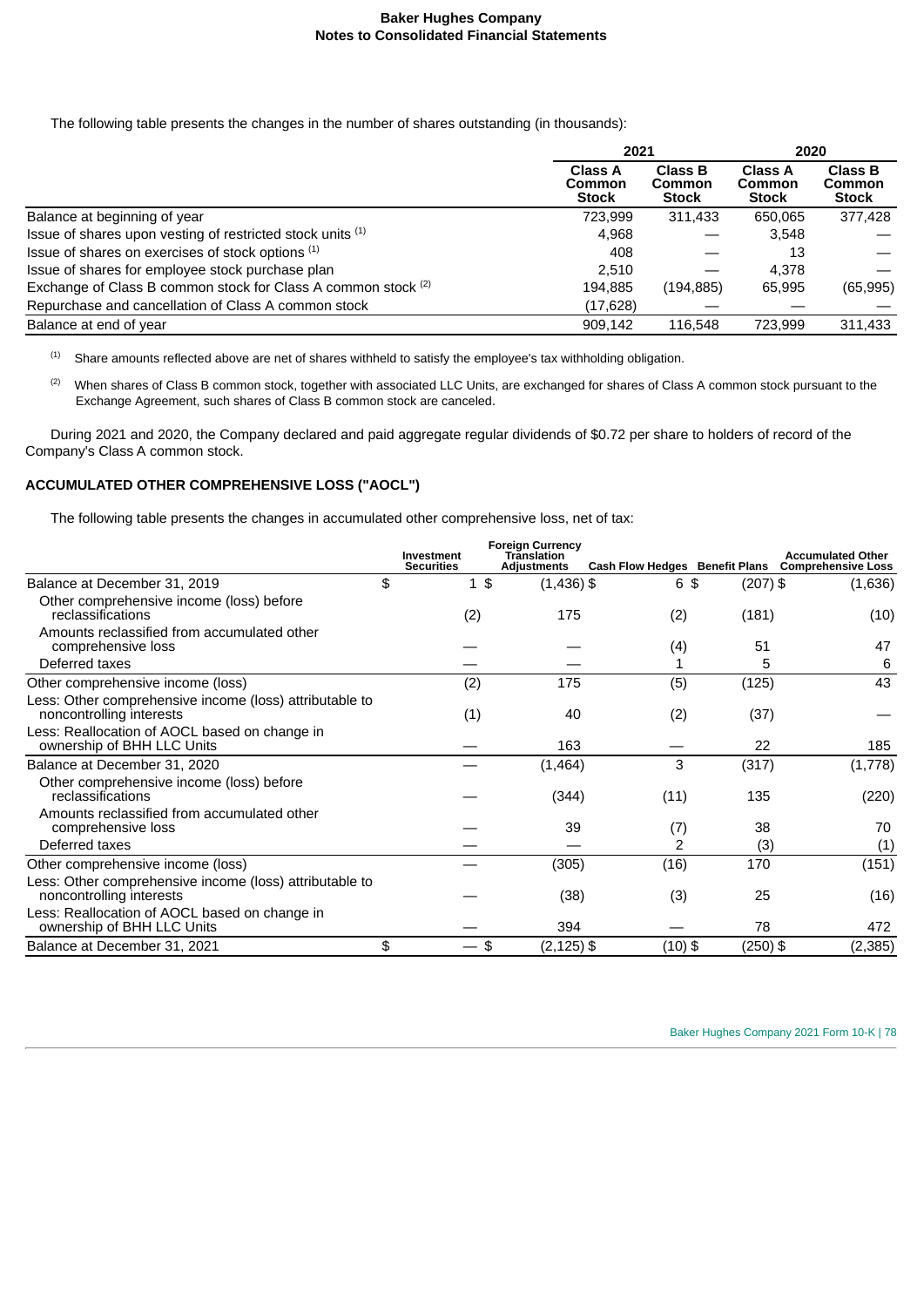The amounts reclassified from accumulated other comprehensive loss during the years ended December 31, 2021 and 2020 represent (i) gains (losses) reclassified on cash flow hedges when the hedged transaction occurs, (ii) the amortization of net actuarial gain (loss), prior service credit, and curtailments which are included in the computation of net periodic pension cost (see "Note 11. Employee Benefit Plans" for additional details), and (iii) the release of foreign currency translation adjustments for certain restructured product lines (see "Note 20. Restructuring, Impairment and Other" for additional details).

### **NONCONTROLLING INTEREST**

Noncontrolling interests represent the portion of net assets in consolidated entities that are not owned by the Company. As of December 31, 2021 and 2020, GE owned approximately 11.4% and 30.1%, respectively, of BHH LLC and this represents the majority of the noncontrolling interest balance reported within equity.

|                                | 2021          | 2020  |
|--------------------------------|---------------|-------|
| GE's interest in BHH LLC       | 777<br>1, 111 | 5,216 |
| Other noncontrolling interests | 139           | 133   |
| Total noncontrolling interests | $1,916$ \$    | 5,349 |

## **NOTE 15. EARNINGS PER SHARE**

Basic and diluted net income (loss) per share of Class A common stock is presented below:

| (In millions, except per share amounts)                          | 2021              | 2020          | 2019 |
|------------------------------------------------------------------|-------------------|---------------|------|
| Net income (loss)                                                | \$<br>(330) \$    | $(15,761)$ \$ | 271  |
| Less: Net income (loss) attributable to noncontrolling interests | (111)             | (5,821)       | 143  |
| Net income (loss) attributable to Baker Hughes Company           | $(219)$ \$        | $(9,940)$ \$  | 128  |
| Weighted average shares outstanding:                             |                   |               |      |
| Class A basic                                                    | 824               | 675           | 555  |
| Class A diluted                                                  | 824               | 675           | 557  |
| Net income (loss) per share attributable to common stockholders: |                   |               |      |
| Class A basic                                                    | \$<br>$(0.27)$ \$ | (14.73)\$     | 0.23 |
| Class A diluted                                                  | \$<br>$(0.27)$ \$ | $(14.73)$ \$  | 0.23 |

Shares of our Class B common stock do not share in earnings or losses of the Company and are not considered in the calculation of basic or diluted earnings per share ("EPS") above. As such, separate presentation of basic and diluted EPS of Class B under the two class method has not been presented. The basic weighted average shares outstanding for our Class B common stock were 215 million, 359 million, and 479 million for the years ended December 31, 2021, 2020 and 2019, respectively. The basic weighted average shares outstanding for both our Class A and Class B common stock combined were 1,039 million, 1,034 million, and 1,034 million for the years ended December 31, 2021, 2020 and 2019, respectively.

Under the Exchange Agreement between GE and us, GE is entitled to exchange its holding in our Class B common stock, and associated LLC Units, for Class A common stock on a one-for-one basis (subject to adjustment in accordance with the terms of the Exchange Agreement) or, at the option of Baker Hughes, an amount of cash equal to the aggregate value (determined in accordance with the terms of the Exchange Agreement) of the shares of Class A common stock that would have otherwise been received by GE in the exchange. In computing the dilutive effect, if any, that the aforementioned exchange would have on net income (loss) per share, net income (loss) attributable to holders of Class A common stock would be adjusted due to the elimination of the noncontrolling interests associated with the Class B common stock (including any tax impact). For the three years ended December 31, 2021, 2020 and 2019, such exchange is not reflected in diluted net income (loss) per share as the assumed exchange is not dilutive.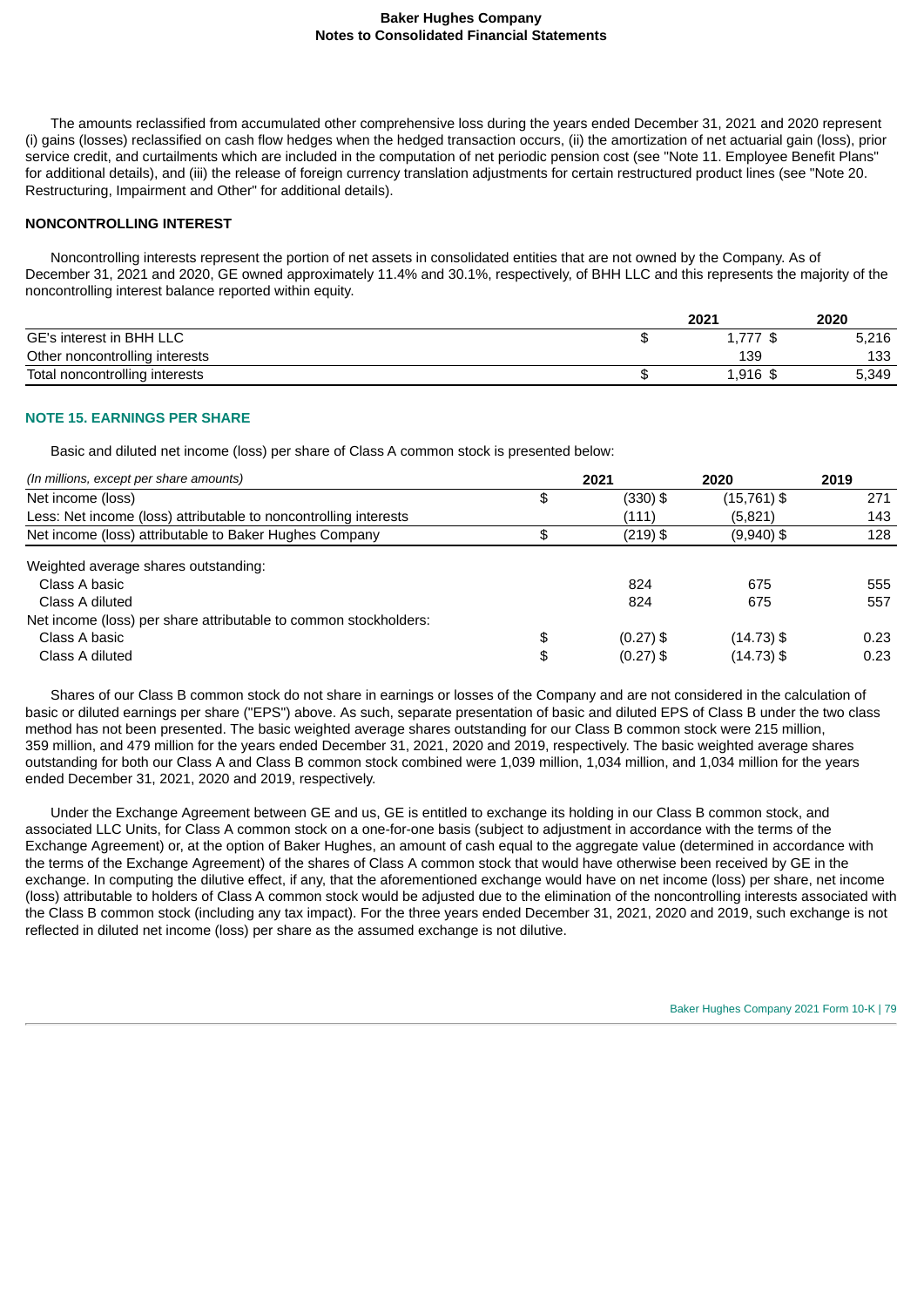For the years ended December 31, 2021 and 2020, we excluded all outstanding equity awards from the computation of diluted net loss per share because their effect is antidilutive. For the year ended December 31, 2019, Class A diluted shares included the dilutive impact of equity awards except for approximately 6 million options that were excluded because the exercise price exceeded the average market price of the Class A common stock and is therefore antidilutive.

## **NOTE 16. FINANCIAL INSTRUMENTS**

# **RECURRING FAIR VALUE MEASUREMENTS**

Our assets and liabilities measured at fair value on a recurring basis consists of derivative instruments and investment securities.

|                          | 2021                                 |                 |                                |                              |                          | 2020      |         |                              |
|--------------------------|--------------------------------------|-----------------|--------------------------------|------------------------------|--------------------------|-----------|---------|------------------------------|
|                          | Level 1                              | Level 2         | Level 3                        | <b>Net</b><br><b>Balance</b> | Level 1                  | Level 2   | Level 3 | <b>Net</b><br><b>Balance</b> |
| <b>Assets</b>            |                                      |                 |                                |                              |                          |           |         |                              |
| Derivatives              | \$<br>\$<br>$\overline{\phantom{a}}$ | 29 <sup>5</sup> | $-$ \$                         | $29$ \$                      | $-$ \$                   | $118$ \$  | $-$ \$  | 118                          |
| Investment securities    | 1,033                                |                 | 8                              | 1,041                        | 1,502                    |           | 30      | 1,532                        |
| <b>Total assets</b>      | 1,033                                | 29              | 8                              | 1,070                        | 1,502                    | 118       | 30      | 1,650                        |
| <b>Liabilities</b>       |                                      |                 |                                |                              |                          |           |         |                              |
| <b>Derivatives</b>       |                                      | (49)            |                                | (49)                         |                          | (52)      |         | (52)                         |
| <b>Total liabilities</b> | \$<br>\$<br>$\overline{\phantom{0}}$ | $(49)$ \$       | $\overline{\phantom{0}}$<br>\$ | $(49)$ \$                    | $\overline{\phantom{m}}$ | $(52)$ \$ | $-$ \$  | (52)                         |

There were no transfers between Level 1, 2 and 3 during 2021.

The following table provides a reconciliation of recurring Level 3 fair value measurements for investment securities:

|                                                                  | 2021            | 2020  |
|------------------------------------------------------------------|-----------------|-------|
| Balance at beginning of year                                     | 30 <sup>5</sup> | 259   |
| Purchases                                                        |                 | 12    |
| Proceeds at maturity                                             | (22)            | (239) |
| Unrealized gains (losses) recognized in other comprehensive loss |                 | (2)   |
| Balance at end of year                                           | 8\$             | 30    |

The most significant unobservable input used in the valuation of our Level 3 instruments is the discount rate. Discount rates are determined based on inputs that market participants would use when pricing investments, including credit and liquidity risk. An increase in the discount rate would result in a decrease in the fair value of our investment securities. There are no unrealized gains or losses recognized in the consolidated statement of income (loss) on account of any Level 3 instrument still held at the reporting date.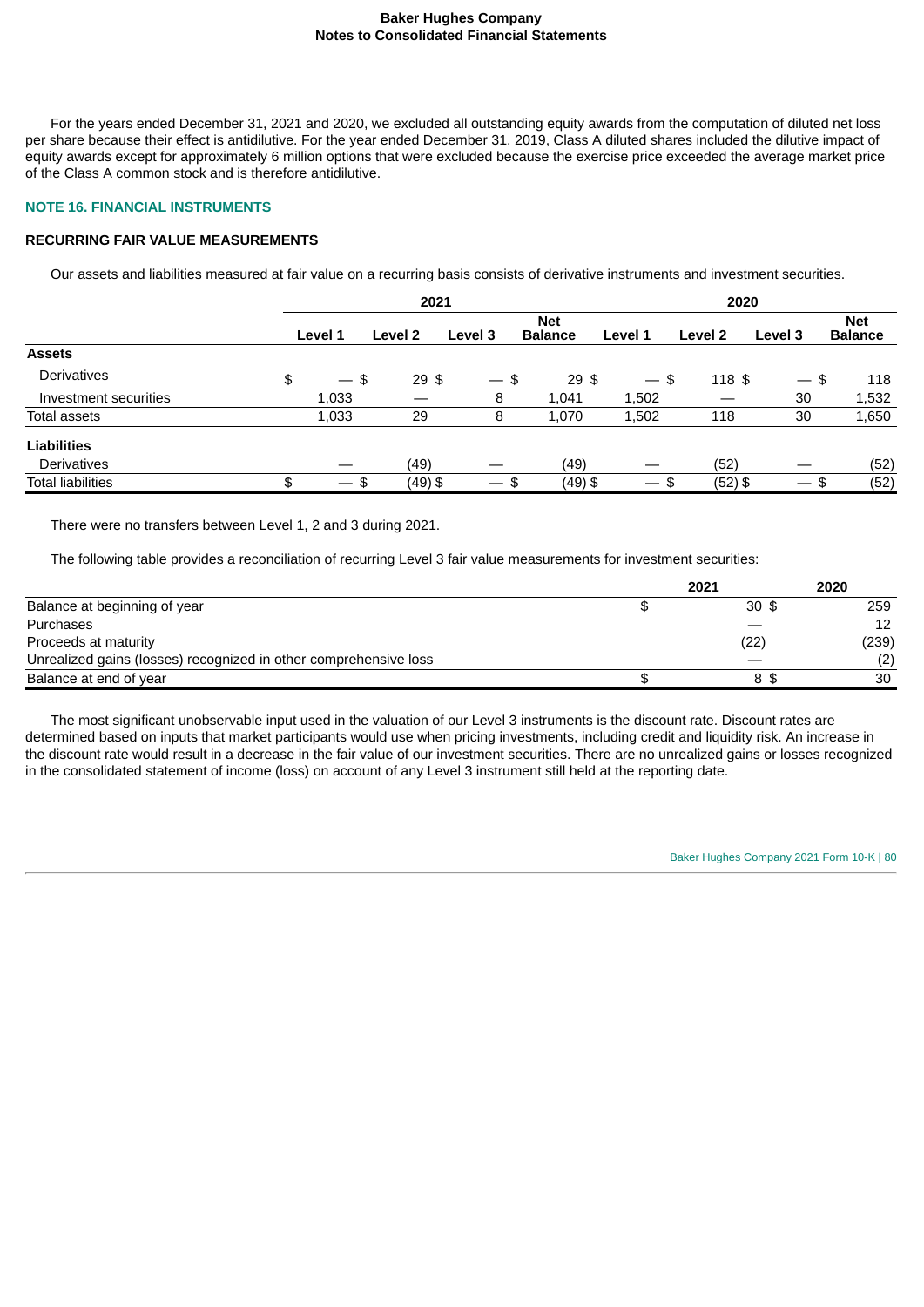|                              |    | 2021                  |                                     |                                             |                                | 2020                   |                                     |                                      |                                |
|------------------------------|----|-----------------------|-------------------------------------|---------------------------------------------|--------------------------------|------------------------|-------------------------------------|--------------------------------------|--------------------------------|
|                              |    | <b>Amortized Cost</b> | Gross<br><b>Unrealized</b><br>Gains | <b>Gross</b><br><b>Unrealized</b><br>Losses | <b>Estimated Fair</b><br>Value | <b>Amortized Cost</b>  | <b>Gross</b><br>Unrealized<br>Gains | Gross<br><b>Unrealized</b><br>Losses | <b>Estimated Fair</b><br>Value |
| Investment securities        |    |                       |                                     |                                             |                                |                        |                                     |                                      |                                |
| Non-U.S. debt securities (1) | \$ | 8\$                   | £.<br>$\hspace{0.05cm}$             | $\overline{\phantom{0}}$                    | \$                             | 30 <sup>5</sup><br>8\$ | $\overline{\phantom{m}}$            | \$.<br>$\overline{\phantom{m}}$      | 30<br>\$.                      |
| Equity securities (2)        |    | 579                   | 455                                 | Ŧ,                                          | 1,033                          | 76                     | 1.431                               | (5)                                  | 1,502                          |
| Total                        | J  | 587 \$                | 455 \$                              | (1) \$                                      | $1,041$ \$                     | $106$ \$               | $1.431$ \$                          | $(5)$ \$                             | 1,532                          |

All of our investment securities are classified as available for sale instruments. Non-U.S. debt securities mature within one year. (1)

Gains (losses) recorded to earnings related to these securities were \$(843) million, \$1.4 billion and \$2 million for the years ended December 31, 2021, 2020, and 2019, respectively. (2)

As of December 31, 2021, our equity securities with readily determinable fair values are comprised primarily of our investment in C3.ai, Inc. ("C3 AI") of \$270 million and ADNOC Drilling of \$741 million. As of December 31, 2020, our equity securities with readily determinable fair values are comprised primarily of our investment in C3 AI of \$1,500 million. We measured our investments to fair value based on quoted prices in active markets.

During 2021, we sold approximately 2.2 million of our C3 AI shares and received proceeds of \$145 million. At December 31, 2021, our investment in C3 AI consists of 8,650,476 shares. For the year ended December 31, 2021 and 2020, we recorded a loss of \$1,085 million and a gain of \$1,417 million, respectively, from the net change in fair value of our investment in C3 AI, which is reported in "Other nonoperating income (loss), net" in our consolidated statements of income (loss). See "Note 18. Related Party Transactions" for further details on our agreements with C3 AI.

Our original investment in ADNOC Drilling from 2018 consists of a five percent investment, or \$500 million, and did not have a recurring readily determinable fair value until October 4, 2021 when ADNOC Drilling became publicly traded, at which point the investment was transferred to investment securities with a readily determinable fair value. At December 31, 2021, our investment in ADNOC Drilling consists of 800,000,000 shares. For the year ended December 31, 2021, we recorded a gain of \$241 million from the net change in fair value of our investment in ADNOC Drilling, which is reported in "Other non-operating income (loss), net" in our consolidated statements of income (loss).

As of December 31, 2021 and 2020, \$1,041 million and \$1,514 million of total investment securities are recorded in "All other current assets" and nil and \$18 million are recorded in "All other assets" of the consolidated statements of financial position, respectively.

## **FAIR VALUE DISCLOSURE OF FINANCIAL INSTRUMENTS**

Our financial instruments include cash and equivalents, current receivables, investments, accounts payable, short and long-term debt, and derivative financial instruments. Except for long-term debt, the estimated fair value of these financial instruments at December 31, 2021 and 2020 approximates their carrying value as reflected in our consolidated financial statements. For further information on the fair value of our debt, see "Note 10. Borrowings."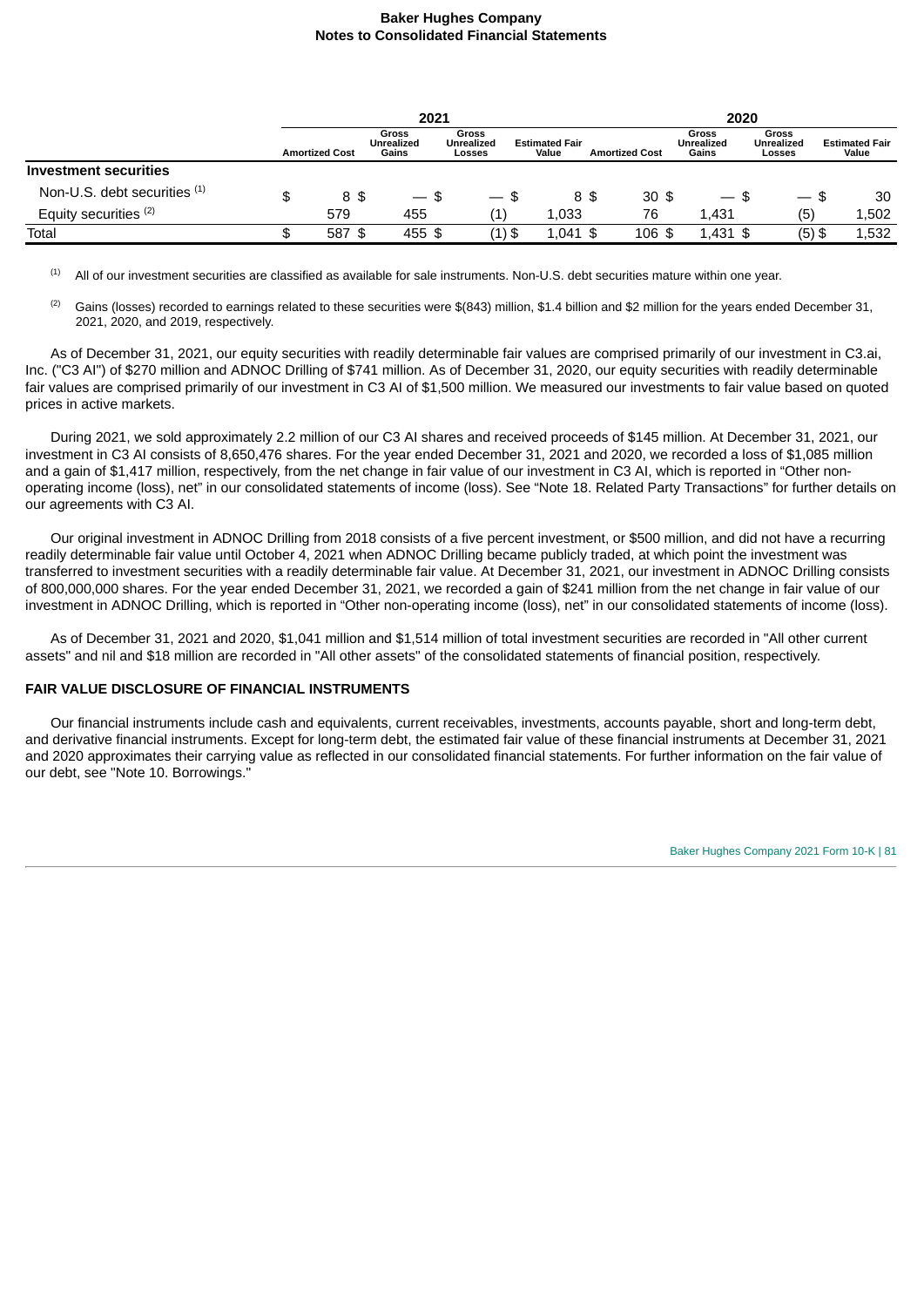#### **DERIVATIVES AND HEDGING**

We use derivatives to manage our risks and do not use derivatives for speculation. The table below summarizes the fair value of all derivatives, including hedging instruments and embedded derivatives.

|                                         | 2021          |                 | 2020          |               |               |
|-----------------------------------------|---------------|-----------------|---------------|---------------|---------------|
|                                         | <b>Assets</b> |                 | (Liabilities) | <b>Assets</b> | (Liabilities) |
| Derivatives accounted for as hedges     |               |                 |               |               |               |
| Currency exchange contracts             |               | — \$            | $(3)$ \$      | 5\$           |               |
| Interest rate swap contracts            |               |                 | (10)          |               |               |
| Derivatives not accounted for as hedges |               |                 |               |               |               |
| Currency exchange contracts and other   |               | 29              | (36)          | 113           | (52)          |
| <b>Total derivatives</b>                |               | 29 <sup>5</sup> | (49) \$       | 118 \$        | (52)          |

Derivatives are classified in the consolidated statements of financial position depending on their respective maturity date. As of December 31, 2021 and 2020, \$28 million and \$115 million of derivative assets are recorded in "All other current assets" and \$1 million and \$3 million are recorded in "All other assets" of the consolidated statements of financial position, respectively. As of December 31, 2021 and 2020, \$39 million and \$48 million of derivative liabilities are recorded in "All other current liabilities" and \$10 million and \$4 million are recorded in "All other liabilities" of the consolidated statements of financial position, respectively.

### **FORMS OF HEDGING**

#### **Cash flow hedges**

We use cash flow hedging primarily to reduce or eliminate the effects of foreign exchange rate changes on purchase and sale contracts. Accordingly, the vast majority of our derivative activity in this category consists of currency exchange contracts. Changes in the fair value of cash flow hedges are recorded in a separate component of equity (referred to as "Accumulated Other Comprehensive Income", or "AOCI") and are recorded in earnings in the period in which the hedged transaction occurs. See "Note 14. Equity" for further information on activity in AOCI for cash flow hedges. The maximum term of cash flow hedges that hedge forecasted transactions was one year at December 31, 2021 and 2020.

#### **Fair Value Hedges**

All of our long-term debt is comprised of fixed rate instruments. We are subject to interest rate risk on our debt portfolio and may use interest rate swaps to manage the economic effect of fixed rate obligations associated with certain debt. Under these arrangements, we agree to exchange, at specified intervals, the difference between fixed and floating interest amounts calculated by reference to an agreedupon notional principal amount.

As of December 31, 2021, we had interest rate swaps with a notional amount of \$500 million that converted a portion of our \$1,350 million aggregate principal amount of 3.337% fixed rate Senior Notes due 2027 into a floating rate instrument with an interest rate based on a LIBOR index as a hedge of its exposure to changes in fair value that are attributable to interest rate risk. We concluded that the interest rate swap met the criteria necessary to qualify for the short-cut method of hedge accounting, and as such, an assumption is made that the change in the fair value of the hedged debt, due to changes in the benchmark rate, exactly offsets the change in the fair value of the interest rate swaps. Therefore, the derivative is considered to be effective at achieving offsetting changes in the fair value of the hedged liability, and no ineffectiveness is recognized. The mark-to-market of this fair value hedge is recorded as gains or losses in interest expense and is equally offset by the gain or loss of the underlying debt instrument, which also is recorded in interest expense.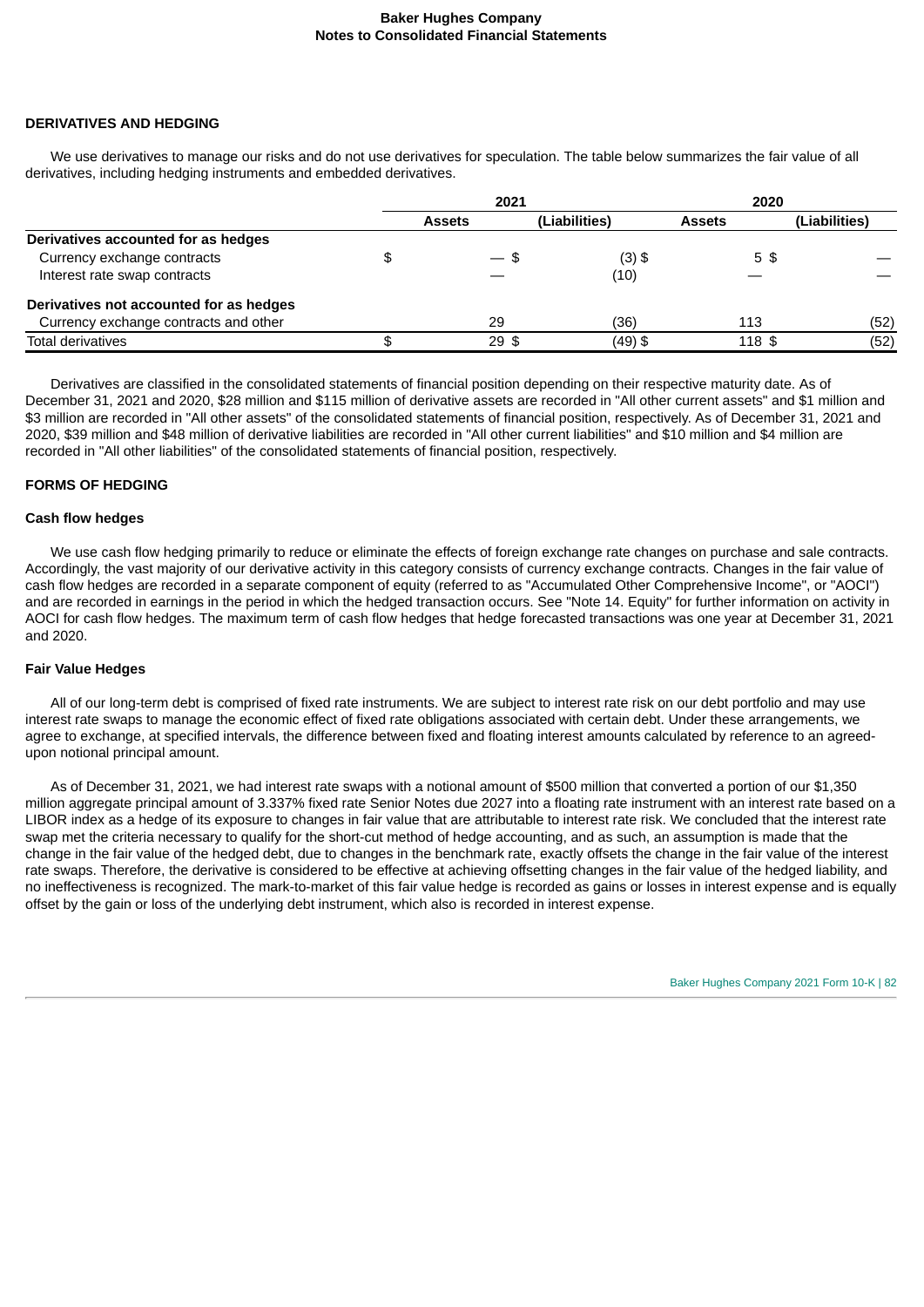#### **Economic Hedges**

These derivatives are not designated as hedges from an accounting standpoint (and therefore we do not apply hedge accounting to the relationship) but otherwise serve the same economic purpose as other hedging arrangements. Economic hedges are marked to fair value through earnings each period.

The following table summarizes the gains (losses) from derivatives not designated as hedges in the consolidated statements of income (loss):

| Derivatives not designated as hedging<br>instruments | Consolidated statement of income caption | 2021     | 2020   | 2019 |
|------------------------------------------------------|------------------------------------------|----------|--------|------|
| Currency exchange contracts (1)                      | Cost of goods sold                       | $(9)$ \$ | 59 \$  | (13) |
| Currency exchange contracts                          | Cost of services sold                    |          | 62     | (15) |
| Commodity derivatives                                | Cost of goods sold                       |          |        |      |
| Other derivatives                                    | Other non-operating income (loss), net   |          |        |      |
| Total $(2)$                                          |                                          | $(3)$ \$ | 131 \$ | (24) |

Excludes gains of \$7 million and losses of \$14 million and \$7 million on embedded derivatives for the years ended December 31, 2021, 2020 and 2019, respectively, as embedded derivatives are not considered to be hedging instruments in our economic hedges. (1)

The effect on earnings of derivatives not designated as hedges is substantially offset by the change in fair value of the economically hedged items in the current and future periods. (2)

#### **NOTIONAL AMOUNT OF DERIVATIVES**

The notional amount of a derivative is the number of units of the underlying. A substantial majority of the outstanding notional amount of \$3.9 billion and \$7.0 billion at December 31, 2021 and 2020, respectively, is related to hedges of anticipated sales and purchases in foreign currency, commodity purchases, changes in interest rates, and contractual terms in contracts that are considered embedded derivatives and for intercompany borrowings in foreign currencies. We generally disclose derivative notional amounts on a gross basis to indicate the total counterparty risk. Where we have gross purchase and sale derivative contracts for a particular currency, we look to execute these contracts with the same counterparty to reduce our exposure. The notional amount of these derivative instruments do not generally represent cash amounts exchanged by us and the counterparties, but rather the nominal amount upon which changes in the value of the derivatives are measured.

## **COUNTERPARTY CREDIT RISK**

Fair values of our derivatives can change significantly from period to period based on, among other factors, market movements and changes in our positions. We manage counterparty credit risk (the risk that counterparties will default and not make payments to us according to the terms of our agreements) on an individual counterparty basis.

## **OTHER EQUITY INVESTMENTS**

As of December 31, 2021 and 2020, the carrying amount of equity securities without readily determinable fair values was \$56 million and \$554 million, respectively. These investments are recorded in "All other assets" of the consolidated statements of financial position. Our balance as of December 31, 2020 included \$500 million related to our five percent investment in ADNOC Drilling.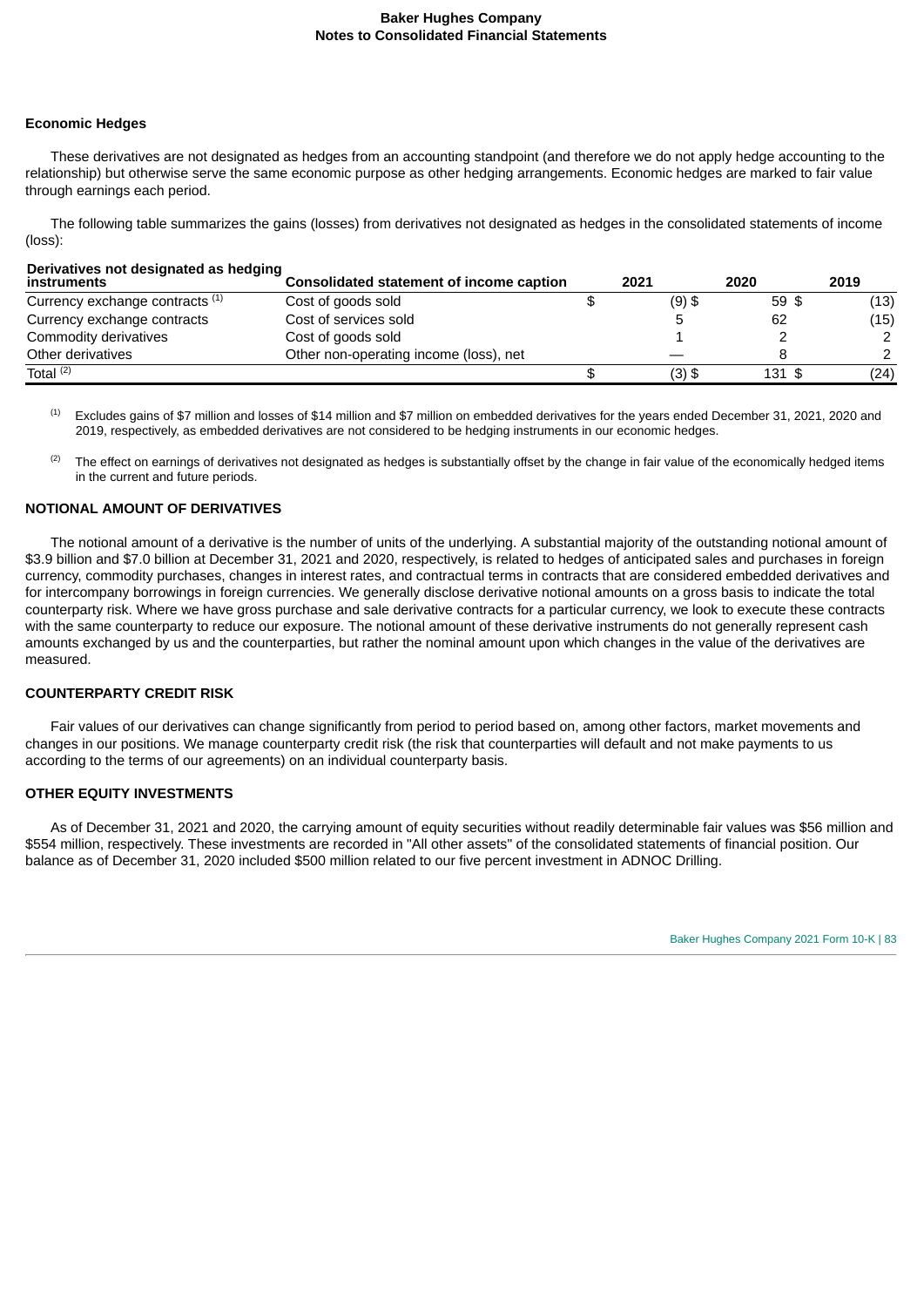#### **NOTE 17. SEGMENT INFORMATION**

Our reportable segments, which are the same as our operating segments, are organized based on the nature of markets and customers. We report our operating results through our four operating segments that consist of similar products and services within each segment. Our operating results are reviewed regularly by the chief operating decision maker, who is our Chief Executive Officer, in deciding how to allocate resources and assess performance. These products and services operate across upstream oil and gas and broader energy and industrial markets.

#### **OILFIELD SERVICES**

Oilfield Services provides discrete products and services, as well as integrated well services for onshore and offshore operations across the lifecycle of a well, ranging from drilling, evaluation, completion, production and intervention. Products and services include drilling services, including directional drilling, measurement while drilling & logging while drilling, diamond and tri-cone drill bits, drilling and completions fluids, wireline services, downhole completion tools and systems, wellbore intervention tools and services, pressure pumping, oilfield and industrial chemicals and artificial lift technologies, including electrical submersible pumps and surface pumping systems.

#### **OILFIELD EQUIPMENT**

Oilfield Equipment provides a broad portfolio of products and services required to facilitate the safe and reliable control and flow of hydrocarbons from the wellhead to the production facilities. The Oilfield Equipment portfolio has solutions for the subsea, offshore surface, and onshore operating environments. Products and services include subsea and surface wellheads, pressure control and production systems and services, flexible pipe systems for offshore and onshore applications, and life-of-field solutions including well intervention and decommissioning solutions, covering the entire life cycle of a field.

#### **TURBOMACHINERY & PROCESS SOLUTIONS**

Turbomachinery & Process Solutions provides technology solutions and services for mechanical-drive, compression and powergeneration applications across the energy industry, including oil and gas, liquefied natural gas ("LNG") operations, downstream refining and petrochemical segments, as well as lower carbon solutions to broader energy and industrial sectors. The Turbomachinery & Process Solutions portfolio includes drivers (aero-derivative gas turbines, heavy-duty gas turbines and synchronous and induction electric motors), compressors (centrifugal and axial, direct drive high speed, integrated, subsea compressors, turbo expanders and reciprocating), turnkey solutions (industrial modules and waste heat recovery), pumps, valves, and compressed natural gas ("CNG") and small-scale LNG solutions.

#### **DIGITAL SOLUTIONS**

Digital Solutions provides equipment, software, and services for a wide range of industries, including oil and gas, power generation, aerospace, metals, and transportation. The offerings include a number of products and solutions that provide industrial asset management capabilities, including sensor-based process measurement, machine health and condition monitoring, asset strategy and management, control systems, as well as non-destructive testing and inspection, and pipeline integrity solutions.

#### **SEGMENT RESULTS**

Segment revenue and profit are determined based on the internal performance measures used by the Company to assess the performance of each segment in a financial period. Summarized financial information is shown in the following tables. Consistent accounting policies have been applied by all segments within the Company, for all reporting periods.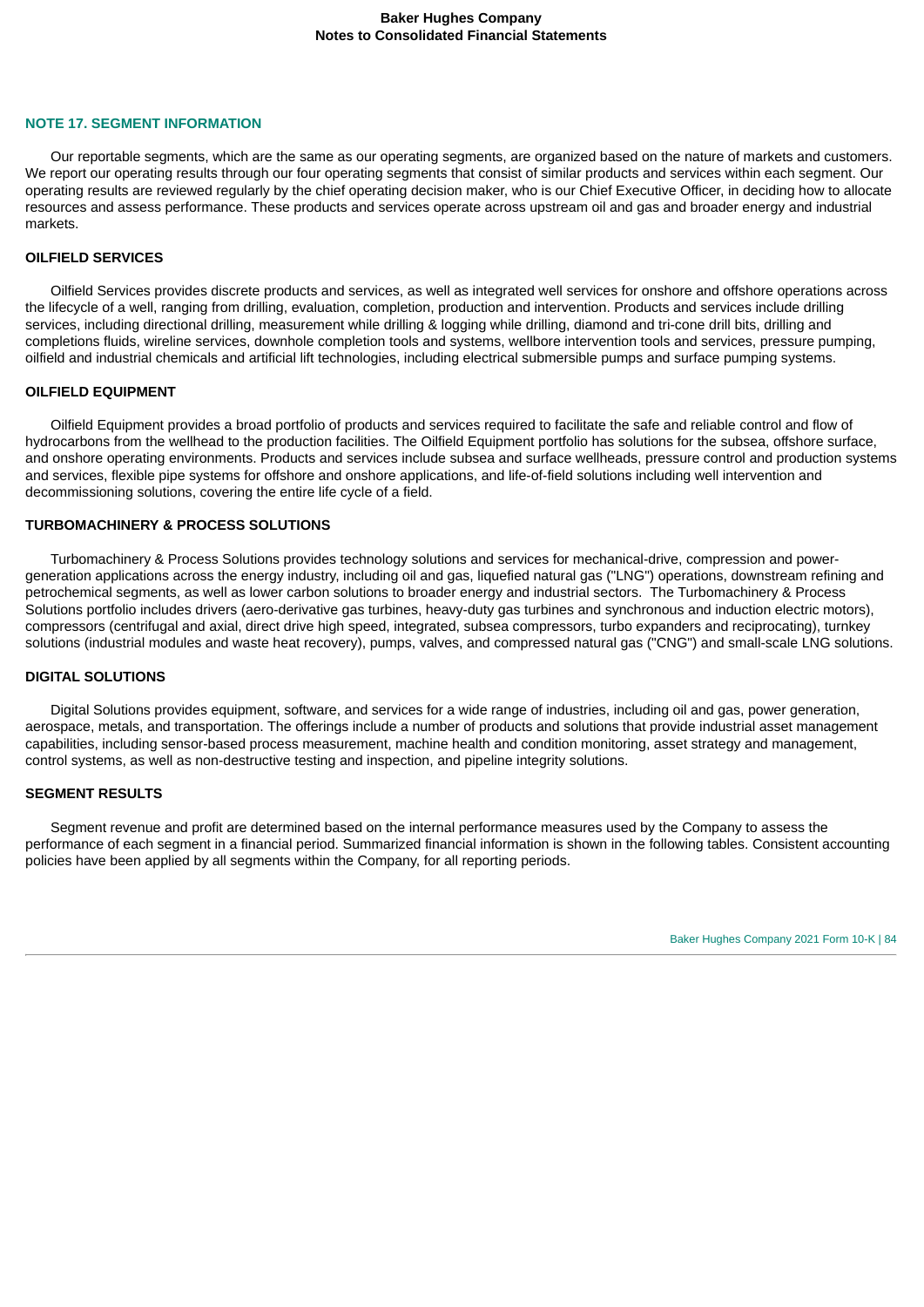| Segment revenue                    | 2021       | 2020        | 2019   |
|------------------------------------|------------|-------------|--------|
| Oilfield Services                  | $9.542$ \$ | $10,140$ \$ | 12,889 |
| Oilfield Equipment                 | 2,486      | 2,844       | 2,921  |
| Turbomachinery & Process Solutions | 6.417      | 5,705       | 5,536  |
| <b>Digital Solutions</b>           | 2.057      | 2.015       | 2,492  |
| Total                              | 20.502 \$  | 20,705 \$   | 23,838 |

The performance of our operating segments is evaluated based on segment operating income (loss), which is defined as income (loss) before income taxes before the following: net interest expense, net other non-operating income (loss), corporate expenses, restructuring, impairment and other charges, inventory impairments, separation related costs, goodwill impairment and certain gains and losses not allocated to the operating segments.

| Segment income (loss) before income taxes | 2021         | 2020          | 2019  |
|-------------------------------------------|--------------|---------------|-------|
| <b>Oilfield Services</b>                  | \$<br>761 \$ | 487 \$        | 917   |
| Oilfield Equipment                        | 69           | 19            | 55    |
| Turbomachinery & Process Solutions        | 1,050        | 805           | 719   |
| <b>Digital Solutions</b>                  | 126          | 193           | 343   |
| Total segment                             | 2,006        | 1,504         | 2,035 |
| Corporate                                 | (429)        | (464)         | (433) |
| Inventory impairment (1)                  |              | (246)         |       |
| Goodwill impairment                       |              | (14, 773)     |       |
| Restructuring, impairment and other       | (209)        | (1,866)       | (342) |
| Separation related                        | (60)         | (134)         | (184) |
| Other non-operating income (loss), net    | (583)        | 1,040         | (84)  |
| Interest expense, net                     | (299)        | (264)         | (237) |
| Income (loss) before income taxes         | \$<br>428 \$ | $(15,202)$ \$ | 753   |

Charges for inventory impairments are predominantly reported in the "Cost of goods sold" caption of the consolidated statements of income (loss). (1)

The following table presents total assets by segment at December 31:

| <b>Segment assets</b>                     |   | 2021      | 2020   |
|-------------------------------------------|---|-----------|--------|
| Oilfield Services                         | œ | 15,454 \$ | 15,482 |
| Oilfield Equipment                        |   | 2.616     | 3.344  |
| Turbomachinery & Process Solutions        |   | 7,692     | 8,951  |
| <b>Digital Solutions</b>                  |   | 3.897     | 3,948  |
| Total segment                             |   | 29.659    | 31,725 |
| Corporate and eliminations <sup>(1)</sup> |   | 5.649     | 6,282  |
| Total                                     |   | 35,308 \$ | 38.007 |

The assets in Corporate and eliminations consist primarily of cash, the Baker Hughes trade name, our investment in C3 AI, certain facilities, and certain other noncurrent assets. It also includes adjustments to eliminate intercompany investments and receivables reflected within the total assets of each of our reportable segments. (1)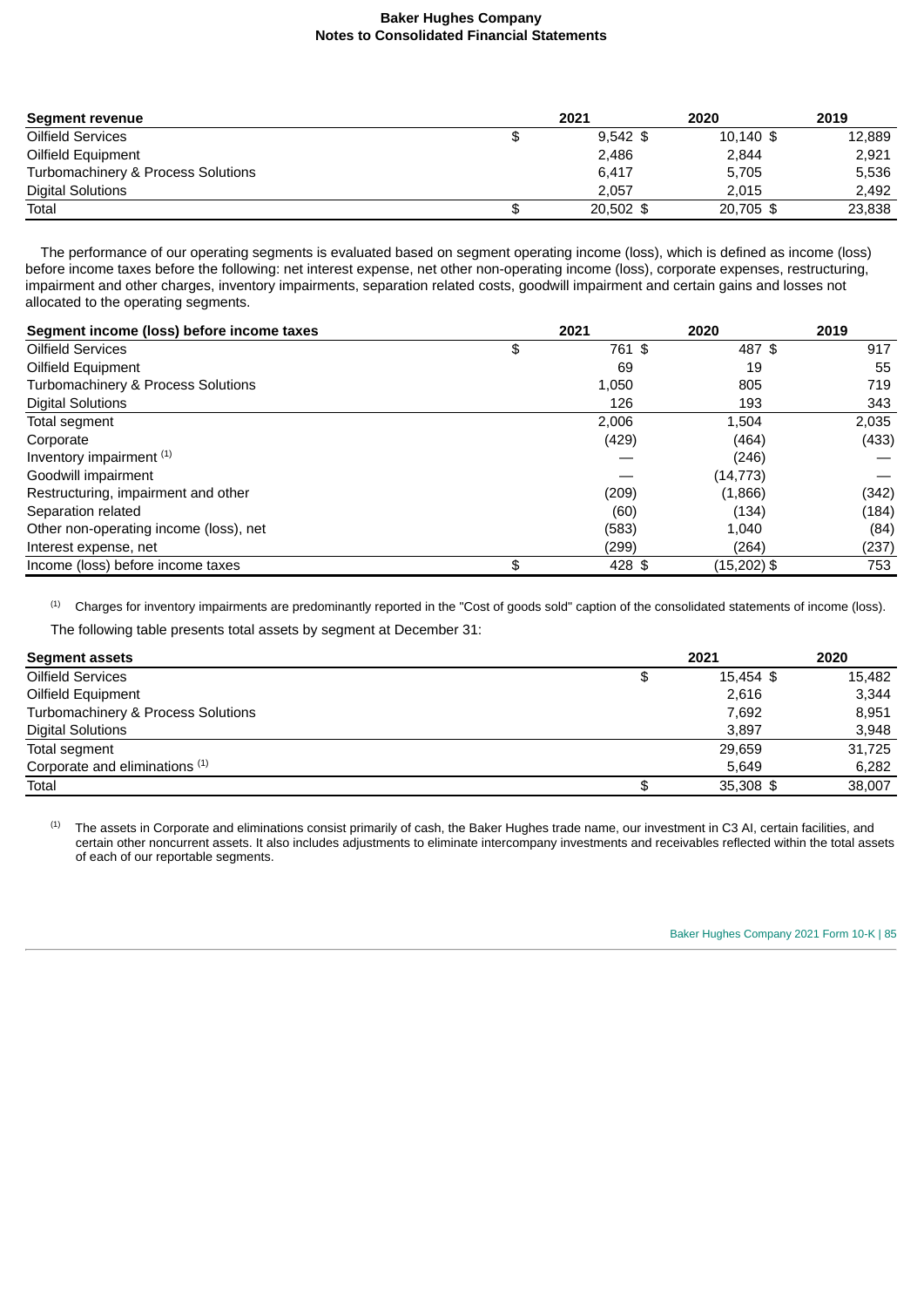The following table presents depreciation and amortization by segment:

| Segment depreciation and amortization | 2021       | 2020     | 2019  |
|---------------------------------------|------------|----------|-------|
| Oilfield Services                     | 771 \$     | $926$ \$ | 985   |
| Oilfield Equipment                    | 103        | 146      | 175   |
| Turbomachinery & Process Solutions    | 120        | 118      | 116   |
| <b>Digital Solutions</b>              | 88         | 98       | 103   |
| <b>Total Segment</b>                  | 1,082      | 1,288    | 1,379 |
| Corporate                             | 23         | 29       | 39    |
| Total                                 | $1,105$ \$ | 1,317 \$ | 1.418 |

The following table presents capital expenditures by segment:

| <b>Segment capital expenditures</b> |   | 2021   | 2020     | 2019  |
|-------------------------------------|---|--------|----------|-------|
| Oilfield Services                   |   | 590 \$ | 669 \$   | 926   |
| Oilfield Equipment                  |   | 69     | 74       | 120   |
| Turbomachinery & Process Solutions  |   | 126    | 137      | 118   |
| <b>Digital Solutions</b>            |   | 56     | 59       | 56    |
| <b>Total Segment</b>                |   | 841    | 939      | 1,220 |
| Corporate                           |   | 15     | 35       | 20    |
| Total                               | Φ | 856 \$ | $974$ \$ | 1,240 |

The following table presents net property, plant and equipment by its geographic location at December 31:

| Property, plant and equipment - net | 2021  | 2020         | 2019  |
|-------------------------------------|-------|--------------|-------|
| U.S.                                | 1,651 | 2.007<br>\$  | 2,594 |
| Non-U.S.                            | 3.226 | 3.351        | 3.646 |
| Total                               | 4.877 | 5.358<br>-\$ | 6.240 |

## **NOTE 18. RELATED PARTY TRANSACTIONS**

## **RELATED PARTY TRANSACTIONS WITH GE**

We have continuing involvement with GE primarily through their remaining interest in us and BHH LLC, ongoing purchases and sales of products and services, transition services that they provide, as well as an aeroderivative joint venture ("Aero JV") we formed with GE in 2019. During the fourth quarter of 2021, GE's voting power of our outstanding common stock, which includes both Class A and B common stock, fell below 20%, which terminated GE's right to designate one person for nomination to our Board of Directors. Our Conflicts Committee waived the obligation of the GE designee serving on our Board of Directors to deliver his resignation and such designee will therefore continue as a member of the Board of Directors but not as a designee of GE. At December 31, 2021, GE's economic interest in BHH LLC through their ownership of Class B common stock and associated LLC Units was 11.4%.

The Aero JV is jointly controlled by GE and us, and therefore, we do not consolidate the JV. We had purchases with GE and its affiliates, including the Aero JV, of \$1,319 million, \$1,446 million and \$1,498 million during the years ended December 31, 2021, 2020 and 2019, respectively. In addition, we sold products and services to GE and its affiliates for \$191 million, \$216 million and \$337 million during the years ended December 31, 2021, 2020 and 2019, respectively.

The Company has \$278 million and \$356 million of accounts payable and \$481 million and \$429 million of current receivables at December 31, 2021 and 2020, respectively, for goods and services provided by, or to, GE in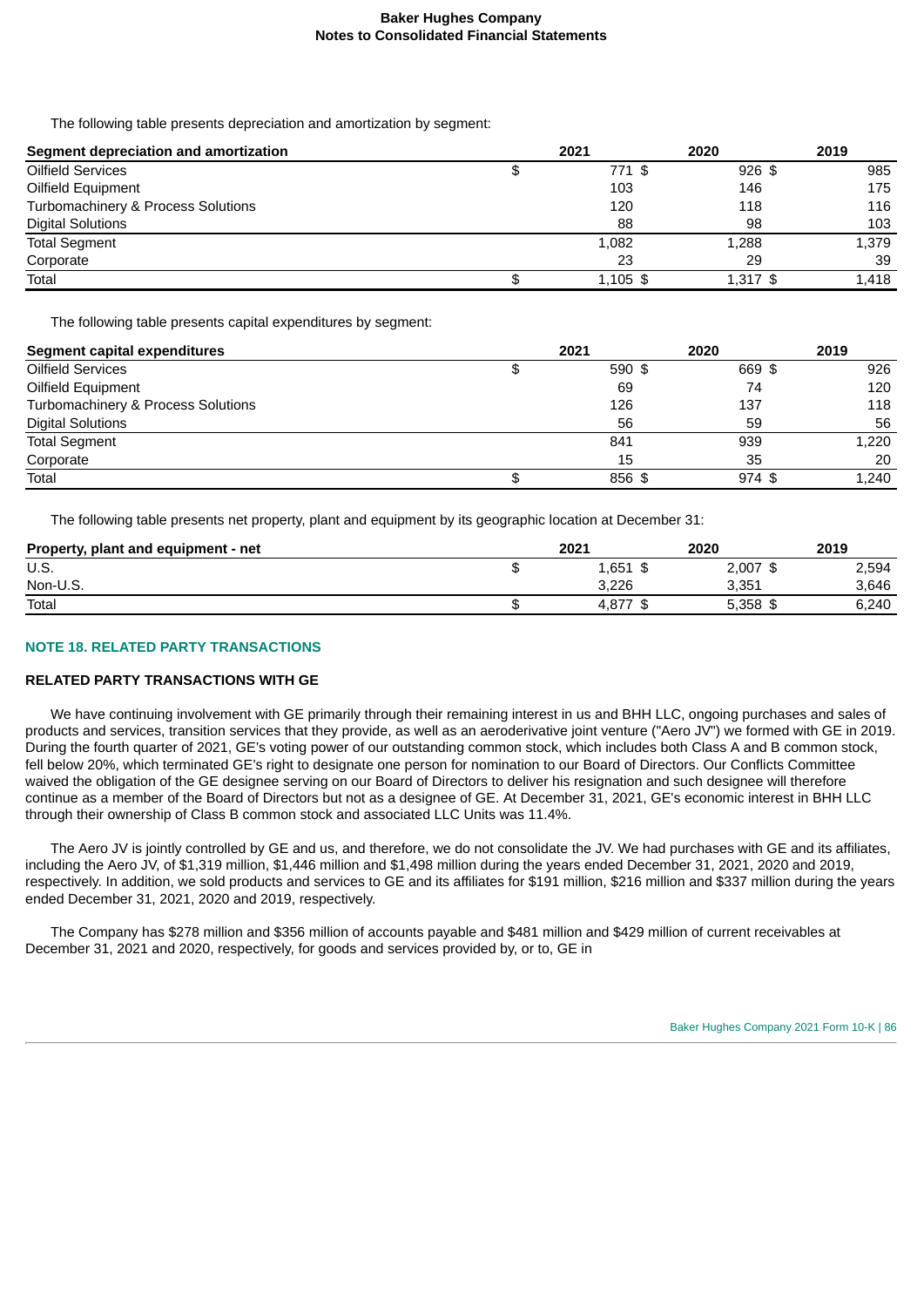the ordinary course of business and includes amounts owed to, or from, GE for certain tax matters indemnified pursuant to the Tax Matters Agreement.

We had a promissory note with GE that represented certain cash that we were holding on GE's behalf due to the restricted nature of the cash. During 2021, the promissory note was repaid in full. As of December 31, 2020, of the \$45 million due to GE, \$44 million was held in the form of cash and \$1 million was held in the form of investment securities. A corresponding liability was reported in short-term debt in the consolidated statements of financial position.

### **RELATED PARTY TRANSACTIONS WITH C3 AI**

The Company has agreements with C3 AI under which, among other things, we received a subscription (which we refer to below as "direct subscription fees") to use certain C3 AI offerings for internal use and the development of applications on the C3 AI Suite, as well as the right to resell C3 AI offerings worldwide on an exclusive basis in the oil and gas market and, with C3 AI's prior consent, non-exclusively in other markets, in each case subject to certain exceptions and conditions. The Company and C3 AI revised these agreements in October 2021. As part of these revisions, the Company and C3 AI agreed to extend the term by an additional year with an expiration date of April 30, 2025, and to modify the amount of the Company's revenue commitments to \$85 million in 2023, \$110 million in 2024, and \$125 million in 2025, which includes the Company's direct subscription fees. These annual commitments will be reduced by any revenue that we generate from certain customers. We have exceeded the annual minimum revenue commitments for each of C3 AI's fiscal years through 2022. Lorenzo Simonelli, Chief Executive Officer of Baker Hughes, served as a member of the board of directors of C3 AI until December 17, 2021. See "Note 16. Financial Instruments" for further discussion of our investment in C3 AI.

#### **NOTE 19. COMMITMENTS AND CONTINGENCIES**

#### **LITIGATION**

We are subject to legal proceedings arising in the ordinary course of our business. Because legal proceedings are inherently uncertain, we are unable to predict the ultimate outcome of such matters. We record a liability for those contingencies where the incurrence of a loss is probable and the amount can be reasonably estimated. Based on the opinion of management, we do not expect the ultimate outcome of currently pending legal proceedings to have a material adverse effect on our results of operations, financial position or cash flows. However, there can be no assurance as to the ultimate outcome of these matters.

In January 2013, INEOS and Naphtachimie initiated expertise proceedings in Aix-en-Provence, France arising out of a fire at a chemical plant owned by INEOS in Lavera, France, which resulted in a 15-day plant shutdown and destruction of a steam turbine, which was part of a compressor train owned by Naphtachimie. The most recent quantification of the alleged damages is €250 million. Two of the Company's subsidiaries (and 17 other companies) were notified to participate in the proceedings. The proceedings are ongoing, and at this time, there is no indication that the Company's subsidiaries were involved in the incident. Although the outcome of the claims remains uncertain, our insurer has accepted coverage and is defending the Company in the expertise proceeding.

On July 31, 2018, International Engineering & Construction S.A. ("IEC") initiated arbitration proceedings in New York administered by the International Center for Dispute Resolution ("ICDR") against the Company and its subsidiaries arising out of a series of sales and service contracts entered between IEC and the Company's subsidiaries for the sale and installation of LNG plants and related power generation equipment in Nigeria ("Contracts"). Prior to the filing of the IEC Arbitration, the Company's subsidiaries made demands for payment due under the Contracts. On August 15, 2018, the Company's subsidiaries initiated a separate demand for ICDR arbitration against IEC for claims of additional costs and amounts due under the Contracts. On October 10, 2018, IEC filed a Petition to Compel Arbitration in the United States District Court for the Southern District of New York against the Company seeking to compel non-signatory Baker Hughes entities to participate in the arbitration filed by IEC. The complaint is captioned International Engineering & Construction S.A. et al. v. Baker Hughes, a GE company, LLC, et al. No. 18-cv-09241 ("S.D.N.Y 2018"); this action was dismissed by the Court on August 13, 2019. In the arbitration, IEC alleges breach of contract and other claims against the Company and its subsidiaries and seeks recovery of alleged compensatory damages, in addition to reasonable attorneys' fees, expenses and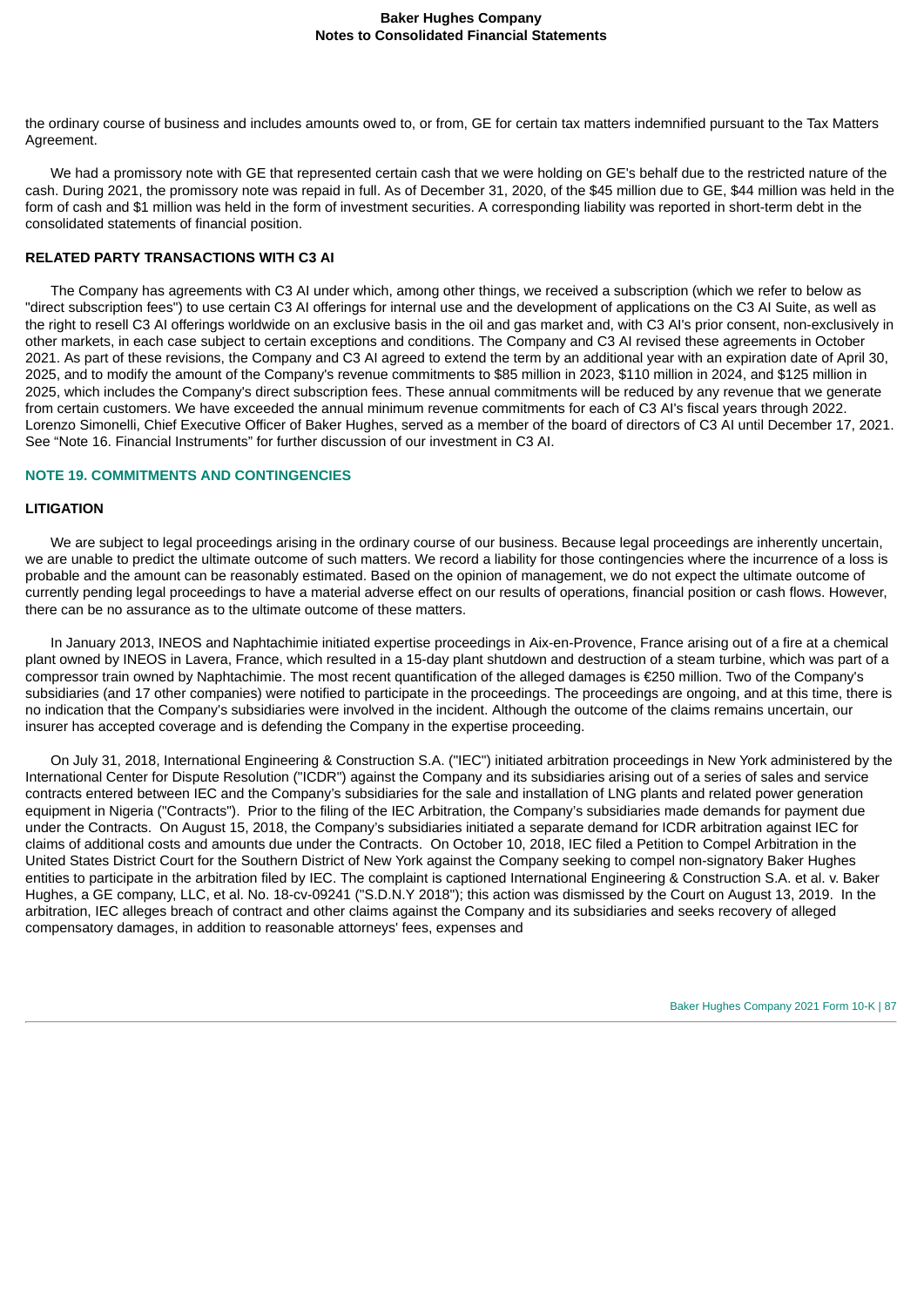arbitration costs. On March 15, 2019, IEC amended its request for arbitration to alleged damages of \$591 million of lost profits plus unspecified additional costs based on alleged non-performance of the contracts in dispute. The arbitration hearing was held from December 9, 2019 to December 20, 2019. On March 3, 2020, IEC amended their damages claim to \$700 million of alleged loss cash flow or, in the alternative, \$244.9 million of lost profits and various costs based on alleged non-performance of the contracts in dispute, and in addition \$4.8 million of liquidated damages, \$58.6 million in take-or-pay costs of feed gas, and unspecified additional costs of rectification and take-or-pay future obligations, plus unspecified interest and attorneys' fees. On May 3, 2020, the arbitration panel dismissed IEC's request for take-or-pay damages. On May 29, 2020, IEC quantified their claim for legal fees at \$14.2 million and reduced their alternative claim from \$244.9 million to approximately \$235 million. The Company and its subsidiaries have contested IEC's claims and are pursuing claims for compensation under the contracts. On October 31, 2020, the ICDR notified the arbitration panel's final award, which dismissed the majority of IEC's claims and awarded a portion of the Company's claims. On January 27, 2021, IEC filed a petition to vacate the arbitral award in the Supreme Court of New York, County of New York. On March 5, 2021, the Company filed a petition to confirm the arbitral award, and on March 8, 2021, the Company removed the matter to the United States District Court for the Southern District of New York. On November 16, 2021, the court granted the Company's petition to confirm the award and denied IEC's petition to vacate. On February 3, 2022, IEC initiated another arbitration proceeding in New York administered by the ICDR against certain of the Company's subsidiaries arising out of the same project which formed the basis of the first arbitration. At this time, we are not able to predict the outcome of this proceeding.

On March 15, 2019 and March 18, 2019, the City of Riviera Beach Pension Fund and Richard Schippnick, respectively, filed in the Delaware Court of Chancery shareholder derivative lawsuits for and on the Company's behalf against GE, the then-current members of the Board of Directors of the Company and the Company as a nominal defendant, related to the decision to (i) terminate the contractual prohibition barring GE from selling any of the Company's shares before July 3, 2019; (ii) repurchase \$1.5 billion in the Company's stock from GE; (iii) permit GE to sell approximately \$2.5 billion in the Company's stock through a secondary offering; and (iv) enter into a series of other agreements and amendments that will govern the ongoing relationship between the Company and GE (collectively, the "2018 Transactions"). The complaints in both lawsuits allege, among other things, that GE, as the Company's controlling stockholder, and the members of the Company's Board of Directors breached their fiduciary duties by entering into the 2018 Transactions. The relief sought in the complaints includes a request for a declaration that the defendants breached their fiduciary duties, that GE was unjustly enriched, disgorgement of profits, an award of damages sustained by the Company, pre- and post-judgment interest, and attorneys' fees and costs. On March 21, 2019, the Chancery Court entered an order consolidating the Schippnick and City of Riviera Beach complaints under consolidated C.A. No. 2019-0201-AGB, styled in re Baker Hughes, a GE company derivative litigation. On May 10, 2019, Plaintiffs voluntarily dismissed their claims against the members of the Company's Conflicts Committee, and on May 15, 2019, Plaintiffs voluntarily dismissed their claims against former Baker Hughes director Martin Craighead. On June 7, 2019, the defendants and nominal defendant filed a motion to dismiss the lawsuit on the ground that the derivative plaintiffs failed to make a demand on the Company's Board of Directors to pursue the claims itself, and GE and the Company's Board of Directors filed a motion to dismiss the lawsuit on the ground that the complaint failed to state a claim on which relief can be granted. The Chancery Court denied the motions on October 8, 2019, except granted GE's motion to dismiss the unjust enrichment claim against it. On October 31, 2019, the Company's Board of Directors designated a Special Litigation Committee and empowered it with full authority to investigate and evaluate the allegations and issues raised in the derivative litigation. The Special Litigation Committee filed a motion to stay the derivative litigation during its investigation. On December 3, 2019, the Chancery Court granted the motion and stayed the derivative litigation until June 1, 2020. On May 20, 2020, the Chancery Court granted an extension of the stay to October 1, 2020, and on September 29, 2020, the Court granted a further extension of the stay to October 15, 2020. On October 13, 2020, the Special Litigation Committee filed its report with the Court. At this time, we are not able to predict the outcome of these claims.

On August 13, 2019, Tri-State Joint Fund filed in the Delaware Court of Chancery, a shareholder class action lawsuit for and on the behalf of itself and all similarly situated public stockholders of Baker Hughes Incorporated ("BHI") against the General Electric Company ("GE"), the former members of the Board of Directors of BHI, and certain former BHI Officers alleging breaches of fiduciary duty, aiding and abetting, and other claims in connection with the combination of BHI and the oil and gas business ("GE O&G") of GE ("the Transactions"). On October 28, 2019, City of Providence filed in the Delaware Court of Chancery a shareholder class action lawsuit for and on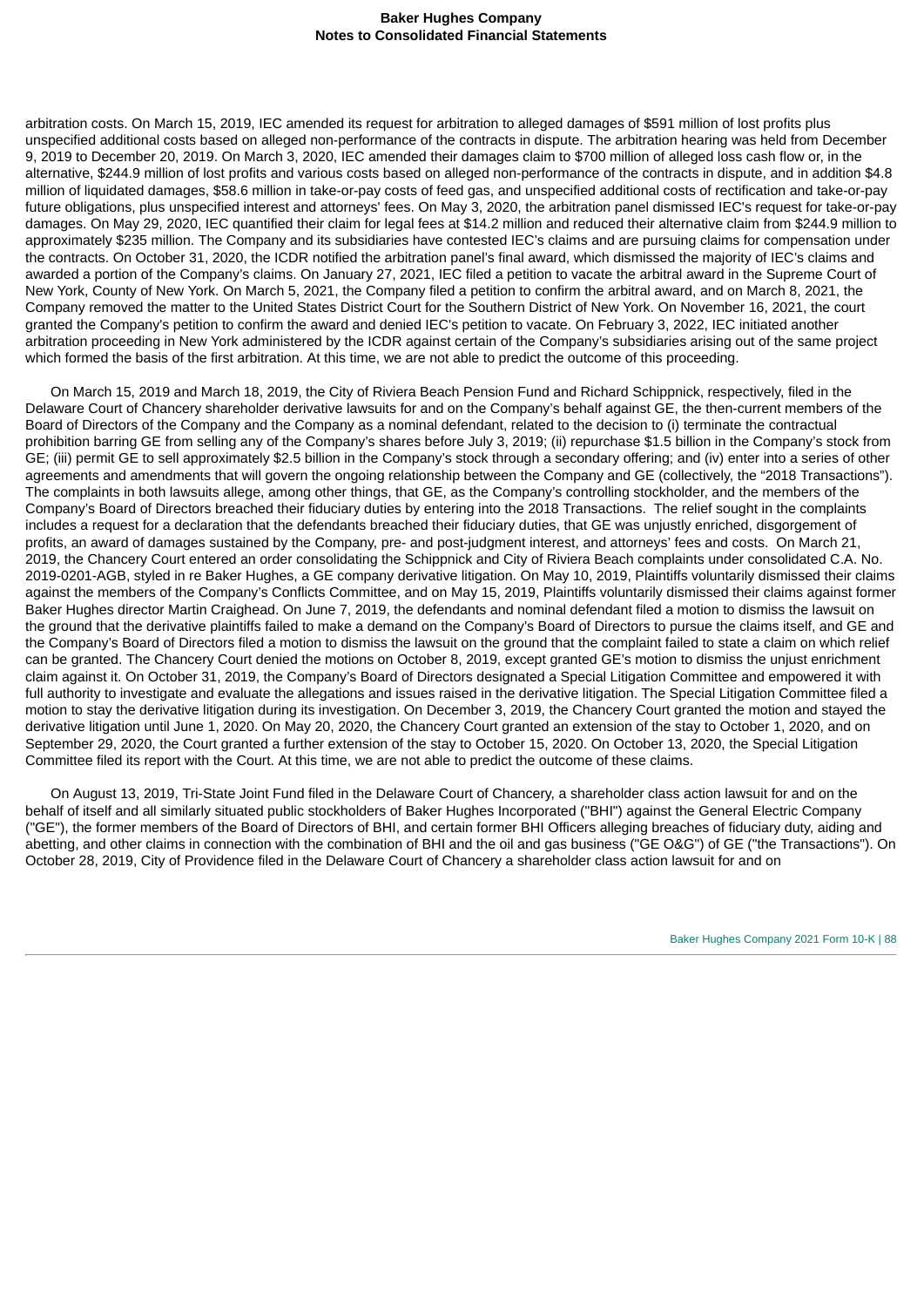behalf of itself and all similarly situated public shareholders of BHI against GE, the former members of the Board of Directors of BHI, and certain former BHI Officers alleging substantially the same claims in connection with the Transactions. The relief sought in these complaints include a request for a declaration that Defendants breached their fiduciary duties, an award of damages, pre- and post-judgment interest, and attorneys' fees and costs. The lawsuits have been consolidated, and plaintiffs filed a consolidated class action complaint on December 17, 2019 against certain former BHI officers alleging breaches of fiduciary duty and against GE for aiding and abetting those breaches. The December 2019 complaint omitted the former members of the Board of Directors of BHI, except for Mr. Craighead who also served as President and CEO of BHI. Mr. Craighead and Ms. Ross, who served as Senior Vice President and Chief Financial Officer of BHI, remain named in the December 2019 complaint along with GE. The relief sought in the consolidated complaint includes a declaration that the former BHI officers breached their fiduciary duties and that GE aided and abetted those breaches, an award of damages, pre- and post-judgment interest, and attorneys' fees and costs. On or around February 12, 2020, the defendants filed motions to dismiss the lawsuit on the grounds that the complaint failed to state a claim on which relief could be granted. On or around October 27, 2020, the Chancery Court granted GE's motion to dismiss, and granted in part the motion to dismiss filed by Mr. Craighead and Ms. Ross, thereby dismissing all of the claims against GE and Ms. Ross, and all but one of the claims against Mr. Craighead. At this time, we are not able to predict the outcome of the remaining claim.

On December 11, 2019, BMC Software, Inc. ("BMC") filed a lawsuit in federal court in the Southern District of Texas against Baker Hughes, a GE company, LLC alleging trademark infringement, unfair competition, and unjust enrichment, arising out of the Company's use of its new logo and affiliated branding. On January 1, 2020, BMC amended its complaint to add Baker Hughes Company. The relief sought in the complaint includes a request for injunctive relief, an award of damages (including punitive damages), pre- and post-judgment interest, and attorneys' fees and costs. At this time, we are not able to predict the outcome of these claims.

In December 2020, the Company received notice that the SEC is conducting a formal investigation that the Company understands is related to its books and records and internal controls regarding sales of its products and services in projects impacted by U.S. sanctions. The Company is cooperating with the SEC and providing requested information. The Company has also initiated an internal review with the assistance of external legal counsel regarding internal controls and compliance related to U.S. sanctions requirements. While the Company's review remains ongoing, in September 2021, the Company voluntarily informed the Office of Foreign Assets Control ("OFAC") that non-U.S. Baker Hughes affiliates in two foreign countries appear to have received payments, involving U.S. touchpoints, that are subject to debt restrictions pursuant to applicable U.S. sanctions laws. Although the value of the payments in connection with the identified transactions is immaterial, the Company is unable to determine at this time if any remedial or other actions may be taken by OFAC. The Company provided a copy of the letter to the SEC, and, as the SEC investigation is ongoing, the Company cannot anticipate the timing, outcome or possible impact of the investigation or review, financial or otherwise.

We insure against risks arising from our business to the extent deemed prudent by our management and to the extent insurance is available, but no assurance can be given that the nature and amount of that insurance will be sufficient to fully indemnify us against liabilities arising out of pending or future legal proceedings or other claims. Most of our insurance policies contain deductibles or self-insured retentions in amounts we deem prudent and for which we are responsible for payment. In determining the amount of self-insurance, it is our policy to self-insure those losses that are predictable, measurable and recurring in nature, such as claims for automobile liability, general liability and workers compensation.

## **ENVIRONMENTAL MATTERS**

Item 103 of SEC Regulation S-K requires disclosure of certain environmental matters when a governmental authority is a party to the proceedings and such proceedings involve potential monetary sanctions that the Company reasonably believes will exceed a specified threshold. The Company uses a threshold of \$1 million for such proceedings. Applying this threshold, there are no environmental matters to disclose for this period.

Estimated remediation costs are accrued using currently available facts, existing environmental permits, technology and enacted laws and regulations. Our cost estimates are developed based on internal evaluations and are not discounted. Accruals are recorded when it is probable that we will be obligated to pay for environmental site evaluation, remediation or related activities, and such costs can be reasonably estimated. As additional information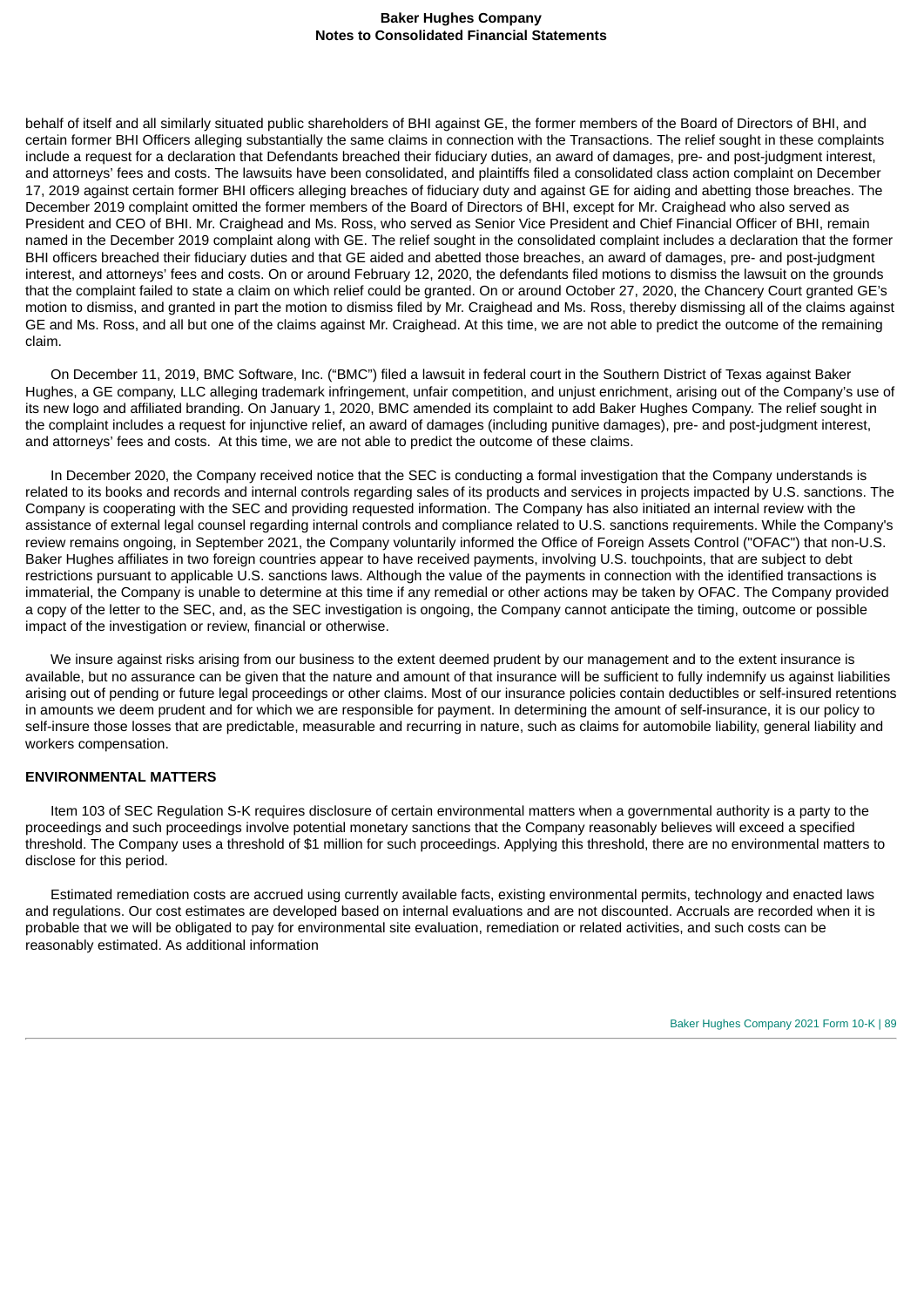becomes available, accruals are adjusted to reflect current cost estimates. Ongoing environmental compliance costs, such as obtaining or renewing environmental permits, installation of pollution control equipment and waste disposal are expensed as incurred. Where we have been identified as a potentially responsible party in a U.S. federal or state Comprehensive Environmental Response, Compensation and Liability Act ("Superfund") site, we accrue our share, if known, of the estimated remediation costs of the site. This share is based on the ratio of the estimated volume of waste we contributed to the site to the total volume of waste disposed at the site.

### **OTHER**

In the normal course of business with customers, vendors and others, we have entered into off-balance sheet arrangements, such as surety bonds for performance, letters of credit and other bank issued guarantees. We also provide guarantees to GE Capital on behalf of a customer who has entered into financing arrangements with GE Capital. Total off-balance sheet arrangements were approximately \$4.5 billion at December 31, 2021. It is not practicable to estimate the fair value of these financial instruments. None of the off-balance sheet arrangements either has, or is likely to have, a material effect on our financial position, results of operations or cash flows. We also had commitments outstanding for purchase obligations for each of the five years in the period ending December 31, 2026 of \$1,304 million, \$119 million, \$127 million, \$46 million and \$40 million, respectively, and \$65 million in the aggregate thereafter.

We sometimes enter into consortium or similar arrangements for certain projects primarily in our Oilfield Equipment segment. Under such arrangements, each party is responsible for performing a certain scope of work within the total scope of the contracted work, and the obligations expire when all contractual obligations are completed. The failure or inability, financially or otherwise, of any of the parties to perform their obligations could impose additional costs and obligations on us. These factors could result in unanticipated costs to complete the project, liquidated damages or contract disputes.

#### **NOTE 20. RESTRUCTURING, IMPAIRMENT AND OTHER**

In 2021, we recorded restructuring, impairment and other charges totaling \$209 million. Charges incurred are primarily related to the continuation of our overall strategy to restructure our business, which is designed to optimize our structural costs for the yearover-year change in activity levels and market conditions.

In 2020, in response to the impact on our business from the COVID-19 pandemic and the significant decline in oil and gas prices, we recorded restructuring, impairment and other charges totaling \$1,866 million, and inventory impairments of \$246 million, see "Note 4. Inventories" for further discussion. Charges incurred are primarily related to rationalizing certain product lines and restructuring our business to right-size our operations and to address the challenging market conditions in the upstream oil and gas market.

In 2019, we recorded restructuring, impairment and other charges of \$342 million. Charges incurred are primarily related to the consolidation of certain manufacturing and service facilities and reduction in headcount across various functions.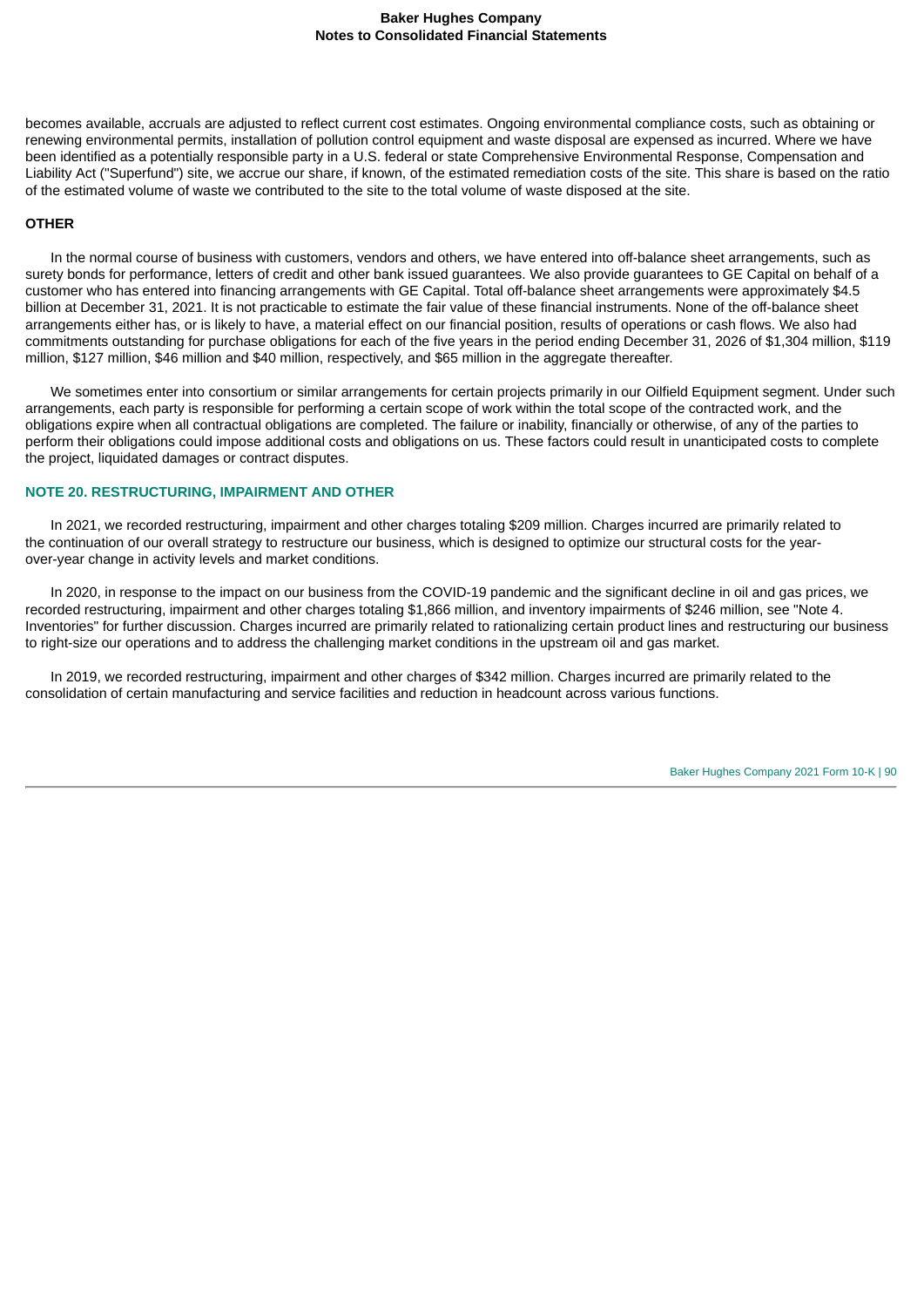#### **RESTRUCTURING AND IMPAIRMENT**

The following table presents the restructuring and impairment charges by the impacted segment, however, these charges are not included in the reported segment results.

|                                    | 2021     | 2020     | 2019 |
|------------------------------------|----------|----------|------|
| Oilfield Services                  | $121$ \$ | 675 \$   | 211  |
| Oilfield Equipment                 |          | 125      | 18   |
| Turbomachinery & Process Solutions | 9        | 35       | 48   |
| <b>Digital Solutions</b>           |          | 54       | 15   |
| Corporate                          |          | 14       | 22   |
| Total                              | 138 \$   | $903$ \$ | 314  |

Restructuring and impairment charges were primarily related to employee termination expenses from reducing our headcount in certain geographical locations, and product line rationalization, including facility closures and related expenses such as property, plant and equipment impairments, and contract termination fees. The table below includes any gains on the dispositions of certain property, plant and equipment previously impaired as a consequence of exit activities. Details of these charges are as follows:

|                                       | 2021   | 2020     | 2019           |
|---------------------------------------|--------|----------|----------------|
| Property, plant and equipment         | 7\$    | 385 \$   | 107            |
| Employee-related termination expenses | 99     | 464      | 179            |
| Asset relocation costs                | 20     | 15       | $\overline{4}$ |
| Contract termination fees             |        | 23       | 12             |
| Other incremental costs               | 10     | 16       | 12             |
| Total                                 | 138 \$ | $903$ \$ | 314            |

#### **OTHER CHARGES**

Other charges included in "Restructuring, impairment and other" caption in the consolidated statements of income (loss) were \$71 million, \$963 million, and \$28 million for the years ended December 31, 2021, 2020 and 2019, respectively.

In 2021, such charges were primarily related to certain litigation matters in our TPS segment and the release of foreign currency translation adjustments for certain restructured product lines in our DS segment.

In 2020, such charges were comprised of intangible asset impairments of \$605 million driven by our decision to exit certain businesses primarily in our OFS segment, other long-lived asset impairments of \$216 million (\$124 million of intangible assets, \$77 million of property, plant and equipment and \$15 million of other assets) in our OFE segment, other charges of \$73 million driven by certain litigation matters and the impairment of an equity method investment primarily in corporate and the OFE segment, and charges related to corporate facility rationalization.

In 2019, such charges primarily relate to currency devaluations in our OFS segment.

## **NOTE 21. BUSINESS DISPOSITIONS**

We completed several product line dispositions over the past three years as described below. Any gain or loss on a business disposition is reported in the "Other non-operating income (loss), net" caption of the consolidated statements of income (loss).

• In October 2021, we closed a transaction with Akastor ASA to create a joint venture company ("JV Company") to deliver global offshore drilling solutions. We contributed our subsea drilling systems business, a division of our OFE segment, to the JV Company and received as consideration 50% of the shares of the JV Company, cash of \$70 million, and a promissory note of \$80 million. The transaction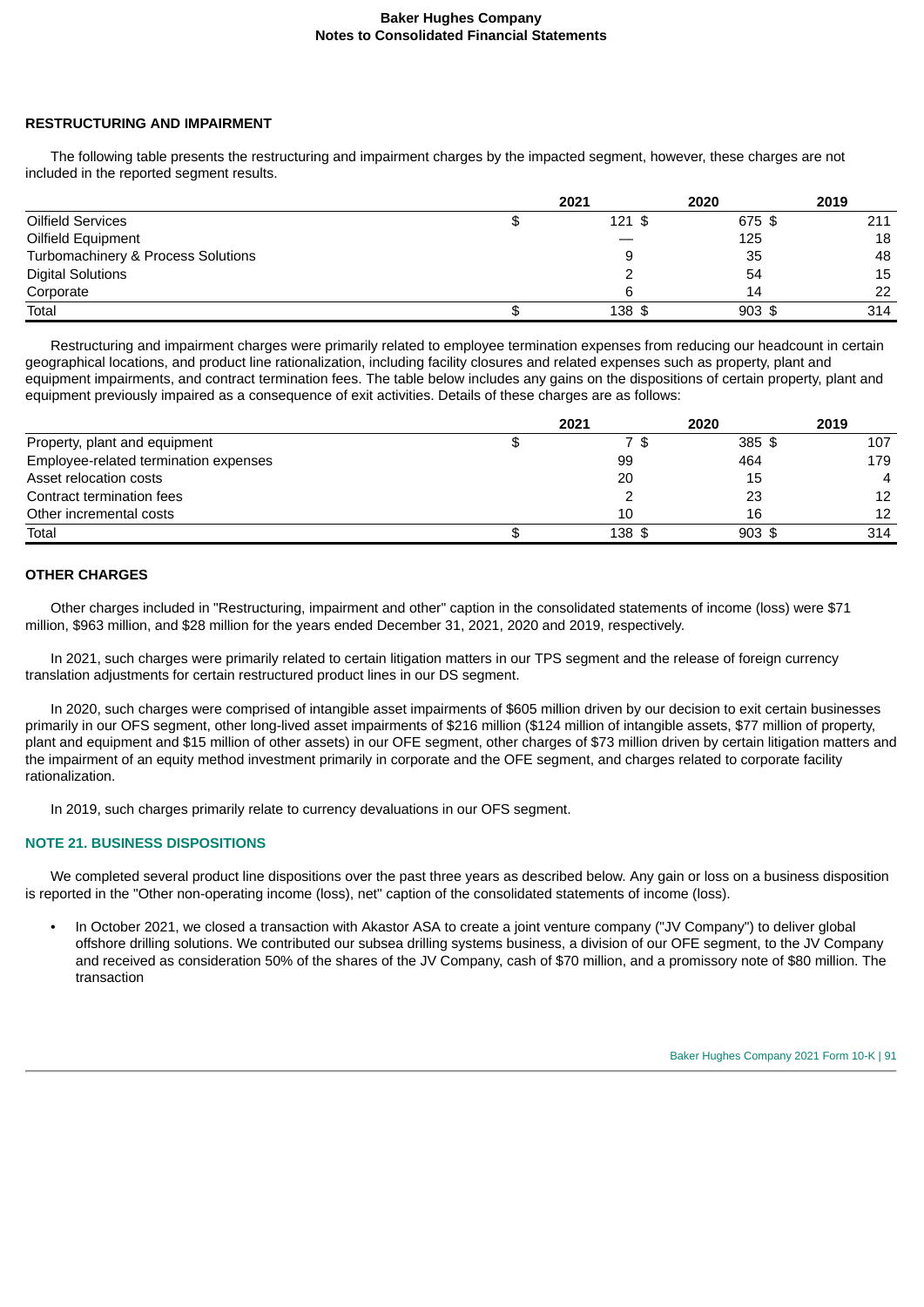resulted in an immaterial gain. The Company's interest in the JV Company is accounted for as an equity method investment. Our ongoing operations in the JV Company are not integral to our operations and, therefore, our share of the income or loss from the JV will be reported as non-operating income (loss).

- In October 2020, we completed the sale of our surface pressure control flow business, a non-strategic product line in our OFE segment that provided surface wellhead and surface tree systems for the onshore market. The sale resulted in a loss before income taxes of \$137 million.
- In June 2020, we completed the sale of our rod lift systems ("RLS") business. RLS was part of our OFS segment and provided rod lift products, technologies, services and solutions to the oil and gas industry. The sale resulted in a loss before income taxes of \$216 million.
- In July 2019, we completed the sale of our high-speed reciprocating compression ("Recip") business. Recip was part of our TPS segment and provided high-speed reciprocating compression equipment and aftermarket parts and services for oil and gas production, gas processing, gas distribution and independent power industries. The sale resulted in a loss before income taxes of \$138 million.

## **NOTE 22. SUPPLEMENTARY INFORMATION**

## **ALL OTHER CURRENT LIABILITIES**

All other current liabilities as of December 31, 2021 and 2020 include \$955 million and \$910 million, respectively, of employee related liabilities.

## **ALLOWANCE FOR CREDIT LOSSES**

The change in allowance for credit losses is as follows:

|                              | 2021        | 2020 |
|------------------------------|-------------|------|
| Balance at beginning of year | $373$ \$    | 323  |
| Provision                    | $7^{\circ}$ | 66   |
| Write-offs & other           | (45)        | (16) |
| Balance at end of year       | 400 \$      | 373  |

## **CASH FLOW DISCLOSURES**

Supplemental cash flow disclosures are as follows for the years ended December 31:

|                                   |   | 2021                       | 2020      | 2019 |
|-----------------------------------|---|----------------------------|-----------|------|
| Income taxes paid, net of refunds |   | 314<br>ົ                   | 441       | 438  |
| Interest paid                     | w | 305<br>$\rightarrow$<br>د⊐ | 289<br>᠊ᡮ | 285  |

## **ITEM 9. CHANGES IN AND DISAGREEMENTS WITH ACCOUNTANTS ON ACCOUNTING AND FINANCIAL DISCLOSURE**

None.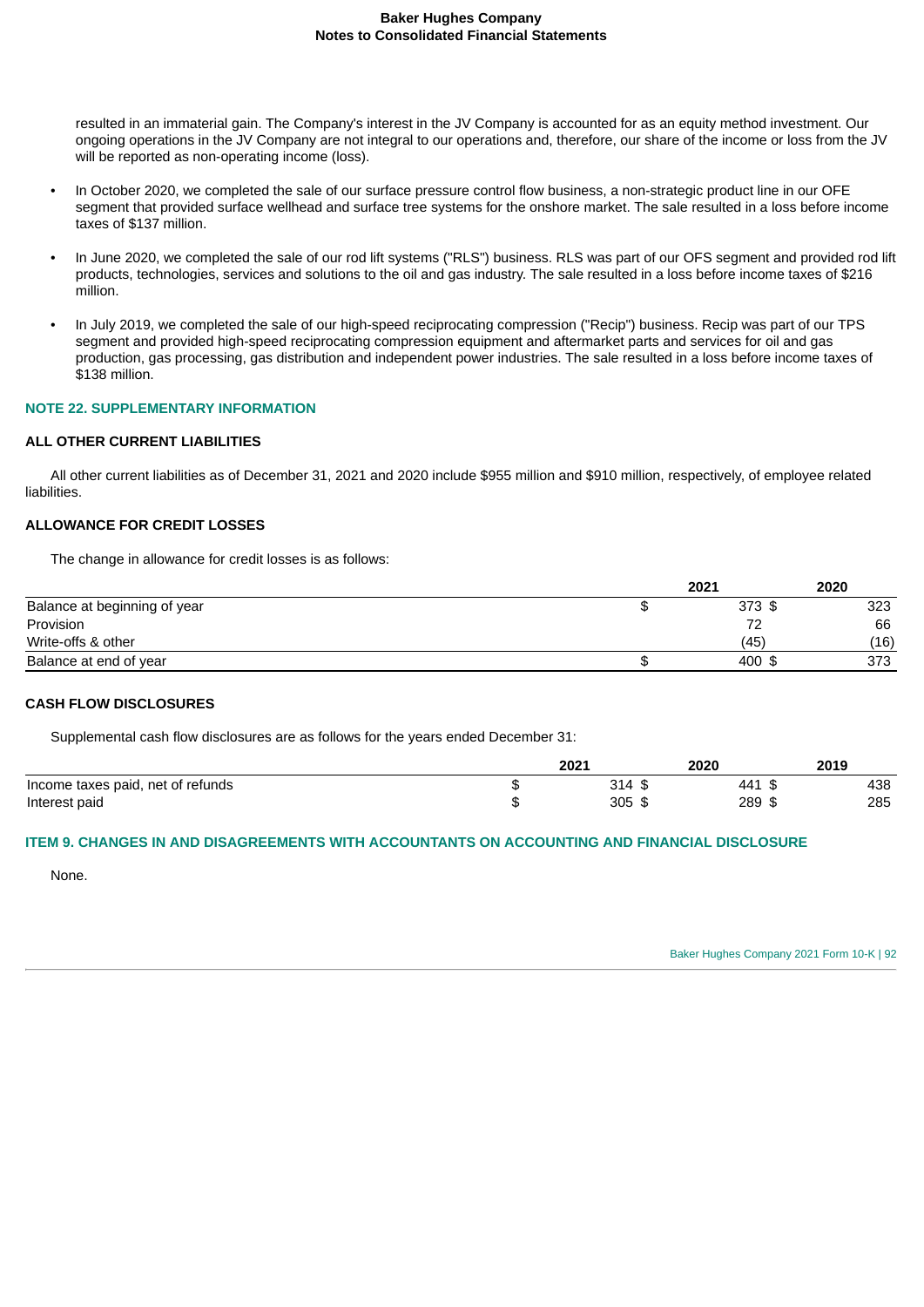## **ITEM 9A. CONTROLS AND PROCEDURES**

#### **Evaluation of disclosure controls and procedures**

Our management, with the participation of our Chief Executive Officer and Chief Financial Officer, has evaluated the effectiveness of the design and operation of our disclosure controls and procedures (as defined in Rule 15d-15(e) under the Exchange Act) as of the end of the period covered by this report. Based upon that evaluation, the Chief Executive Officer and Chief Financial Officer have concluded that, as of December 31, 2021, our disclosure controls and procedures (as defined in Rule 15d-15(e) of the Exchange Act) were effective at a reasonable assurance level.

There has been no change in our internal controls over financial reporting during the year ended December 31, 2021 that has materially affected, or is reasonably likely to materially affect, our internal controls over financial reporting.

#### **ITEM 9B. OTHER INFORMATION**

None.

#### **ITEM 9C. DISCLOSURE REGARDING FOREIGN JURISDICTIONS THAT PREVENT INSPECTIONS**

None.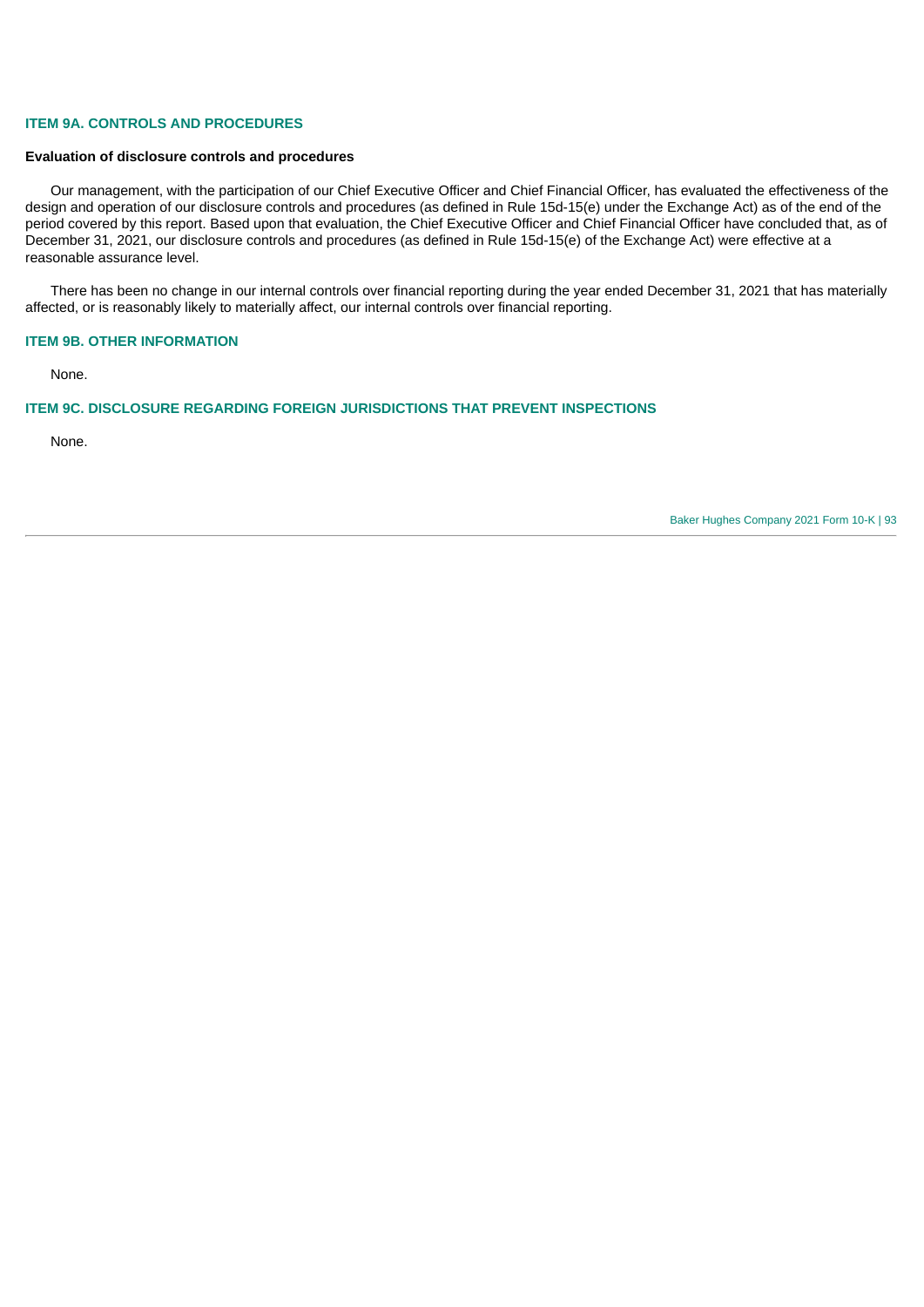#### **PART III**

#### **ITEM 10. DIRECTORS, EXECUTIVE OFFICERS AND CORPORATE GOVERNANCE**

Information regarding our Code of Conduct and the Code of Ethical Conduct Certificates for our principal executive officer, principal financial officer and principal accounting officer are described in Item 1. Business of this annual report on Form 10-K. Information concerning our directors is set forth in the sections entitled "Proposal No. 1, Election of Directors - Board Nominees for Directors," and "Corporate Governance - Committees of the Board" in our Definitive Proxy Statement for the 2022 Annual Meeting of Shareholders to be filed with the SEC pursuant to the Exchange Act within 120 days of the end of our fiscal year on December 31, 2021 ("Proxy Statement"), which sections are incorporated herein by reference. For information regarding our executive officers, see "Item 1. Business - Executive Officers of Baker Hughes" in this annual report on Form 10-K.

## **ITEM 11. EXECUTIVE COMPENSATION**

Information for this item is set forth in the following section of our Proxy Statement, which section is incorporated herein by reference: "Executive Compensation."

## **ITEM 12. SECURITY OWNERSHIP OF CERTAIN BENEFICIAL OWNERS AND MANAGEMENT AND RELATED STOCKHOLDER MATTERS**

Information concerning security ownership of certain beneficial owners and our management is set forth in the sections entitled "Stock Ownership of Certain Beneficial Owners" and "Stock Ownership of Section 16(a) Director and Executive Officers" in our Proxy Statement, which sections are incorporated herein by reference.

We permit our employees, officers and directors to enter into written trading plans complying with Rule 10b5-1 under the Exchange Act. Rule 10b5-1 provides criteria under which such an individual may establish a prearranged plan to buy or sell a specified number of shares of a company's stock over a set period of time. Any such plan must be entered into in good faith at a time when the individual is not in possession of material, nonpublic information. If an individual establishes a plan satisfying the requirements of Rule 10b5-1, such individual's subsequent receipt of material, nonpublic information will not prevent transactions under the plan from being executed. Certain of our officers have advised us that they have and may enter into stock sales plans for the sale of shares of our Class A common stock which are intended to comply with the requirements of Rule 10b5-1 of the Exchange Act. In addition, the Company has and may in the future enter into repurchases of our Class A common stock under a plan that complies with Rule 10b5-1 or Rule 10b-18 of the Exchange Act.

#### **Equity Compensation Plan Information**

The information in the following table is presented as of December 31, 2021 with respect to shares of our Class A common stock that may be issued under our current and prior LTI Plans (in millions, except per share prices).

| <b>Equity Compensation Plan</b><br>Category           | Number of<br>Securities to be<br><b>Issued Upon</b><br><b>Exercise of</b><br>Outstanding<br><b>Options, Warrants</b><br>and Rights | <b>Weighted Average</b><br><b>Exercise Price of</b><br>Outstanding<br><b>Options, Warrants</b><br>and Rights | <b>Number of Securities</b><br><b>Remaining Available</b><br>for Future Issuance<br><b>Under Equity</b><br><b>Compensation Plans</b><br>(excluding securities<br>reflected in the first<br>column) |
|-------------------------------------------------------|------------------------------------------------------------------------------------------------------------------------------------|--------------------------------------------------------------------------------------------------------------|----------------------------------------------------------------------------------------------------------------------------------------------------------------------------------------------------|
| Shareholder-approved plans                            | 5.2                                                                                                                                | 31.25<br>£                                                                                                   | 31.7                                                                                                                                                                                               |
| Nonshareholder-approved plans                         |                                                                                                                                    |                                                                                                              |                                                                                                                                                                                                    |
| Subtotal (except for weighted average exercise price) | 5.2                                                                                                                                | 31.25                                                                                                        | 31.7                                                                                                                                                                                               |
| Employee Stock Purchase Plan                          | 0.6                                                                                                                                | 20.45                                                                                                        | 12.5                                                                                                                                                                                               |
| Total                                                 | 5.8                                                                                                                                | 30.22<br>\$                                                                                                  | 44.2                                                                                                                                                                                               |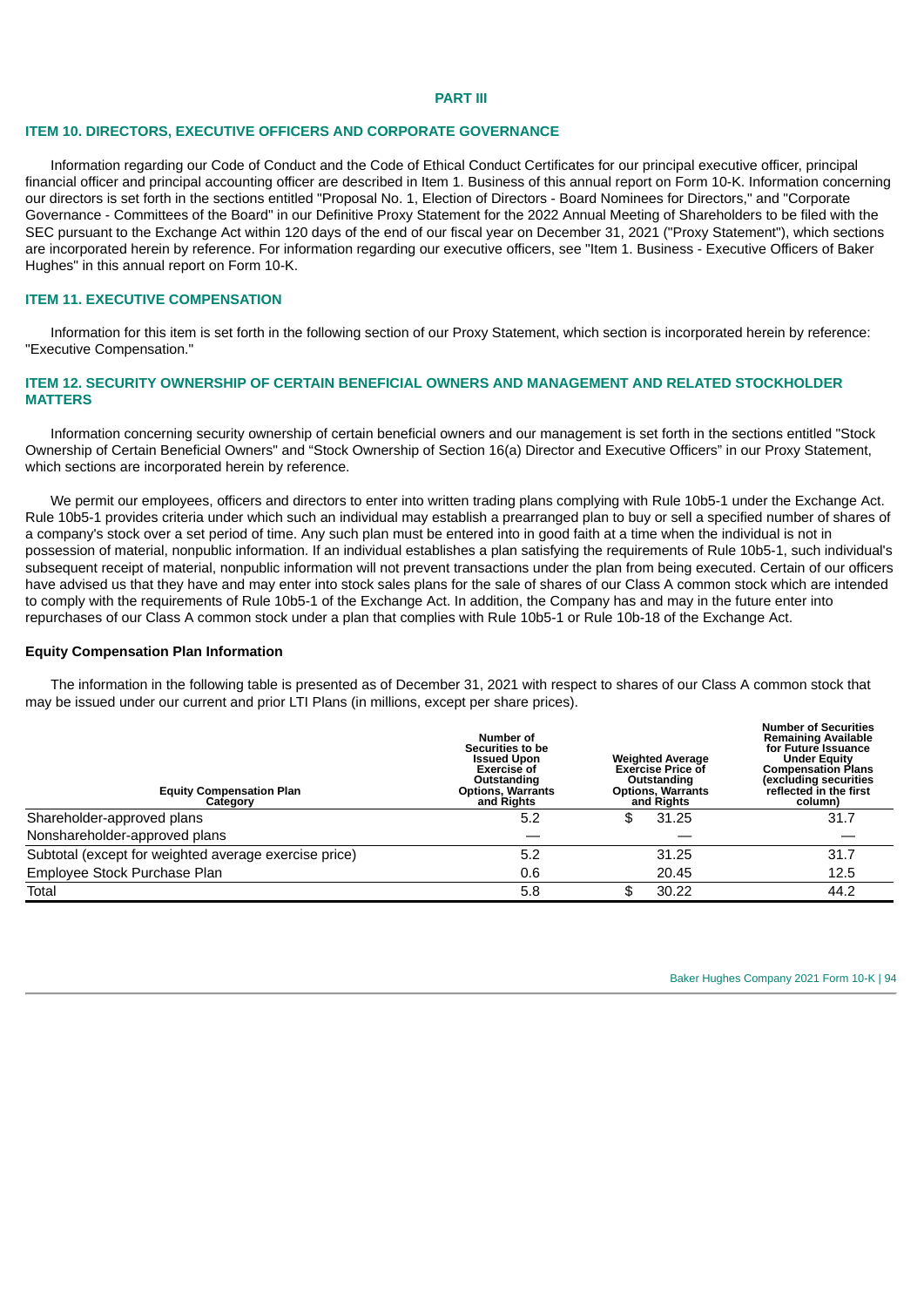## **ITEM 13. CERTAIN RELATIONSHIPS AND RELATED TRANSACTIONS, AND DIRECTOR INDEPENDENCE**

Information for this item is set forth in the sections entitled "Corporate Governance-Director Independence" and "Certain Relationships and Related Party Transactions" in our Proxy Statement, which sections are incorporated herein by reference.

### **ITEM 14. PRINCIPAL ACCOUNTING FEES AND SERVICES**

Our independent registered public accounting firm is KPMG LLP, Houston, Texas, Auditor Firm ID: 185.

Information concerning principal accountant fees and services is set forth in the section entitled "Fees Paid to KPMG LLP" in our Proxy Statement, which section is incorporated herein by reference.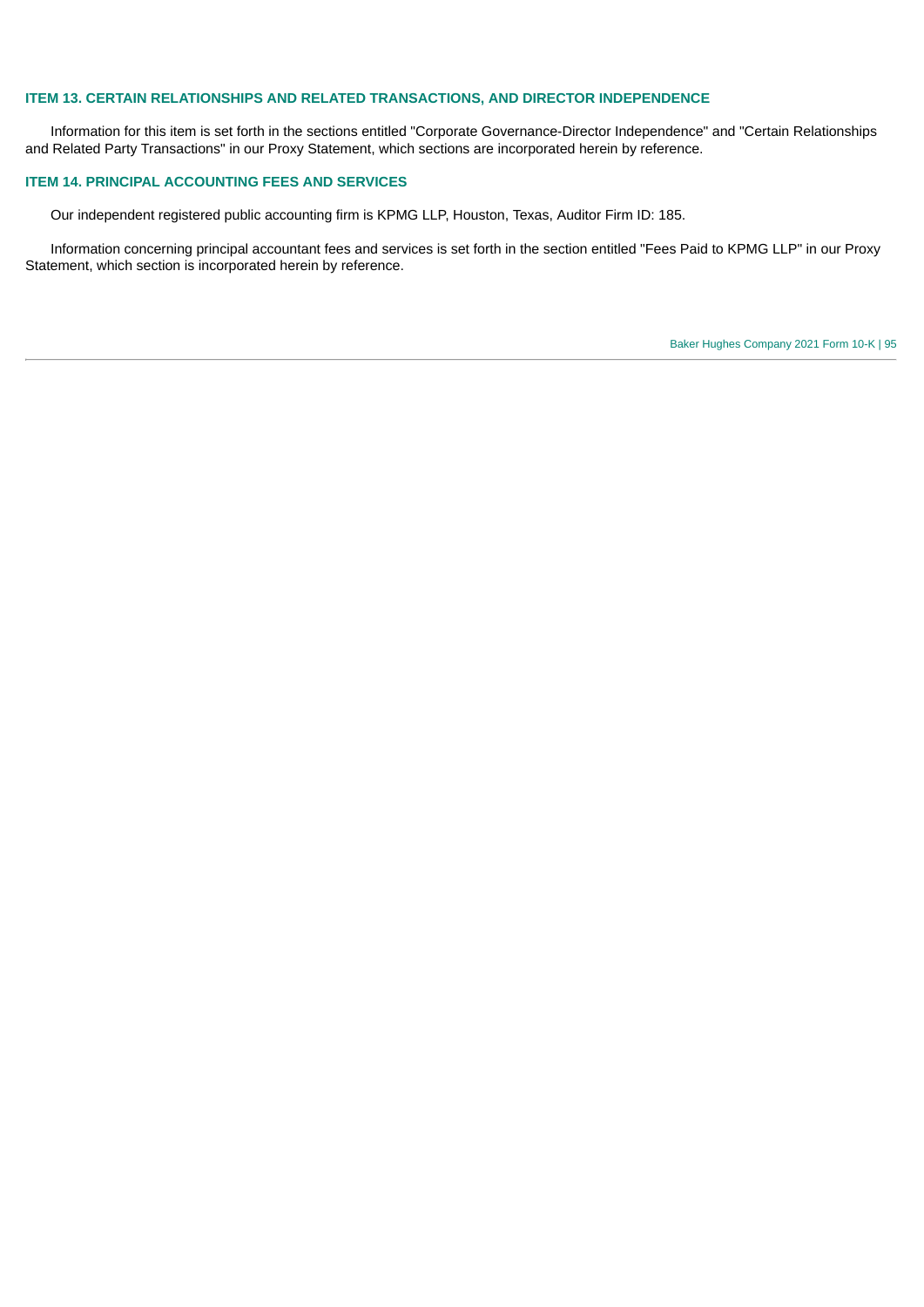#### **PART IV**

#### **ITEM 15. EXHIBITS AND FINANCIAL STATEMENT SCHEDULES**

(a) List of Documents filed as part of this annual report.

(1) Financial Statements

All financial statements of the Company as set forth under Item 8 of this annual report on Form 10-K.

(2) Financial Statement Schedules

The schedules listed in Reg. 210.5-04 have been omitted because they are not applicable or the required information is shown in the consolidated financial statements or notes thereto.

### (3) Exhibits

 $=$  Fig.  $\alpha$ 

Each exhibit identified below is filed as a part of this annual report. Exhibits designated with an "\*" are filed as an exhibit to this annual report on Form 10-K and exhibits designated with an "\*\*" are furnished as an exhibit to this annual report on Form 10-K. Exhibits designated with a "+" are identified as management contracts or compensatory plans or arrangements. Exhibits previously filed are incorporated by reference.

| EXNIDIT<br>Number | <b>Exhibit Description</b>                                                                                                                                                                                                                                                |
|-------------------|---------------------------------------------------------------------------------------------------------------------------------------------------------------------------------------------------------------------------------------------------------------------------|
| 2.1               | Transaction Agreement and Plan of Merger, dated as of October 30, 2016, among General Electric Company, Baker Hughes<br>Incorporated, Bear Newco, Inc. and Bear MergerSub, Inc.                                                                                           |
| 2.2               | Amendment, dated as of March 27, 2017, to the Transaction Agreement and Plan of Merger, dated as of October 30, 2016,<br>among General Electric Company, Baker Hughes Incorporated, Bear Newco, Inc., Bear MergerSub, Inc., BHI Newco, Inc. and<br>Bear MergerSub 2, Inc. |
| 3.1               | Second Amended and Restated Certificate of Incorporation of Baker Hughes Company dated October 17, 2019.                                                                                                                                                                  |
| 3.2               | <u>Third Amended and Restated Bylaws of Baker Hughes Company dated October 17, 2019.</u>                                                                                                                                                                                  |
| 4.1               | Indenture, dated October 28, 2008, between Baker Hughes Incorporated (as predecessor to Baker Hughes Holdings LLC) and<br>The Bank of New York Mellon Trust Company, N.A., as trustee.                                                                                    |
| 4.2               | Second Supplemental Indenture, dated July 3, 2017, to the Indenture dated as of October 28, 2008, among Baker Hughes<br>Holdings LLC, Baker Hughes Co-Obligor, Inc. and The Bank of New York Mellon Trust Company, N.A., as trustee.                                      |
| 4.3               | Third Supplemental Indenture, dated December 11, 2017, to the Indenture dated as of October 28, 2008, among Baker<br>Hughes Holdings LLC, Baker Hughes Co-Obligor, Inc. and The Bank of New York Mellon Trust Company, N.A., as trustee.                                  |
| 4.4               | Fourth Supplemental Indenture, dated November 7, 2019, to the Indenture dated as of October 28, 2008, among Baker<br>Hughes Holdings LLC, Baker Hughes Co-Obligor, Inc. and the Bank of New York Mellon Trust Company, N.A., as Trustee.                                  |
| 4.5               | Fifth Supplemental Indenture, dated May 1, 2020 to the Indenture dated as of October 28, 2008, among Baker Hughes<br>Holdings LLC, Baker Hughes Co-Obligor, Inc. and The Bank of New York Mellon Trust Company, N.A., as Trustee.                                         |
| 4.6               | Sixth Supplemental Indenture, dated December 9, 2021 to the Indenture dated as of October 28, 2008, among Baker Hughes<br>Holdings LLC, Baker Hughes Co-Obligor, Inc. and The Bank of New York Mellon Trust Company, N.A., as trustee.                                    |
| 4.7               | Indenture, dated May 15, 1994, between Western Atlas Inc. and The Bank of New York Mellon, as trustee.                                                                                                                                                                    |
| 4.8               | First Supplemental Indenture dated July 3, 2017, to the Indenture dated as of May 15, 1994, among Baker Hughes Holdings<br>LLC, Baker Hughes Co-Obligor, Inc. and The Bank of New York Mellon Trust Company, N.A., as trustee.                                            |
| 4.9               | First Supplemental Indenture, dated as of July 3, 2017, to the Indenture dated as of May 15, 1991, among Baker Hughes<br>Holdings LLC, Baker Hughes Co-Obligor, Inc. and The Bank of New York Mellon Trust Company, N.A., as trustee.                                     |

4.10<sup>\*</sup> [Description](#page-104-0) of Securities Registered pursuant to Section 12 of the Securities Exchange Act of 1934.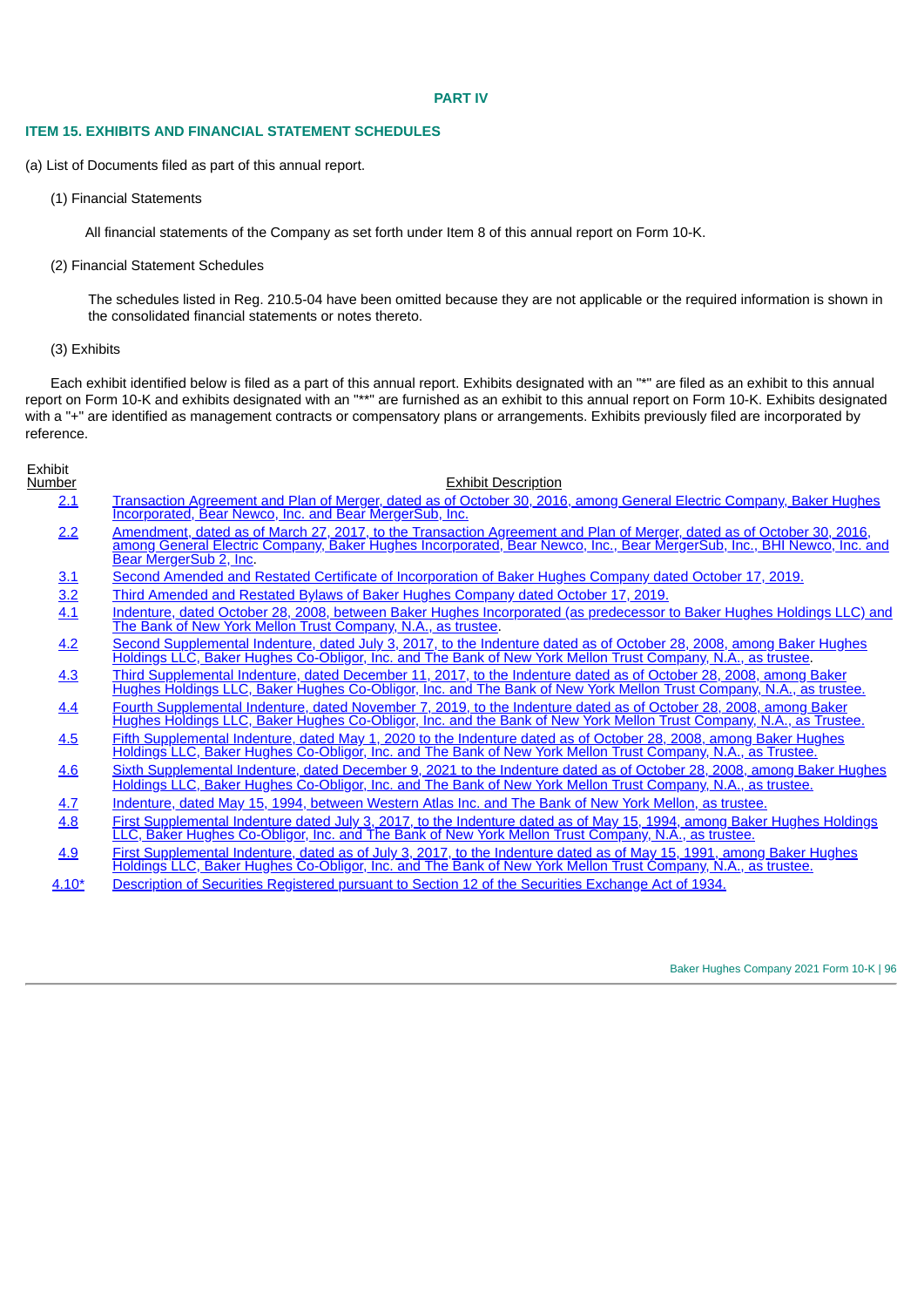| 4.11  | Form of Stock Certificate for Class A Common Stock of Baker Hughes Company under the Laws of the State of Delaware.                                                                                                                                                                                                  |
|-------|----------------------------------------------------------------------------------------------------------------------------------------------------------------------------------------------------------------------------------------------------------------------------------------------------------------------|
| 10.1  | Transaction Agreement, dated as of February 28, 2019, between Baker Hughes Holdings LLC, General Electric Company and<br><b>GE Aero Power LLC.</b>                                                                                                                                                                   |
| 10.2  | Stock and Asset Purchase Agreement, dated February 25, 2019, among Baker Hughes Holdings LLC, GE Energy Switzerland<br>GmbH and, for the limited purpose of the last sentence of Section 11.06, GE, and for the limited purpose of Section 11.15(b)<br>and the last sentence of Section 11.06, Baker Hughes Company. |
| 10.3  | Letter Agreement, dated as of February 28, 2019, between Baker Hughes Holdings LLC and General Electric Company<br>regarding the Intercompany Services Agreement.                                                                                                                                                    |
| 10.4  | Letter Agreement, dated as of February 28, 2019, between Baker Hughes Holdings LLC and General Electric Company<br>regarding Additives.                                                                                                                                                                              |
| 10.5  | Omnibus Agreement, dated as of July 31, 2019, between Baker Hughes Company, Baker Hughes Holdings LLC and General<br>Electric Company.                                                                                                                                                                               |
| 10.6  | Transition Services Agreement, dated as of July 31, 2019, between Baker Hughes Holdings LLC and General Electric<br>Company.                                                                                                                                                                                         |
| 10.7  | Asset Purchase Agreement, dated as of July 31, 2019, between Baker Hughes Holdings LLC and GE Digital LLC.                                                                                                                                                                                                           |
| 10.8  | TM2500 Supply and Distribution Agreement, dated as of July 31, 2019, between Baker Hughes Holdings LLC and General<br><b>Electric Company.</b>                                                                                                                                                                       |
| 10.9  | Joint Ownership and License Agreement, dated as of July 31, 2019, between Baker Hughes Holdings LLC and General<br><b>Electric Company.</b>                                                                                                                                                                          |
| 10.10 | Bridge Supply and Technology Development Agreement, dated as of July 31, 2019, between Baker Hughes Holdings LLC and<br><b>General Electric Company.</b>                                                                                                                                                             |
| 10.11 | STDA Side Agreement, dated as of July 31, 2019, between Baker Hughes Holdings LLC and General Electric Company.                                                                                                                                                                                                      |
| 10.12 | Master Agreement, dated as of November 13, 2018, between Baker Hughes Company, Baker Hughes Holdings LLC and<br><b>General Electric Company.</b>                                                                                                                                                                     |
| 10.13 | Amendment No. 1 to the Master Agreement, dated as of January 30, 2019, among General Electric Company, Baker Hughes<br><b>Company and Baker Hughes Holdings LLC.</b>                                                                                                                                                 |
| 10.14 | Amendment No. 2 to the Master Agreement, dated as of February 22, 2019, among General Electric Company, Baker Hughes<br>Company and Baker Hughes Holdings LLC.                                                                                                                                                       |
| 10.15 | Aero-Derivatives Supply and Technology Development Agreement, dated as of November 13, 2018, between Baker Hughes<br><b>Holdings LLC and General Electric Company.</b>                                                                                                                                               |
| 10.16 | HDGT Supply Agreement, dated as of November 13, 2018, between Baker Hughes Holdings LLC and General Electric<br>Company.                                                                                                                                                                                             |
| 10.17 | Amended and Restated HDGT Distribution and Supply Agreement, dated as of February 27, 2019, between Baker Hughes<br><b>Holdings LLC and General Electric Company.</b>                                                                                                                                                |
| 10.18 | First Amendment to the Amended and Restated HDGT Distribution and Supply Agreement dated September 16, 2019<br>between Baker Hughes Holdings LLC and General Electric Company.                                                                                                                                       |
| 10.19 | Amended and Restated Stockholders Agreement, dated as of November 13, 2018, between Baker Hughes Company and<br><b>General Electric Company.</b>                                                                                                                                                                     |
| 10.20 | Amendment to the Amended and Restated Stockholders Agreement, dated as of July 31, 2019, between Baker Hughes<br><b>Company and General Electric Company.</b>                                                                                                                                                        |
| 10.21 | Amended and Restated Registration Rights Agreement, dated as of July 31, 2019, between Baker Hughes Company and<br><b>General Electric Company.</b>                                                                                                                                                                  |
| 10.22 | Exchange Agreement, dated as of July 3, 2017, among General Electric Company, GE Oil & Gas US Holdings I, Inc., GE Oil &<br>Gas US Holdings IV, Inc., GE Holdings (US), Inc., Baker Hughes Company and Baker Hughes Holdings LLC.                                                                                    |
| 10.23 | Amended and Restated Limited Liability Company Agreement of Baker Hughes Holdings LLC dated as of April 15, 2020.                                                                                                                                                                                                    |
| 10.24 | Tax Matters Agreement, dated as of July 3, 2017, among General Electric Company, Baker Hughes Company, EHHC Newco,<br>LLC and Baker Hughes Holdings LLC.                                                                                                                                                             |
| 10.25 | Amended and Restated Non-Competition Agreement, dated as of November 13, 2018, between General Electric Company<br>and Baker Hughes Company.                                                                                                                                                                         |
| 10.26 | Amended and Restated Channel Agreement, dated as of November 13, 2018, between General Electric Company and Baker<br><b>Hughes Company.</b>                                                                                                                                                                          |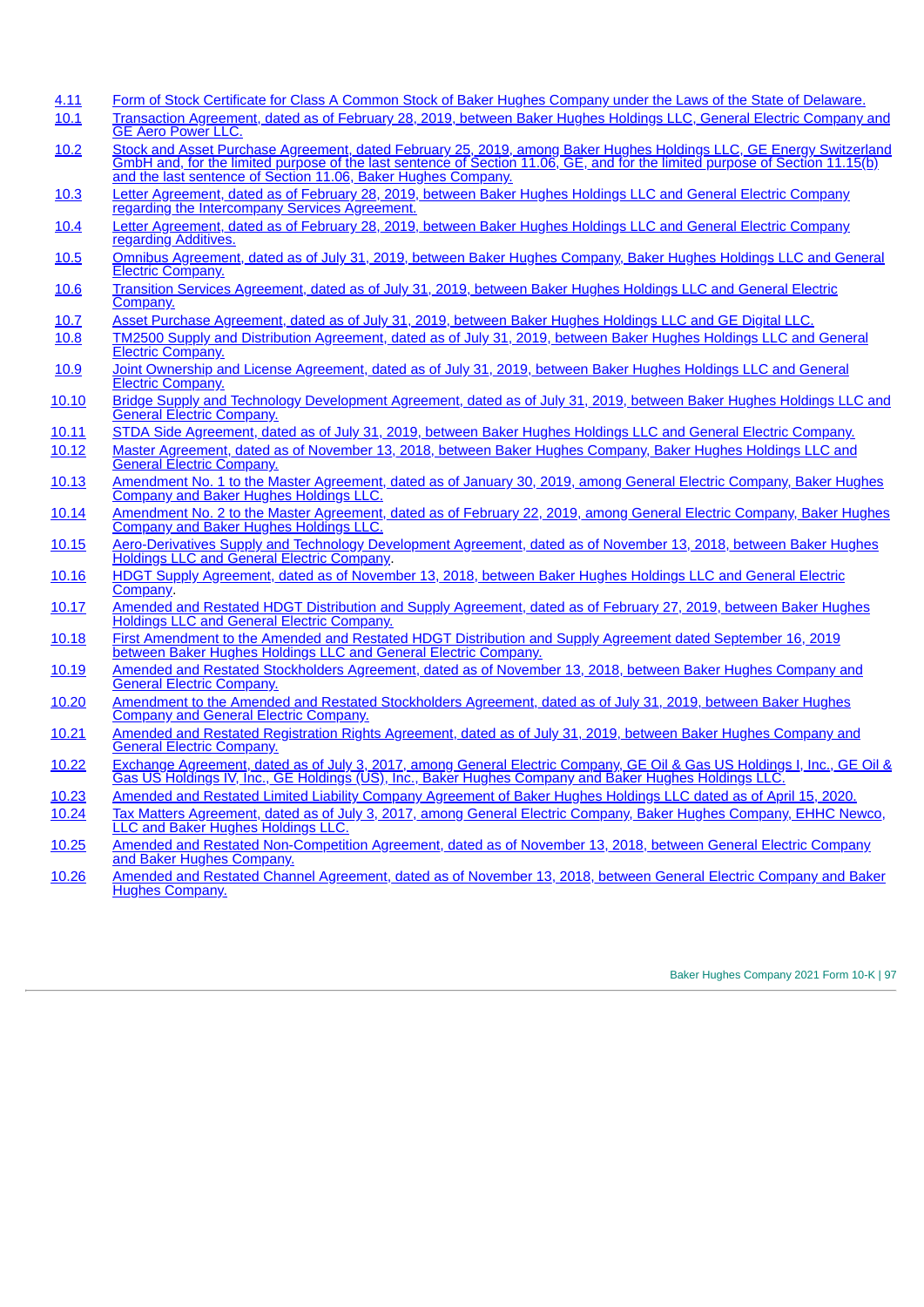- [10.27](http://www.sec.gov/Archives/edgar/data/808362/000095010318013305/dp98267_ex1011.htm) Amended and Restated IP Cross License [Agreement,](http://www.sec.gov/Archives/edgar/data/808362/000095010318013305/dp98267_ex1011.htm) dated as of November 13, 2018, between General Electric Company and Baker Hughes Holdings LLC.
- [10.28](http://www.sec.gov/Archives/edgar/data/808362/000095010318013305/dp98267_ex1012.htm) Side Letter to the Amended and Restated IP Cross License [Agreement](http://www.sec.gov/Archives/edgar/data/808362/000095010318013305/dp98267_ex1012.htm) dated as of November 13, 2018, between General Electric Company and Baker Hughes Holdings LLC.
- [10.29](http://www.sec.gov/Archives/edgar/data/1701605/000170160519000058/a20190630exhibit104.htm) Agreement to the Amended & Restated IP Cross License [Agreement,](http://www.sec.gov/Archives/edgar/data/1701605/000170160519000058/a20190630exhibit104.htm) dated as of July 31, 2019, between Baker Hughes Holdings LLC and General Electric Company.
- [10.30](http://www.sec.gov/Archives/edgar/data/808362/000095010318013305/dp98267_ex1013.htm) Amended and Restated Trademark License [Agreement,](http://www.sec.gov/Archives/edgar/data/808362/000095010318013305/dp98267_ex1013.htm) dated as of November 13, 2018, between General Electric Company and Baker Hughes Holdings LLC.
- [10.31](http://www.sec.gov/Archives/edgar/data/808362/000095010318013305/dp98267_ex1010.htm) Amended and Restated GE Digital Master Products and Services [Agreement,](http://www.sec.gov/Archives/edgar/data/808362/000095010318013305/dp98267_ex1010.htm) dated as of November 13, 2018, between GE Digital LLC and Baker Hughes Holdings LLC.
- [10.32](http://www.sec.gov/Archives/edgar/data/1701605/000170160519000058/a20190630exhibit106.htm) [Amendment](http://www.sec.gov/Archives/edgar/data/1701605/000170160519000058/a20190630exhibit106.htm) to the Amended and Restated GE Digital Master Products and Services Agreement, dated as of July 31, 2019, between Baker Hughes Holdings LLC and GE Digital LLC.
- [10.33](http://www.sec.gov/Archives/edgar/data/1701605/000170160519000058/a20190630exhibit107.htm) GE Digital Referral [Agreement,](http://www.sec.gov/Archives/edgar/data/1701605/000170160519000058/a20190630exhibit107.htm) dated as of July 31, 2019, between Baker Hughes Holdings LLC and GE Digital LLC.
- [10.34](http://www.sec.gov/Archives/edgar/data/808362/000095010318013305/dp98267_ex1009.htm) Amended and Restated [Intercompany](http://www.sec.gov/Archives/edgar/data/808362/000095010318013305/dp98267_ex1009.htm) Services Agreement, dated as of November 13, 2018, between General Electric Company and Baker Hughes Holdings LLC.
- [10.35](http://www.sec.gov/Archives/edgar/data/1701605/000170160519000058/a20190630exhibit103.htm) Amendment to the Amended and Restated [Intercompany](http://www.sec.gov/Archives/edgar/data/1701605/000170160519000058/a20190630exhibit103.htm) Services Agreement, dated as of July 31, 2019, between Baker Hughes Holdings LLC and General Electric Company.
- [10.36](http://www.sec.gov/Archives/edgar/data/808362/000095010318013305/dp98267_ex1005.htm) Amended and Restated Supply [Agreement,](http://www.sec.gov/Archives/edgar/data/808362/000095010318013305/dp98267_ex1005.htm) dated as of November 13, 2018, between General Electric Company, as Seller, and Baker Hughes Holdings LLC, as Buyer.
- [10.37](http://www.sec.gov/Archives/edgar/data/808362/000095010318013305/dp98267_ex1006.htm) Amended and Restated Supply [Agreement,](http://www.sec.gov/Archives/edgar/data/808362/000095010318013305/dp98267_ex1006.htm) dated as of November 13, 2018, between Baker Hughes Holdings LLC, as Seller, and General Electric Company, as Buyer.
- [10.38](http://www.sec.gov/Archives/edgar/data/808362/000095010318013305/dp98267_ex1014.htm) Umbrella [Aero-Derivatives](http://www.sec.gov/Archives/edgar/data/808362/000095010318013305/dp98267_ex1014.htm) IP Agreement, dated as of November 13, 2018, between General Electric Company and Baker Hughes Holdings LLC.
- [10.39](http://www.sec.gov/Archives/edgar/data/1701605/000170160519000021/fy18form10-kexhibit1053.htm) Employee Benefits Matters [Agreement](http://www.sec.gov/Archives/edgar/data/1701605/000170160519000021/fy18form10-kexhibit1053.htm) dated as of November 13, 2018 by and among General Electric Company, Baker Hughes Company and Baker Hughes Holdings LLC.
- [10.40](http://www.sec.gov/Archives/edgar/data/808362/000095010319017123/dp117431_ex1001.htm) Credit Agreement, dated as of December 10, 2019, among Baker Hughes Holdings LLC, the lenders party thereto, and JPMorgan Chase Bank, N.A., as [Administrative](http://www.sec.gov/Archives/edgar/data/808362/000095010319017123/dp117431_ex1001.htm) Agent.
- [10.41+](http://www.sec.gov/Archives/edgar/data/808362/000080836214000028/form8-kapril242014exhibit102.htm) Amended and Restated Baker Hughes [Incorporated](http://www.sec.gov/Archives/edgar/data/808362/000080836214000028/form8-kapril242014exhibit102.htm) 2002 Employee Long-Term Incentive Plan.
- [10.42+](http://www.sec.gov/Archives/edgar/data/808362/000080836214000028/form8-kapril242014exhibit101.htm) Amended and Restated Baker Hughes [Incorporated](http://www.sec.gov/Archives/edgar/data/808362/000080836214000028/form8-kapril242014exhibit101.htm) 2002 Director & Officer Long-Term Incentive Plan .
- [10.43+](http://www.sec.gov/Archives/edgar/data/808362/000119312512078521/d287548dex1070.htm) Form of Baker Hughes [Incorporated](http://www.sec.gov/Archives/edgar/data/808362/000119312512078521/d287548dex1070.htm) Nonqualified Stock Option Award Agreement and Terms and Conditions for officers dated  $2011.$
- [10.44+](http://www.sec.gov/Archives/edgar/data/808362/000119312514024032/d667203dex106.htm) Form of Baker Hughes [Incorporated](http://www.sec.gov/Archives/edgar/data/808362/000119312514024032/d667203dex106.htm) Nonqualified Stock Option Award Agreement and Terms and Conditions for officers dated January 2014.
- [10.45+](http://www.sec.gov/Archives/edgar/data/808362/000080836214000041/a20140630exhibit106.htm) Form of Baker Hughes [Incorporated](http://www.sec.gov/Archives/edgar/data/808362/000080836214000041/a20140630exhibit106.htm) Nonqualified Stock Option Award Agreement and Terms and Conditions for officers June 2014.
- [10.46+](http://www.sec.gov/Archives/edgar/data/1701605/000119312517220852/d343521dex1016.htm) Baker Hughes Company 2017 [Long-Term](http://www.sec.gov/Archives/edgar/data/1701605/000119312517220852/d343521dex1016.htm) Incentive Plan.
- [10.47](http://www.sec.gov/Archives/edgar/data/1701605/000095010321007221/dp150989_ex0401.htm)[+](http://www.sec.gov/Archives/edgar/data/1701605/000119312517220852/d343521dex1016.htm) Baker Hughes Company 2021 [Long-Term](http://www.sec.gov/Archives/edgar/data/1701605/000095010321007221/dp150989_ex0401.htm) Incentive Plan[.](http://www.sec.gov/Archives/edgar/data/1701605/000095010321007221/dp150989_ex0401.htm)
- [10.48+](http://www.sec.gov/Archives/edgar/data/1701605/000170160522000030/ex104bhc_executiveofficers.htm) Baker Hughes [Company](http://www.sec.gov/Archives/edgar/data/1701605/000170160522000030/ex104bhc_executiveofficers.htm) [Amended](http://www.sec.gov/Archives/edgar/data/1701605/000170160522000030/ex104bhc_executiveofficers.htm) and Restated Executive Officer Short Term Incentive [Compensation](http://www.sec.gov/Archives/edgar/data/1701605/000170160522000030/ex104bhc_executiveofficers.htm) Plan.
- [10.49+\\*](#page-106-0) Baker Hughes Company [Non-Employee](#page-106-0) Director Deferral Plan as [Amended](#page-106-0) and Restated[.](#page-106-0)
- [10.50+](http://www.sec.gov/Archives/edgar/data/1701605/000170160520000019/fy19form10-kexhibit1056.htm) [Amendment](http://www.sec.gov/Archives/edgar/data/1701605/000170160520000019/fy19form10-kexhibit1056.htm) to the Baker Hughes Company Benefits Plans including the Baker Hughes Company 2017 Long-Term Incentive **Plan**
- [10.51+](http://www.sec.gov/Archives/edgar/data/1701605/000170160519000021/fy18form10-kexhibit1025.htm) Baker Hughes Company Executive [Severance](http://www.sec.gov/Archives/edgar/data/1701605/000170160519000021/fy18form10-kexhibit1025.htm) Program.
- [10.52+](http://www.sec.gov/Archives/edgar/data/1701605/000170160520000019/fy19form10-kexhibit1058.htm) First [Amendment](http://www.sec.gov/Archives/edgar/data/1701605/000170160520000019/fy19form10-kexhibit1058.htm) to the Baker Hughes Company Executive Severance Program effective January 1, 2020.<br>10.53+ Baker Hughes Company Executive Change in Control Severance Plan
- **Baker Hughes Company Executive Change in Control [Severance](http://www.sec.gov/Archives/edgar/data/808362/000170160520000090/bhcicseveranceplanconfor.htm) Plan**
- [10.54+](http://www.sec.gov/Archives/edgar/data/1701605/000095010321007221/dp150989_ex0402.htm) Amended and Restated Baker Hughes Company [Employee](http://www.sec.gov/Archives/edgar/data/1701605/000095010321007221/dp150989_ex0402.htm) Stock Purchase Plan.
- [10.55+](http://www.sec.gov/Archives/edgar/data/1701605/000170160520000019/fy19form10-kexhibit1061.htm) Baker Hughes Company [Supplementary](http://www.sec.gov/Archives/edgar/data/1701605/000170160520000019/fy19form10-kexhibit1061.htm) Pension Plan as Amended and Restated Effective as of December 31, 2018.
- [10.56+](http://www.sec.gov/Archives/edgar/data/1701605/000170160520000019/fy19form10-kexhibit1062.htm) Amendment to the Baker Hughes Holdings LLC Sponsored Benefit Plans including the Baker Hughes Company
- **[Supplementary](http://www.sec.gov/Archives/edgar/data/1701605/000170160520000019/fy19form10-kexhibit1062.htm) Pension Plan.** [10.57+](http://www.sec.gov/Archives/edgar/data/1701605/000170160520000019/fy19form10-kexhibit1062.htm) Baker Hughes Company [Supplemental](http://www.sec.gov/Archives/edgar/data/1701605/000170160520000019/fy19form10-kexhibit1062.htm) Retirement Plan, as amended and restated effective as of January 1, 2020.
- 
- [10.58+](http://www.sec.gov/Archives/edgar/data/1701605/000119312517220852/d343521dex1015.htm) Baker Hughes Company Form of [Indemnification](http://www.sec.gov/Archives/edgar/data/1701605/000119312517220852/d343521dex1015.htm) Agreement dated July 2017.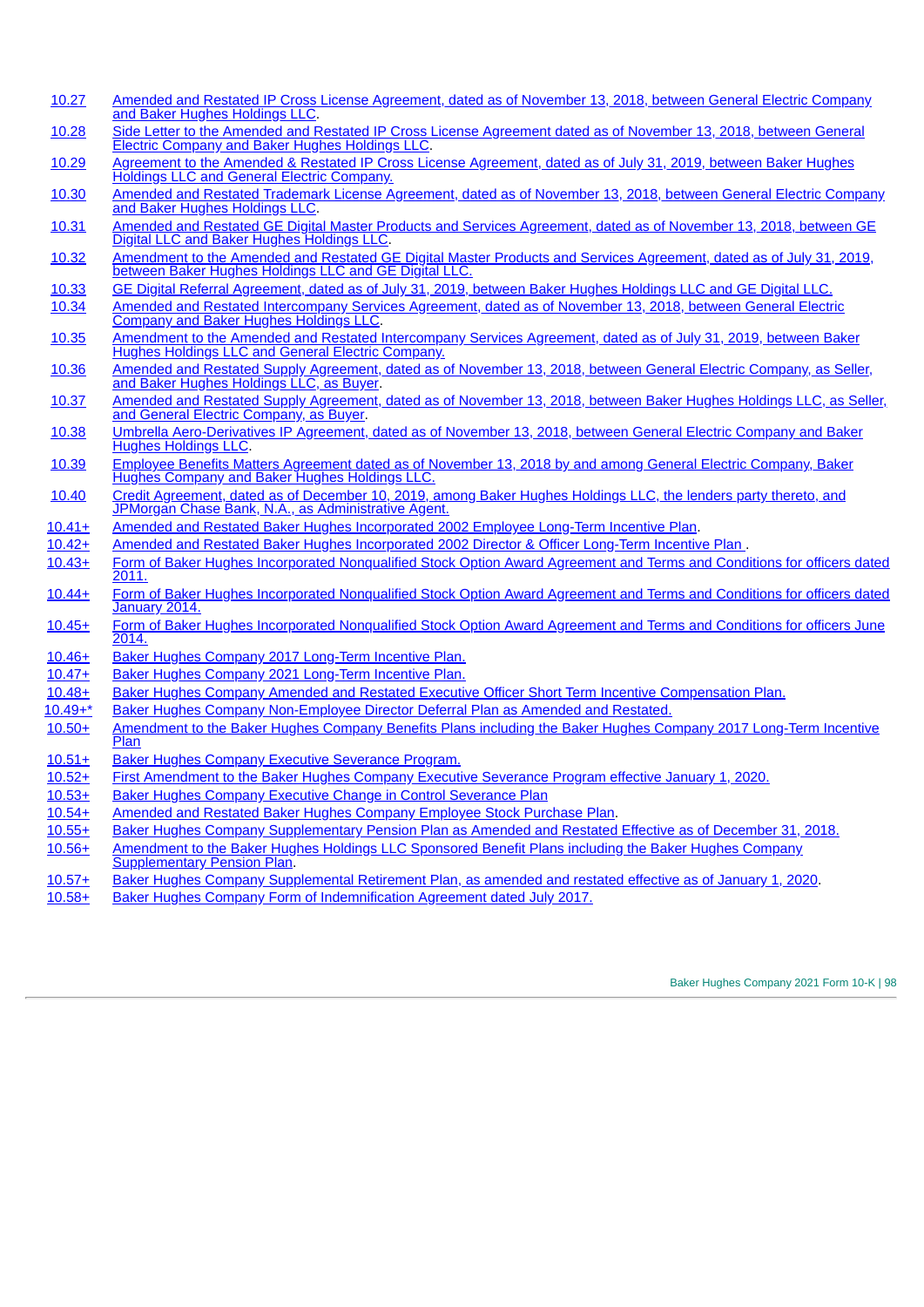- [10.59+](http://www.sec.gov/Archives/edgar/data/1701605/000170160520000039/a20200331exhibit101.htm) Baker Hughes Company Form of Director and Officer [Indemnification](http://www.sec.gov/Archives/edgar/data/1701605/000170160520000039/a20200331exhibit101.htm) Agreement dated March 18, 2020.
- [10.60+](http://www.sec.gov/Archives/edgar/data/1701605/000119312517220852/d343521dex1017.htm) Baker Hughes Company Form of Stock Option Award [Agreement](http://www.sec.gov/Archives/edgar/data/1701605/000119312517220852/d343521dex1017.htm) dated July 2017.
- [10.61+](http://www.sec.gov/Archives/edgar/data/1701605/000119312517220852/d343521dex1018.htm) Baker Hughes Company Form of Senior Executive Stock Option Award [Agreement](http://www.sec.gov/Archives/edgar/data/1701605/000119312517220852/d343521dex1018.htm) dated July 2017.
- [10.62+](http://www.sec.gov/Archives/edgar/data/1701605/000170160518000029/fy17form10-kexhibit1021.htm) Baker Hughes Company Form of Stock Option Award [Agreement](http://www.sec.gov/Archives/edgar/data/1701605/000170160518000029/fy17form10-kexhibit1021.htm) dated January 2018.
- [10.63+](http://www.sec.gov/Archives/edgar/data/1701605/000170160518000029/fy17form10-kexhibit1024.htm) Baker Hughes Company Form of Restricted Stock Unit Award [Agreement](http://www.sec.gov/Archives/edgar/data/1701605/000170160518000029/fy17form10-kexhibit1024.htm) (three year cliff vest) dated January 2018.
- [10.64+](http://www.sec.gov/Archives/edgar/data/1701605/000170160518000029/fy17form10-kexhibit1025.htm) Baker Hughes Company Form of Restricted Stock Unit Award [Agreement](http://www.sec.gov/Archives/edgar/data/1701605/000170160518000029/fy17form10-kexhibit1025.htm) (three year ratable vest) dated January 2018.
- [10.65+](http://www.sec.gov/Archives/edgar/data/1701605/000170160518000029/fy17form10-kexhibit1027.htm) Baker Hughes Company Form of Senior Executive Performance Share Award Agreement [\(Performance](http://www.sec.gov/Archives/edgar/data/1701605/000170160518000029/fy17form10-kexhibit1027.htm) Metric of Return on Invested Capital) dated January 2018.
- [10.66+](http://www.sec.gov/Archives/edgar/data/1701605/000170160518000029/fy17form10-kexhibit1028.htm) Baker Hughes Company Form of Senior Executive Performance Share Award Agreement [\(Performance](http://www.sec.gov/Archives/edgar/data/1701605/000170160518000029/fy17form10-kexhibit1028.htm) Metric of Total Shareholder Return) dated January 2018.
- [10.67+](http://www.sec.gov/Archives/edgar/data/808362/000095010317007635/dp79242_ex1002.htm) Offer Letter between Baker Hughes Company and Lorenzo [Simonelli,](http://www.sec.gov/Archives/edgar/data/808362/000095010317007635/dp79242_ex1002.htm) dated as of August 1, 2017.
- [10.68+](http://www.sec.gov/Archives/edgar/data/808362/000095010318006996/dp91839_ex1002.htm) Restricted Stock Unit Award [Agreement](http://www.sec.gov/Archives/edgar/data/808362/000095010318006996/dp91839_ex1002.htm) between Baker Hughes Company and Lorenzo Simonelli dated as of June 1, 2018.
- [10.69+](http://www.sec.gov/Archives/edgar/data/1701605/000170160519000021/fy18form10-kexhibit1054.htm) Baker Hughes Company Form of Stock Option Award [Agreement](http://www.sec.gov/Archives/edgar/data/1701605/000170160519000021/fy18form10-kexhibit1054.htm) dated January 2019.
- [10.70+](http://www.sec.gov/Archives/edgar/data/1701605/000170160520000019/fy19form10-kexhibit1080.htm) Baker Hughes Company Form of Restricted Stock Unit Award [Agreement](http://www.sec.gov/Archives/edgar/data/1701605/000170160520000019/fy19form10-kexhibit1080.htm) (three year [ratable](http://www.sec.gov/Archives/edgar/data/1701605/000170160520000019/fy19form10-kexhibit1080.htm) [vest\)](http://www.sec.gov/Archives/edgar/data/1701605/000170160520000019/fy19form10-kexhibit1080.htm) dated [January](http://www.sec.gov/Archives/edgar/data/1701605/000170160520000019/fy19form10-kexhibit1080.htm) 2020.
- [10.71+](http://www.sec.gov/Archives/edgar/data/1701605/000170160520000019/fy19form10-kexhibit1079.htm) Baker Hughes Company Form of Restricted Stock Unit Award [Agreement](http://www.sec.gov/Archives/edgar/data/1701605/000170160520000019/fy19form10-kexhibit1079.htm) (three year [cliff](http://www.sec.gov/Archives/edgar/data/1701605/000170160520000019/fy19form10-kexhibit1079.htm) vest) dated [January](http://www.sec.gov/Archives/edgar/data/1701605/000170160520000019/fy19form10-kexhibit1079.htm) 2020.
- [10.72+](http://www.sec.gov/Archives/edgar/data/1701605/000170160520000019/fy19form10-kexhibit1081.htm) Baker Hughes Company Form of ROIC [Performance](http://www.sec.gov/Archives/edgar/data/1701605/000170160520000019/fy19form10-kexhibit1081.htm) Share Unit Award Agreement dated January 2020.
- [10.73+](http://www.sec.gov/Archives/edgar/data/1701605/000170160520000019/fy19form10-kexhibit1082.htm) Baker Hughes Company Form of TSR [Performance](https://www.sec.gov/Archives/edgar/data/1701605/000170160520000019/fy19form10-kexhibit1082.htm) Share Unit Award Agreement dated January 2020.
- [10.74+](http://www.sec.gov/Archives/edgar/data/1701605/000170160520000019/fy19form10-kexhibit1083.htm) Baker Hughes Company Form of Director Restricted Stock Unit Award [Agreement](http://www.sec.gov/Archives/edgar/data/1701605/000170160520000019/fy19form10-kexhibit1083.htm) dated January 2020.
- [10.75+](http://www.sec.gov/Archives/edgar/data/1701605/000170160520000019/fy19form10-kexhibit1084.htm) Baker Hughes Company Form of Stock Option Award [Agreement](http://www.sec.gov/Archives/edgar/data/1701605/000170160520000019/fy19form10-kexhibit1084.htm) dated January 2020.
- [10.76+](http://www.sec.gov/Archives/edgar/data/1701605/000170160521000026/fy20form10-kexhibit1085.htm) Baker Hughes Company Form of Restricted Stock Unit Award [Agreement](http://www.sec.gov/Archives/edgar/data/1701605/000170160521000026/fy20form10-kexhibit1085.htm) (three year cliff vest) dated January 2021.
- [10.77+](http://www.sec.gov/Archives/edgar/data/1701605/000170160521000026/fy20form10-kexhibit1086.htm) Baker Hughes Company Form of Restricted Stock Unit Award [Agreement](http://www.sec.gov/Archives/edgar/data/1701605/000170160521000026/fy20form10-kexhibit1086.htm) (three year ratable vest) dated January 2021.
- [10.78+](http://www.sec.gov/Archives/edgar/data/1701605/000170160521000026/fy20form10-kexhibit1087.htm) Baker Hughes Company Form of [Performance](http://www.sec.gov/Archives/edgar/data/1701605/000170160521000026/fy20form10-kexhibit1087.htm) Share Unit Award Agreement dated January 2021.
- [10.79+](http://www.sec.gov/Archives/edgar/data/808362/000095010320024463/dp143135_ex1001.htm) Form of [Transformation](http://www.sec.gov/Archives/edgar/data/808362/000095010320024463/dp143135_ex1001.htm) Incentive Award Agreement dated January 20[21.](http://www.sec.gov/Archives/edgar/data/808362/000095010320024463/dp143135_ex1001.htm)
- [10.80](http://www.sec.gov/Archives/edgar/data/1701605/000170160521000072/directorrsuunder2021ltip.htm)[+](http://www.sec.gov/Archives/edgar/data/1701605/000119312517220852/d343521dex1016.htm) Form of Director Restricted Stock Unit Award [Agreement](http://www.sec.gov/Archives/edgar/data/1701605/000170160521000072/directorrsuunder2021ltip.htm) [dated](http://www.sec.gov/Archives/edgar/data/1701605/000170160521000072/directorrsuunder2021ltip.htm) May 202[1.](http://www.sec.gov/Archives/edgar/data/1701605/000170160521000072/directorrsuunder2021ltip.htm)
- [10.81](http://www.sec.gov/Archives/edgar/data/1701605/000170160522000030/ex1012022rsuunder2021ltira.htm)[+](http://www.sec.gov/Archives/edgar/data/1701605/000119312517220852/d343521dex1016.htm) Baker Hughes [Company](http://www.sec.gov/Archives/edgar/data/1701605/000170160522000030/ex1012022rsuunder2021ltira.htm) Form of [Execut](http://www.sec.gov/Archives/edgar/data/1701605/000170160522000030/ex1012022rsuunder2021ltira.htm)ive [Officer](http://www.sec.gov/Archives/edgar/data/1701605/000170160522000030/ex1012022rsuunder2021ltira.htm) Restricted Stock Unit Award [Agreement](http://www.sec.gov/Archives/edgar/data/1701605/000170160522000030/ex1012022rsuunder2021ltira.htm) (Ratable) dated [January](http://www.sec.gov/Archives/edgar/data/1701605/000170160522000030/ex1012022rsuunder2021ltira.htm) 202[2.](http://www.sec.gov/Archives/edgar/data/1701605/000170160522000030/ex1012022rsuunder2021ltira.htm)
- [10.82](http://www.sec.gov/Archives/edgar/data/1701605/000170160522000030/ex1022022rsuunder2021ltipc.htm)[+](http://www.sec.gov/Archives/edgar/data/1701605/000119312517220852/d343521dex1016.htm) Baker Hughes Company Form of Executive officer Restricted Stock Unit Award [Agreement](http://www.sec.gov/Archives/edgar/data/1701605/000170160522000030/ex1022022rsuunder2021ltipc.htm) (Cliff) dated January 2022.
- [10.83](http://www.sec.gov/Archives/edgar/data/1701605/000170160522000030/ex1032022psuunder2021ltip.htm)<sup>[+](http://www.sec.gov/Archives/edgar/data/1701605/000119312517220852/d343521dex1016.htm)</sup> Baker Hughes Company Form of Executive Officer [Performance](http://www.sec.gov/Archives/edgar/data/1701605/000170160522000030/ex1032022psuunder2021ltip.htm) Share Unit Award Agreement dated January 2022.<br>10.84 Plea Agreement between Baker Hughes Services International, Inc. and the United States Department of
- [10.84](http://www.sec.gov/Archives/edgar/data/808362/000095013407009594/h45705exv10w5.htm) Plea Agreement between Baker Hughes Services [International,](http://www.sec.gov/Archives/edgar/data/808362/000095013407009594/h45705exv10w5.htm) Inc. and the United States Department of Justice filed on April 26, 2007, with the United States District Court of Texas, Houston Division.
- $21.1*$  [Subsidiaries](#page-113-0) of the Company.
- [23.1\\*](#page-114-0) [Consent](#page-114-0) of KPMG LLP.
- [31.1\\*\\*](#page-115-0) [Certification](#page-115-0) of Lorenzo Simonelli, President and Chief Executive Officer, furnished pursuant to Rule 13a-14(a) of the Securities Exchange Act of 1934, as amended.
- [31.2\\*\\*](#page-116-0) [Certification](#page-116-0) of Brian Worrell, Chief Financial Officer, furnished pursuant to Rule 13a-14(a) of the Securities Exchange Act of 1934, as amended.
- 32<sup>\*\*</sup> [Certification](#page-117-0) of Lorenzo Simonelli, President and Chief Executive Officer, and Brian Worrell, Chief Financial Officer, furnished pursuant to Rule 13a-14(b) of the Securities Exchange Act of 1934, as amended.
- 101.INS\* XBRL Instance Document the instance document does not appear in the Interactive Data File because its XBRL tags are embedded within the Inline XBRL document.
- 101.SCH\* XBRL Schema Document
- 101.CAL\* XBRL Calculation Linkbase Document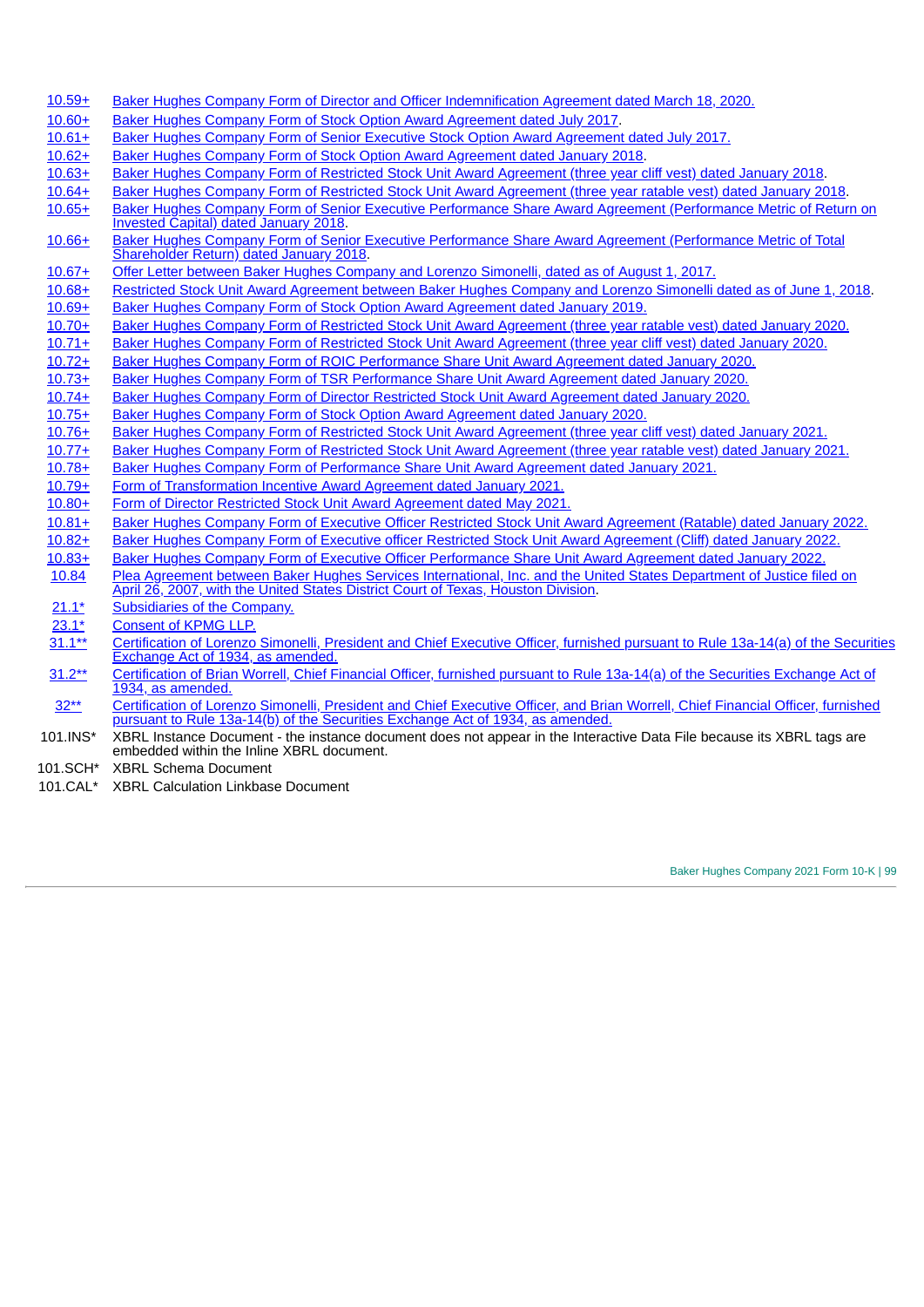101.LAB\* XBRL Label Linkbase Document

101.PRE\* XBRL Presentation Linkbase Document

101.DEF\* XBRL Definition Linkbase Document

## **ITEM 16. FORM 10-K SUMMARY**

None.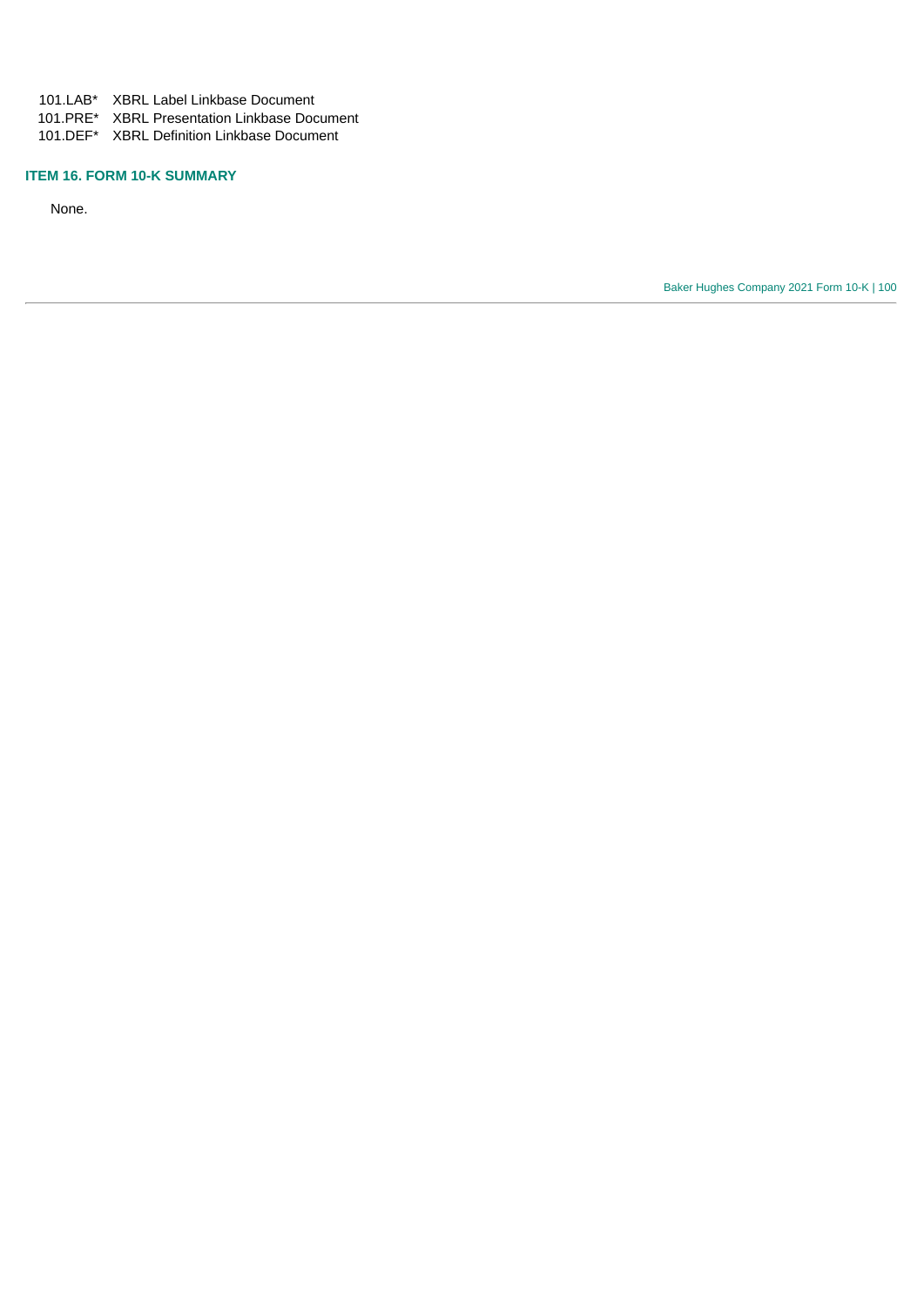### **SIGNATURES**

Pursuant to the requirements of Section 13 or 15(d) of the Securities Exchange Act of 1934, as amended, the registrant has duly caused this report to be signed on its behalf by the undersigned, thereunto duly authorized.

#### **BAKER HUGHES COMPANY**

Date: February 11, 2022 *Date:* February 11, 2022

Lorenzo Simonelli Chairman, President and Chief Executive **Officer** 

KNOWN ALL PERSONS BY THESE PRESENTS, that each person whose signature appears below constitutes and appoints Lorenzo Simonelli, Brian Worrell and Regina Jones, each of whom may act without joinder of the other, as their true and lawful attorneys-in-fact and agents, each with full power of substitution and resubstitution, for such person and in his or her name, place and stead, in any and all capacities, to sign any and all amendments to this Annual Report on Form 10-K, and to file the same, with all exhibits thereto and other documents in connection therewith, with the Securities and Exchange Commission, granting unto said attorneys-in-fact and agents full power and authority to do and perform each and every act and thing requisite and necessary to be done in and about the premises, as fully to all intents and purposes as he might or could do in person, hereby ratifying and confirming all that said attorneys-in-fact and agents, or their substitutes, may lawfully do or cause to be done by virtue hereof.

Pursuant to the requirements of the Securities Exchange Act of 1934, as amended, this report has been signed below by the following persons on behalf of the registrant and in the capacities indicated on this  $11<sup>th</sup>$  day of February 2022.

| <b>Signature</b>      | <b>Title</b>                                                   |
|-----------------------|----------------------------------------------------------------|
|                       |                                                                |
| /s/ LORENZO SIMONELLI | Chairman, President and Chief Executive Officer                |
| (Lorenzo Simonelli)   | (principal executive officer)                                  |
|                       |                                                                |
| /s/ BRIAN WORRELL     | <b>Chief Financial Officer</b>                                 |
| (Brian Worrell)       | (principal financial officer)                                  |
|                       |                                                                |
| /s/ KURT CAMILLERI    | Senior Vice President, Controller and Chief Accounting Officer |
| (Kurt Camilleri)      | (principal accounting officer)                                 |
|                       |                                                                |
|                       |                                                                |
|                       |                                                                |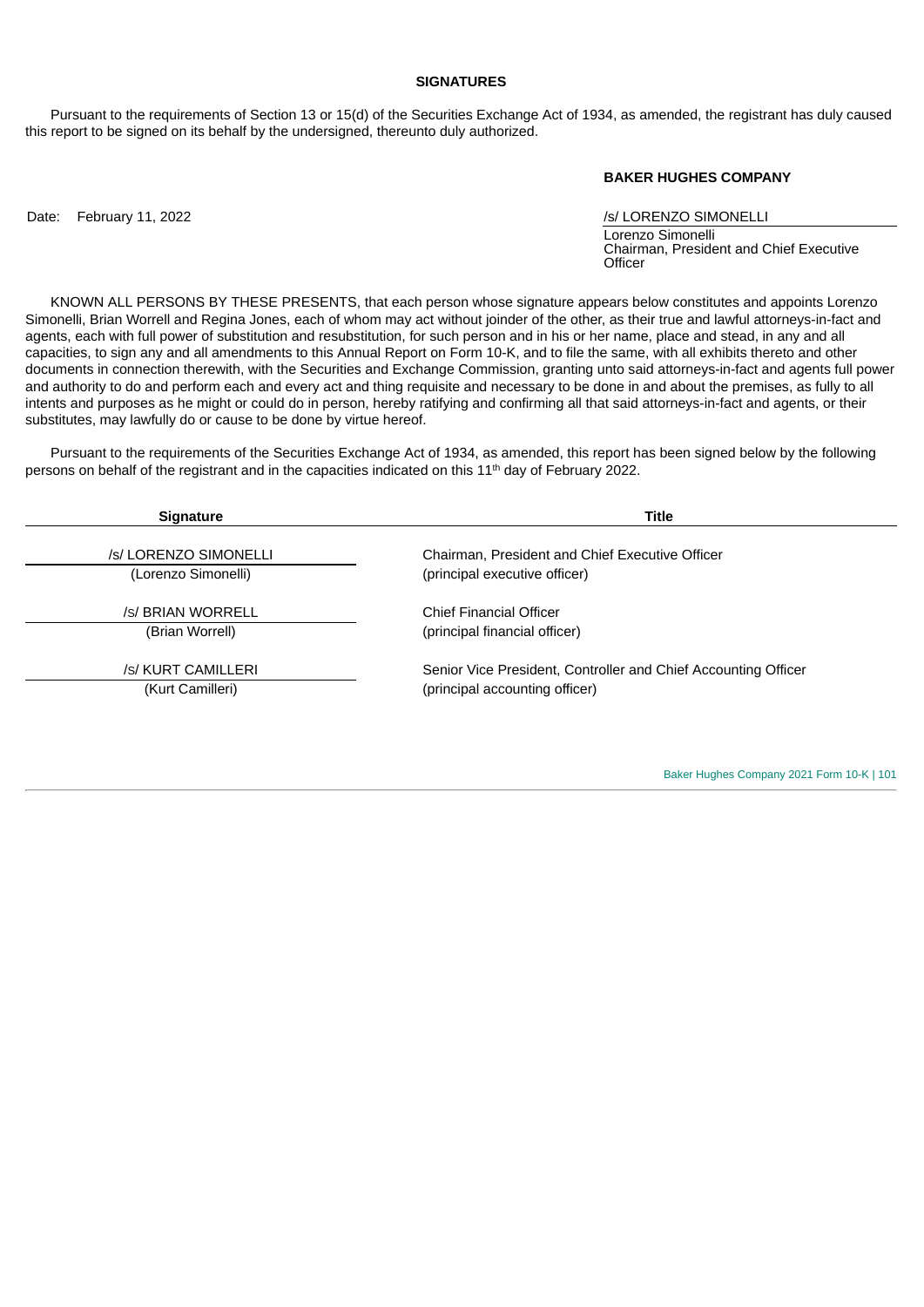| Signature                                                  | <b>Title</b>    |
|------------------------------------------------------------|-----------------|
| /s/W. GEOFFREY BEATTIE<br>(W. Geoffrey Beattie)            | Director        |
| /s/ GREGORY D. BRENNEMAN<br>(Gregory D. Brenneman)         | Director        |
| /s/ CYNTHIA B. CARROLL<br>(Cynthia B. Carroll)             | <b>Director</b> |
| /s/ NELDA J. CONNORS<br>(Nelda J. Connors)                 | <b>Director</b> |
| /s/ CLARENCE P. CAZALOT, JR.<br>(Clarence P. Cazalot, Jr.) | Director        |
| /s/ MICHAEL R. DUMAIS<br>(Michael R. Dumais)               | Director        |
| /s/ GREGORY L. EBEL<br>(Gregory L. Ebel)                   | Director        |
| /s/ LYNN L. ELSENHANS<br>(Lynn L. Elsenhans)               | <b>Director</b> |
| /s/ JOHN G. RICE<br>(John G. Rice)                         | Director        |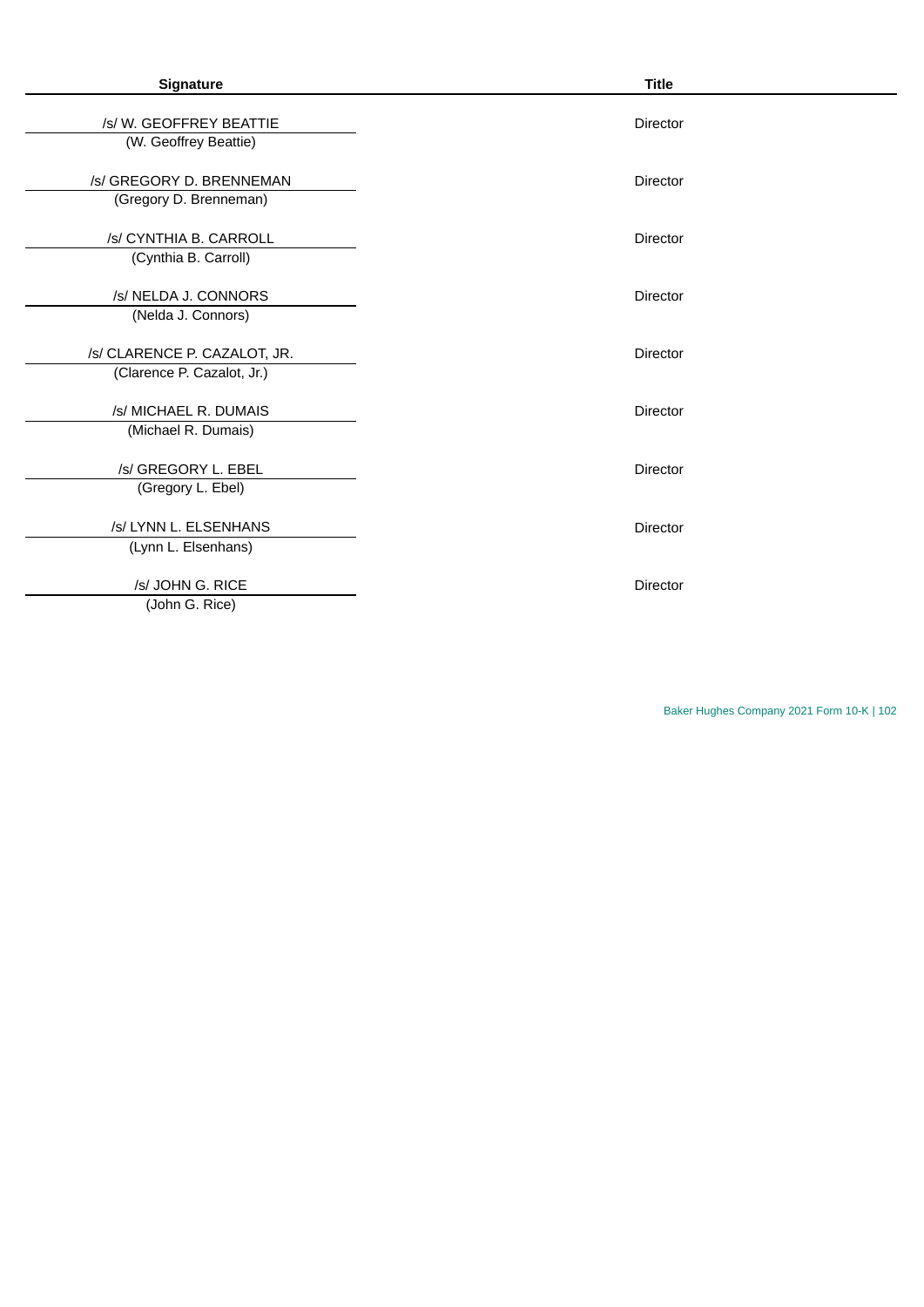#### **DESCRIPTION OF THE REGISTRANT'S SECURITIES REGISTERED PURSUANT TO SECTION 12 OF THE SECURITIES EXCHANGE ACT OF 1934**

#### **Description of our Common Stock**

<span id="page-104-0"></span>The following description of our Common Stock is a summary and does not purport to be complete. It is subject to and qualified in its entirety by reference to our Second Amended and Restated Certificate of Incorporation (the "Certificate of Incorporation") and our Third Amended and Restated Bylaws (the "Bylaws"), each of which are incorporated by reference as an exhibit to the Annual Report on Form 10-K of which this Exhibit is a part. We encourage you to read our Certificate of Incorporation, our Bylaws and the applicable provisions of the Delaware General Corporations Law (the "DGCL"), for additional information.

#### **Authorized Capital Shares**

Our authorized capital shares consist of 2,000,000,000 shares of Class A common stock, \$0.0001 par value per share ("Class A Common Stock"), 1,250,000,000 shares of Class B common stock, \$0.0001 par value per share ("Class B Common Stock", and together with Class A Common Stock, "Common Stock") and 50,000,000 shares of undesignated preferred stock, \$0.0001 par value per share ("Preferred Stock").

#### **Voting Rights**

Each outstanding share of Common Stock shall entitle the holder thereof to one vote on each matter properly submitted to the stockholders for their vote except that holders of Common Stock shall not be entitled to vote on any amendment to the Certificate of Incorporation that relates solely to the terms of one or more outstanding series of Preferred Stock if the holders of such affected series are entitled, either separately or together as a class with the holders of one or more other such series, to vote thereon pursuant to the Certificate of Incorporation or the DGCL.

Except as otherwise provided by law or by the resolution or resolutions providing for the issue of any series of Preferred Stock, the holders of outstanding shares of Common Stock shall have the exclusive right to vote for the election of directors and for all other purposes.

Except as otherwise required in the Certificate of Incorporation or by applicable law, the holders of Common Stock shall vote together as a single class (or, if the holders of one or more series of Preferred Stock are entitled to vote together with the holders of Common Stock, together as single class with the holders of such other series of Preferred Stock) on all matters submitted to a vote of stockholders generally.

#### **Dividend Rights**

Subject to the rights of the holders of any series of Preferred Stock, the holders of Class A Common Stock shall be entitled to receive such dividends and other distributions in cash, stock or property when, as and if declared thereon by the Board of Directors from time to time out of assets or funds legally available therefor. Dividends and other distributions shall not be declared or paid on the Class B Common Stock.

#### **Liquidation Rights**

Subject to the rights of the holders of any series of Preferred Stock, the holders of Class A Common Stock shall be entitled to receive the assets and funds available for distribution to stockholders in the event of any liquidation, dissolution or winding up of the affairs of the Corporation, whether voluntary or involuntary. The holders of shares of Class B Common Stock, as such, shall not be entitled to receive any assets in the event of any dissolution, liquidation or winding up.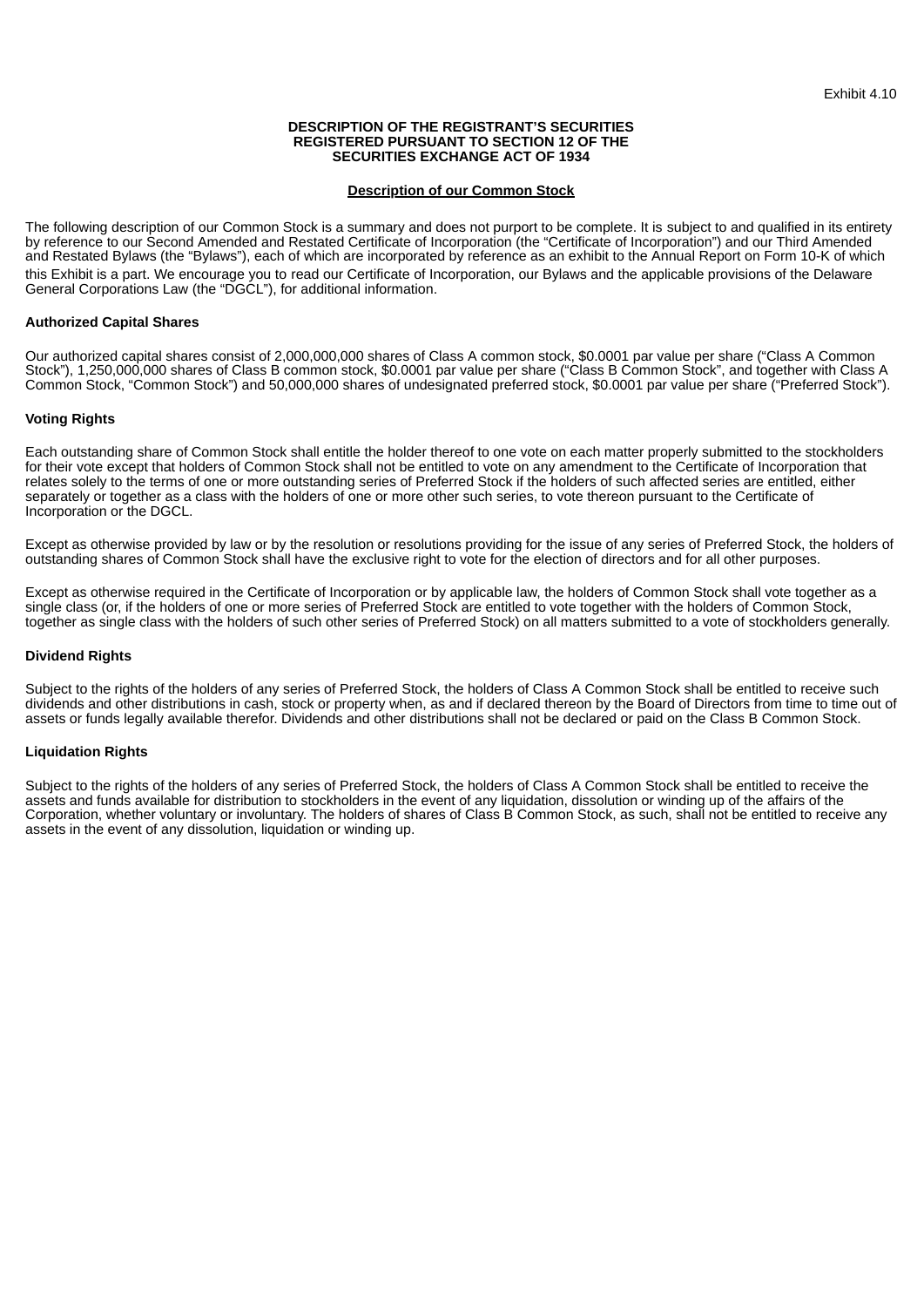# **Other Rights and Preferences**

Our Common Stock has no sinking fund or redemption provisions or preemptive, conversion or exchange rights. Holders of Common Stock may act by unanimous written consent.

# **Listing**

The Class A Common Stock is traded on The Nasdaq Stock Market LLC under the trading symbol "BKR".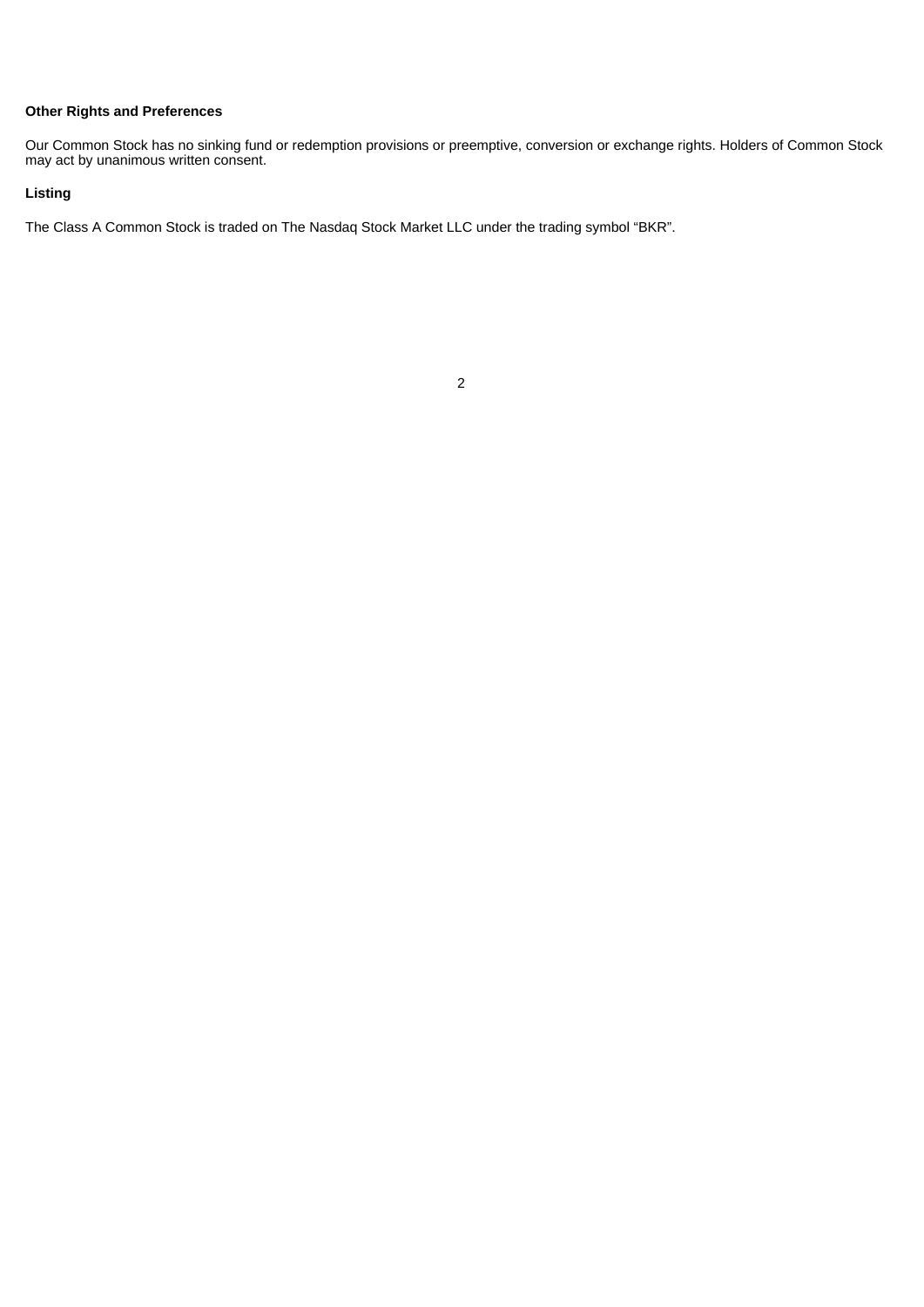# **Baker Hughes Company Non-Employee Director Deferral Plan As Amended and Restated**

<span id="page-106-0"></span>SECTION 1. *General*.

(a) *Purpose*. The purpose of the Non-Employee Director Deferral Plan (the "**Plan**") is to attract and retain the services of experienced Directors by providing them with opportunities to defer income taxes on their compensation and encouraging them to acquire additional Shares, thereby furthering the best interests of Baker Hughes Company (together with its successors, the "**Company**") and its stockholders.

(b) *LTIP*. The Plan does not authorize or contemplate any additional Shares beyond the Shares authorized under the Baker Hughes Company 2021 Long-Term Incentive Plan (the "**LTIP**"), and the Plan incorporates by reference herein the terms of the LTIP. Unless otherwise defined in the Plan, capitalized terms used in the Plan shall have the meanings assigned to them in the LTIP.

- (c) *Eligibility.* Except as otherwise determined by the Board, each Director is eligible to participate in the Plan.
- (d) *Definitions*.
	- (i) "**Board**" means the Board of Directors of the Company.
	- (ii) "**Deferral**" means a Deferred Retainer or a Deferred RSU.

(iii)"**Deferral Date**" means (x) with respect to a Director's Deferred Retainer, the date on which the corresponding Retainer was scheduled to be to paid to such Director, or (y) with respect to a Director's Deferred RSU, the date on which the Shares covered by the corresponding RSU were scheduled to be issued to such Director, in either case had such Director not deferred such Retainer or RSU.

(iv)"**Deferred Retainer**" means a Retainer that is deferred by a Director pursuant to Section 3.

(v) "**Deferred RSU**" means an RSU that is deferred by a Director pursuant to Section 3.

(vi) "**Disability**" means that a Director (x) is unable to engage in any substantial gainful activity by reason of any medically determinable physical or mental impairment that can be expected to result in death or can be expected to last for a continuous period of not less than 12 months or (y) is, by reason of any medically determinable physical or mental impairment that can be expected to result in death or can be expected to last for a continuous period of not less than 12 months, receiving income replacement benefits for a period of not less than three months under an accident and health plan covering employees of the Company.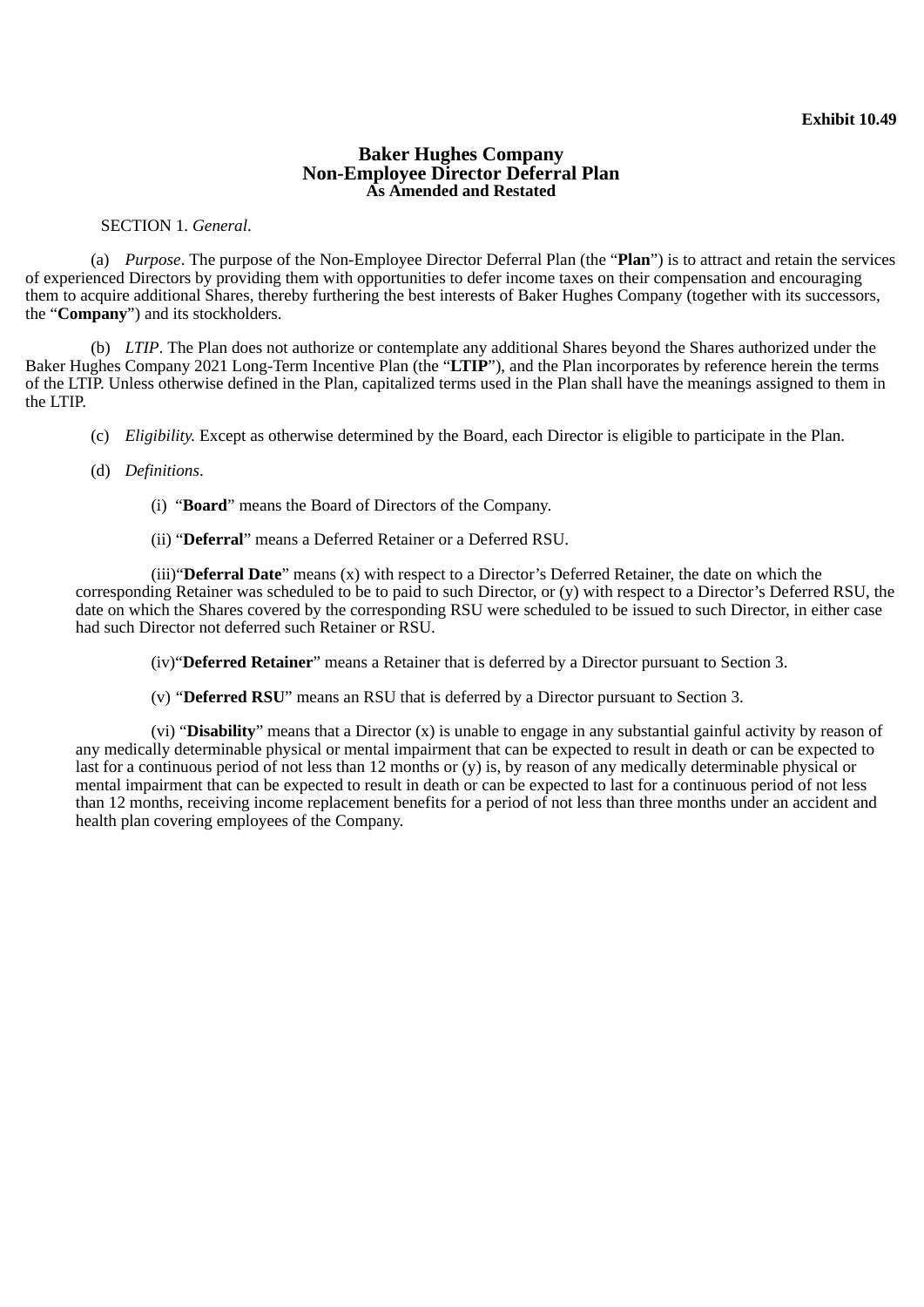- (vii) "**Retainer**" means a cash retainer payable to a Director for service on the Board.
- (viii) "**RSU**" means an Award of Restricted Stock Units granted to a Director pursuant to Section 6(c) of the LTIP

# *SECTION 2. Administration.*

(a) The Plan shall be administered by the Board, which shall have the power to interpret the Plan and to adopt such rules and guidelines for implementing the terms of the Plan as it may deem appropriate. Unless otherwise expressly provided in the Plan, all designations, determinations, interpretations and other decisions under or with respect to the Plan shall be within the sole discretion of the Board, may be made at any time, and shall be final, conclusive, and binding on all Persons, including the Company and any Affiliate, Director, beneficiary or stockholder.

(b) The Board may delegate to any Person such duties and powers, both administrative and discretionary, as it deems appropriate, except for such duties that may not be delegated by law or regulation. In administering the Plan, the Board may employ attorneys, consultants, accountants or other Persons, and the Company and the Board shall be entitled to rely on the advice or opinions of any such Persons. All ordinary and reasonable expenses of the Board shall be paid by the Company.

## SECTION 3. *Deferral Elections*.

# (a) *Election Forms*.

(i) A Director may elect to defer receipt of a Retainer or RSU pursuant to a form approved by the Board and filed with the Secretary of the Company (an "**Election Form**"). Each Election Form will remain in effect until superseded or revoked pursuant to Section 3(c) or (d).

(ii) An Election Form may provide for a Director to elect to receive distribution of such Director's Deferral at the following times or such other times as are determined by the Board and consistent with Section 409A of the Code (but in no event earlier than the applicable Deferral Date): (x) a specified date, (y) cessation of such Director's service on the Board or (z) the earlier or the later of a specified date or cessation of such Director's service on the Board.

## (b) *Initial Elections*.

(i) An Election Form shall apply to any Retainer that is paid or any RSU that is granted to a Director for any period of service that commences following the year in which such Election Form is filed.

(ii) Notwithstanding Section 3(b)(i), a Director who first becomes eligible to participate in the Plan (including any other plan that is required to be treated as a single plan with the Plan under Section 409A of the Code) may file an Election Form during the

2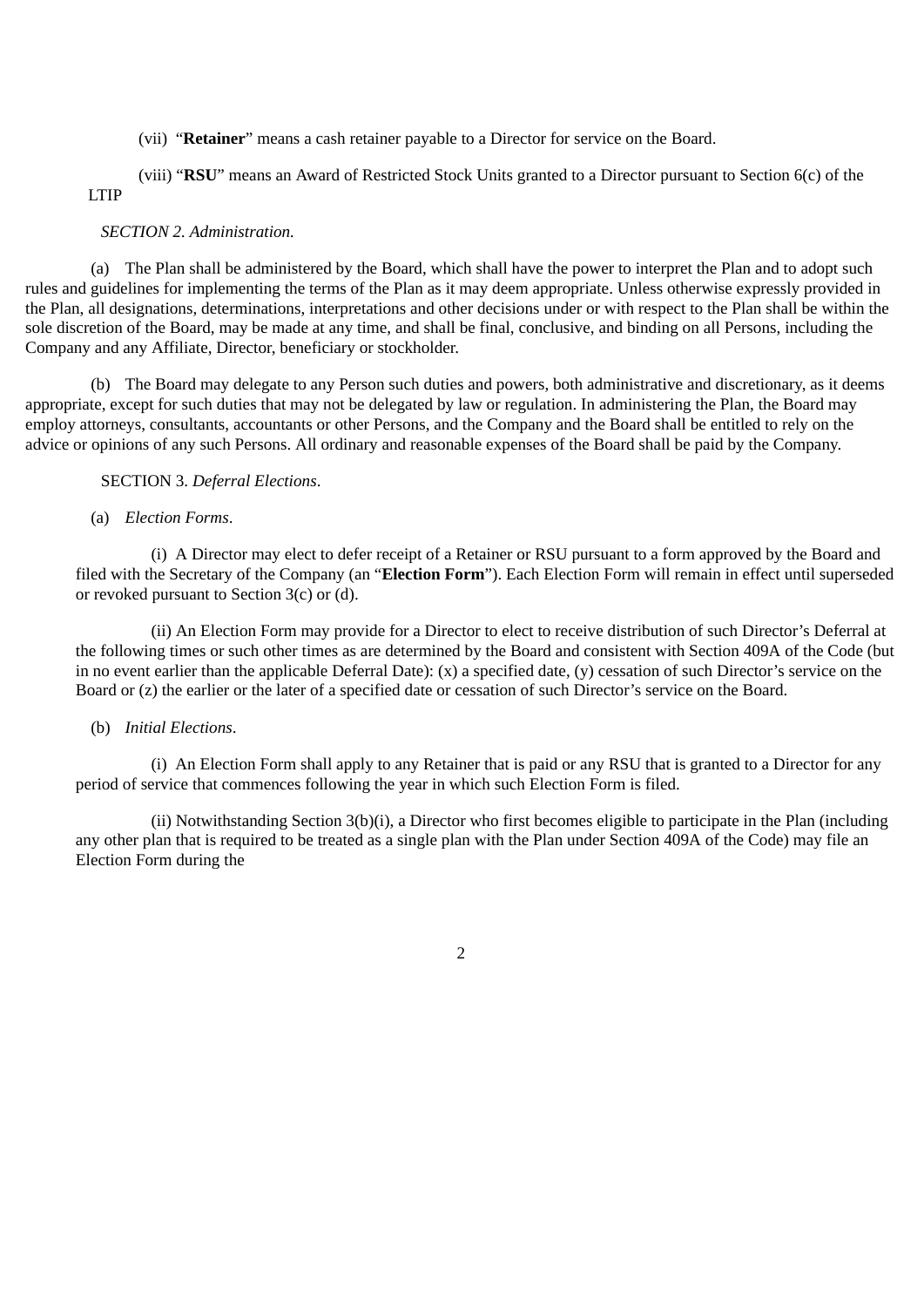first 30 days of such eligibility; *provided* that such Election Form shall apply only to any Retainer that is paid or any RSU that is granted to such Director for any period of service that commences after the date that such Election Form is filed.

(iii)Notwithstanding Sections 3(b)(i) and (ii), if a Director elects, pursuant to an Election Form, to defer a Retainer to a date that is not later than December 31 of the year in which such Retainer otherwise would have been paid to such Director, such Election Form shall apply to any Retainer that is paid to such Director following the date on which such Election Form is filed.

(c) *Subsequent Elections*. A Director who has an Election Form on file with the Company may file with the Secretary of the Company a subsequent Election Form at any time. Such Election Form shall apply to any Retainer that is paid or any RSU that is granted to such Director for any period of service that commences following the year in which such Election Form is filed.

(d) *Revoking Elections*. A Director may revoke an Election Form at any time by providing written notice to the Secretary of the Company. Such revocation shall apply to any Retainer that is paid or any RSU that is granted to such Director for any period of service that commences following the year in which such Election Form is filed. Notwithstanding the foregoing, if the original Election Form provided for deferral of such Director's Retainer to a date that is not later than December 31 of the year in which such Retainer otherwise would have been paid to such Director, such revocation shall apply to any Retainer that is paid to such Director following the date on which such Director provides written notice thereof to the Secretary of the Company.

(e) *Redeferrals*. Not less than 12 months prior to the date on which a Deferral is scheduled to be distributed to a Director, such Director may elect to redefer such Deferral to a date that is not less than five years after the scheduled distribution date. Such redeferral election shall be made in an Election Form approved by the Board and filed with the Secretary of the Company.

(f) *Vesting*. Each Deferral shall be fully vested and non-forfeitable at all times from the applicable Deferral Date.

# *SECTION 4. Distributions.*

(a) *Regular Distribution Date*. Subject to this Section 4, distribution with respect to a Director's Deferral shall be made to such Director in a lump sum payment at the time specified in the applicable Election Form.

(b) *Change in Control, Death and Disability*. All of a Director's Deferrals shall be distributed to such Director on a Change in Control or such Director's death or Disability.

(c) *Unforeseeable Emergency*. The Board, in its sole discretion, may accelerate the distribution of a Director's Deferral if such Director experiences an unforeseeable emergency; *provided* that such distribution complies with Section 409A of the Code. To request such a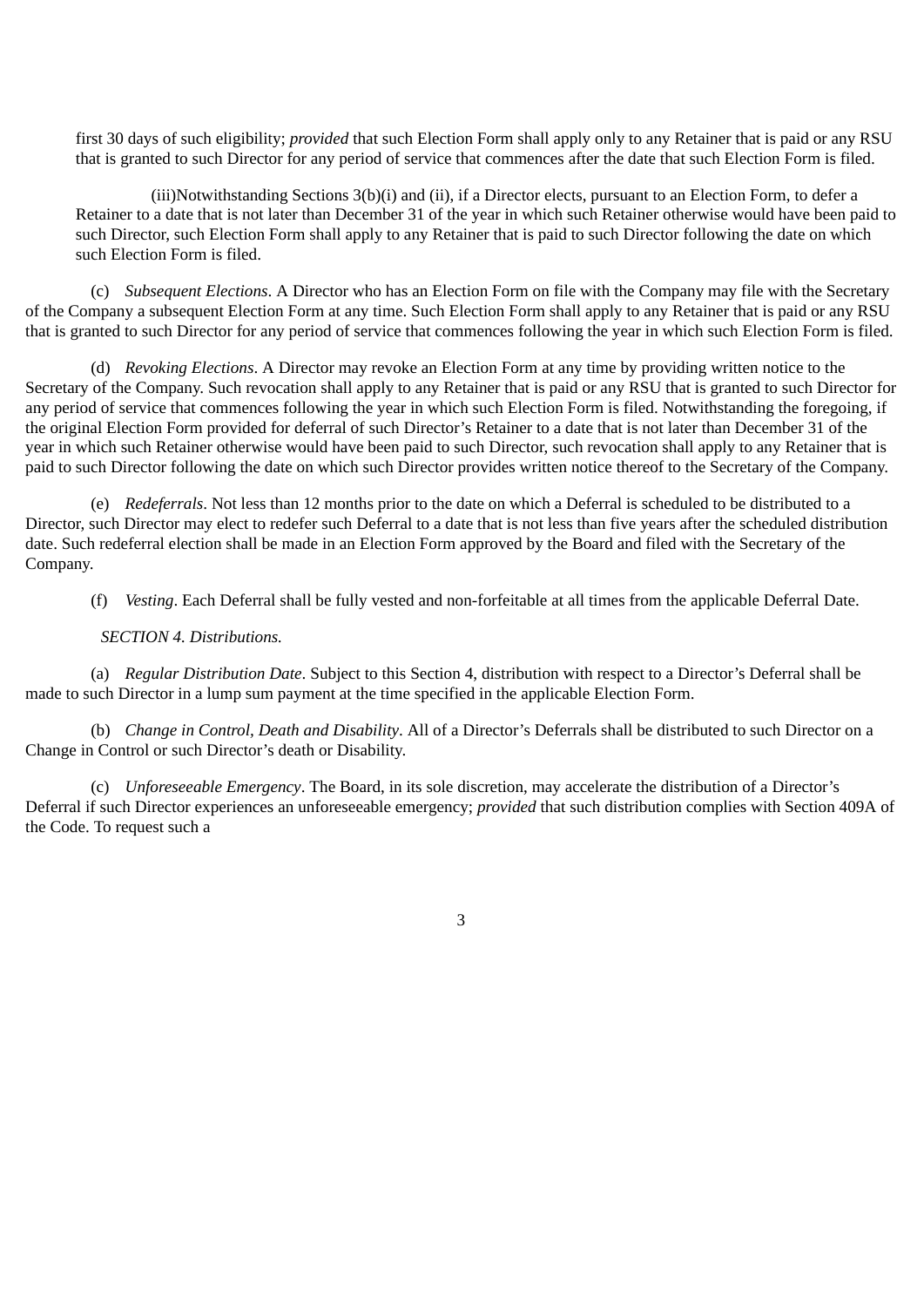distribution, a Director must file an application with the Board and furnish such supporting documentation as the Board may require. Such application shall specify the basis for the distribution and the amount to be distributed. If such request is approved by the Board, distribution shall be made in a lump sum payment as soon as administratively practicable, but not more than 30 days, following such approval.

(d) *Specified Employees*. If the Board considers a Director to be one of the Company's "specified employees" under Section 409A of the Code at the time of such Director's cessation of service on the Board, any distribution that otherwise would be made to such Director with respect to a Deferral as a result of such cessation of service shall not be made until the date that is six months after such cessation of service, except to the extent that earlier distribution would not result in such Director's incurring interest or additional tax under Section 409A of the Code.

## SECTION 5*. Amount of Distribution*.

(a) Each Deferral shall be notionally invested in Shares from the applicable Deferral Date through the applicable distribution date. In the case of a Deferred Retainer, the initial number of such notional Shares shall be determined by dividing the amount of the corresponding Retainer by the closing price of a Share on the Deferral Date or by such other calculation method as is determined by the Board. In the case of a Deferred RSU, the initial number of such notional Shares shall be the number of Shares covered by the corresponding RSU. Each Deferral shall be allocated to a separate bookkeeping account (an "**Account**") established and maintained by the Board to record the number of Shares in which such Deferral is notionally invested.

(b) With respect to the period beginning on the Deferral Date applicable to a Director's Deferral and ending on the distribution date applicable to such Deferral, such Director shall receive a cash payment with respect to any cash dividend that would have been paid on a number of outstanding Shares equal to the number of notional Shares credited to the applicable Account as of the applicable dividend record date. Each such payment shall be made on the date on which the applicable dividend is paid to holders of Shares generally or such other date as is determined by the Board.

(c) In the event that the Board shall determine that any dividend or other distribution (whether in the form of cash, Shares or other securities), recapitalization, stock split, reverse stock split, reorganization, merger, consolidation, split-up, spinoff, combination, repurchase, or exchange of Shares or other securities of the Company, issuance of warrants or other rights to purchase Shares or other securities of the Company, or other similar corporate transaction or event constitutes an equity restructuring transaction, as that term is defined in Accounting Standards Codification Topic 718 (or any successor thereto), or otherwise affects the Shares, then the Board shall adjust the number and type of securities or other property (including cash) payable with respect to outstanding Deferrals in a manner that is determined by the Board to be appropriate in order to prevent dilution or enlargement of the benefits or potential benefits intended to be made available under the Plan.

(d) On the distribution date applicable to a Director's Deferral, such Director shall receive that number of Shares equal to the number of notional Shares credited to the applicable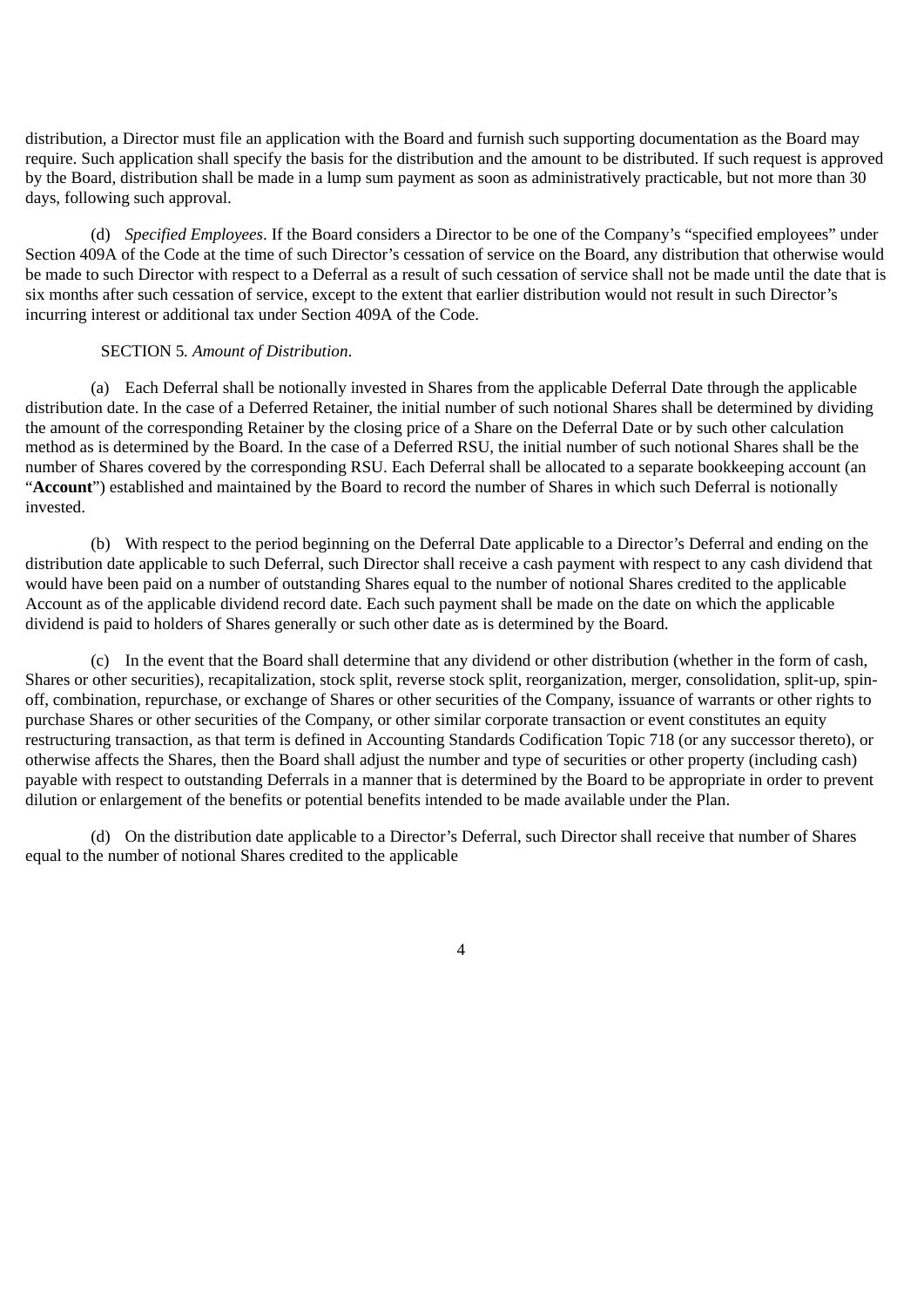Account as of such distribution date; *provided* that cash shall be distributed in lieu of any fractional Shares.

## SECTION 6*. General Provisions Applicable to Deferrals.*

(a) Except as provided by the Board, no Deferral and no right under any Deferral, shall be assignable, alienable, saleable or transferable by a Director otherwise than by will or by the laws of descent and distribution; *provided*, *however*, that, if so determined by the Board, a Director may, in the manner established by the Board, designate a beneficiary or beneficiaries to exercise the rights of the Director with respect to a Deferral on the death of the Director. Each Deferral, and each right under any Deferral, shall be exercisable, during the Director's lifetime, only by the Director or, if permissible under applicable law, by the Director's guardian or legal representative. No Deferral, and no right under any Deferral, may be pledged, alienated, attached or otherwise encumbered, and any purported pledge, alienation, attachment or encumbrance thereof shall be void and unenforceable against the Company or any Affiliate.

(b) All Shares or other securities delivered under the Plan shall be subject to such stop transfer orders and other restrictions as the Board may deem advisable under the Plan or the rules, regulations and other requirements of the Securities and Exchange Commission, any stock exchange on which such Shares or other securities are then listed, and any applicable federal, state or local securities laws, and the Board may cause a legend or legends to be put on any such certificates to make appropriate reference to such restrictions.

# SECTION 7*. Amendments and Termination*.

(a) The Board, in its sole discretion, may amend, suspend or discontinue the Plan or any Deferral at any time; *provided* that no such amendment, suspension or discontinuance shall reduce the accrued benefit of any Director except to the extent necessary to comply with any provision of federal, state or other applicable law. The Board further has the right, without a Director's consent, to amend or modify the terms of the Plan and such Director's Deferrals to the extent that the Board deems it necessary to avoid adverse or unintended tax consequences to such Director under Section 409A of the Code.

(b) The Board, in its sole discretion, may terminate the Plan at any time, as long as such termination complies with then applicable tax and other requirements. Distributions of Deferrals outstanding under the Plan as of the date on which the Plan is terminated will be made in a lump sum payment 12 months after such termination, unless the right to receive a distribution in accordance with the terms of the Plan would occur before the end of such 12-month period, in which case distribution will be made in accordance with the terms of the Plan.

(c) Such other changes to Deferrals shall be permitted and honored under the Plan to the extent authorized by the Board and consistent with Section 409A of the Code.

# SECTION 8*. Miscellaneous.*

(a) *No Rights to Participation*. No Director or other Person shall have any claim to be entitled to make a deferral under the Plan, and there is no obligation for uniformity of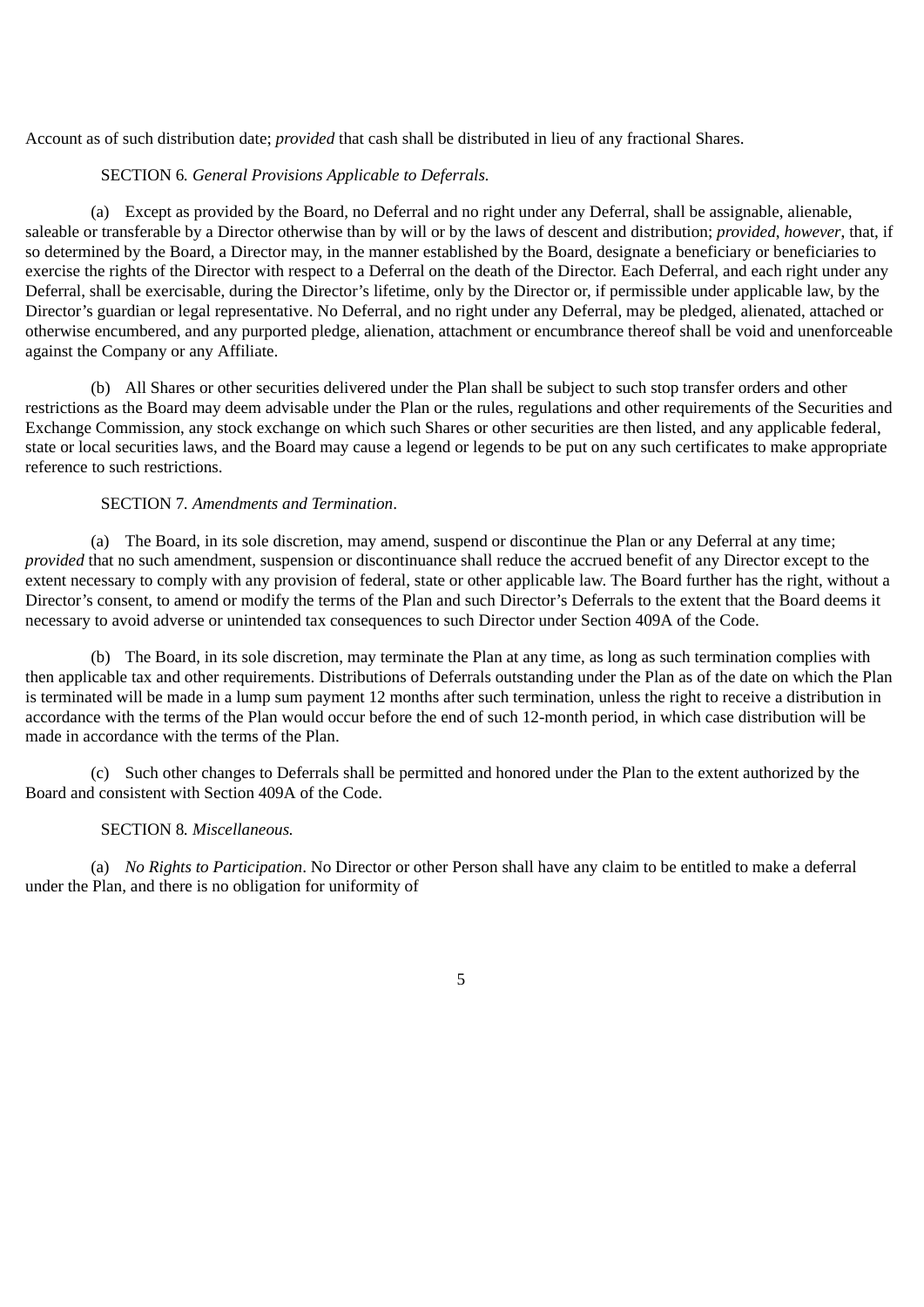treatment of Directors or beneficiaries under the Plan. The terms and conditions of deferrals under the Plan need not be the same with respect to each Director.

(b) *Withholding*. The Company or any Subsidiary shall be authorized to withhold from any Deferral the amount (in cash, Shares or other securities) of taxes required or permitted to be withheld (up to the maximum statutory tax rate in the relevant jurisdiction) in respect of such Deferral and to take such other action as may be necessary or appropriate in the opinion of the Company or Subsidiary to satisfy withholding taxes.

(c) *No Limit on Other Compensation Arrangements*. Nothing contained in the Plan shall prevent the Company or any Subsidiary from adopting or continuing in effect other or additional compensation arrangements, and such arrangements may be either generally applicable or applicable only in specific cases.

(d) *No Right to Continued Service*. The opportunity to make a Deferral under the Plan shall not be construed as giving a Director the right to be retained in the service of the Board or the Company. A Director's Deferral under the Plan is not intended to confer any rights on such Director except as set forth in the Plan. The Company expressly reserves the right at any time to replace or not to renominate a Director without any liability for any claim against the Company for any payment or distribution except to the extent provided for in the Plan.

(e) *Rights as a Stockholder*. A Director will have no rights as a stockholder unless and until Shares are issued hereunder and such Director becomes the holder of record of such Shares.

(f) *Governing Law*. The validity, construction and effect of the Plan and any rules and regulations relating to the Plan shall be determined in accordance with the laws of the State of Delaware and applicable federal law without regard to conflict of law.

(g) *Severability*. If any provision of the Plan or any Election Form is or becomes or is deemed to be invalid, illegal or unenforceable in any jurisdiction, or as to any Person, or would disqualify the Plan or any Deferral under any law deemed applicable by the Board, such provision shall be construed or deemed amended to conform to applicable laws, or if it cannot be so construed or deemed amended without, in the determination of the Board, materially altering the intent of the Plan or such Deferral, such provision shall be stricken as to such jurisdiction, Person or Deferral, and the remainder of the Plan and such Election Form shall remain in full force and effect.

(h) *Unfunded Status of the Plan*. The Plan is unfunded. The Plan, together with the applicable Election Form, shall represent at all times an unfunded and unsecured contractual obligation of the Company. Each Director and beneficiary will be an unsecured creditor of the Company with respect to all obligations owed to them under the Plan. Amounts payable under the Plan will be satisfied solely out of the general assets of the Company subject to the claims of its creditors. No Director or beneficiary will have any interest in any fund or in any specific asset of the Company of any kind, nor shall any Director or beneficiary or any other Person have any right to receive any payment or distribution under the Plan except as, and to the extent, expressly provided in the Plan and the applicable Election Form. The Company will not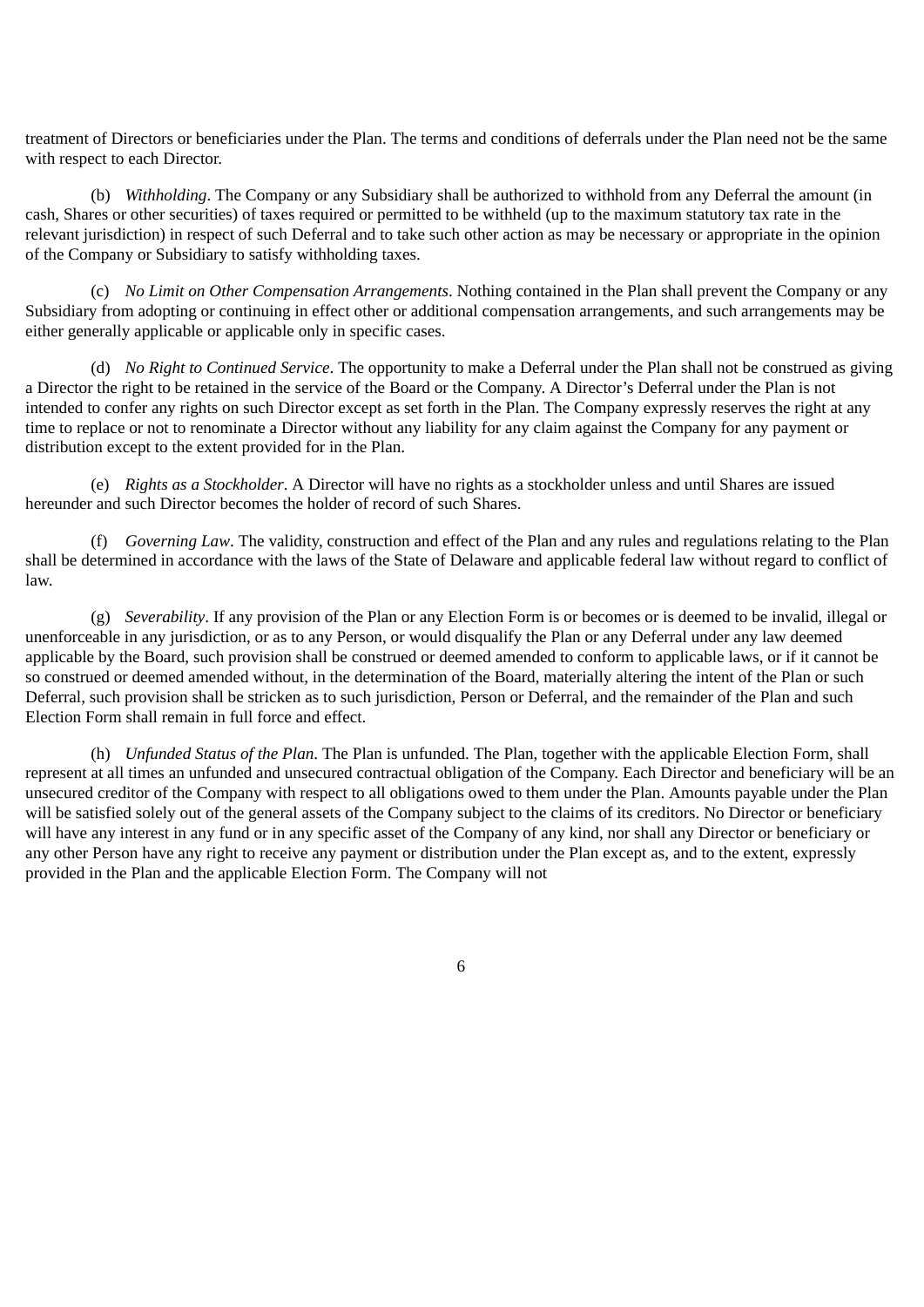segregate any funds or assets to provide for any distribution under the Plan. Any reserve or other asset that the Company may establish or acquire to assure itself of the funds to provide payments required under the Plan shall not serve in any way as security to any Director or beneficiary for the Company's performance under the Plan.

(i) *Headings*. Headings are given to the Sections and subsections of the Plan solely as a convenience to facilitate reference. Such headings shall not be deemed in any way material or relevant to the construction or interpretation of the Plan or any provision thereof.

(j) *Indemnification*. Subject to requirements of Delaware State law, each individual who is or shall have been a member of the Board, or a Person to whom authority was delegated in accordance with Section 2(b), shall be indemnified and held harmless by the Company against and from any loss, cost, liability or expense that may be imposed on or reasonably incurred by him or her in connection with or resulting from any claim, action, suit or proceeding to which he or she may be a party or in which he or she may be involved by reason of any action taken or failure to act under the Plan and against and from any and all amounts paid by him or her in settlement thereof, with the Company's approval, or paid by him or her in satisfaction of any judgment in any such action, suit or proceeding against him or her; *provided* that he or she shall give the Company an opportunity, at its own expense, to handle and defend the same before he or she undertakes to handle and defend it on his or her own behalf, unless such loss, cost, liability or expense is a result of his or her own willful misconduct or except as expressly provided by statute. The foregoing right of indemnification shall not be exclusive of any other rights of indemnification to which such individuals may be entitled under the Company's Certificate of Incorporation or Bylaws, as a matter of law, or otherwise, or any power that the Company may have to indemnify them or hold them harmless.

(k) *Section 409A of the Code*. With respect to Deferrals that are subject to Section 409A of the Code, the Plan is intended to comply with the requirements of Section 409A of the Code, and the provisions of the Plan and any Election Form shall be interpreted in a manner that satisfies the requirements of Section 409A of the Code, and the Plan shall be operated accordingly. If any provision of the Plan or any Election Form would otherwise frustrate or conflict with this intent, such provision will be interpreted and deemed amended so as to avoid such conflict.

(l) *Effective Date of Amendment and Restatement of the Plan.* The Amendment and Restatement of the Plan shall be effective as of the date on which the stockholders of the Company approve of the Baker Hughes Company 2021 Long-Term Incentive Plan..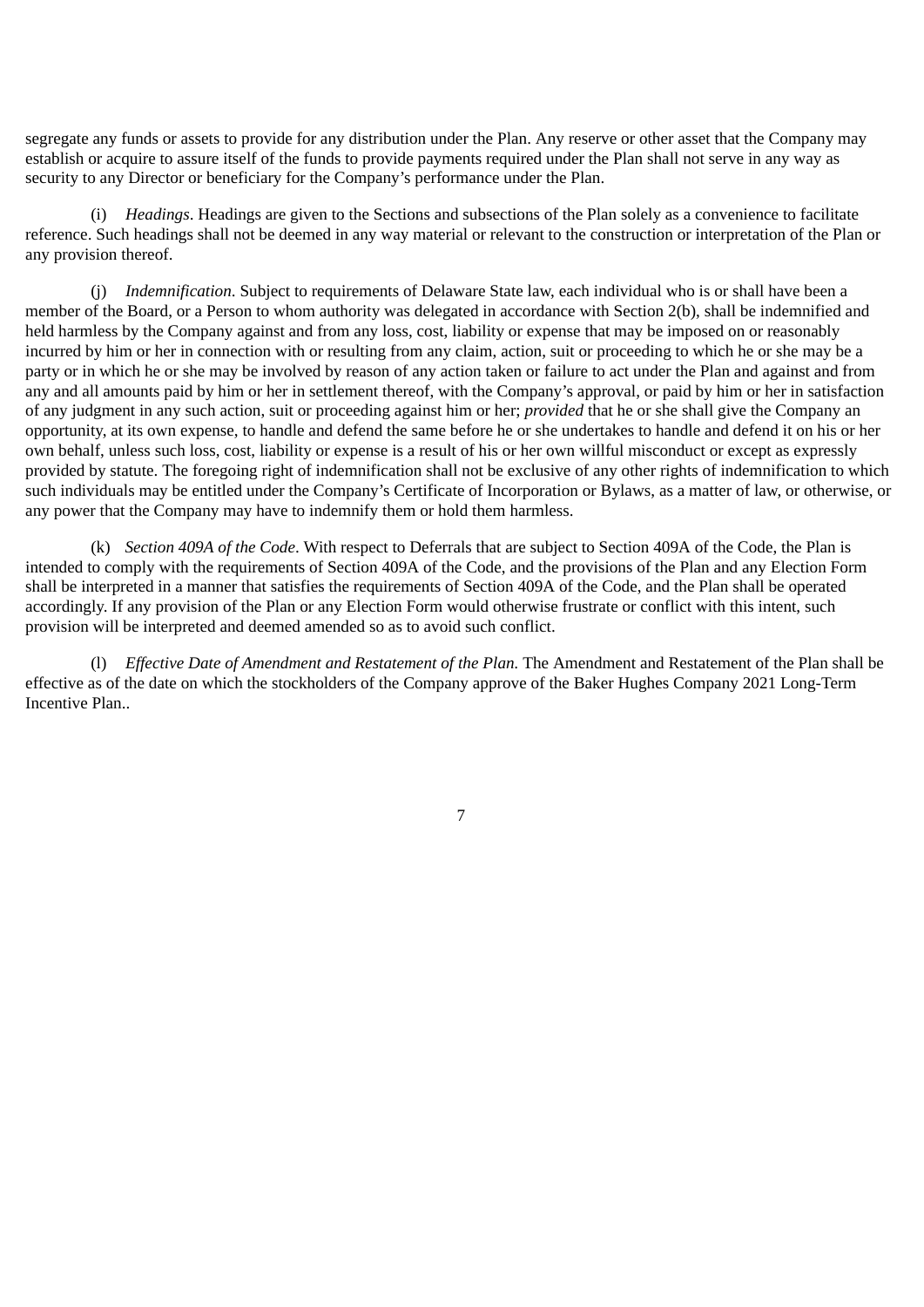### **Baker Hughes Company** SIGNIFICANT SUBSIDIARIES December 31, 2021

| <b>Subsidiary</b>                                    | <b>Jurisdiction</b> | Percentage<br><b>Ownership</b> |
|------------------------------------------------------|---------------------|--------------------------------|
|                                                      |                     |                                |
| <b>EHHC NewCo LLC</b>                                | Delaware            | 100%                           |
| <b>CFC Holdings LLC</b>                              | Delaware            | 100%                           |
| Baker Hughes Holdings LLC                            | Delaware            | Note $(1)^*$                   |
| Dresser LLC                                          | Delaware            | 100%                           |
| Baker Hughes Energy Services LLC                     | Delaware            | 100%                           |
| Baker Hughes Energy Manufacturing LLC                | Delaware            | 100%                           |
| Baker Hughes International Branches LLC              | Delaware            | 100%                           |
| Baker Hughes International Holdings LLC              | Delaware            | 100%                           |
| Baker Hughes Holdings SECS LLC                       | Delaware            | 100%                           |
| Baker Hughes Netherlands Holdings II B.V.            | Netherlands         | 100%                           |
| Baker Hughes Energy Europe B.V.                      | Netherlands         | 100%                           |
| Nuovo Pignone Holdings S.p.a.                        | Italy               | Note $(2)$                     |
| Nuova Pignone International S.r.l.                   | Italy               | 100%                           |
| Nuovo Pignone S.r.l.                                 | Italy               | 100%                           |
| <b>US SCS Partner LLC</b>                            | Delaware            | 100%                           |
| Baker Hughes International Partners Holdings SCS     | Luxembourg          | Note $(3)$                     |
| Baker Hughes International Partners S.à r.l.         | Luxembourg          | 100%                           |
| Baker Hughes International Holdings, S.à r.l.        | Luxembourg          | Note $(4)$                     |
| Baker Hughes Holdings 3 S.à r.l.                     | Luxembourg          | 100%                           |
| Baker Hughes Luxembourg Holdings S.C.A.              | Luxembourg          | Note $(5)$                     |
| BJ Services International S.à.r.l.                   | Luxembourg          | 100%                           |
| Baker Hughes Nederland Holdings B.V.                 | Netherlands         | 100%                           |
| Baker Hughes EHO Holdings LLC                        | <b>Texas</b>        | 100%                           |
| <b>Baker Hughes Limited</b>                          | United Kingdom      | 100%                           |
| Notes:                                               |                     |                                |
| (1) Baker Hughes Holdings LLC                        |                     |                                |
| *EHHC NewCo LLC - the Managing Partner               | 36.787058 %         |                                |
| CFC Holdings LLC                                     | 3.826464 %          |                                |
| <b>Baker Hughes Company</b>                          | 48.023584 %         |                                |
| Subsidiary of General Electric Company               | 11.362894 %         |                                |
| (2) Nuovo Pignone Holding S.p.a.                     |                     |                                |
| Baker Hughes Energy Europe B.V.                      | 60.4736 %           |                                |
| Other subsidiaries of Baker Hughes Holdings LLC      | 39.5109 %           |                                |
| <b>Third Party</b>                                   | 0.0155 %            |                                |
| (3) Baker Hughes International Partners Holdings SCS |                     |                                |
| Baker Hughes Holdings LLC                            | 98.998755 %         |                                |
| <b>US SCS Partner LLC</b>                            | 1.001245 %          |                                |
| (4) Baker Hughes International Holdings S.à r.l      |                     |                                |
| Baker Hughes International Partners S.à r.l.         | 99.999801 %         |                                |
| Other subsidiaries of Baker Hughes Holdings LLC      | 0.000199 %          |                                |
| (5) Baker Hughes Luxembourg Holdings S.C.A.          |                     |                                |
| Baker Hughes Holdings 3 S.à.r.l.                     | 99.999994 %         |                                |
| Baker Hughes Luxembourg LLC                          | 0.000006 %          |                                |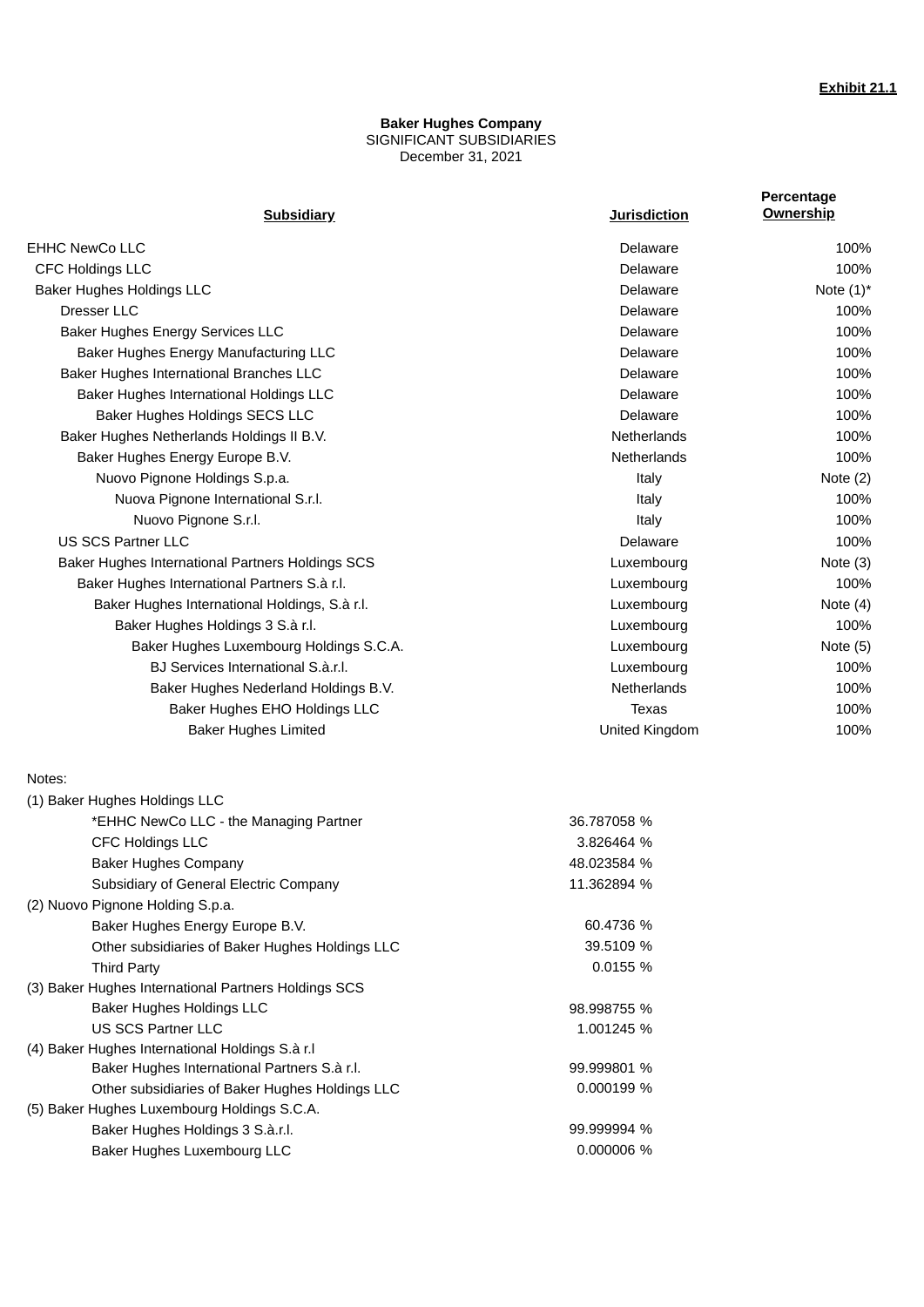#### **Consent of Independent Registered Public Accounting Firm**

We consent to the incorporation by reference in the registration statements (No. 333-256119) on Form S-8 and (No. 333-256439) on Form S-3 of Baker Hughes Company of our reports dated February 11, 2022, with respect to the consolidated statements of financial position of Baker Hughes Company and subsidiaries as of December 31, 2021 and 2020, and the related consolidated statements of income (loss), comprehensive income (loss), changes in equity, and cash flows for the three-years ended December 31, 2021, and the related notes (collectively, the consolidated financial statements), and the effectiveness of internal control over financial reporting as of December 31, 2021, which appear in the December 31, 2021 annual report on Form 10-K of Baker Hughes Company.

/s/ KPMG LLP

Houston, Texas

February 11, 2022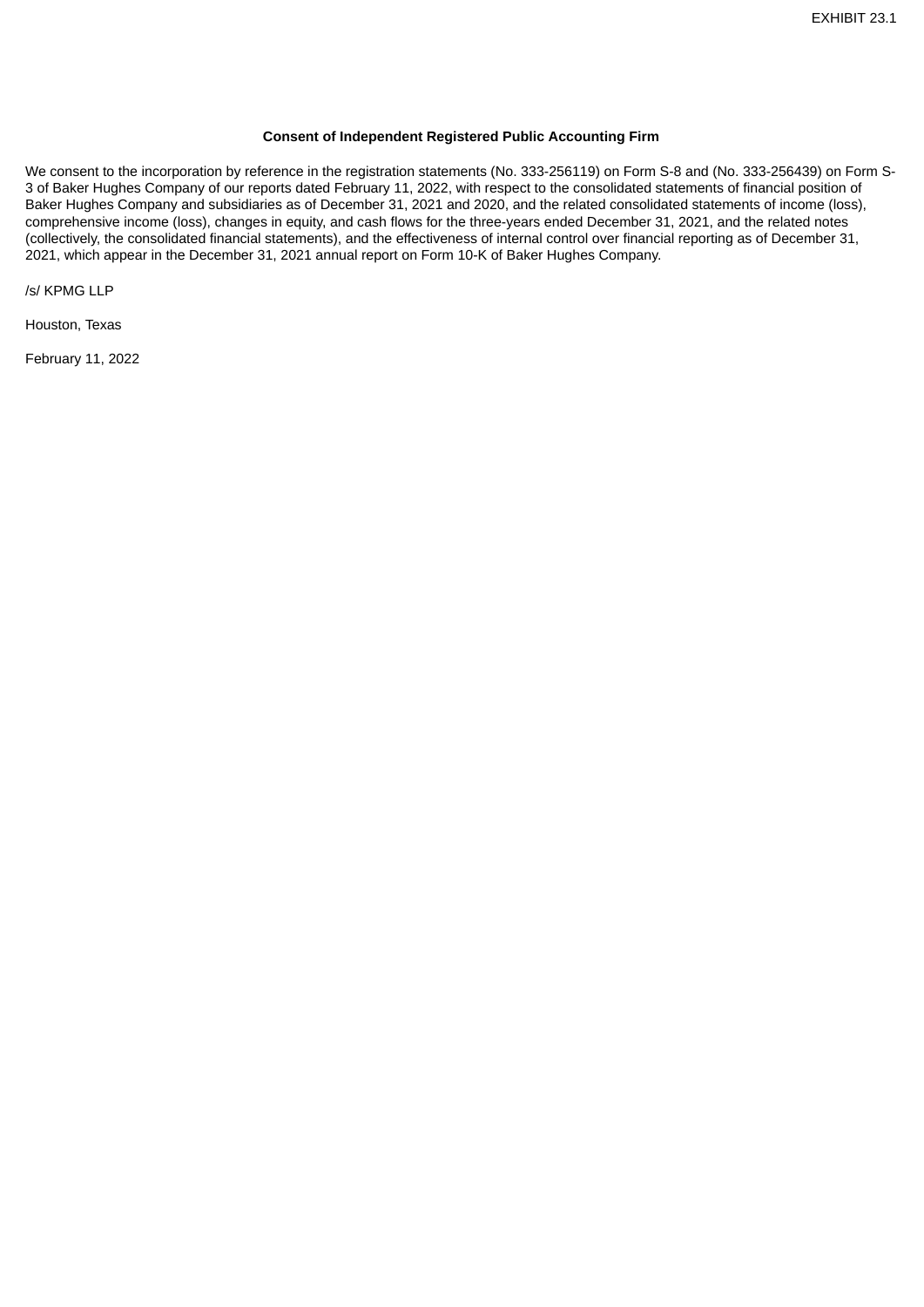## **CERTIFICATION**

I, Lorenzo Simonelli, certify that:

1. I have reviewed this annual report on Form 10-K of Baker Hughes Company;

2. Based on my knowledge, this report does not contain any untrue statement of a material fact or omit to state a material fact necessary to make the statements made, in light of the circumstances under which such statements were made, not misleading with respect to the period covered by this report;

3. Based on my knowledge, the financial statements, and other financial information included in this report, fairly present in all material respects the financial condition, results of operations and cash flows of the registrant as of, and for, the periods presented in this report;

4. The registrant's other certifying officer and I are responsible for establishing and maintaining disclosure controls and procedures (as defined in Exchange Act Rules 13a-15(e) and 15d-15(e)) and internal control over financial reporting (as defined in Exchange Act Rules 13a-15(f) and 15d-15(f)) for the registrant and have:

(a) Designed such disclosure controls and procedures, or caused such disclosure controls and procedures to be designed under our supervision, to ensure that material information relating to the registrant, including its consolidated subsidiaries, is made known to us by others within those entities, particularly during the period in which this report is being prepared;

(b) Designed such internal control over financial reporting, or caused such internal control over financial reporting to be designed under our supervision, to provide reasonable assurance regarding the reliability of financial reporting and the preparation of financial statements for external purposes in accordance with generally accepted accounting principles;

(c) Evaluated the effectiveness of the registrant's disclosure controls and procedures and presented in this report our conclusions about the effectiveness of the disclosure controls and procedures, as of the end of the period covered by this report based on such evaluation; and

(d) Disclosed in this report any change in the registrant's internal control over financial reporting that occurred during the registrant's most recent fiscal quarter (the registrant's fourth fiscal quarter in the case of an annual report) that has materially affected, or is reasonably likely to materially affect, the registrant's internal control over financial reporting; and

5. The registrant's other certifying officer and I have disclosed, based on our most recent evaluation of internal control over financial reporting, to the registrant's auditors and the audit committee of the registrant's board of directors (or persons performing the equivalent functions):

(a) All significant deficiencies and material weaknesses in the design or operation of internal control over financial reporting which are reasonably likely to adversely affect the registrant's ability to record, process, summarize and report financial information; and

(b) Any fraud, whether or not material, that involves management or other employees who have a significant role in the registrant's internal control over financial reporting.

Date: February 11, 2022 **By:** *By: /s/ Lorenzo Simonelli* 

Lorenzo Simonelli President and Chief Executive Officer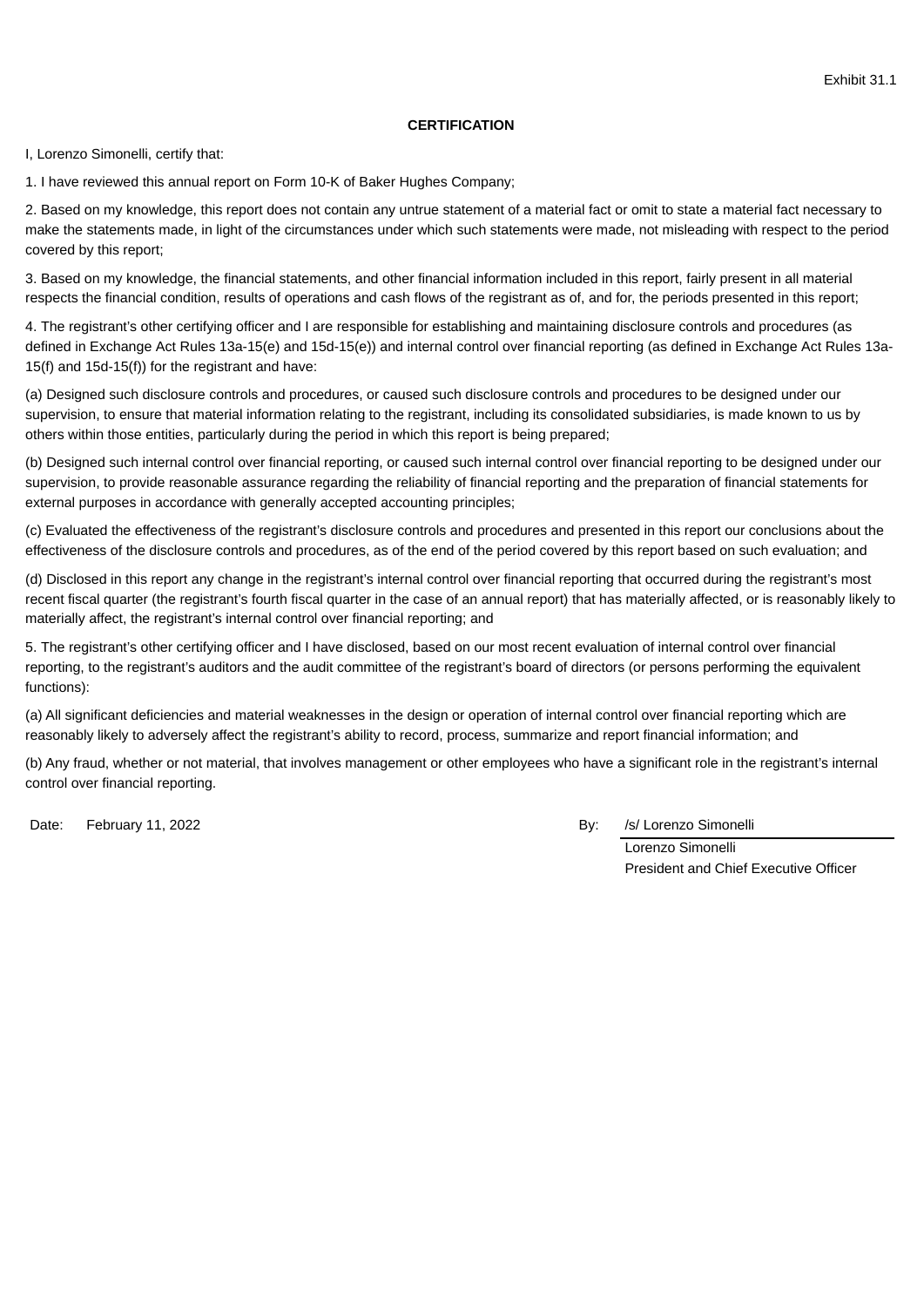## **CERTIFICATION**

I, Brian Worrell, certify that:

1. I have reviewed this annual report on Form 10-K of Baker Hughes Company;

2. Based on my knowledge, this report does not contain any untrue statement of a material fact or omit to state a material fact necessary to make the statements made, in light of the circumstances under which such statements were made, not misleading with respect to the period covered by this report;

3. Based on my knowledge, the financial statements, and other financial information included in this report, fairly present in all material respects the financial condition, results of operations and cash flows of the registrant as of, and for, the periods presented in this report;

4. The registrant's other certifying officer and I are responsible for establishing and maintaining disclosure controls and procedures (as defined in Exchange Act Rules 13a-15(e) and 15d-15(e)) and internal control over financial reporting (as defined in Exchange Act Rules 13a-15(f) and 15d-15(f)) for the registrant and have:

(a) Designed such disclosure controls and procedures, or caused such disclosure controls and procedures to be designed under our supervision, to ensure that material information relating to the registrant, including its consolidated subsidiaries, is made known to us by others within those entities, particularly during the period in which this report is being prepared;

(b) Designed such internal control over financial reporting, or caused such internal control over financial reporting to be designed under our supervision, to provide reasonable assurance regarding the reliability of financial reporting and the preparation of financial statements for external purposes in accordance with generally accepted accounting principles;

(c) Evaluated the effectiveness of the registrant's disclosure controls and procedures and presented in this report our conclusions about the effectiveness of the disclosure controls and procedures, as of the end of the period covered by this report based on such evaluation; and

(d) Disclosed in this report any change in the registrant's internal control over financial reporting that occurred during the registrant's most recent fiscal quarter (the registrant's fourth fiscal quarter in the case of an annual report) that has materially affected, or is reasonably likely to materially affect, the registrant's internal control over financial reporting; and

5. The registrant's other certifying officer and I have disclosed, based on our most recent evaluation of internal control over financial reporting, to the registrant's auditors and the audit committee of the registrant's board of directors (or persons performing the equivalent functions):

(a) All significant deficiencies and material weaknesses in the design or operation of internal control over financial reporting which are reasonably likely to adversely affect the registrant's ability to record, process, summarize and report financial information; and

(b) Any fraud, whether or not material, that involves management or other employees who have a significant role in the registrant's internal control over financial reporting.

Date: February 11, 2022 **By:** *By: /s/ Brian Worrell* 

Brian Worrell Chief Financial Officer